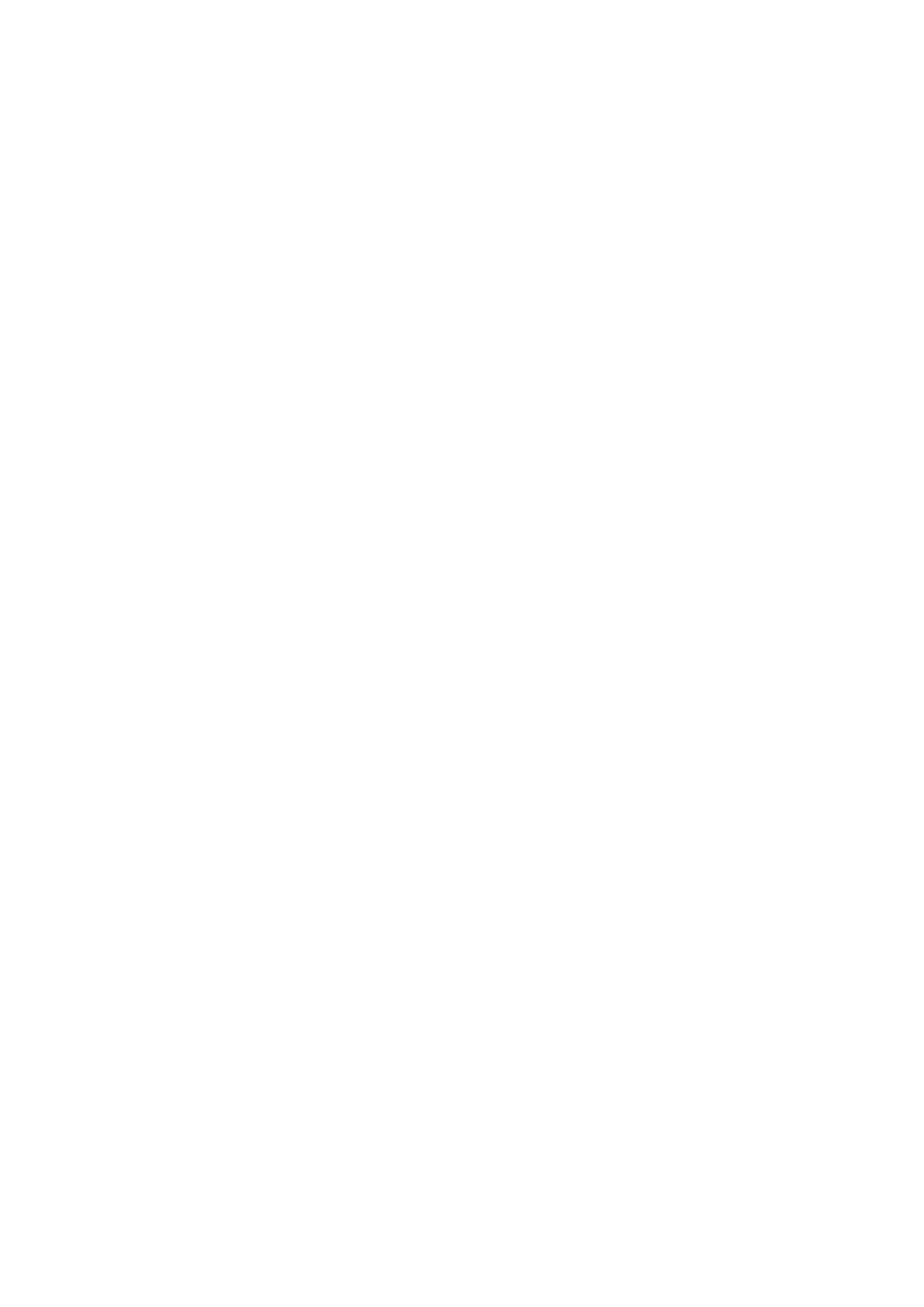# **Building Services (Complaint Resolution and Administration) Act 2011**

# **Contents**

# **Part 1 — Preliminary**

|                | Part $2$ — Complaints and conciliation |   |
|----------------|----------------------------------------|---|
| 4              | Crown bound                            | 6 |
| 3.             | Terms used                             |   |
|                | Commencement                           |   |
| $\mathbf{1}$ . | Short title                            |   |

#### **Division 1 — Complaints about the carrying out of regulated building services or home building work contract matters** 5. Making complaint about building service or home building work contract matter 7<br>Time limit for complaint 8 6. Time limit for complaint

|     | 1 mne mmne 101 e0mpianie                      |    |
|-----|-----------------------------------------------|----|
| 7.  | Preliminary decision by Building Commissioner | 9  |
| 8.  | Further information and verification          | 10 |
| 9.  | Investigation                                 | 10 |
| 10. | Report on complaint                           | 11 |
| 11. | Action after report                           | 11 |
| 12. | Building Commissioner not party to proceeding |    |
|     | before State Administrative Tribunal          | 12 |
| 13. | Withdrawal of complaint                       | 13 |
|     | Division $2$ — Complaints about disciplinary  |    |
|     | matters                                       |    |
| 14. | Application of this Division                  | 13 |
| 15. | Making complaint about disciplinary matter    | 13 |
| 16. | Preliminary decision by Building Commissioner | 14 |

As at 25 Jun 2021 Version 01-b0-01 Page i Published on www.legislation.wa.gov.au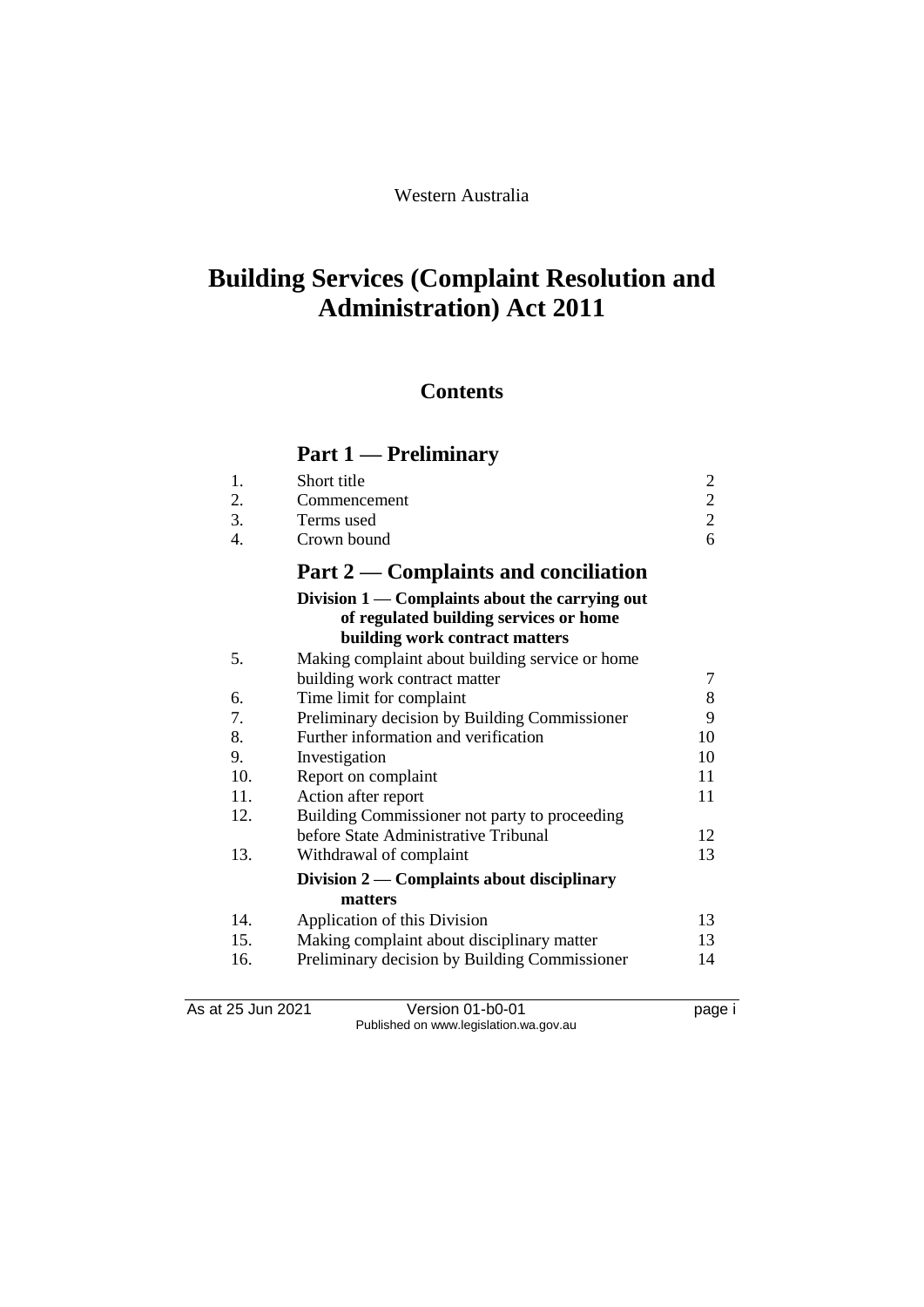| 17. | Building Commissioner may deal with matter as if |    |
|-----|--------------------------------------------------|----|
|     | it were subject of disciplinary complaint        | 15 |
| 18. | Further information and verification             | 15 |
| 19. | Action in respect of accepted disciplinary       |    |
|     | complaint                                        | 16 |
| 20. | Report on complaint                              | 16 |
| 21. | Action after report                              | 17 |
| 22. | Withdrawal of complaint                          | 17 |
|     | Division 3 — Conciliation                        |    |
| 23. | Role of conciliator                              | 18 |
| 24. | Parties to conciliation proceeding               | 19 |
| 25. | Attendance at conciliation proceeding            | 19 |
| 26. | Representation at conciliation proceeding        | 19 |
| 27. | Building Commissioner may make orders to give    |    |
|     | effect to agreement                              | 20 |
| 28. | Evidence of certain things inadmissible          | 20 |
| 29. | Action if conciliation fails                     | 21 |
|     |                                                  |    |
|     | Part 3 – Orders                                  |    |
|     | <b>Division 1 — Interim Orders</b>               |    |
| 30. | Interim building service order                   | 22 |
| 31. | Interim disciplinary order                       | 23 |
| 32. | Effect of interim order                          | 24 |
| 33. | Revocation or variation of interim order         | 25 |
| 34. | Jurisdiction of State Administrative Tribunal    | 25 |
| 35. | Publication of interim order                     | 26 |
|     | Division 2 - Building remedy orders              |    |
| 36. | Building remedy order                            | 26 |
| 37. | Building remedy order by Building Commissioner   | 26 |
| 38. | How State Administrative Tribunal may deal with  |    |
|     | building service complaint                       | 27 |
| 39. | Order for payment before building remedy order   | 28 |
| 40. | Building remedy order does not prevent           |    |
|     | disciplinary action                              | 29 |
|     | Division 3 - HBWC remedy orders                  |    |
| 41. | HBWC remedy orders                               | 29 |
| 42. | HBWC remedy order by Building Commissioner       | 32 |
| 43. | How State Administrative Tribunal may deal with  |    |
|     | HBWC complaint                                   | 32 |
|     |                                                  |    |

page ii Version 01-b0-01 As at 25 Jun 2021 Published on www.legislation.wa.gov.au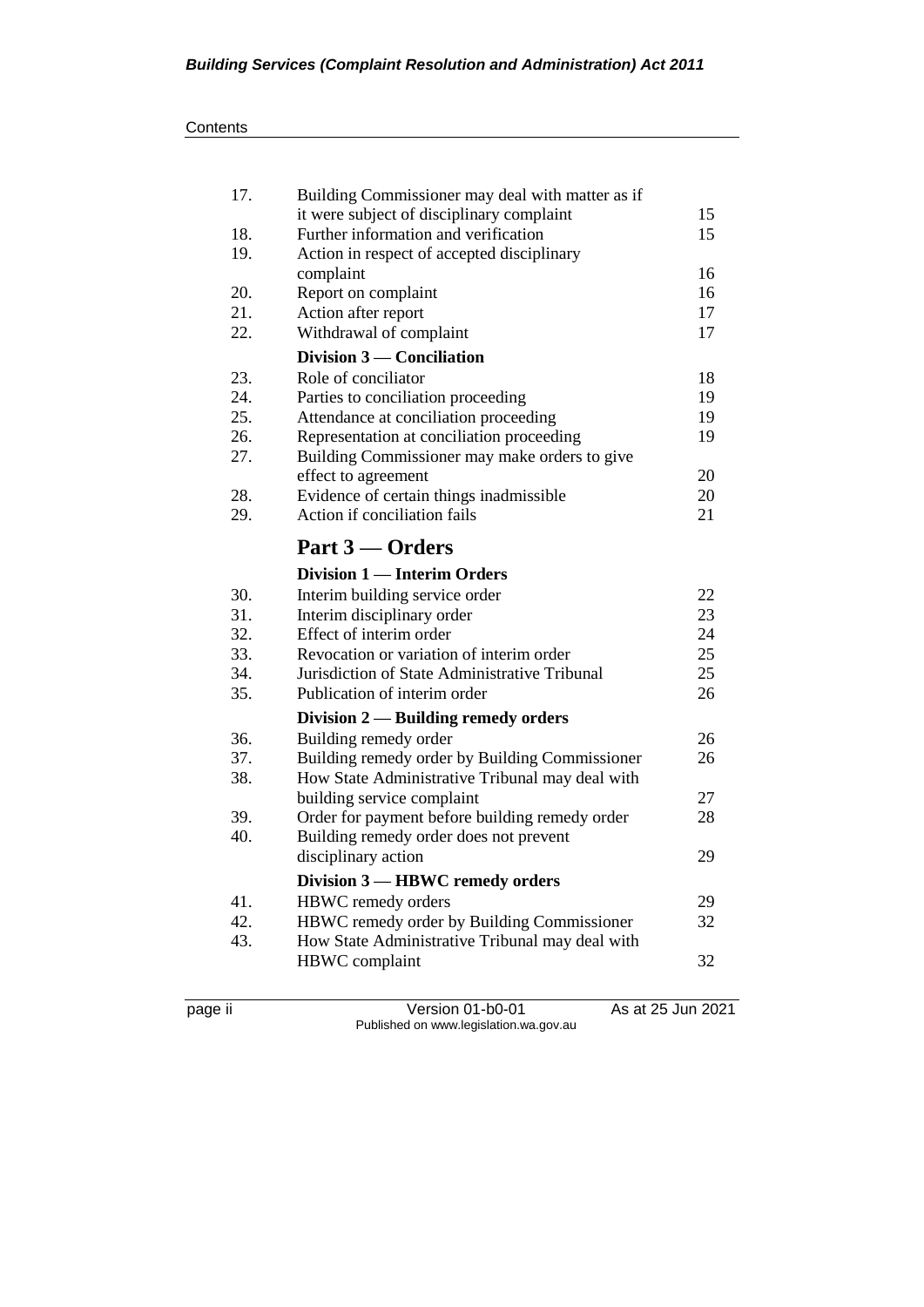| 44.        | Order for payment before HBWC remedy order                                                              | 33       |
|------------|---------------------------------------------------------------------------------------------------------|----------|
| 45.        | HBWC remedy order does not prevent disciplinary                                                         |          |
|            | action                                                                                                  | 34       |
|            | Division 4 – Procedure, costs and enforcement                                                           |          |
|            | of orders                                                                                               |          |
| 46.        | Procedure of Building Commissioner                                                                      | 34       |
| 47.        | Provision of information and documents to                                                               |          |
|            | <b>Building Commissioner</b>                                                                            | 35       |
| 48.        | Joining of parties in HBWC complaint about                                                              |          |
|            | unconscionable, harsh or oppressive conduct or                                                          |          |
|            | contract                                                                                                | 35       |
| 49.<br>50. | Costs and expenses                                                                                      | 36<br>37 |
| 51.        | Enforcement of order requiring payment of money                                                         | 38       |
| 52.        | Failure to comply with order to do work, new order<br>Enforcement of order other than monetary order or |          |
|            | order to do work                                                                                        | 39       |
| 53.        | Failure to comply with order, offence                                                                   | 40       |
| 54.        | Avoidance of concurrent proceedings                                                                     | 41       |
| 55.        | Transfer of proceeding                                                                                  | 42       |
| 56.        | Effect on other remedies                                                                                | 42       |
|            | <b>Division 5 – Review</b>                                                                              |          |
| 57.        | Review by State Administrative Tribunal of orders                                                       |          |
|            | given by Building Commissioner                                                                          | 42       |
| 58.        | State Administrative Tribunal internal review                                                           | 43       |
|            |                                                                                                         |          |
|            | Part 4 — Inspections and                                                                                |          |
|            | investigations                                                                                          |          |
|            | Division 1 - Preliminary                                                                                |          |
| 59.        | Terms used                                                                                              | 45       |
|            | Division 2 — Authorised persons                                                                         |          |
| 60.        | Authorised persons                                                                                      | 45       |
| 61.        | Identity cards                                                                                          | 46       |
| 62.        | Production or display of identity card                                                                  | 46       |
| 63.        | Limitation on powers of authorised person                                                               | 47       |
|            | Division 3 — Inspections                                                                                |          |
| 64.        | Compliance inspections                                                                                  | 47       |
| 65.        | General inspections                                                                                     | 48       |

As at 25 Jun 2021 Version 01-b0-01 page iii Published on www.legislation.wa.gov.au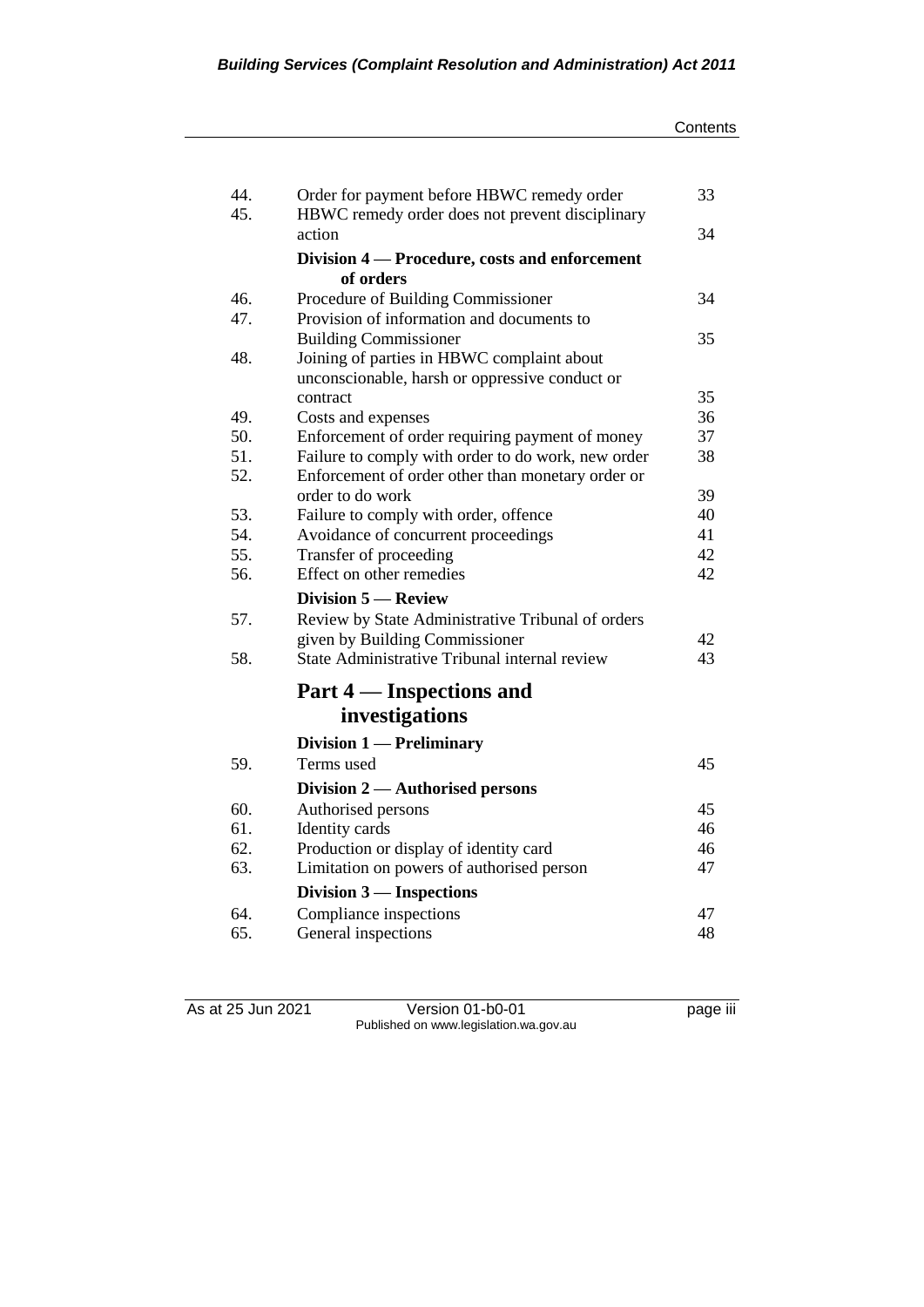|     | Division 4 – Powers in relation to inspections |    |
|-----|------------------------------------------------|----|
|     | and investigations                             |    |
| 66. | Entry powers                                   | 49 |
| 67. | Powers after entry for compliance purposes or  |    |
|     | investigation                                  | 50 |
| 68. | Obtaining information and documents            | 52 |
| 69. | Use of force and assistance                    | 53 |
| 70. | Obstruction                                    | 53 |
| 71. | Directions generally                           | 54 |
|     | Division 5 - Entry warrants                    |    |
| 72. | Warrant to enter place                         | 54 |
| 73. | Issue of warrant                               | 54 |
| 74. | Effect of entry warrant                        | 55 |
| 75. | Execution of warrant                           | 55 |
|     | Part 5 — Remedying dangerous and               |    |
|     | other situations                               |    |
| 76. | Terms used                                     | 56 |
| 77. | Dangerous situation, emergency remedial        |    |
|     | measures                                       | 56 |
| 78. | Restricting access to dangerous situations     | 57 |
| 79. | Recovering costs                               | 58 |
| 80. | Remediation notice                             | 59 |
| 81. | Building Commissioner may approve earlier or   |    |
|     | immediate compliance with remediation notice   | 61 |
| 82. | Contravention of remediation notice, action by |    |
|     | authorised person                              | 62 |
| 83. | Review by Building Commissioner                | 62 |
| 84. | Review by State Administrative Tribunal        | 63 |
|     | Part 6 — Administration                        |    |
| 85. | <b>Building Commissioner</b>                   | 64 |
| 86. | <b>Functions</b>                               | 64 |
| 87. | Powers                                         | 65 |
| 88. | Warning about unsatisfactory or dangerous      |    |
|     | services                                       | 66 |
| 89. | Committees                                     | 67 |
| 90. | Disclosure of material personal interest       | 67 |
| 91. | Delegation                                     | 67 |
|     |                                                |    |

page iv Version 01-b0-01 As at 25 Jun 2021 Published on www.legislation.wa.gov.au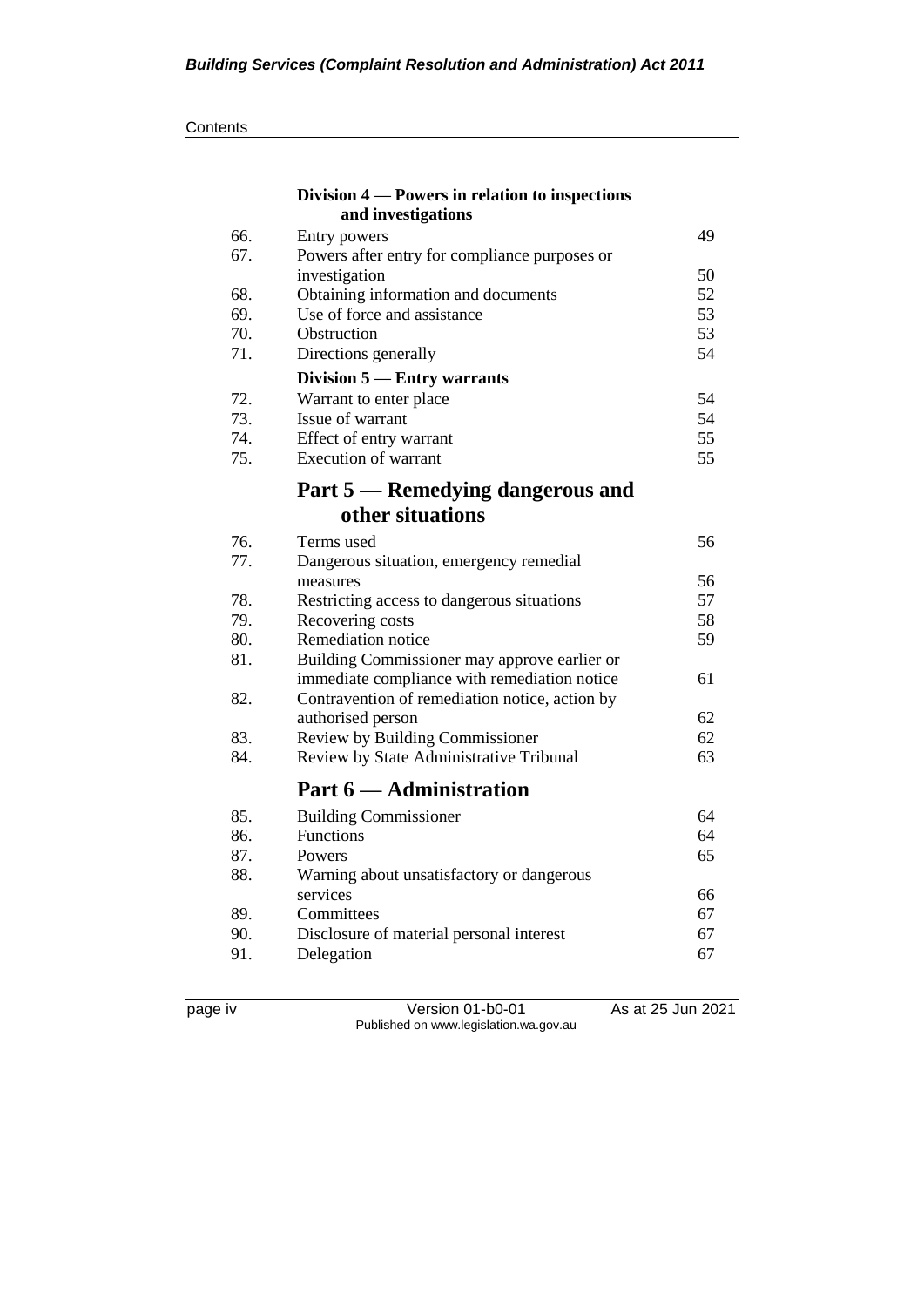|      | <b>Part 7 — Financial provisions</b>              |          |
|------|---------------------------------------------------|----------|
|      | <b>Division 1 — Building Services Account</b>     |          |
| 92.  | <b>Building Services Account</b>                  | 69       |
|      | Division $2$ — Building services levy             |          |
| 93.  | Terms used                                        | 70       |
| 94.  | Building services levy may be prescribed          | 71       |
|      | Part 8 — Codes and standards                      |          |
| 95.  | Terms used                                        | 73       |
| 96.  | Building Commissioner may develop and issue       |          |
|      | building service codes and standards              | 73.      |
| 97.  | Codes and standards may refer to published        |          |
|      | documents                                         | 74       |
|      | Part 9 — General provisions                       |          |
| 98.  | Incriminating information                         | 76       |
| 99.  | Legal professional privilege                      | 76       |
| 100. | Protection from liability                         | 76       |
| 101. | Exchange of information                           | 77       |
| 102. | Protection for compliance with Act                | 78       |
| 103. | Confidentiality                                   | 78       |
| 104. | False or misleading information                   | 79       |
| 105. | Offences by body corporate, liability of officers | 80       |
| 106. | Prosecutions                                      | 81       |
| 107. | Service of documents                              | 81       |
| 108. | Evidentiary matters                               | 82       |
| 109. | Regulations                                       | 83       |
| 110. | Forms                                             | 85       |
| 111. | Review of Act                                     | 85       |
|      | Part 10 — Consequential                           |          |
|      | amendments and                                    |          |
|      | transitional provisions                           |          |
|      | Division 3 — Transitional and savings             |          |
|      | provisions                                        |          |
| 132. | Terms used                                        | 86       |
| 133. | Transfer of jurisdiction                          | 86<br>87 |
| 134. | Current proceedings continued                     |          |

As at 25 Jun 2021 Version 01-b0-01 page v Published on www.legislation.wa.gov.au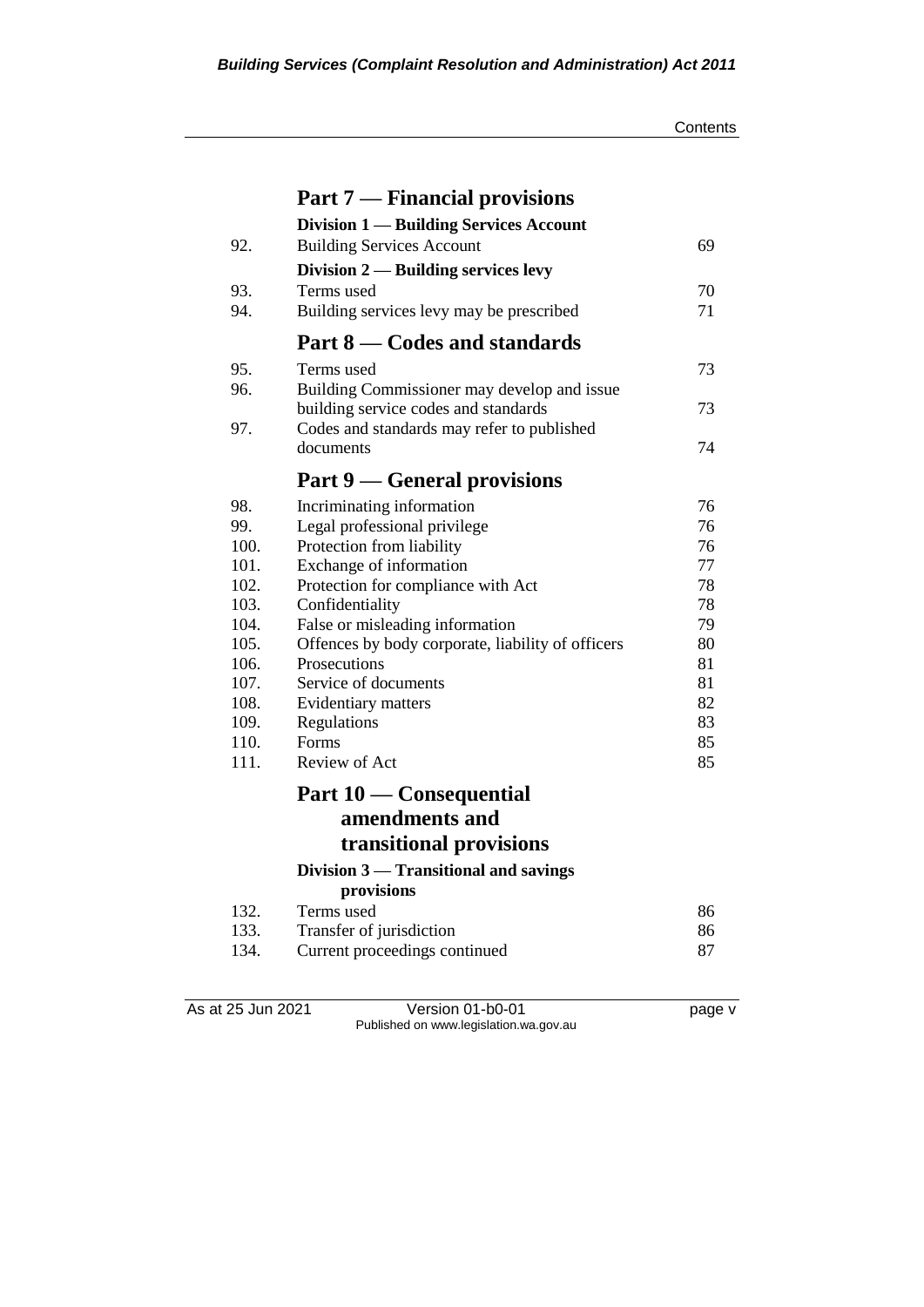| 135. | Decisions and actions of former Tribunal           | 88 |
|------|----------------------------------------------------|----|
| 136. | Construction of written laws and other instruments | 88 |
| 137. | Construction Contracts Act 2004 amendments,        |    |
|      | transitional provisions                            | 89 |
| 138. | Regulations for transitional matters               | 89 |
|      | <b>Notes</b>                                       |    |
|      | Compilation table                                  | 91 |
|      | Uncommenced provisions table                       | 91 |
|      | Other notes                                        | 91 |
|      |                                                    |    |

# **Defined terms**

page vi Version 01-b0-01 As at 25 Jun 2021 Published on www.legislation.wa.gov.au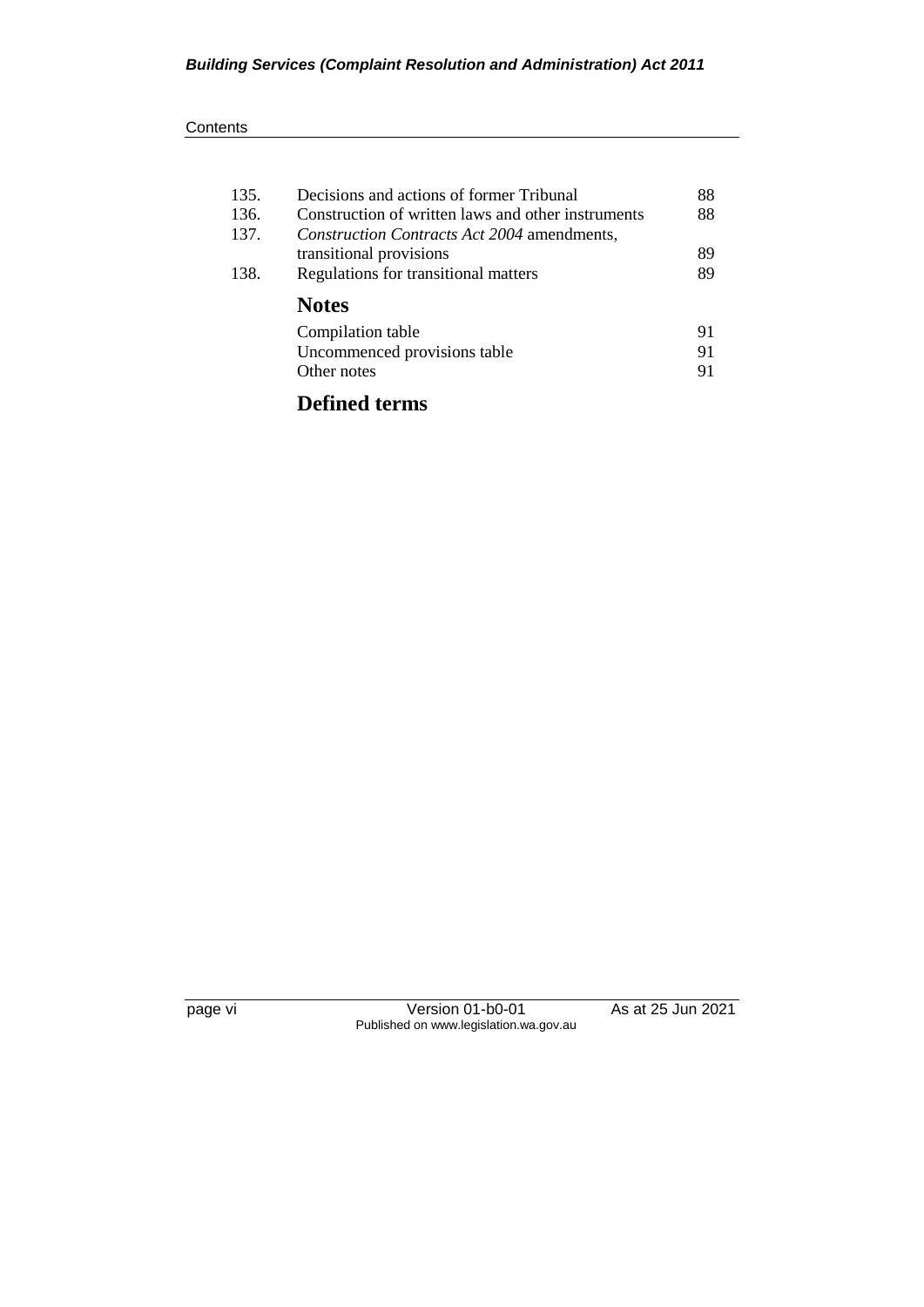Western Australia

# **Building Services (Complaint Resolution and Administration) Act 2011**

**An Act to provide for the following —**

- **a system for dealing with complaints about building services, home building work contract matters and disciplinary matters;**
- **a public officer with functions relating to building services and complaints;**
- **a levy in relation to certain authorisations for building services;**
- **a system for ensuring compliance with laws about building services;**
- **related matters.**

As at 25 Jun 2021 Version 01-b0-01 page 1 Published on www.legislation.wa.gov.au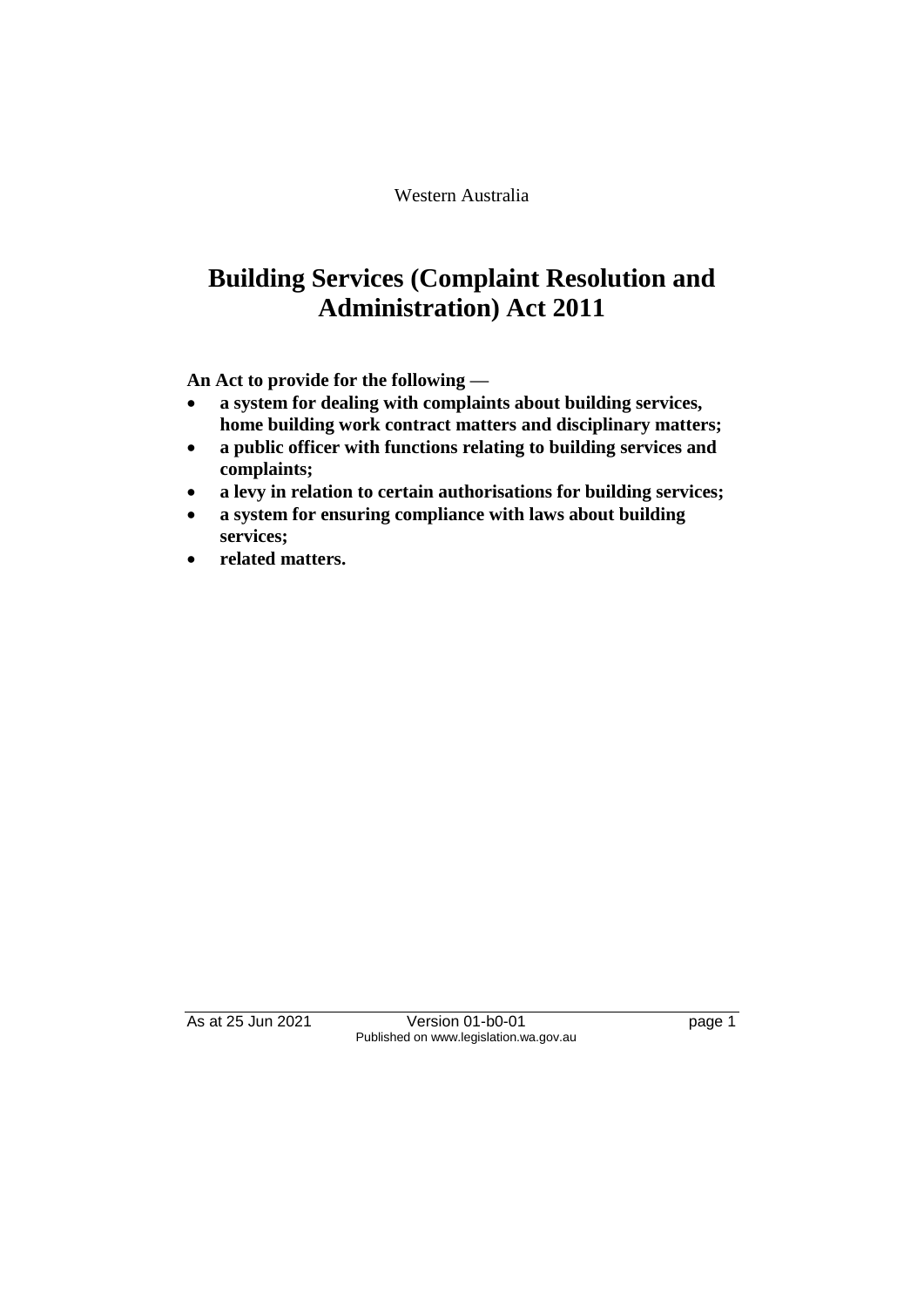**s. 1**

# **Part 1 — Preliminary**

#### **1. Short title**

This is the *Building Services (Complaint Resolution and Administration) Act 2011*.

#### **2. Commencement**

This Act comes into operation as follows —

- (a) sections 1 and  $2$  on the day on which this Act receives the Royal Assent;
- (b) the rest of the Act on a day fixed by proclamation, and different days may be fixed for different provisions.

#### **3. Terms used**

In this Act, unless the contrary intention appears —

*approved owner-builder* means a person to whom an owner-builder approval has been granted under the *Building Services (Registration) Act 2011* section 45(2);

*authorised person* means a person designated under section 60 as an authorised person;

*builder*, in relation to a home building work contract, has the meaning given in the *Home Building Contracts Act 1991* section  $3(1)$ ;

*building* includes an incidental structure as defined in the *Building Act 2011* section 3;

*Building Commissioner* means the officer referred to in section 85;

*building remedy order* has the meaning given in section 36(1); *building service* means any of the following —

- (a) building work (as defined in the *Building Act 2011*  section 3);
- (b) demolition work (as defined in the *Building Act 2011*  section 3);

page 2 Version 01-b0-01 As at 25 Jun 2021 Published on www.legislation.wa.gov.au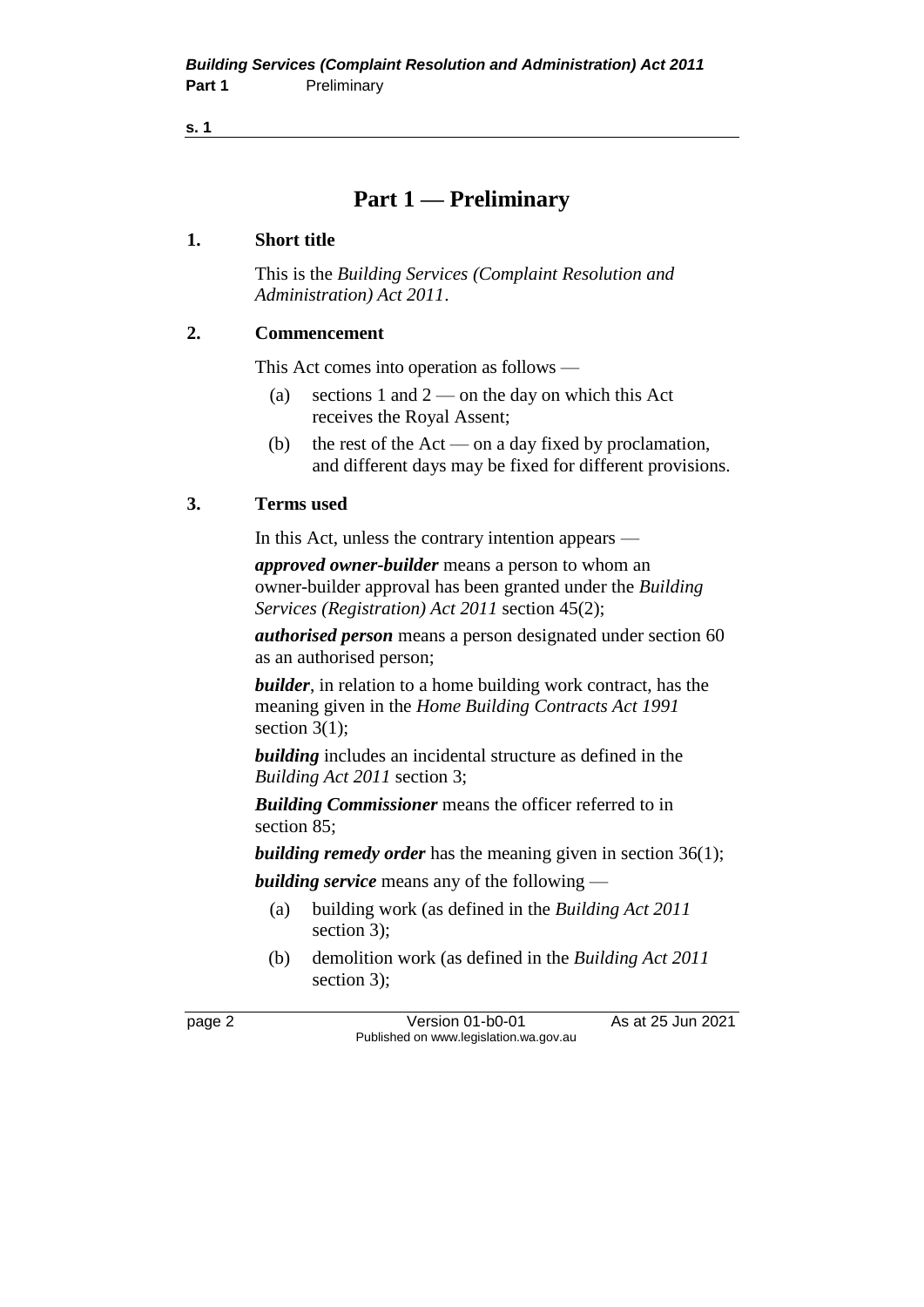- (c) plumbing work;
- (d) any other service or work prescribed for the purposes of this definition;

*building service Act* means any of the following —

- (a) this Act;
- (b) the *Building Act 2011*;
- (c) the *Building Services (Registration) Act 2011*;
- (d) the *Construction Contracts Act 2004*;
- (e) the *Home Building Contracts Act 1991*;
- (f) the *Plumbers Licensing Act 1995* Part 5A;
- (g) the *Local Government (Miscellaneous Provisions) Act 1960* Parts VIII, IX and XV;
- (h) any other enactment prescribed for the purposes of this definition;

*building service complaint* means a complaint under section  $5(1)$ ;

*Building Services Account* means the account referred to in section  $92(1)$ ;

*Building Services Board* means the Building Services Board established by the *Building Services (Registration) Act 2011*  section 65;

*building services levy* means the levy provided for by regulations referred to in section 94 and imposed under the *Building Services Levy Act 2011*;

*committee* means a committee appointed under section 89;

*complaint* means any of the following —

- (a) a building service complaint;
- (b) a HBWC complaint;
- (c) a disciplinary complaint;

*Department* means the department of the Public Service principally assisting the Minister in the administration of this Act;

As at 25 Jun 2021 Version 01-b0-01 Page 3 Published on www.legislation.wa.gov.au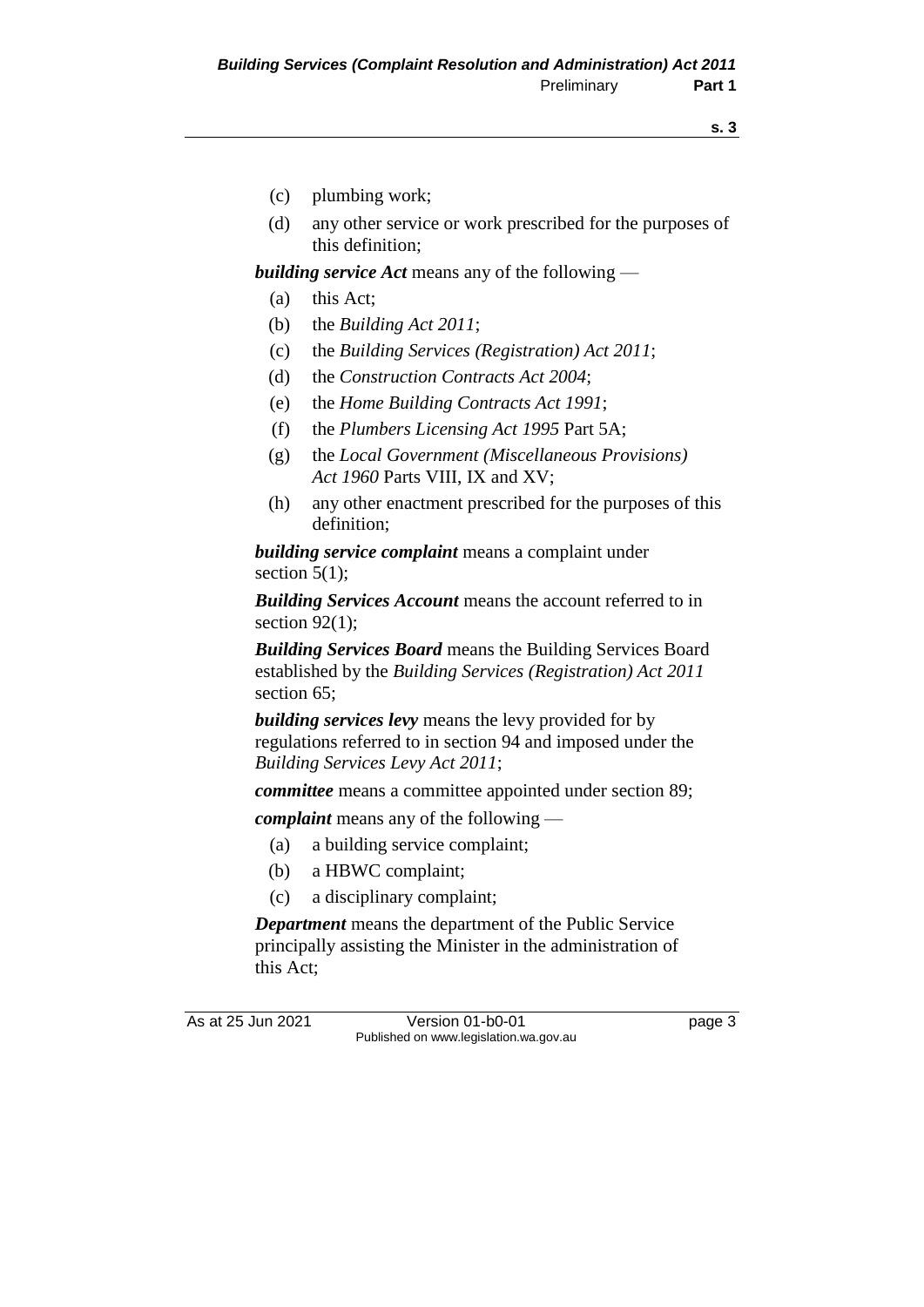#### **s. 3**

*disciplinary complaint* means —

- (a) a complaint under section 15(1); or
- (b) a matter the Building Commissioner has decided under section 17 to deal with as if it were a disciplinary complaint;

#### *disciplinary matter* —

- (a) in relation to a registered building service provider has the meaning given in the *Building Services (Registration) Act 2011* section 53;
- (b) in relation to an approved owner-builder means a matter referred to in the *Building Services (Registration) Act 2011* section 50;

*HBWC complaint* means a complaint under section 5(2);

*HBWC remedy order* has the meaning given in section 41(2);

*home building work* has the meaning given in the *Home Building Contracts Act 1991* section 3(1);

*home building work contract* has the meaning given in the *Home Building Contracts Act 1991* section 3(1);

*interim building service order* means an order under section 30;

*interim disciplinary order* means an order under section 31;

*interim order* means an interim building service order or an interim disciplinary order;

*owner*, in relation to a home building work contract, has the meaning given in the *Home Building Contracts Act 1991* section  $3(1)$ ;

*permit authority* means a permit authority for a building under the *Building Act 2011*;

*place* means any land, building or structure, or a part of any land, building or structure;

*plumbing work* has the meaning given in the *Plumbers Licensing Act 1995* section 59I;

*prescribed* means prescribed by regulation;

page 4 Version 01-b0-01 As at 25 Jun 2021 Published on www.legislation.wa.gov.au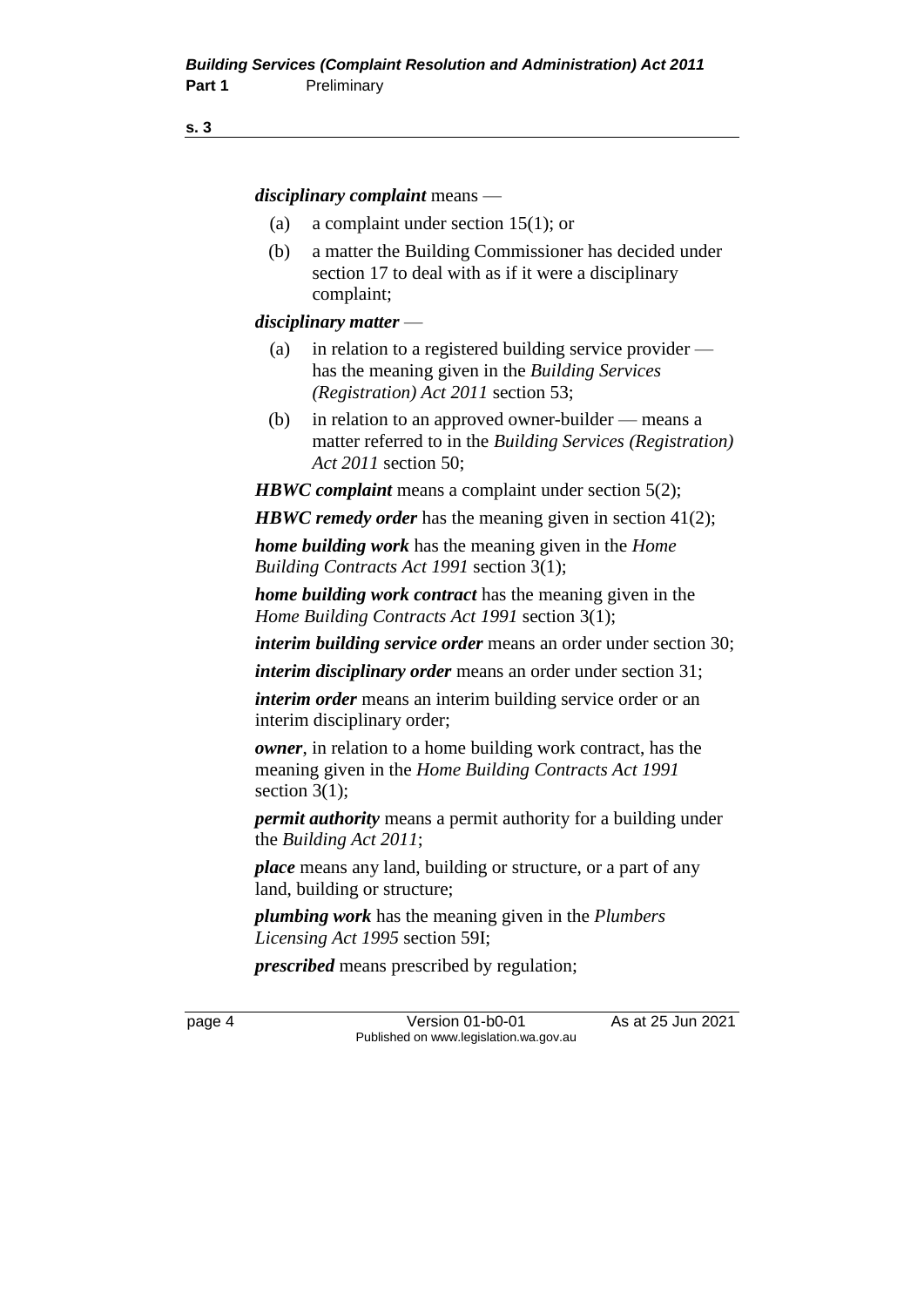*record* means any document or record of information, irrespective of how the information is recorded or stored or able to be recovered and includes —

- (a) any thing from which images, sounds or writings can be reproduced, with or without the aid of anything else; and
- (b) any thing on which information is recorded or stored, whether electronically, magnetically, mechanically or by some other means;

*registered building service provider* has the meaning given in the *Building Services (Registration) Act 2011* section 3;

*regulated building service* means any of the following —

- (a) a building service carried out by a registered building service provider or an approved owner-builder;
- (b) home building work that is  $-$ 
	- (i) carried out by a person for another person under a home building work contract or other contract or arrangement for gain or reward; and
	- (ii) not carried out for a person who is in turn obliged to perform the work under another contract;
- (c) any other service or work prescribed for the purposes of this definition;

*respondent* means a person the subject of a complaint;

*vocational regulatory body* means any of the following —

- (a) the Architects Board of Western Australia established under the *Architects Act 2004* section 5;
- (b) the Plumbers Licensing Board established under the *Plumbers Licensing Act 1995* section 59;
- (c) any other body or person prescribed for the purposes of this definition.

*[Section 3 amended: No. 25 of 2012 s. 205(2).]*

As at 25 Jun 2021 Version 01-b0-01 Page 5 Published on www.legislation.wa.gov.au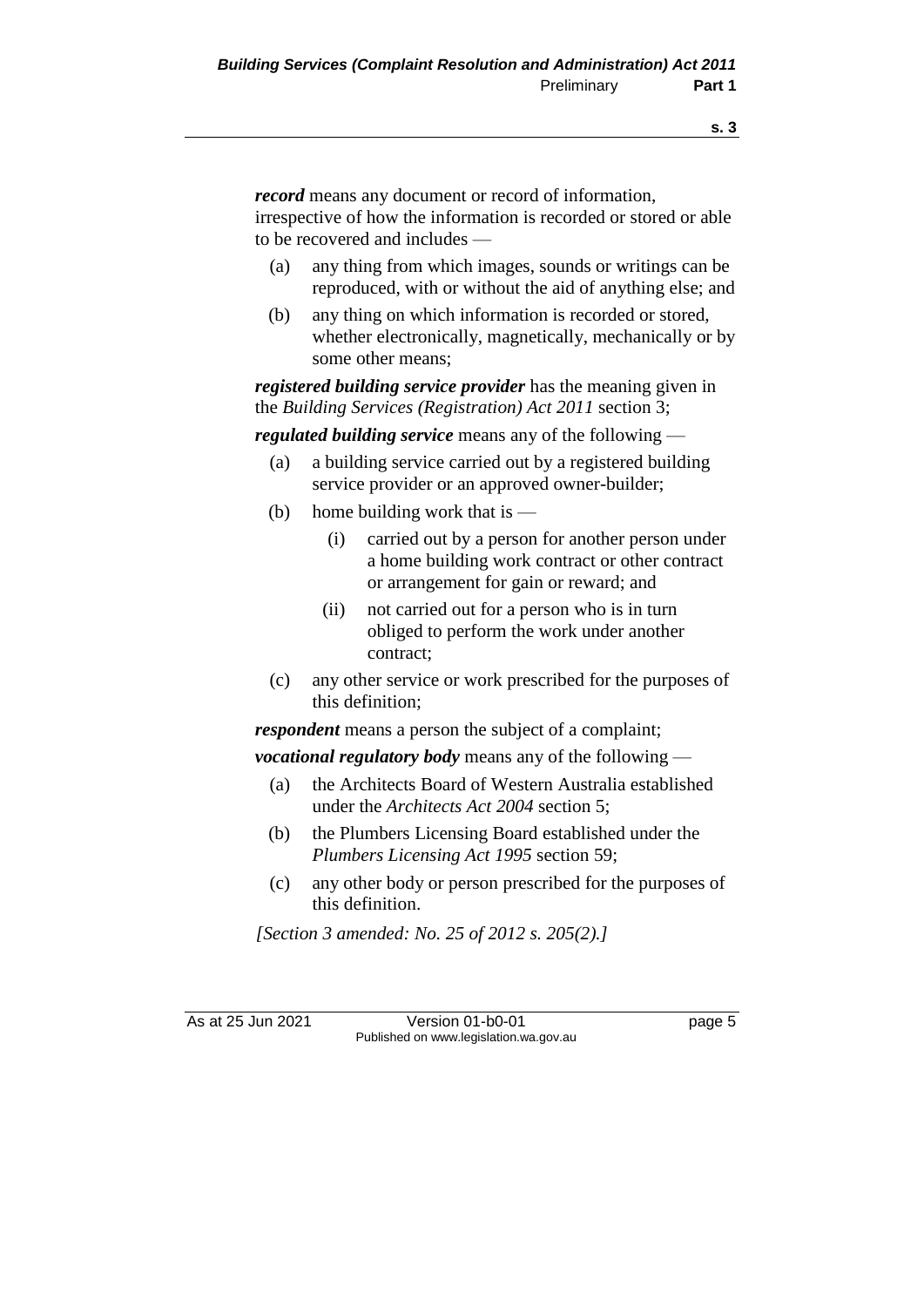**s. 4**

#### **4. Crown bound**

This Act binds the Crown.

page 6 Version 01-b0-01 As at 25 Jun 2021 Published on www.legislation.wa.gov.au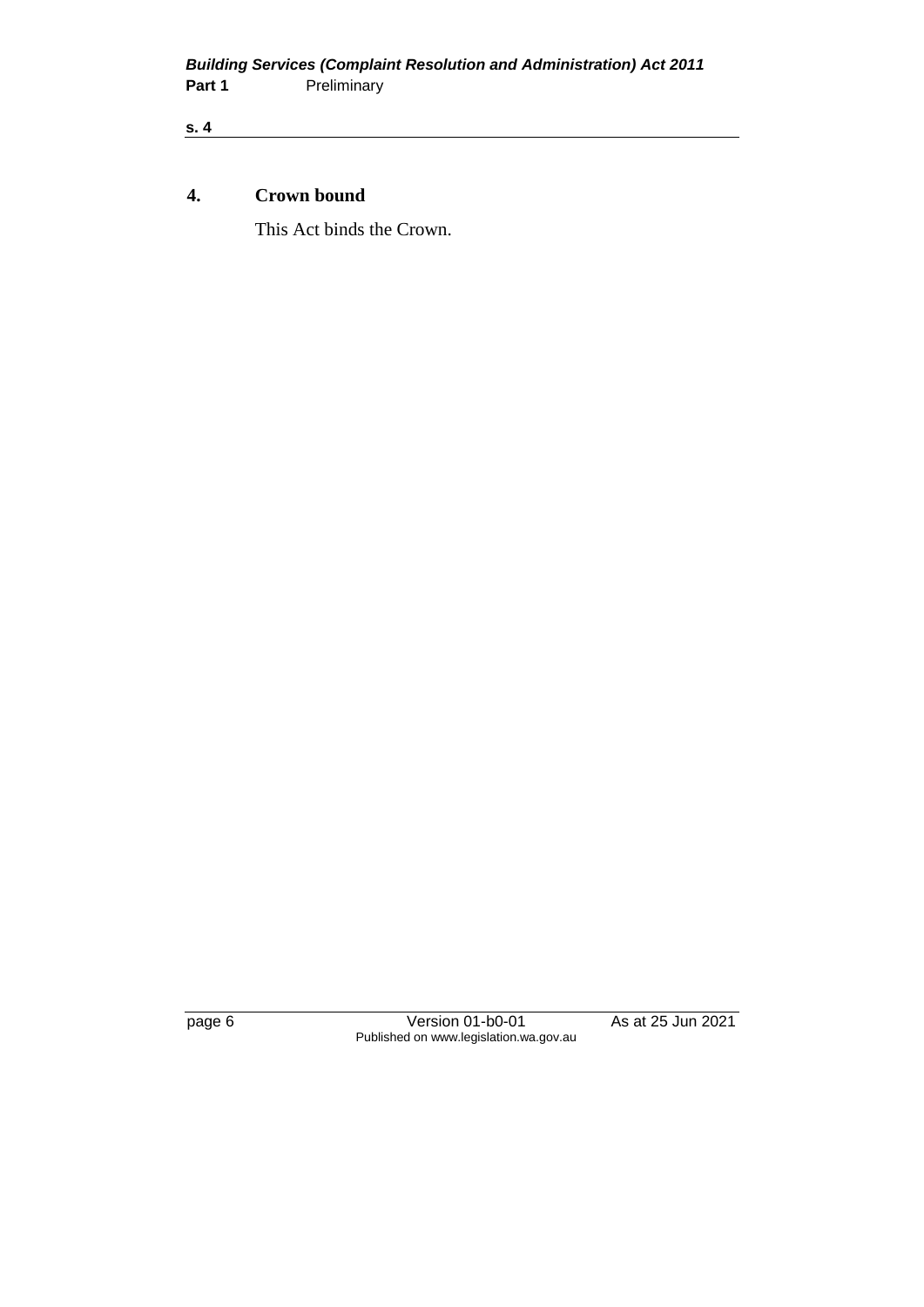# **Part 2 — Complaints and conciliation**

**Division 1 — Complaints about the carrying out of regulated building services or home building work contract matters**

#### **5. Making complaint about building service or home building work contract matter**

- (1) Subject to the regulations, a person may make a complaint to the Building Commissioner about a regulated building service not being carried out in a proper and proficient manner or being faulty or unsatisfactory.
- (2) An owner or builder under a home building work contract may make a complaint to the Building Commissioner about a matter referred to in the *Home Building Contracts Act 1991* section 17 or 20 or Schedule 1 clause 5.
- (3) A complaint may be made
	- (a) under subsection (1) irrespective of whether the regulated building service was carried out before or after the coming into operation of this Act; and
	- (b) under subsection (2) irrespective of whether
		- (i) the matter complained about occurred before or after the coming into operation of this Act; or
		- (ii) the home building work contract to which the complaint relates was entered into before or after the coming into operation of this Act.
- (4) A complaint that is both a complaint about a matter referred to in subsection (1) or (2) and a complaint about a disciplinary matter may be dealt with by the Building Commissioner as if it were a complaint under this section and a complaint under section 15.
- (5) The regulations may make provision as to
	- (a) who can make a building service complaint; and

As at 25 Jun 2021 Version 01-b0-01 Page 7 Published on www.legislation.wa.gov.au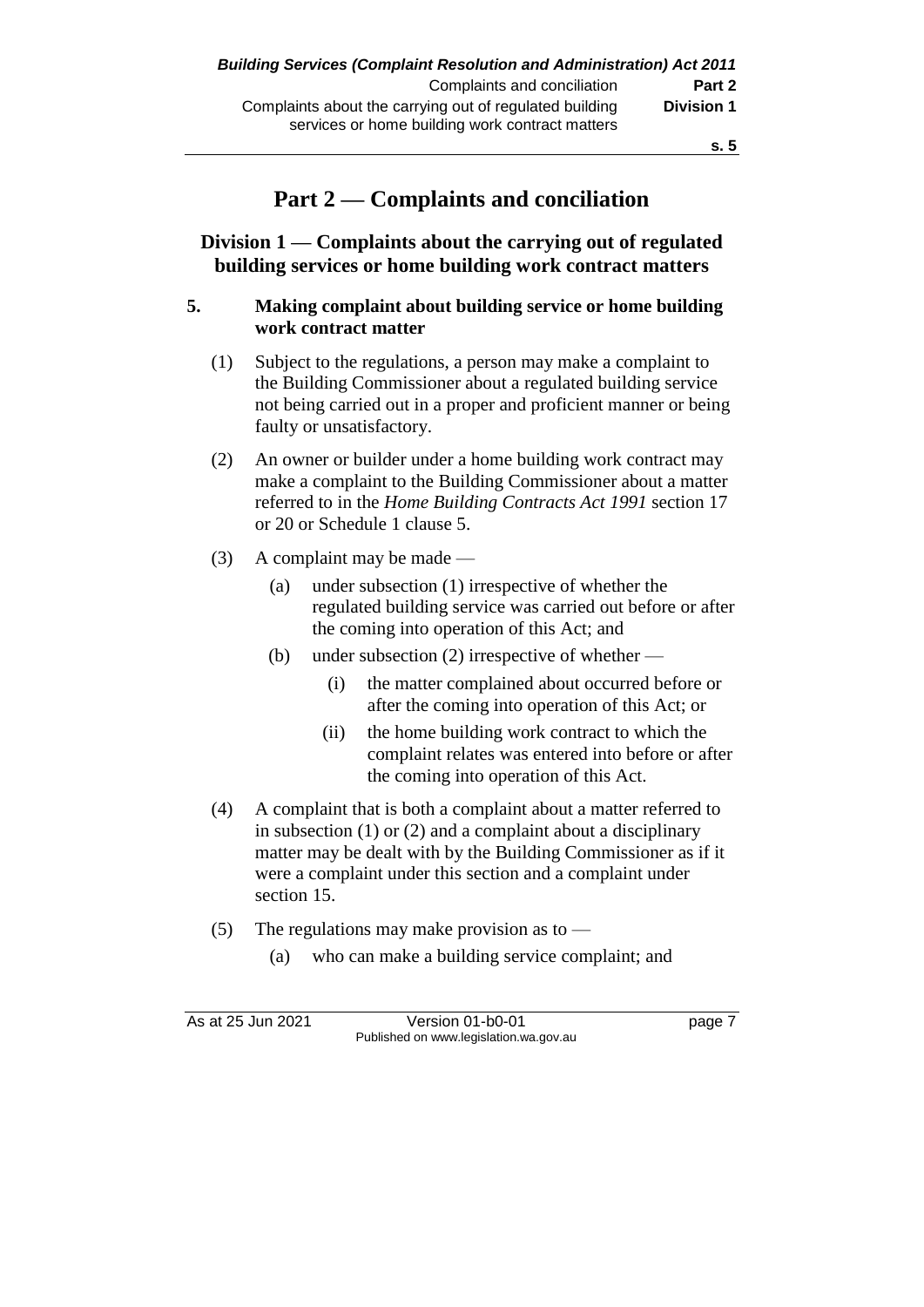| <b>Building Services (Complaint Resolution and Administration) Act 2011</b><br>Complaints and conciliation                                                                                                                                                               |
|--------------------------------------------------------------------------------------------------------------------------------------------------------------------------------------------------------------------------------------------------------------------------|
| Complaints about the carrying out of regulated building<br>services or home building work contract matters                                                                                                                                                               |
|                                                                                                                                                                                                                                                                          |
| any preliminary action required before making a<br>complaint under this section.                                                                                                                                                                                         |
| A complaint under this section must be $-$                                                                                                                                                                                                                               |
| made in a manner and form approved by the Building<br>Commissioner; and                                                                                                                                                                                                  |
| accompanied by the prescribed fee, if any.                                                                                                                                                                                                                               |
| Time limit for complaint                                                                                                                                                                                                                                                 |
| A building service complaint is made out of time if the<br>complaint is made more than 6 years after the completion of the<br>regulated building service to which the complaint relates.                                                                                 |
| For the purposes of subsection (1) a regulated building service<br>is taken to be completed —                                                                                                                                                                            |
| if the criteria for determining the date of completion for<br>that building service are prescribed $\sim$ on the date<br>determined in accordance with the criteria;                                                                                                     |
| if paragraph (a) does not apply — on the date on which<br>the building service was last carried out.                                                                                                                                                                     |
| A HBWC complaint is made out of time if —                                                                                                                                                                                                                                |
| the <i>Home Building Contracts Act 1991</i> section $8(3)$<br>applies to the complaint and the complaint is not made<br>within the time specified in that provision; or                                                                                                  |
| the complaint is about a matter referred to in the <i>Home</i><br><i>Building Contracts Act 1991</i> section 17 (other than a<br>matter referred to in section $8(3)$ or a breach of<br>section 15) and is made more than 3 years after the<br>cause of action arose; or |
| the complaint is about a breach of the <i>Home Building</i><br>Contracts Act 1991 section 15 and is made more than                                                                                                                                                       |
| the contract was entered into; or                                                                                                                                                                                                                                        |
|                                                                                                                                                                                                                                                                          |
| As at 25 Jun 2021<br>Version 01-b0-01<br>Published on www.legislation.wa.gov.au                                                                                                                                                                                          |
|                                                                                                                                                                                                                                                                          |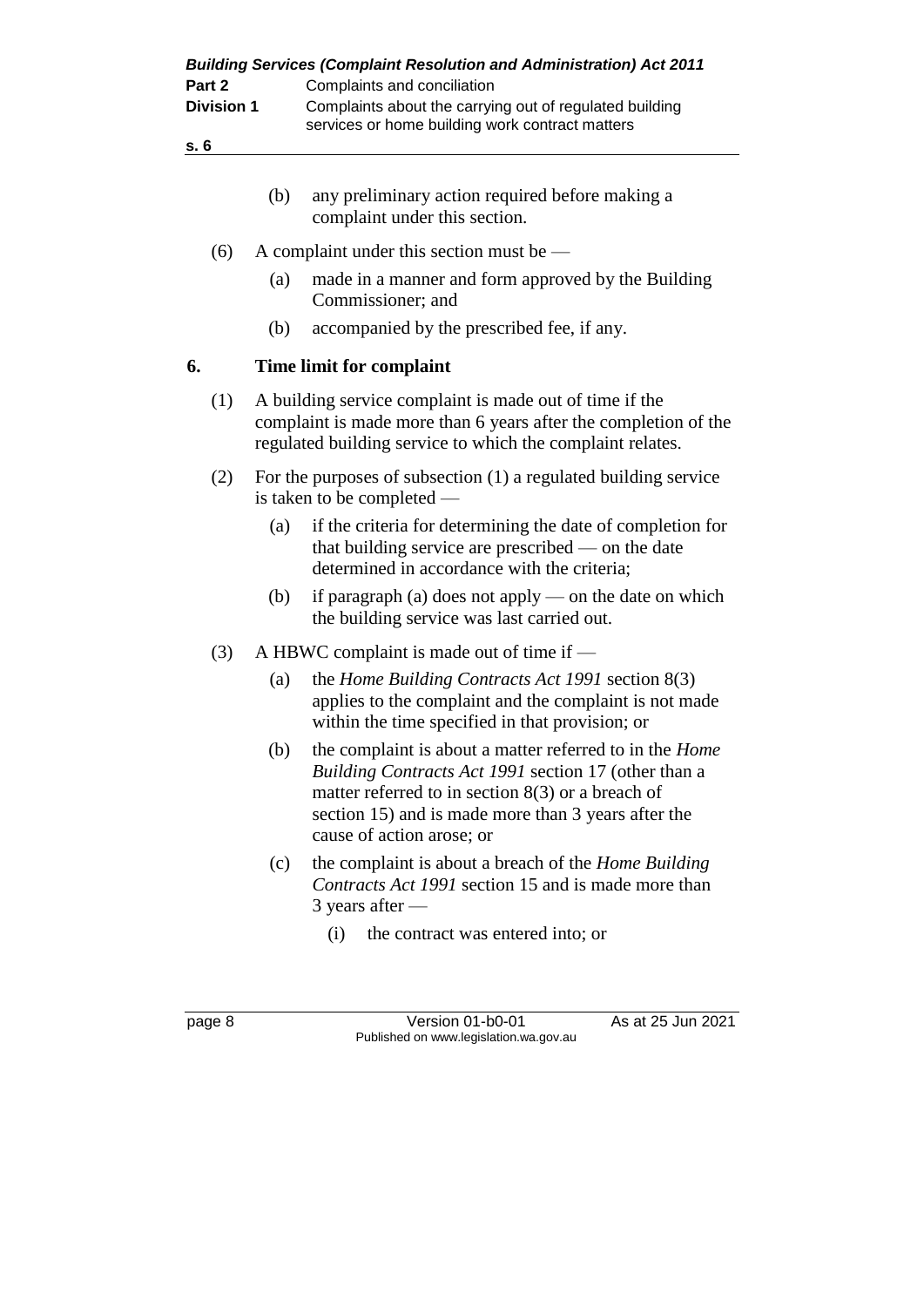(ii) the breach first occurred, whichever is the later.

#### **7. Preliminary decision by Building Commissioner**

- (1) After receiving a complaint under section 5 the Building Commissioner must decide whether, and to what extent —
	- (a) to accept it; or
	- (b) to refuse to accept it.
- (2) The Building Commissioner may make such inquiries as are appropriate to enable the making of a decision under this section.
- (3) The Building Commissioner may refuse to accept a complaint under subsection (1) if —
	- (a) the complaint is not made in accordance with this Act; or
	- (b) the Building Commissioner is not satisfied that the complainant has taken preliminary action prescribed under section  $5(5)(b)$ ; or
	- (c) the complaint is made out of time as referred to in section 6; or
	- (d) in the opinion of the Building Commissioner, the complaint is vexatious, misconceived, frivolous or without substance; or
	- (e) the matter complained about is the subject of another complaint under this Act; or
	- (f) an arbitrator or other person or a court or other body has made an order, judgment or other finding about the matter complained about; or
	- (g) the matter complained about has been the subject of a previous complaint to the Building Commissioner that has been refused or in respect of which the Building Commissioner has made a decision under section  $11(1)(a)$ .

As at 25 Jun 2021 Version 01-b0-01 Page 9 Published on www.legislation.wa.gov.au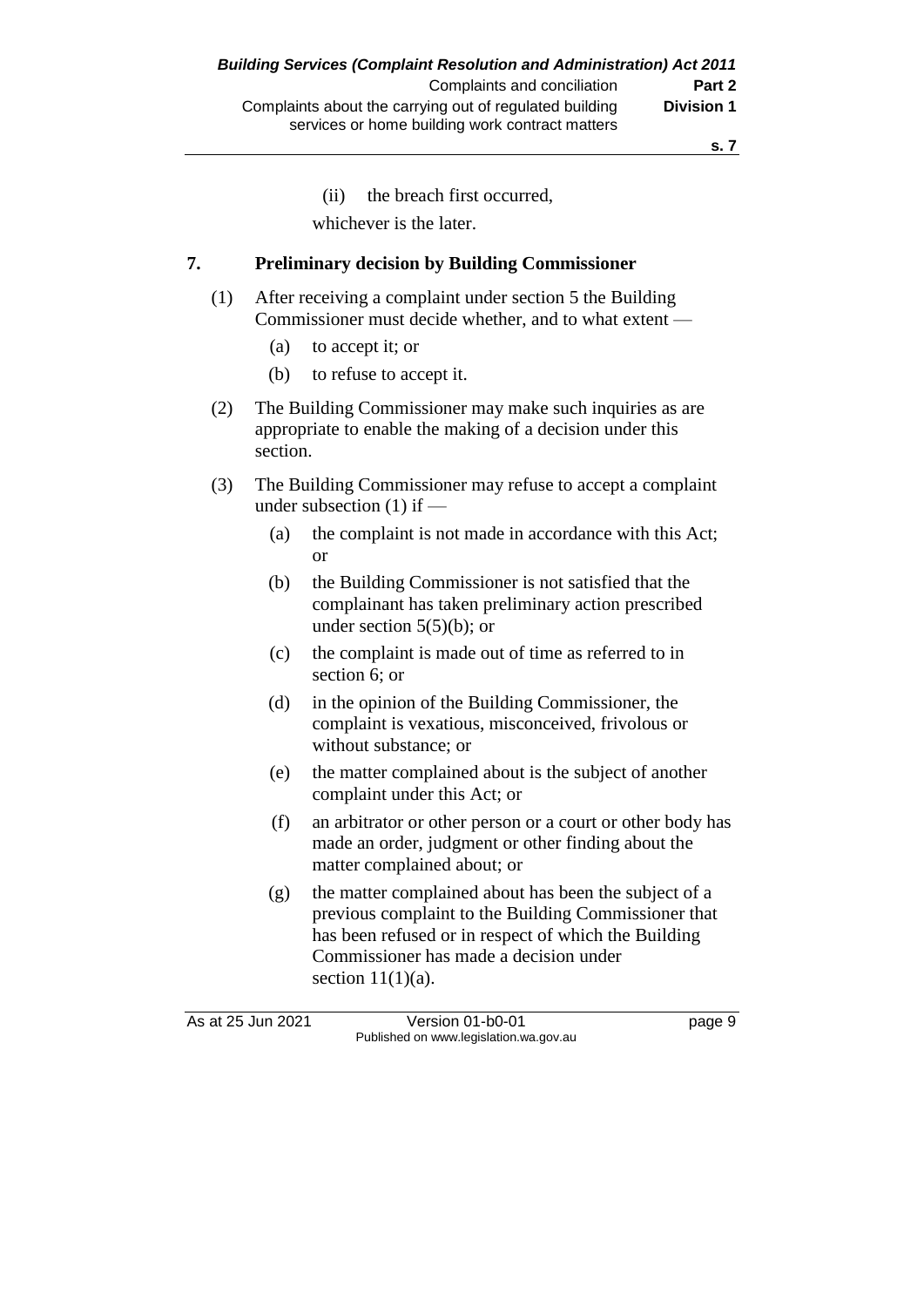| <b>Building Services (Complaint Resolution and Administration) Act 2011</b> |                                                                                                            |  |
|-----------------------------------------------------------------------------|------------------------------------------------------------------------------------------------------------|--|
| Part 2                                                                      | Complaints and conciliation                                                                                |  |
| <b>Division 1</b>                                                           | Complaints about the carrying out of regulated building<br>services or home building work contract matters |  |

- **s. 8**
	- (4) Except as provided in subsection (5), if an issue raised in a complaint has already been dealt with by the Building Commissioner or a complaint about the issue has already been referred to the State Administrative Tribunal under this Act, the Building Commissioner may refuse to accept the complaint to the extent to which it relates to that issue.
	- (5) Subsections (3)(e) and (4) do not operate to prevent an issue being dealt with both as a disciplinary complaint and as a complaint under section 5.

## **8. Further information and verification**

- (1) The Building Commissioner may, in writing, require a person making a complaint under section 5 to do either or both of the following —
	- (a) give the Building Commissioner further details about the complaint;
	- (b) verify any details about the complaint by statutory declaration.
- (2) The Building Commissioner may specify in the requirement a reasonable time within which the person must comply with the requirement.
- (3) The Building Commissioner may refuse to accept a complaint if the person making the complaint does not comply with a requirement under subsection (1) within the time specified in the requirement or, if no time is so specified, within a reasonable time.

# **9. Investigation**

- (1) Having accepted a building service complaint or a HBWC complaint, the Building Commissioner must cause an investigation of the complaint to be carried out by one or more authorised persons.
- (2) The Building Commissioner may, in addition to taking action under subsection (1) in relation to a complaint, and whether

page 10 Version 01-b0-01 As at 25 Jun 2021 Published on www.legislation.wa.gov.au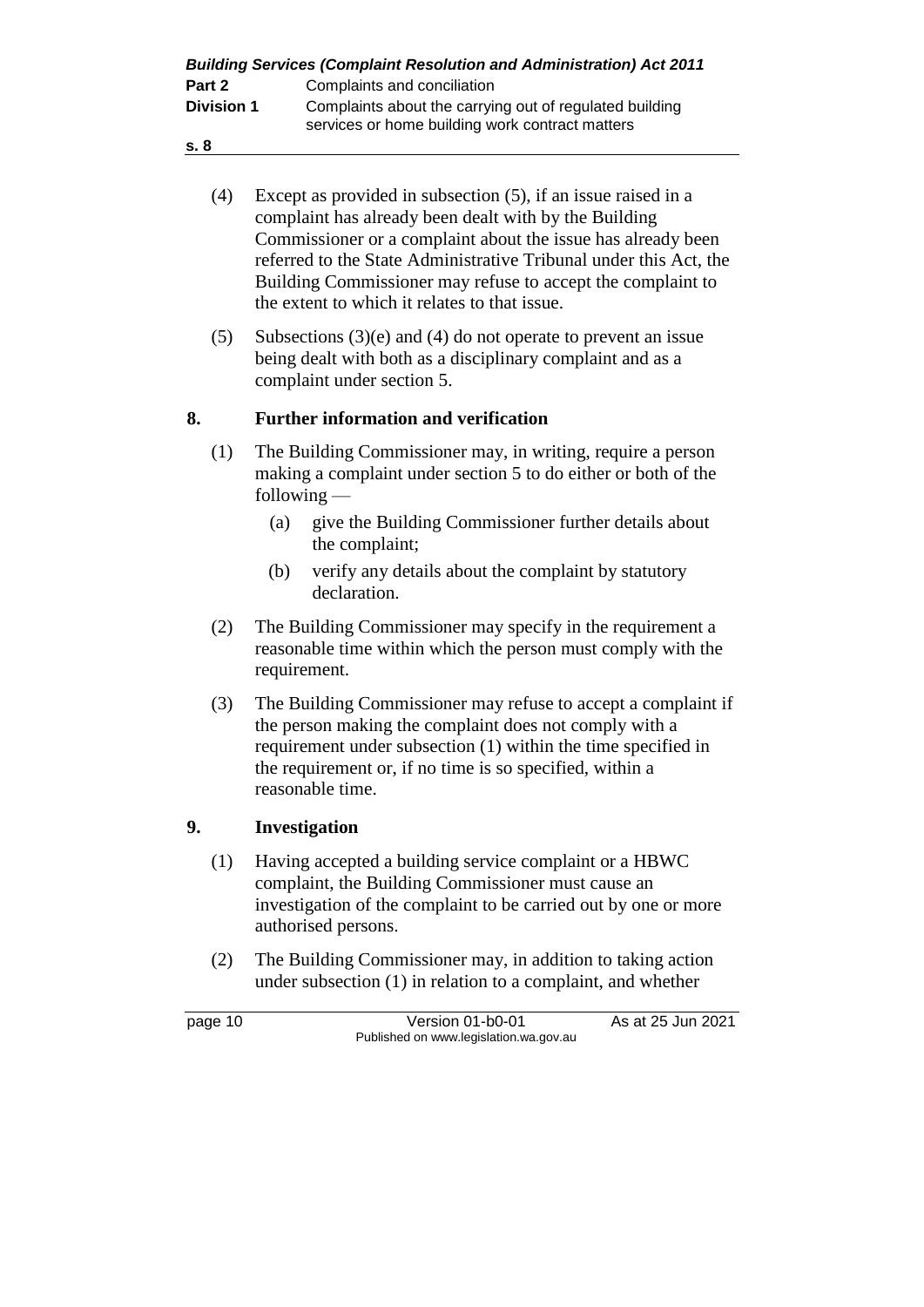**s. 10**

before or after receiving a report on the investigation of the complaint, forward the complaint to either or both of the following —

- (a) the relevant permit authority for the relevant building, if any;
- (b) if the Building Commissioner is of the opinion that a matter raised in the complaint is of relevance to a vocational regulatory body, that body.

#### **10. Report on complaint**

- (1) An authorised person
	- (a) must prepare a report on an investigation carried out under section 9; and
	- (b) may include in the report recommendations as to the manner in which the complaint should be dealt with; and
	- (c) must give the Building Commissioner a copy of the report.
- (2) The Building Commissioner may give a copy of the report to any or all of the following —
	- (a) the complainant and the respondent;
	- (b) the relevant permit authority for the relevant building, if any;
	- (c) if the Building Commissioner is of the opinion that a matter raised in the report is of relevance to a vocational regulatory body, that body.

# **11. Action after report**

- (1) The Building Commissioner must consider any report given to the Building Commissioner under section 10 and may, subject to the other provisions of this section —
	- (a) dismiss the complaint; or
	- (b) commence a conciliation proceeding under Division 3; or

As at 25 Jun 2021 Version 01-b0-01 Page 11 Published on www.legislation.wa.gov.au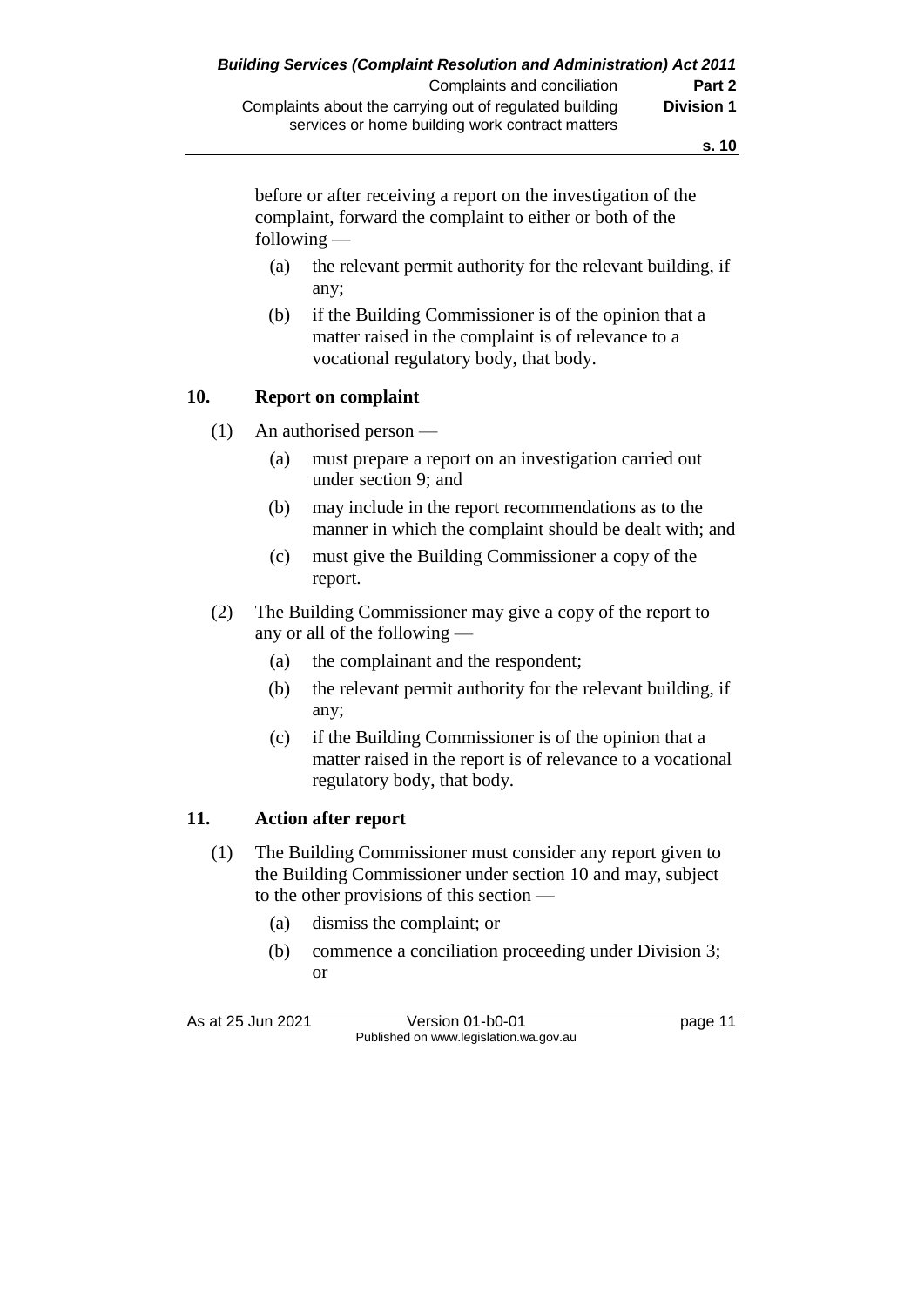| Part 2<br><b>Division 1</b><br>s. 12 | Complaints and conciliation<br>Complaints about the carrying out of regulated building<br>services or home building work contract matters                                                                                                              |
|--------------------------------------|--------------------------------------------------------------------------------------------------------------------------------------------------------------------------------------------------------------------------------------------------------|
|                                      | deal with the complaint under section 37 or 42, as the<br>(c)<br>case requires; or                                                                                                                                                                     |
|                                      | refer the complaint to the State Administrative Tribunal<br>(d)<br>for it to deal with under section 38 or 43, as the case<br>requires.                                                                                                                |
| (2)                                  | The Building Commissioner may adopt some or all of the<br>recommendations, if any, in the report but is not required to<br>adopt the recommendations.                                                                                                  |
| (3)                                  | The Building Commissioner must dismiss a complaint if it is<br>made out of time as referred to in section 6.                                                                                                                                           |
| (4)                                  | A complaint by an owner referred to in the <i>Home Building</i><br>Contracts Act 1991 section 17 about a breach of section 15<br>or 15A of that $Act$ —                                                                                                |
|                                      | must not be dismissed under this section unless it is<br>(a)<br>made out of time; and                                                                                                                                                                  |
|                                      | if not dismissed, must be referred to the State<br>(b)<br>Administrative Tribunal for it to deal with under<br>section 43.                                                                                                                             |
| (5)                                  | The regulations may prescribe circumstances in which the<br>Building Commissioner must deal with the complaint by<br>referring the complaint to the State Administrative Tribunal for<br>it to deal with under section 38 or 43, as the case requires. |
| 12.                                  | Building Commissioner not party to proceeding before State<br><b>Administrative Tribunal</b>                                                                                                                                                           |
|                                      | If the Building Commissioner refers a complaint to the State<br>Administrative Tribunal under section $11(1)(d)$ —                                                                                                                                     |
|                                      | the complainant is to be taken to be the applicant for the<br>(a)<br>purposes of the State Administrative Tribunal Act 2004;<br>and                                                                                                                    |
|                                      | the Building Commissioner is not a party to any<br>(b)<br>proceeding in respect of the referral unless joined as a<br>party under the State Administrative Tribunal Act 2004<br>section 38.                                                            |
| page 12                              | As at 25 Jun 2021<br>Version 01-b0-01<br>Published on www.legislation.wa.gov.au                                                                                                                                                                        |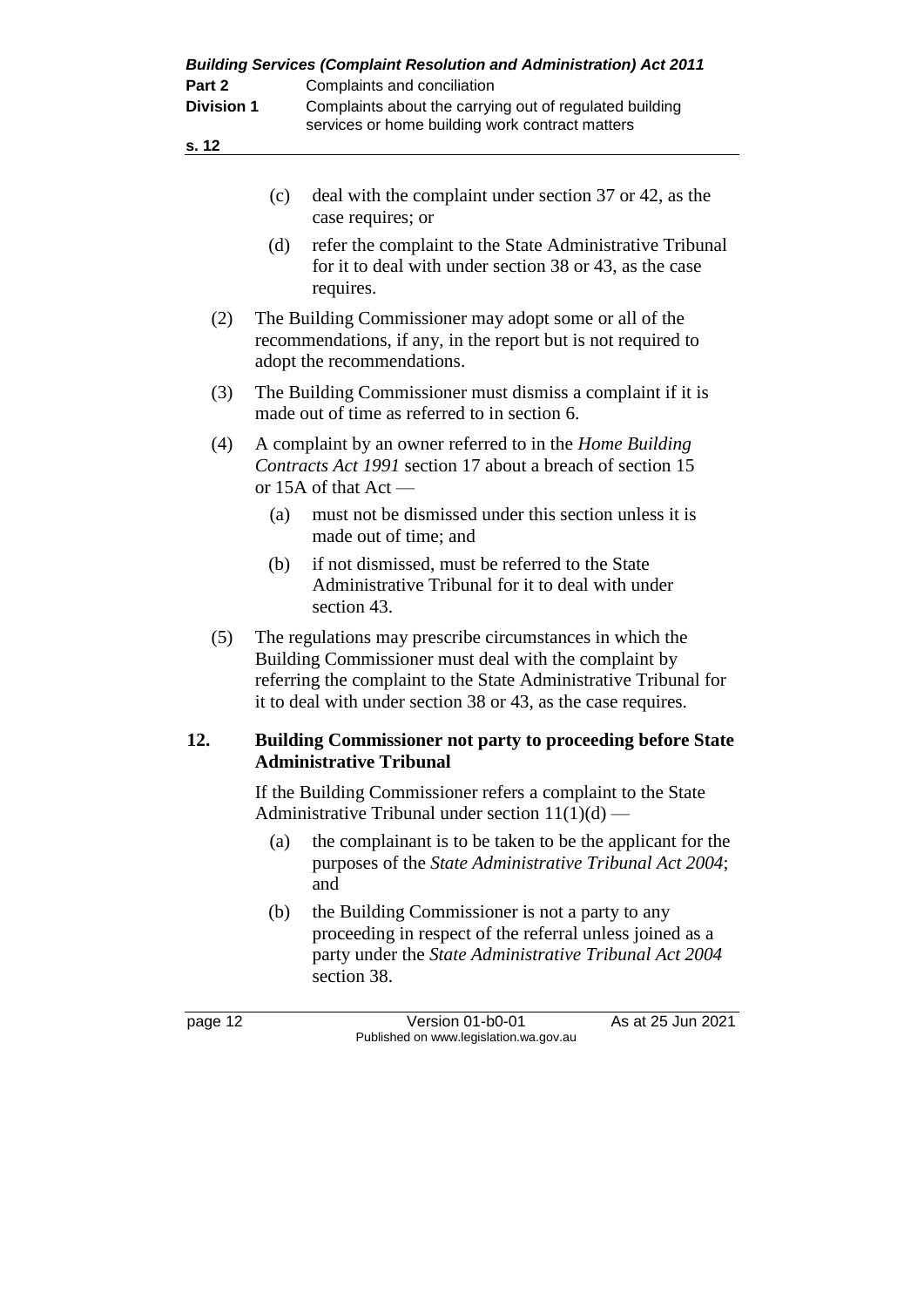# **13. Withdrawal of complaint**

- (1) A building service complaint or a HBWC complaint may, subject to this section, be withdrawn by the complainant.
- (2) The complaint may be withdrawn even though the Building Commissioner has commenced or completed an investigation of the complaint, but cannot be withdrawn if the complaint has been referred to the State Administrative Tribunal.
- (3) This section extends to the withdrawal of a complaint so far as it relates to some only or part only of the matters that form the subject of the complaint.
- (4) This section does not limit the powers of the State Administrative Tribunal under the *State Administrative Tribunal Act 2004* section 46.

## **Division 2 — Complaints about disciplinary matters**

#### **14. Application of this Division**

- (1) This Division applies, with any necessary modifications, to  $-$ 
	- (a) a former registered building service provider; and
	- (b) a former approved owner-builder,

in relation to a disciplinary matter occurring while that person was a registered building service provider or approved owner-builder in the same way as it applies to a person who is a registered building service provider or approved owner-builder.

(2) The *Building Services (Registration) Act 2011* sections 117 and 130 apply in respect of a complaint about conduct occurring while a person was registered under the *Builders' Registration*  Act 1939<sup>1</sup> or the *Painters' Registration Act* 1961<sup>1</sup>.

#### **15. Making complaint about disciplinary matter**

(1) Subject to the regulations, a person may make a complaint to the Building Commissioner about the alleged occurrence of a

As at 25 Jun 2021 Version 01-b0-01 page 13 Published on www.legislation.wa.gov.au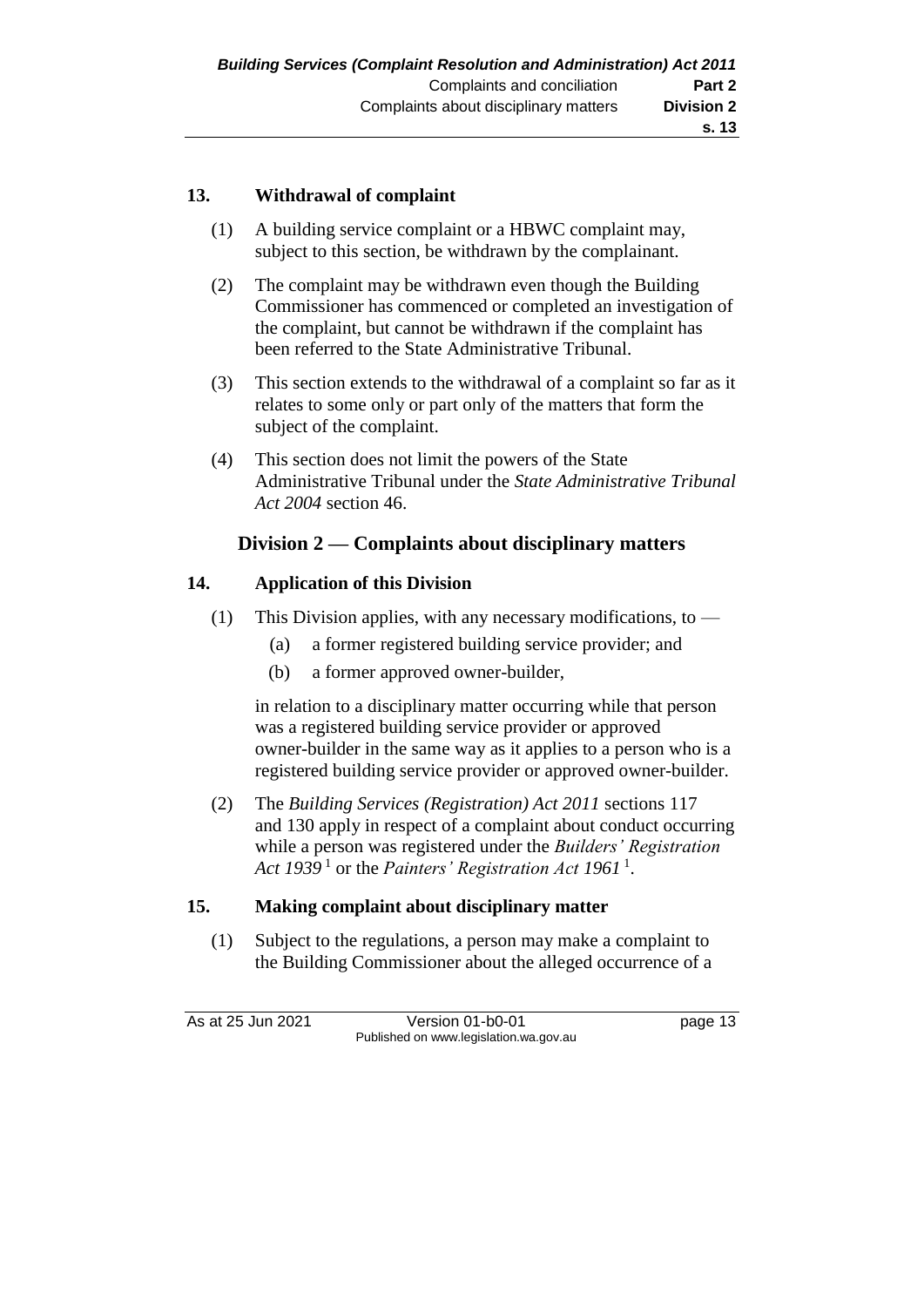disciplinary matter in relation to a registered building service provider or an approved owner-builder.

- (2) A complaint that is both a complaint about a matter referred to in section  $5(1)$  or (2) and a complaint about a matter referred to in subsection (1) may be dealt with by the Building Commissioner as if there were a complaint under this section and a complaint under section 5.
- (3) The regulations may make provision as to who can make a disciplinary complaint.
- (4) A disciplinary complaint must be made in a manner and form approved by the Building Commissioner.

## **16. Preliminary decision by Building Commissioner**

- (1) After receiving a disciplinary complaint the Building Commissioner must decide whether, and to what extent —
	- (a) to accept it; or
	- (b) to refuse to accept it.
- (2) The Building Commissioner may make such inquiries as are appropriate to enable the making of a decision under this section.
- (3) The Building Commissioner may refuse to accept a disciplinary complaint under subsection (1) if —
	- (a) the complaint is not made in accordance with this Act; or
	- (b) the complaint is made more than 6 years after the alleged occurrence of the disciplinary matter; or
	- (c) in the opinion of the Building Commissioner, the complaint is vexatious, misconceived, frivolous or without substance; or
	- (d) the matter complained about is the subject of another complaint under this Act; or

page 14 Version 01-b0-01 As at 25 Jun 2021 Published on www.legislation.wa.gov.au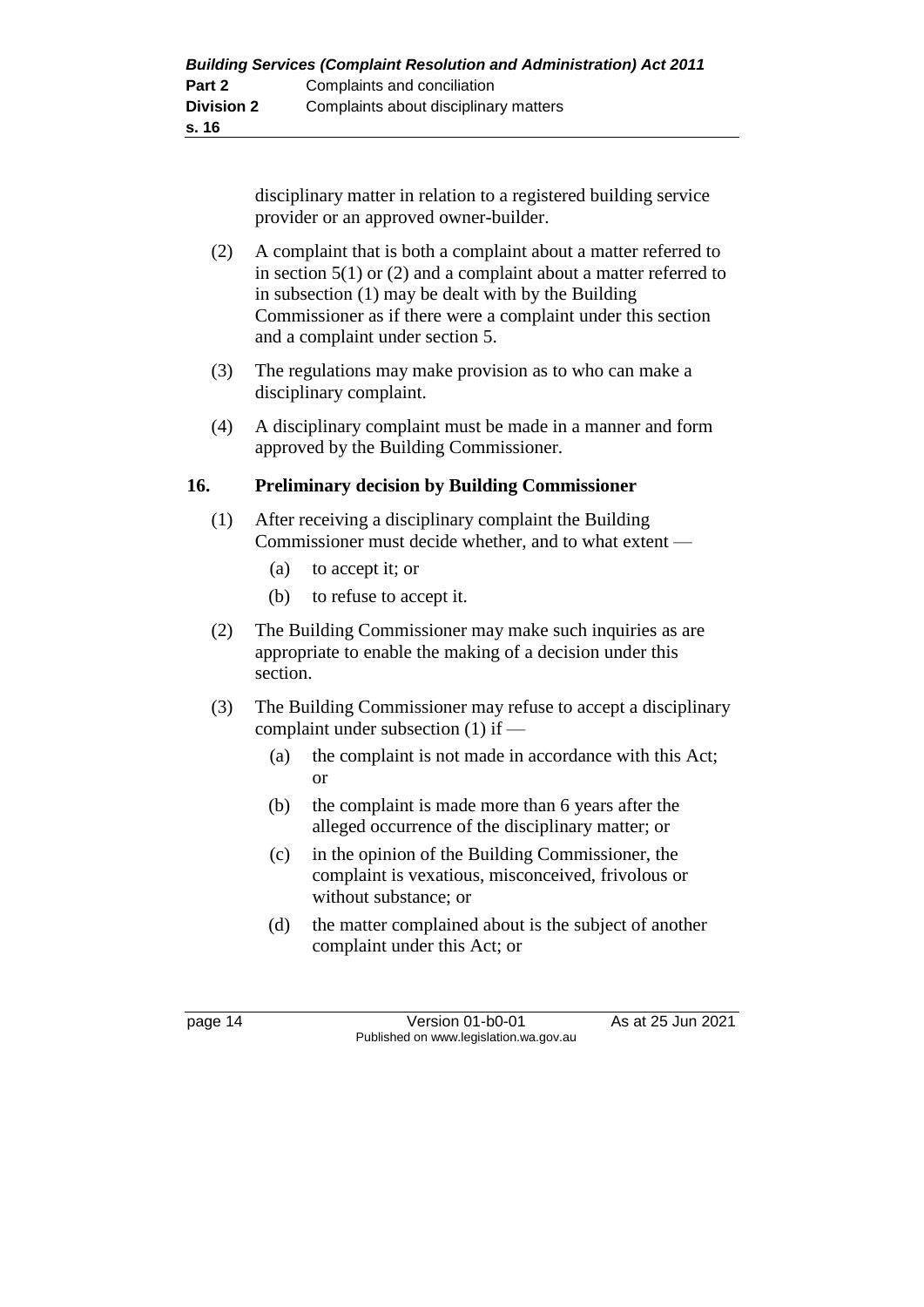- (e) an arbitrator or other person or a court or other body has made an order, judgment or other finding about the matter complained about; or
- (f) the matter complained about has been the subject of a previous complaint to the Building Commissioner that has been refused.
- (4) Except as provided in subsection (5), if an issue raised in a complaint has already been dealt with by the Building Commissioner, or a complaint about the issue has already been forwarded to the Building Services Board under this Act, the Building Commissioner may refuse to accept the complaint to the extent to which it relates to that issue.
- (5) Subsection (4) does not operate to prevent an issue being dealt with both in relation to a complaint about a disciplinary matter and as a building service complaint or a HBWC complaint.

### **17. Building Commissioner may deal with matter as if it were subject of disciplinary complaint**

If the Building Commissioner is of the opinion that there is cause to investigate whether a disciplinary matter exists or has occurred, the Building Commissioner may decide that the matter is to be dealt with as if it were a disciplinary complaint accepted by the Building Commissioner despite no complaint having been made to the Building Commissioner about the matter.

# **18. Further information and verification**

- (1) The Building Commissioner may, in writing, require a person making a disciplinary complaint to do either or both of the following —
	- (a) give the Building Commissioner further details about the complaint;
	- (b) verify any details about the complaint by statutory declaration.

As at 25 Jun 2021 Version 01-b0-01 Page 15 Published on www.legislation.wa.gov.au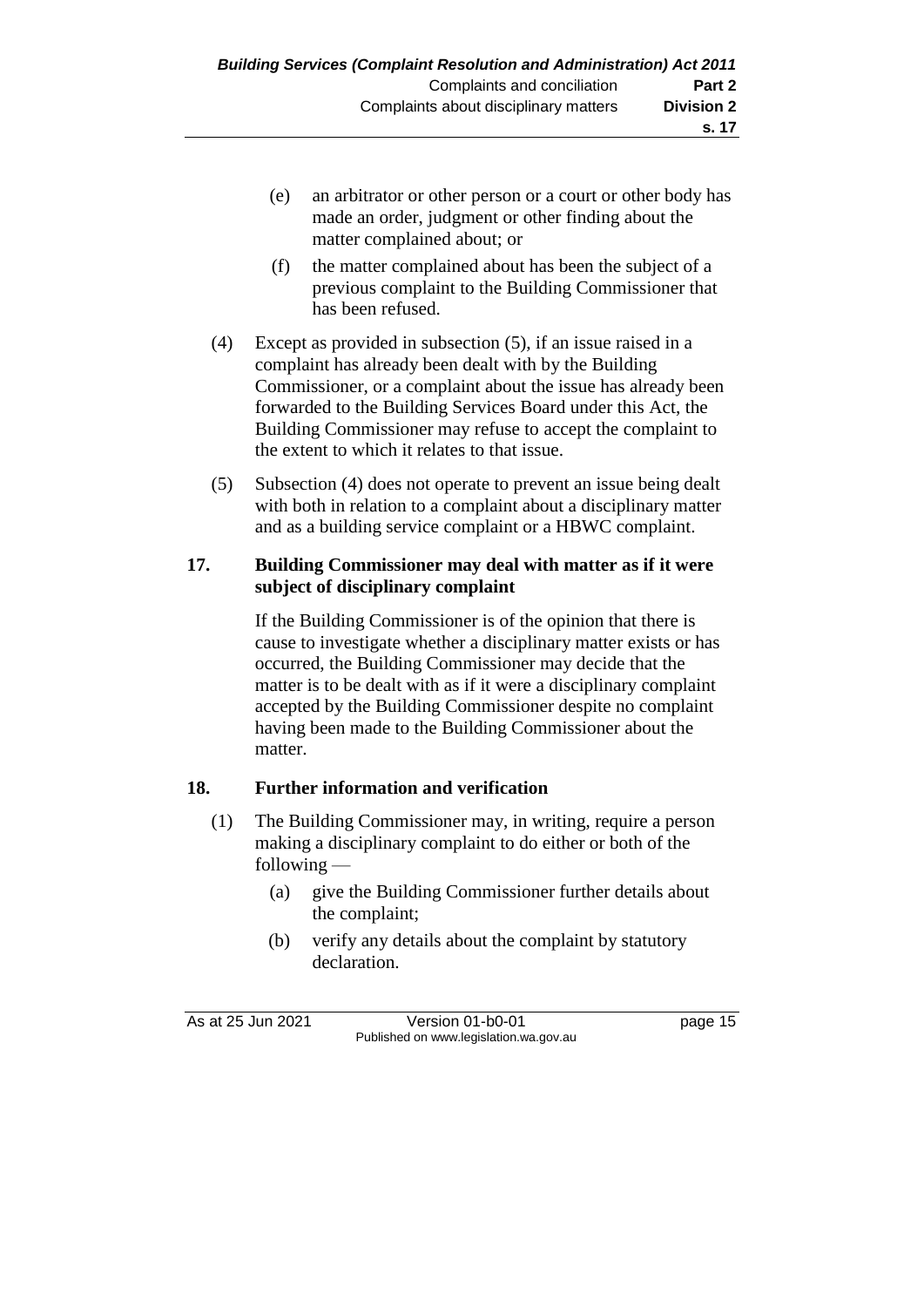- (2) The Building Commissioner may specify in the requirement a reasonable time within which the person must comply with the requirement.
- (3) The Building Commissioner may refuse to accept a complaint if the person making the complaint does not comply with a requirement under subsection (1) within the time specified in the requirement or, if no time is so specified, within a reasonable time.

## **19. Action in respect of accepted disciplinary complaint**

- (1) Having accepted a disciplinary complaint, the Building Commissioner must take either or both of the following actions —
	- (a) cause an investigation of the complaint to be carried out by one or more authorised persons;
	- (b) forward the complaint to the Building Services Board.
- (2) A disciplinary complaint must be investigated if it is referred to the Building Commissioner under the *Building Services (Registration) Act 2011* section 51(2)(c) or 56(2)(c).

# **20. Report on complaint**

- (1) An authorised person
	- (a) must prepare a report on the investigation of a disciplinary complaint; and
	- (b) may include in the report recommendations as to the manner in which the complaint should be dealt with; and
	- (c) must give the Building Commissioner a copy of the report.
- (2) If the Building Commissioner is of the opinion that a matter raised in the report is of relevance to a vocational regulatory body, the Building Commissioner may give a copy of the report to that body.

page 16 **Version 01-b0-01** As at 25 Jun 2021 Published on www.legislation.wa.gov.au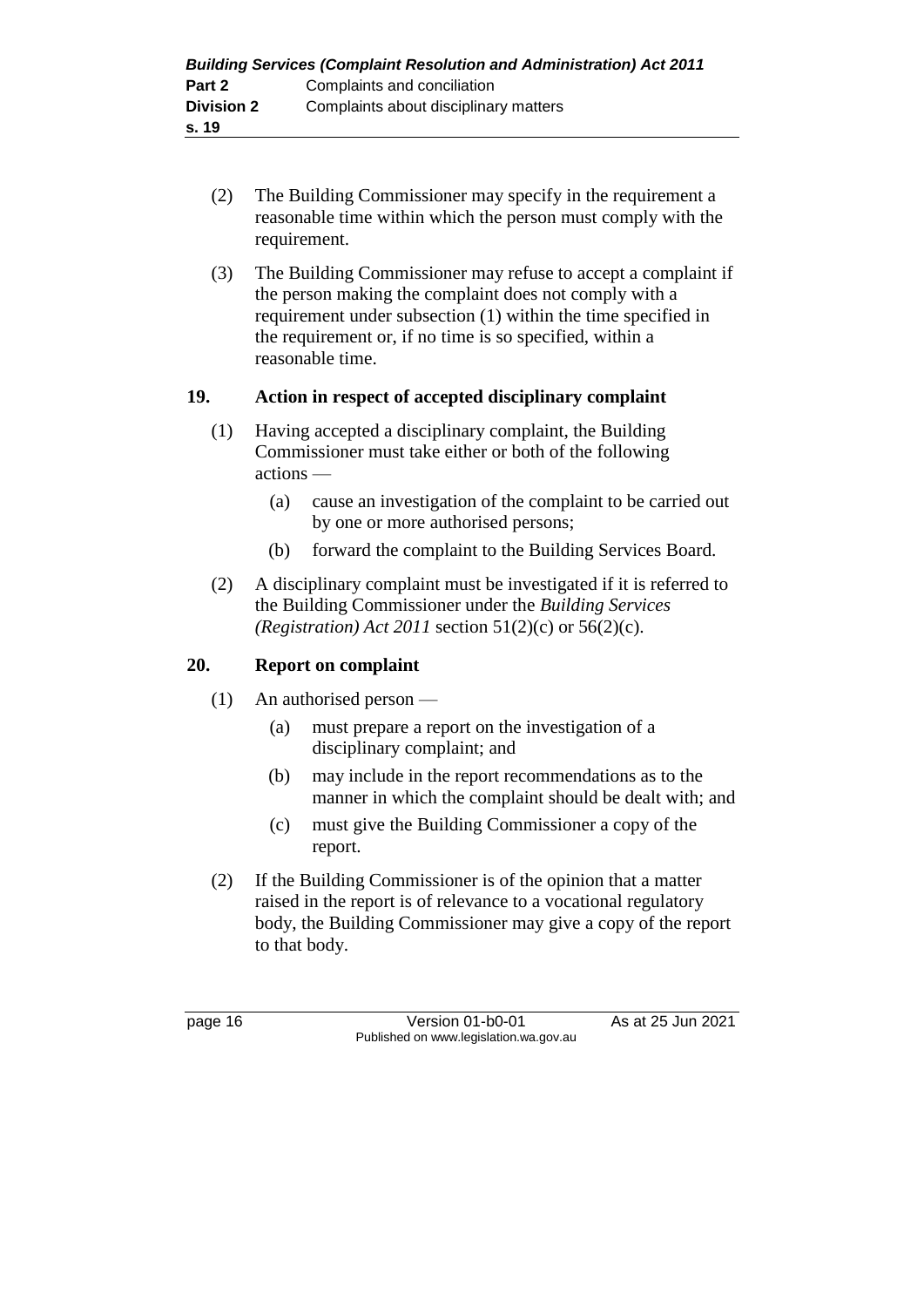# **21. Action after report**

- (1) The Building Commissioner must consider a report on the investigation of a disciplinary complaint given to the Building Commissioner under section 20 and may —
	- (a) dismiss the complaint; or
	- (b) forward the complaint and the report to the Building Services Board for it to deal with under the *Building Services (Registration) Act 2011*.
- (2) If the Building Commissioner forwards a complaint to the Building Services Board under subsection (1), the Building Commissioner may make such recommendations to the Board as the Building Commissioner thinks fit.
- (3) If a report is of the investigation of a complaint that has already been forwarded to the Building Services Board, the Building Commissioner must give the Board a copy of the report and may make such recommendations to the Board as the Building Commissioner thinks fit.

#### **22. Withdrawal of complaint**

- (1) A disciplinary complaint may, subject to this section, be withdrawn by the complainant.
- (2) A disciplinary complaint may be withdrawn even though the Building Commissioner has commenced or completed an investigation of the complaint, but cannot be withdrawn without the leave of the Building Services Board.
- (3) This section extends to the withdrawal of a complaint so far as it relates to some only or part only of the matters that form the subject of the complaint.

As at 25 Jun 2021 Version 01-b0-01 page 17 Published on www.legislation.wa.gov.au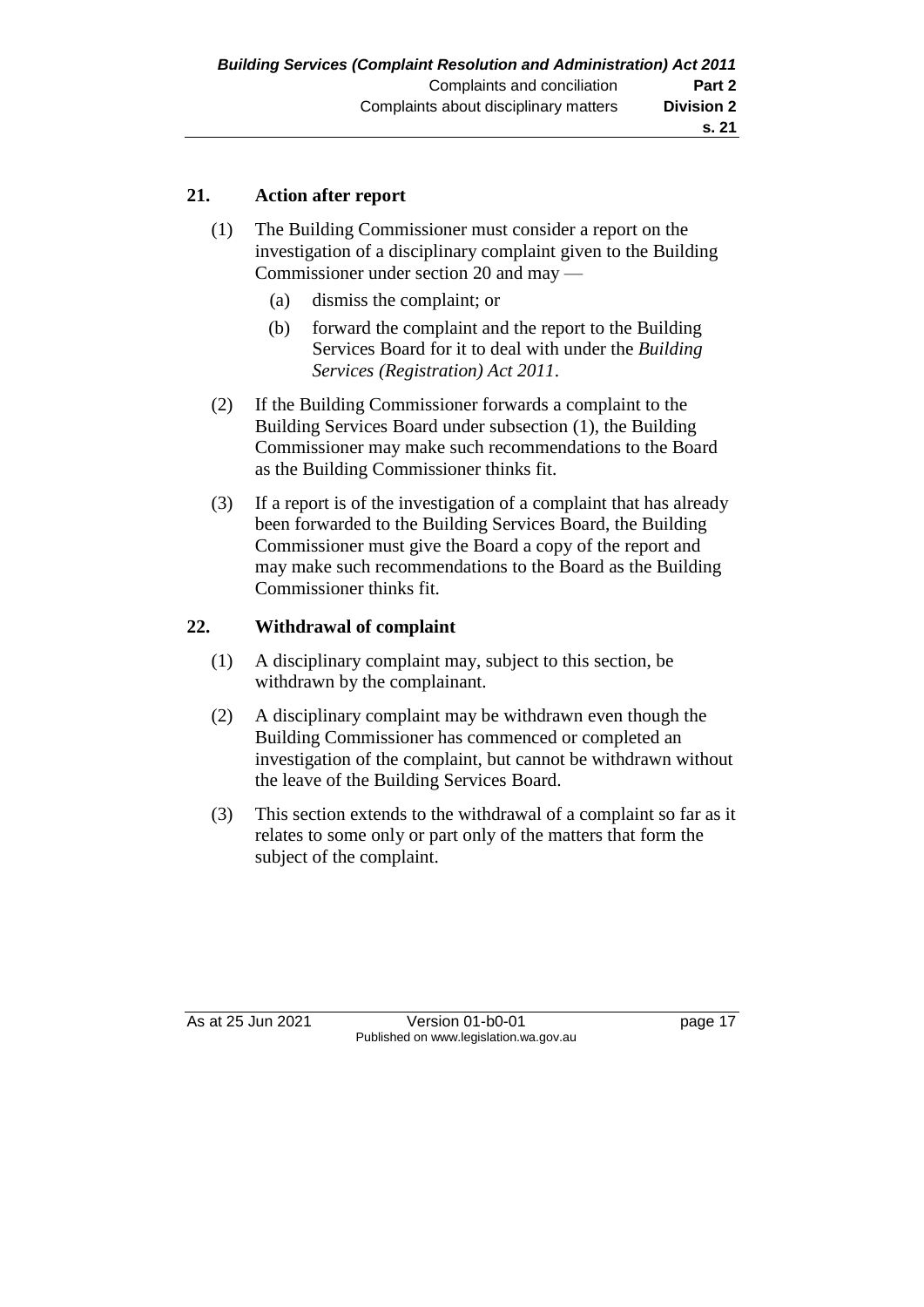| <b>Building Services (Complaint Resolution and Administration) Act 2011</b> |                             |  |
|-----------------------------------------------------------------------------|-----------------------------|--|
| Part 2                                                                      | Complaints and conciliation |  |
| <b>Division 3</b>                                                           | Conciliation                |  |
| s.23                                                                        |                             |  |

### **Division 3 — Conciliation**

#### **23. Role of conciliator**

(1) In this section —

*conciliator* means a person who is —

- (a) a public service officer whose duties consist of or include the conciliation of complaints under this Act; or
- (b) approved by the Building Commissioner as a person who may act as a conciliator under this Act.
- $(2)$  If
	- (a) the Building Commissioner decides under section  $11(1)(b)$  to commence a conciliation proceeding in respect of a complaint; or
	- (b) under the *Building Services (Registration) Act 2011*  section  $51(2)(b)$  or  $56(2)(b)$  the Building Services Board refers a complaint about a disciplinary matter to the Building Commissioner for a conciliation proceeding,

the Building Commissioner must assign the conciliation proceeding to a conciliator.

- (3) A conciliation proceeding may be commenced with or without the consent of the parties.
- (4) A conciliator's function is to encourage the settlement of a complaint and for that purpose the conciliator may —
	- (a) communicate with the parties; and
	- (b) arrange for the parties to hold conferences about the complaint and facilitate the conduct of those conferences; and
	- (c) give advice and make recommendations to assist in the reaching of an agreement.
- (5) The conciliator may have regard to a report of the investigation of the complaint prepared under section 10 or 20 when giving advice and making recommendations.

page 18 Version 01-b0-01 As at 25 Jun 2021 Published on www.legislation.wa.gov.au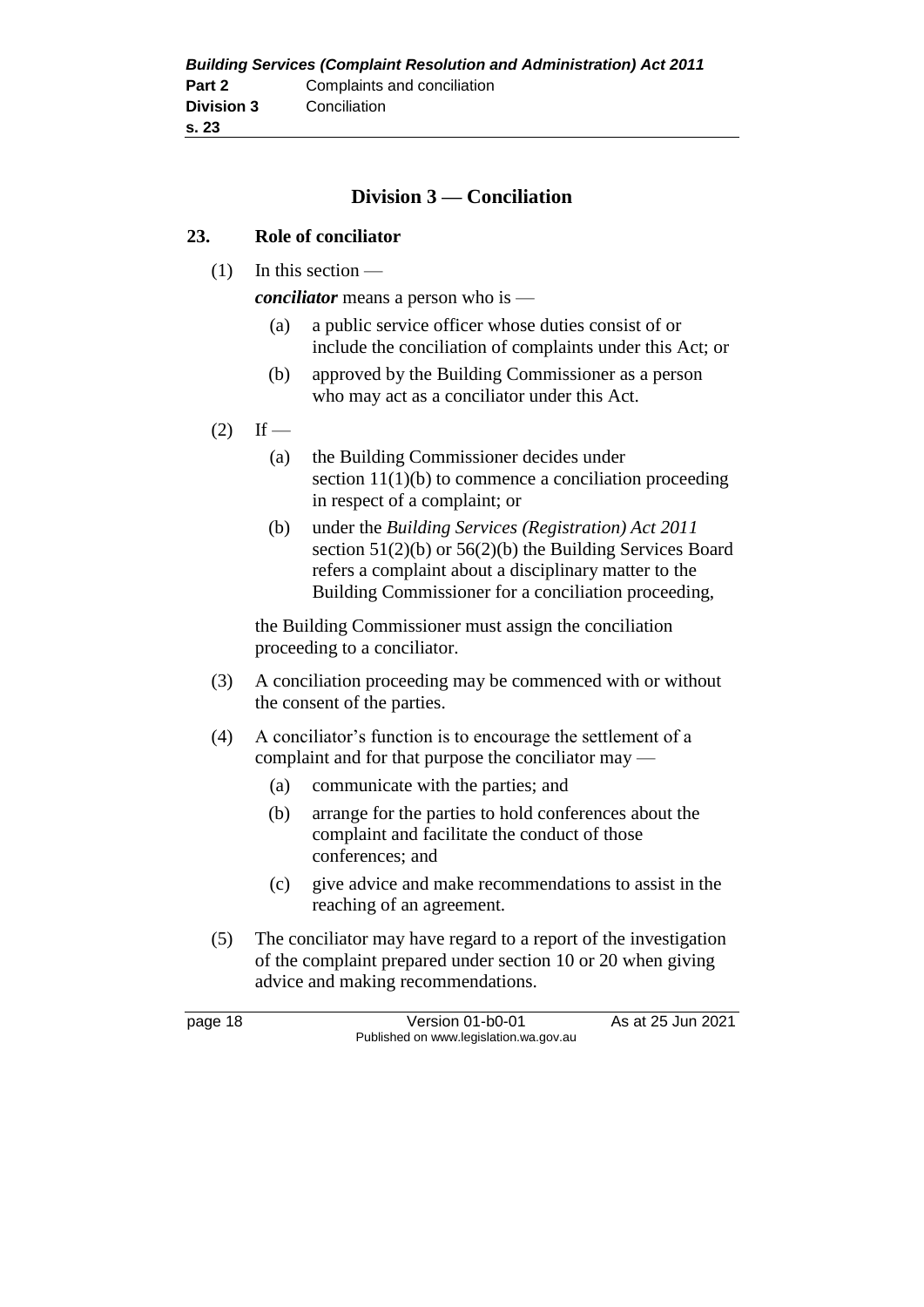## **24. Parties to conciliation proceeding**

- (1) The complainant and the respondent are parties to a conciliation proceeding about a building service complaint or a HBWC complaint.
- (2) The Building Services Board, the complainant and the respondent are parties to a conciliation proceeding about a disciplinary complaint.

#### **25. Attendance at conciliation proceeding**

- (1) The Building Commissioner may, by written notice, require a party to a conciliation proceeding to appear before a conciliator at the proceeding, either separately or with other parties.
- (2) A person who has been given a notice under subsection (1) must not, without reasonable excuse, fail to appear as required by the Building Commissioner.

Penalty: a fine of \$5 000.

## **26. Representation at conciliation proceeding**

- (1) A party is not to be represented by another person during a conciliation proceeding unless the Building Commissioner otherwise determines on the ground that the proceeding will not work effectively without that representation.
- (2) Subsection (1) does not prevent
	- (a) the representation of a party who is not a natural person by an officer, employee or agent of that party who is not a legal practitioner; or
	- (b) the personal attendance of any other person who may, in the opinion of the conciliator, help in the conciliation proceeding.

As at 25 Jun 2021 Version 01-b0-01 Page 19 Published on www.legislation.wa.gov.au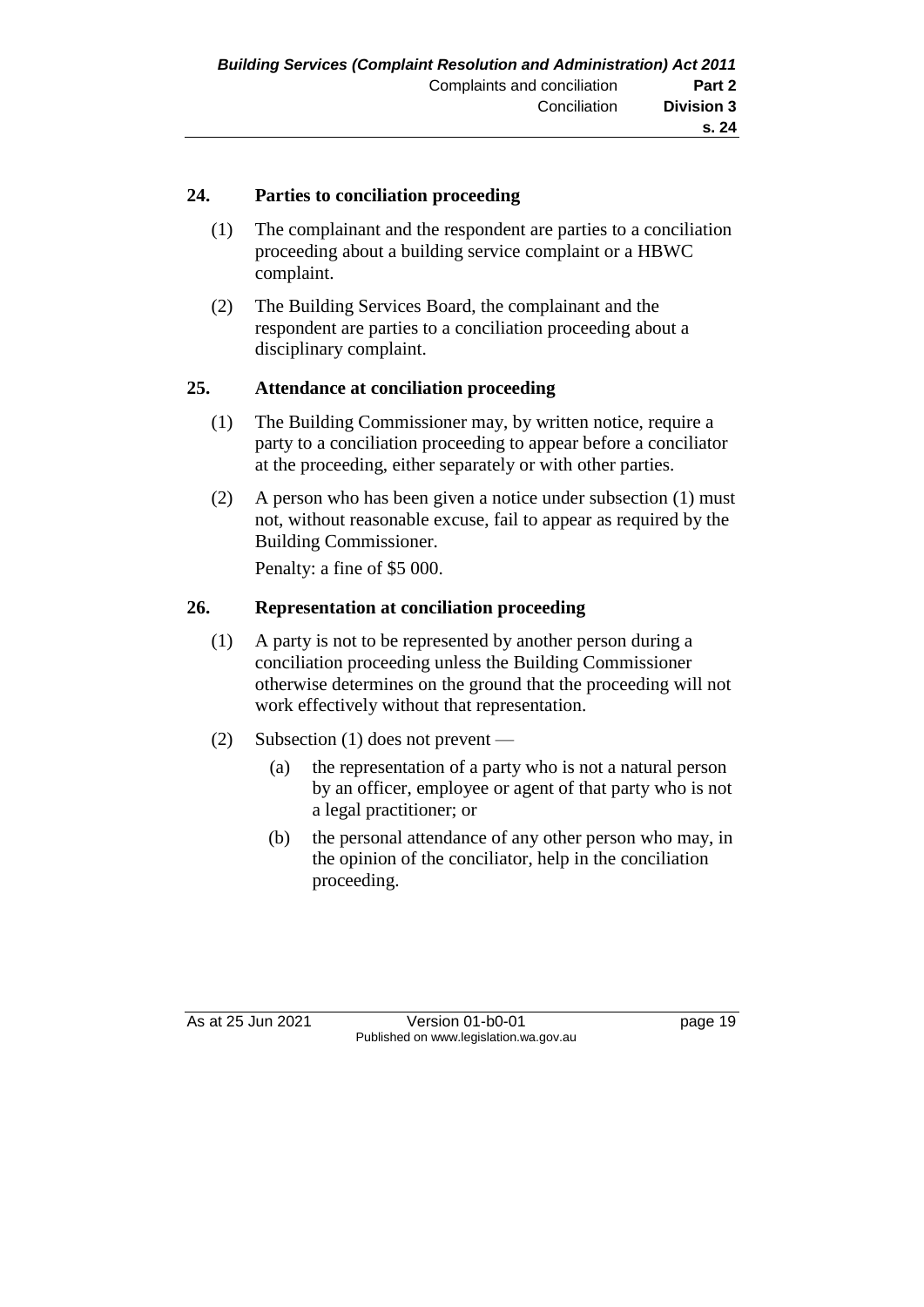| <b>Building Services (Complaint Resolution and Administration) Act 2011</b> |                             |  |
|-----------------------------------------------------------------------------|-----------------------------|--|
| Part 2                                                                      | Complaints and conciliation |  |
| <b>Division 3</b>                                                           | Conciliation                |  |
| s. 27                                                                       |                             |  |

## **27. Building Commissioner may make orders to give effect to agreement**

- (1) The Building Commissioner may, with the consent of each of the parties to an agreement negotiated under this Division, by order give effect to the agreement.
- (2) An order referred to in subsection  $(1)$ 
	- (a) is final and binding on those parties; and
	- (b) if the relevant complaint was about a disciplinary matter, may include an order that the Building Services Board take action under the *Building Services (Registration) Act 2011* section 57 as specified in the order; and
	- (c) if the relevant complaint was a building service complaint, may include a building remedy order; and
	- (d) if the relevant complaint was a HBWC complaint, may include a HBWC remedy order.

# **28. Evidence of certain things inadmissible**

- (1) Evidence of anything lawfully said or done in the course of a conciliation proceeding —
	- (a) is not admissible in any proceeding before a court, tribunal or other body unless subsection (2) applies; and
	- (b) cannot be used as a ground for a complaint under this Act.
- (2) Evidence referred to in subsection (1) is admissible in a proceeding if —
	- (a) the parties to the conciliation proceeding consent to the admission of the evidence; or
	- (b) there is a dispute in the proceeding as to whether the parties to the conciliation proceeding entered into an agreement for the purposes of section 27 and the evidence is relevant to that dispute; or

page 20 Version 01-b0-01 As at 25 Jun 2021 Published on www.legislation.wa.gov.au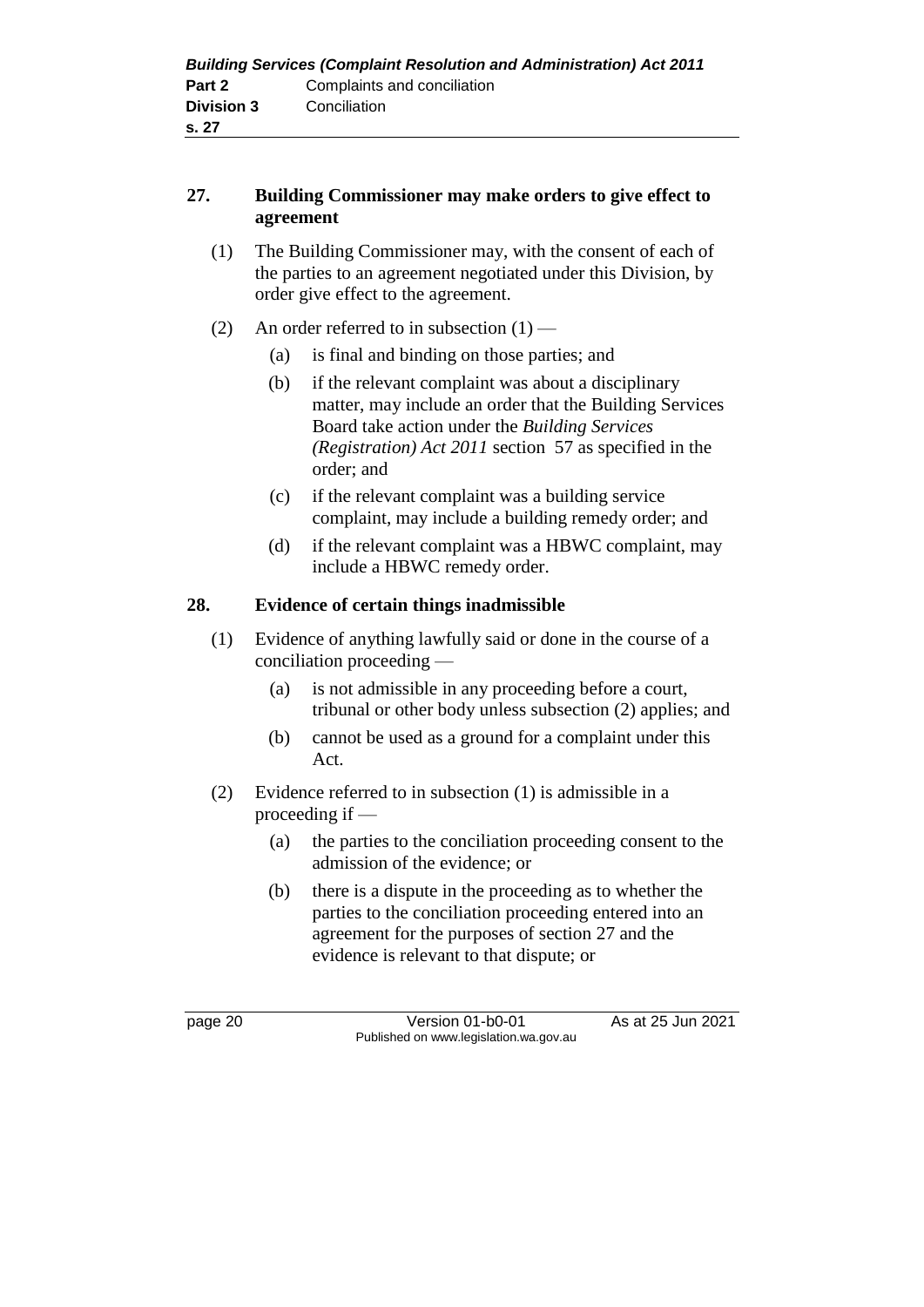(c) the proceeding is for the purpose of enforcing an order made under section 27.

# **29. Action if conciliation fails**

- (1) If, in relation to a building service complaint or a HBWC complaint —
	- (a) the conciliation proceeding fails to result in an agreement between the parties on part or all of the matters that form the subject of the complaint; or
	- (b) the Building Commissioner is satisfied that a party is not cooperating with the conciliation proceeding; or
	- (c) the Building Commissioner is not satisfied with the result of the conciliation proceeding,

the Building Commissioner must take further action under section  $11(1)$ .

- (2) If, in relation to a disciplinary complaint
	- (a) the conciliation proceeding fails to result in an agreement between the parties on part or all of the matters that form the subject of the complaint; or
	- (b) the Building Commissioner is satisfied that a party is not cooperating with the conciliation proceeding; or
	- (c) the Building Commissioner is not satisfied with the result of the conciliation proceeding,

the Building Commissioner must return the complaint to the Building Services Board.

As at 25 Jun 2021 Version 01-b0-01 Page 21 Published on www.legislation.wa.gov.au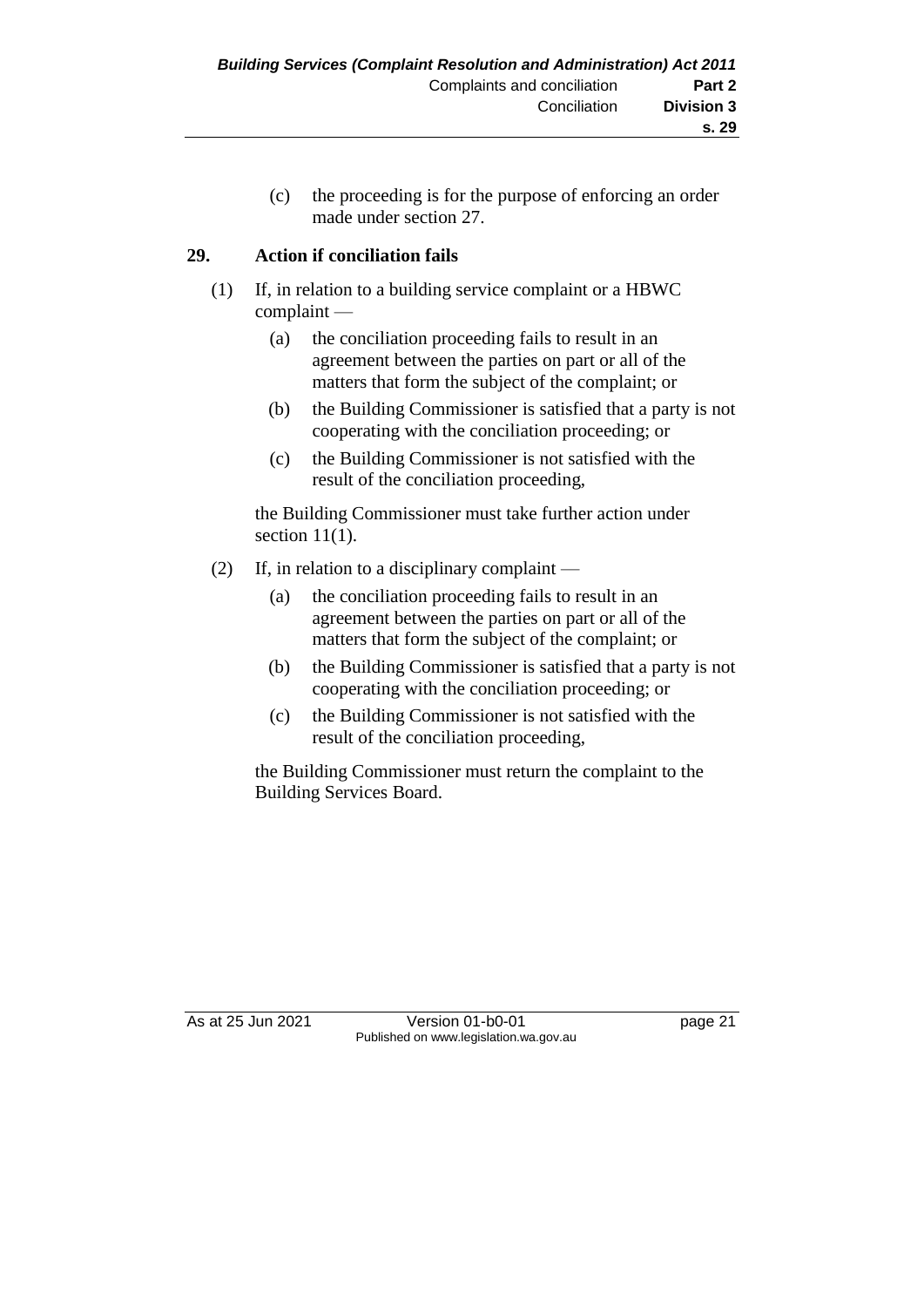| <b>Building Services (Complaint Resolution and Administration) Act 2011</b> |                |  |  |
|-----------------------------------------------------------------------------|----------------|--|--|
| Part 3                                                                      | Orders         |  |  |
| <b>Division 1</b>                                                           | Interim Orders |  |  |
| s.30                                                                        |                |  |  |

# **Part 3 — Orders**

# **Division 1 — Interim Orders**

#### **30. Interim building service order**

- (1) If, at any time before a building remedy order is made in respect of a building service complaint accepted by the Building Commissioner, the Building Commissioner is of the opinion  $that -$ 
	- (a) a person has carried out, or is carrying out, the regulated building service complained about in a manner that is likely to be found to be not proper or proficient or to be faulty or unsatisfactory; and
	- (b) it is likely that the person will continue to carry out the regulated building service in that manner; and
	- (c) there is a risk a person or persons may suffer significant loss or damage as a result of the carrying out of the regulated building service in that manner if immediate action is not taken,

the Building Commissioner may, without further inquiry or investigation, make an interim building service order pending determination of the building service complaint.

- (2) An interim building service order may do either or both of the following —
	- (a) prohibit the carrying out of a regulated building service specified in the order by the person who carried out or is carrying out the regulated building service complained about;
	- (b) require the person who carried out or is carrying out the regulated building service complained about to comply with such conditions as the Building Commissioner thinks fit in relation to the carrying out of a regulated building service specified in the order.

page 22 Version 01-b0-01 As at 25 Jun 2021 Published on www.legislation.wa.gov.au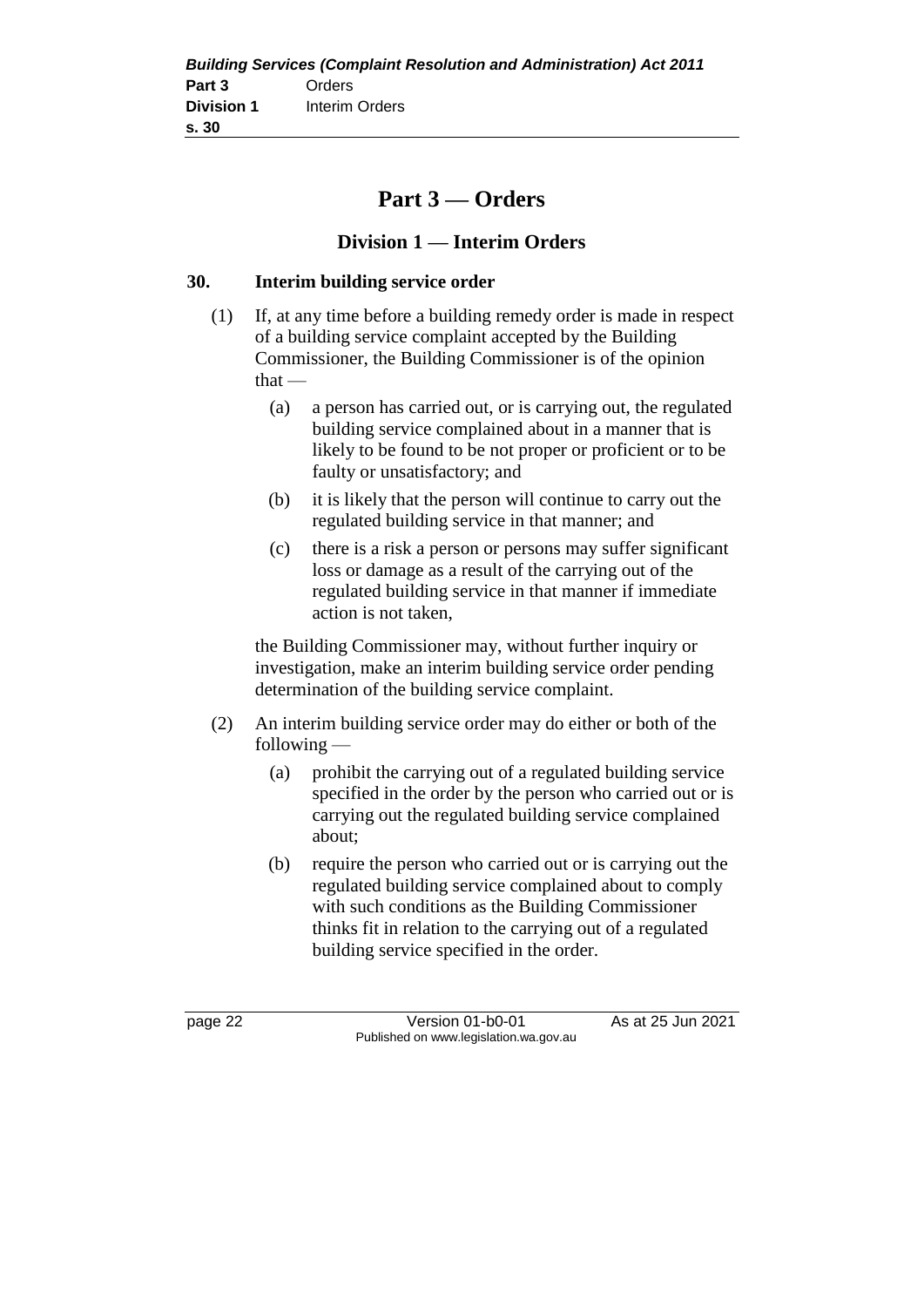- (3) An interim building service order must
	- (a) state the reasons for making the order; and
	- (b) advise that the order will remain in force for 28 days unless it is sooner revoked under section 33 or the building service complaint in relation to which it is made is referred to the State Administrative Tribunal.
- (4) An interim building service order ceases to be in force 28 days after it is given to the person bound by the order, unless it is sooner revoked under section 33 or the building service complaint in relation to which it is given is referred to the State Administrative Tribunal.
- (5) If the building service complaint in relation to which an interim building service order is in force is referred to the State Administrative Tribunal, the interim building service order remains in force until it is revoked by the Tribunal or the Tribunal makes a final determination in respect of the building service complaint.

## **31. Interim disciplinary order**

- (1) If the Building Services Board has by notice in writing under the *Building Services (Registration) Act 2011* section 55 required the Building Commissioner to make an interim disciplinary order under this section in relation to a registered building service provider, the Building Commissioner must make the interim disciplinary order pending determination of a complaint about the registered building service provider.
- (2) An interim disciplinary order may suspend the registered building service provider's registration, either generally or in relation to any circumstances or regulated building services specified in the order.
- (3) An interim disciplinary order must
	- (a) state the reasons for making the order; and

As at 25 Jun 2021 Version 01-b0-01 page 23 Published on www.legislation.wa.gov.au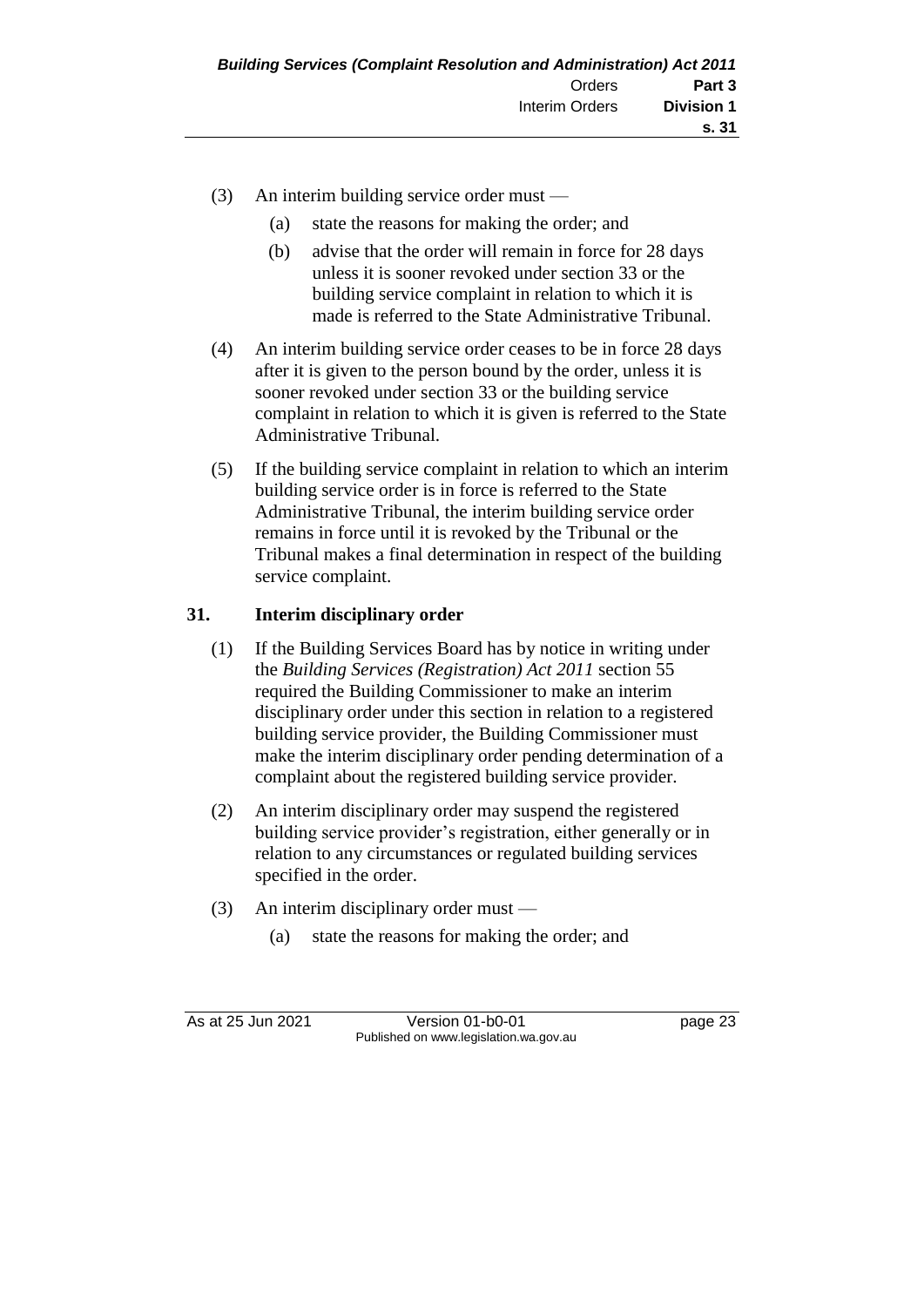| <b>Building Services (Complaint Resolution and Administration) Act 2011</b> |                |  |  |
|-----------------------------------------------------------------------------|----------------|--|--|
| Part 3                                                                      | Orders         |  |  |
| <b>Division 1</b>                                                           | Interim Orders |  |  |
| s. 32                                                                       |                |  |  |

| (b) | advise that the order will remain in force for 28 days |
|-----|--------------------------------------------------------|
|     | unless it is sooner revoked under section 33 or the    |
|     | Building Services Board makes an allegation about the  |
|     | disciplinary complaint to the State Administrative     |
|     | Tribunal.                                              |

- (4) Within 7 days of the making of an interim disciplinary order the Building Commissioner must —
	- (a) give a copy of the order to the Building Services Board; and
	- (b) seek the recommendation of the Building Services Board as to further action to be taken.
- (5) An interim disciplinary order ceases to be in force 28 days after it is given to the person bound by the order, unless it is sooner revoked under section 33 or the Building Services Board makes an allegation about the disciplinary complaint in relation to which it is given to the State Administrative Tribunal.
- (6) If an allegation is made to the State Administrative Tribunal about a complaint in relation to which an interim disciplinary order is in force, the order remains in force until it is revoked by the Tribunal or an allegation about the disciplinary complaint is finally determined by the Tribunal.

# **32. Effect of interim order**

- (1) The Building Commissioner may make an interim order with respect to a matter about which a complaint has been made even if the complaint, or an element of the complaint, is already being dealt with under this Act or the *Building Services (Registration) Act 2011*.
- (2) An interim order has effect
	- (a) from the time it is given to the person who is bound by the order; and
	- (b) whether or not the person to whom it is given has had an opportunity to make representations to the Building Services Board or the Building Commissioner.

page 24 Version 01-b0-01 As at 25 Jun 2021 Published on www.legislation.wa.gov.au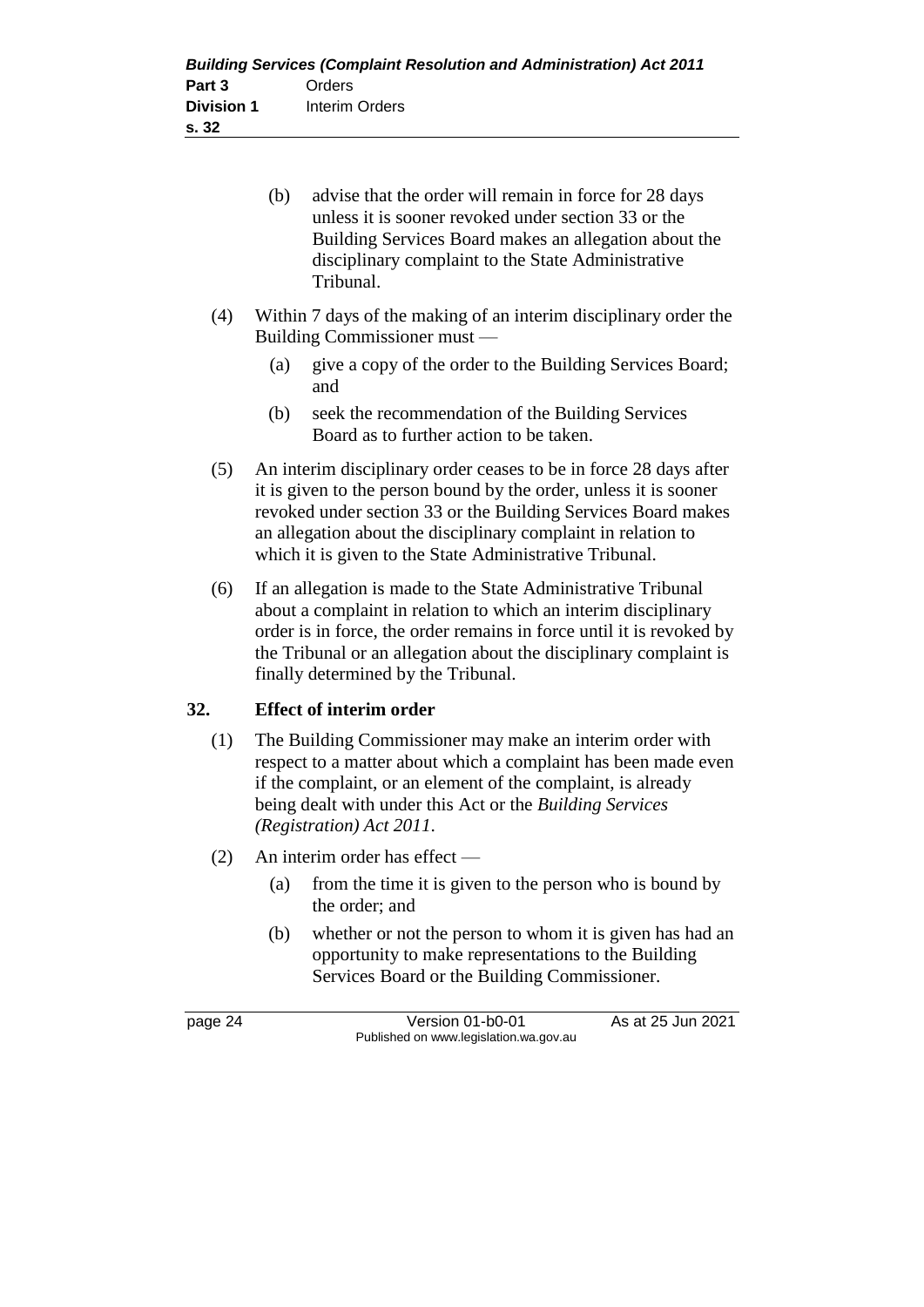(3) If, under section 31(2), the registration of a person is suspended, the person is to be taken to be not registered to the extent of the suspension during the period of suspension.

# **33. Revocation or variation of interim order**

- (1) The Building Commissioner may, by order, at any time before a building service complaint in relation to which an interim building service order has been made is referred to the State Administrative Tribunal, vary or revoke the interim building service order.
- (2) The Building Commissioner must, by order, if required to do so by the Building Services Board, vary or revoke an interim disciplinary order in accordance with the requirements of the Board but cannot otherwise vary or revoke an interim disciplinary order.
- (3) The Building Commissioner cannot vary or revoke an interim disciplinary order under subsection (2) if an allegation about the complaint in relation to which the order was made has been made to the State Administrative Tribunal.

# **34. Jurisdiction of State Administrative Tribunal**

- (1) If a building service complaint in relation to which an interim building service order is in force is referred to the State Administrative Tribunal, the Tribunal may affirm, revoke or vary the order pending final determination of the complaint.
- (2) If an allegation to the State Administrative Tribunal is made about a disciplinary complaint in relation to which an interim disciplinary order is in force, the Tribunal may affirm, revoke or vary the order pending final determination of the allegation.
- (3) Nothing in subsection (1) or (2) limits or restricts the functions of the State Administrative Tribunal in respect of a complaint under this Act about a matter in respect of which an interim order is in force.

As at 25 Jun 2021 Version 01-b0-01 Page 25 Published on www.legislation.wa.gov.au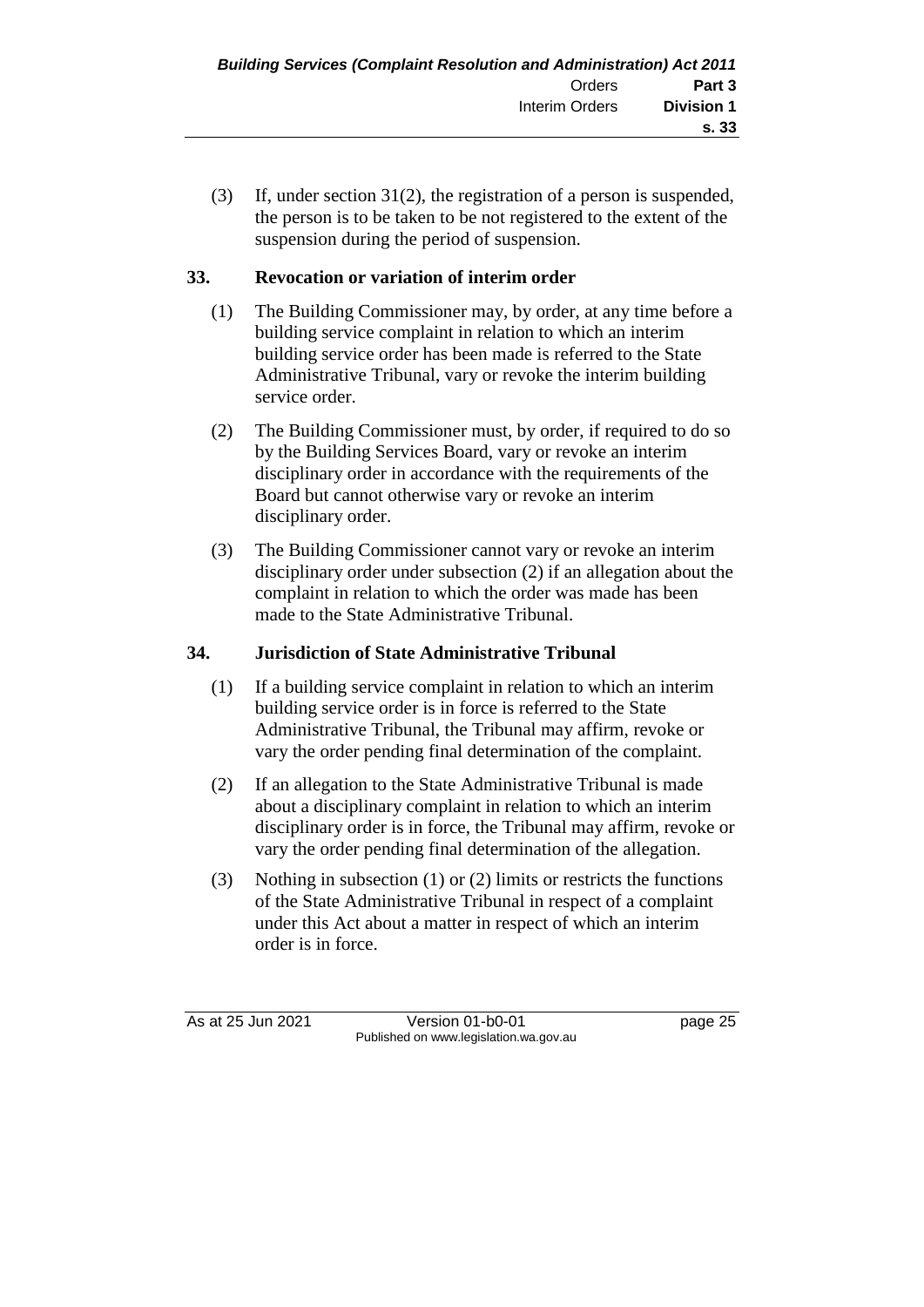#### **35. Publication of interim order**

The Building Commissioner may provide a copy of an interim order to any person the Building Commissioner considers should be advised of the order.

# **Division 2 — Building remedy orders**

#### **36. Building remedy order**

- (1) A building remedy order consists of one of the following
	- (a) an order that a person who carried out a regulated building service remedy the building service as specified in the order;
	- (b) an order that a person who carried out a regulated building service pay to an aggrieved person such costs of remedying the building service as the Building Commissioner or State Administrative Tribunal, as the case requires, considers reasonable and specifies in the order;
	- (c) an order that a person who carried out a regulated building service pay to an aggrieved person a sum of money specified in the order to compensate the aggrieved person for the failure to carry out the building service in a proper and proficient manner or for faulty or unsatisfactory building work.
- (2) A building remedy order may require that the order be complied with within a time specified in the order.
- (3) A person who is not a building service contractor may arrange for a building service to be carried out for the purpose of compliance by that person with a building remedy order referred to in subsection (1)(a) despite the *Building Services (Registration) Act 2011* section 7.

#### **37. Building remedy order by Building Commissioner**

(1) Subject to regulations made under section 11(5), if the Building Commissioner is satisfied that a regulated building service that

page 26 Version 01-b0-01 As at 25 Jun 2021 Published on www.legislation.wa.gov.au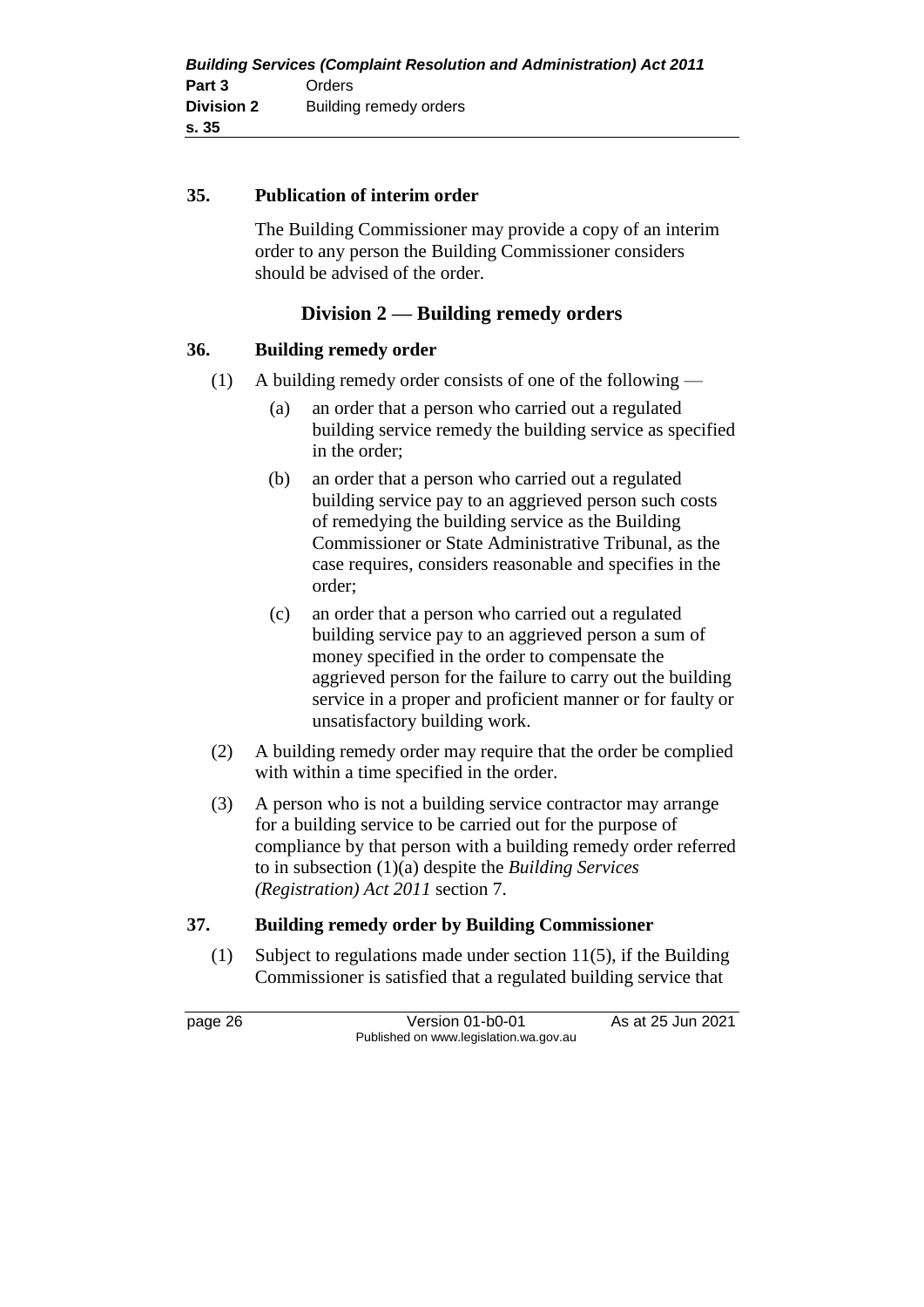is the subject of a building service complaint has not been carried out in a proper and proficient manner or is faulty or unsatisfactory, the Building Commissioner may deal with the building service complaint by making a building remedy order.

- (2) The Building Commissioner cannot make a building remedy order requiring —
	- (a) work to be done of a value estimated by the Building Commissioner to exceed the prescribed amount; or
	- (b) an amount exceeding the prescribed amount to be paid,

unless the respondent consents to the order being made.

- (3) Unless a greater amount is prescribed by the regulations, in subsection (2) the prescribed amount is \$100 000.
- (4) The Building Commissioner may make any ancillary or incidental order the Building Commissioner considers appropriate.

#### **38. How State Administrative Tribunal may deal with building service complaint**

- (1) If the Building Commissioner refers a building service complaint to the State Administrative Tribunal, the Tribunal  $m$ ay —
	- (a) if the Tribunal is satisfied that the regulated building service that is the subject of the building service complaint has not been carried out in a proper and proficient manner or is faulty or unsatisfactory, deal with the building service complaint by making a building remedy order; or
	- (b) otherwise, decline to make a building remedy order.
- (2) The State Administrative Tribunal cannot make a building remedy order requiring a respondent who is not a registered building services provider —
	- (a) to do any work of a value estimated by the Tribunal to exceed the prescribed amount; or

| As at 25 Jun 2021 | Version 01-b0-01                       | page 27 |
|-------------------|----------------------------------------|---------|
|                   | Published on www.legislation.wa.gov.au |         |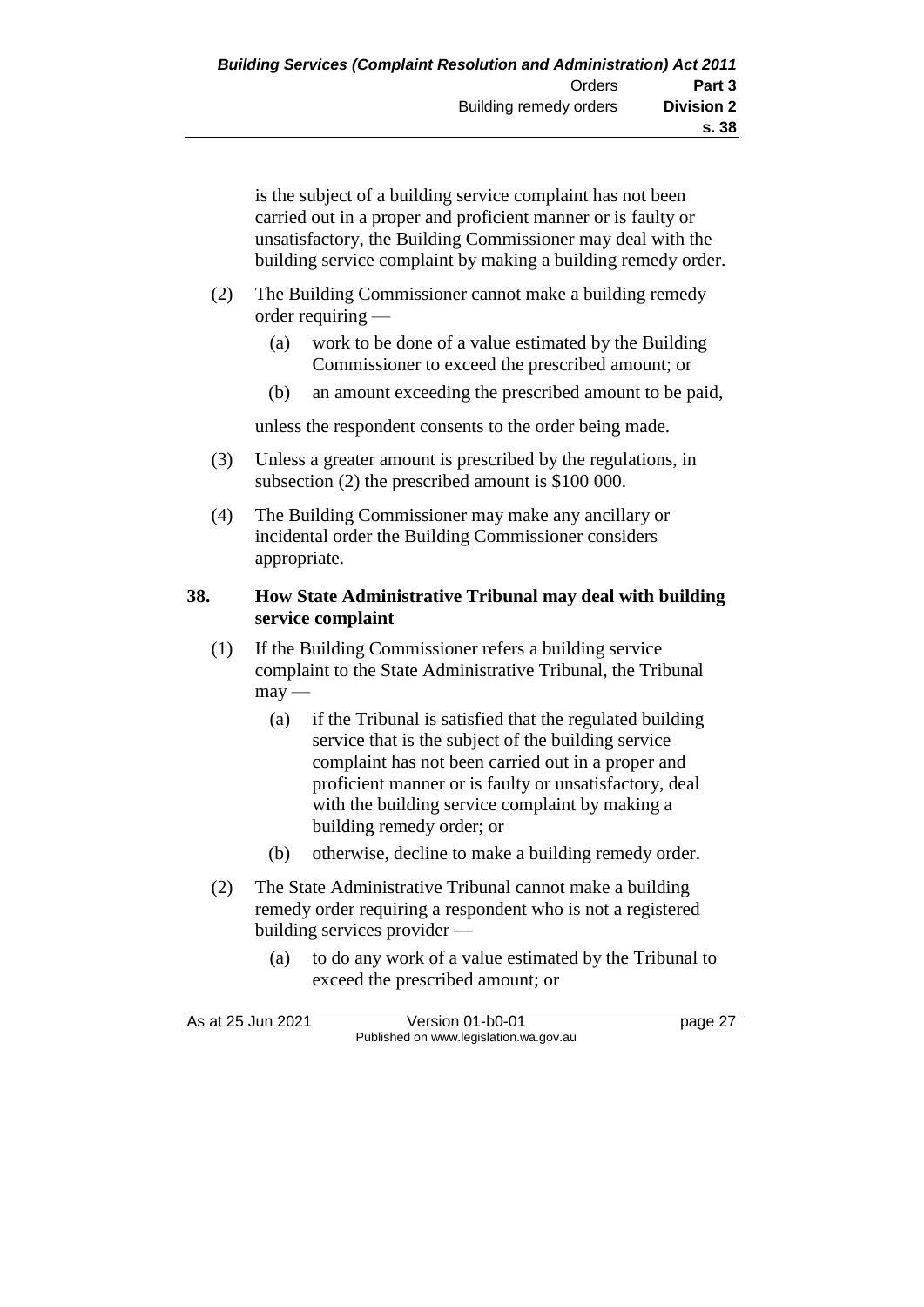(b) to pay any amount exceeding the prescribed amount,

unless —

- (c) the order is made in respect of a building service that has been carried out by the respondent in contravention of the *Building Services (Registration) Act 2011* section 7; or
- (d) the respondent consents to the order being made.
- (3) Unless a greater amount is prescribed by the regulations, in subsection (2) the prescribed amount is \$500 000.
- (4) Nothing in this section prevents a building service complaint from being dealt with through a compulsory conference or mediation process under the *State Administrative Tribunal Act 2004*.

# **39. Order for payment before building remedy order**

(1) In this section —

*responsible adjudicator* means —

- (a) in the case of a building service complaint that has not been referred to the State Administrative Tribunal, the Building Commissioner;
- (b) in the case of a building service complaint that has been referred to the State Administrative Tribunal, the Tribunal.
- (2) At any time before a building remedy order is made in respect of a building service complaint, the responsible adjudicator may, if the responsible adjudicator considers it just and expedient to do so, order an amount of money to be paid to the responsible adjudicator by either the complainant or the respondent or by both of them.
- (3) An order is not to be made under subsection (2) against a party merely on account of the poor financial position of that party.

page 28 Version 01-b0-01 As at 25 Jun 2021 Published on www.legislation.wa.gov.au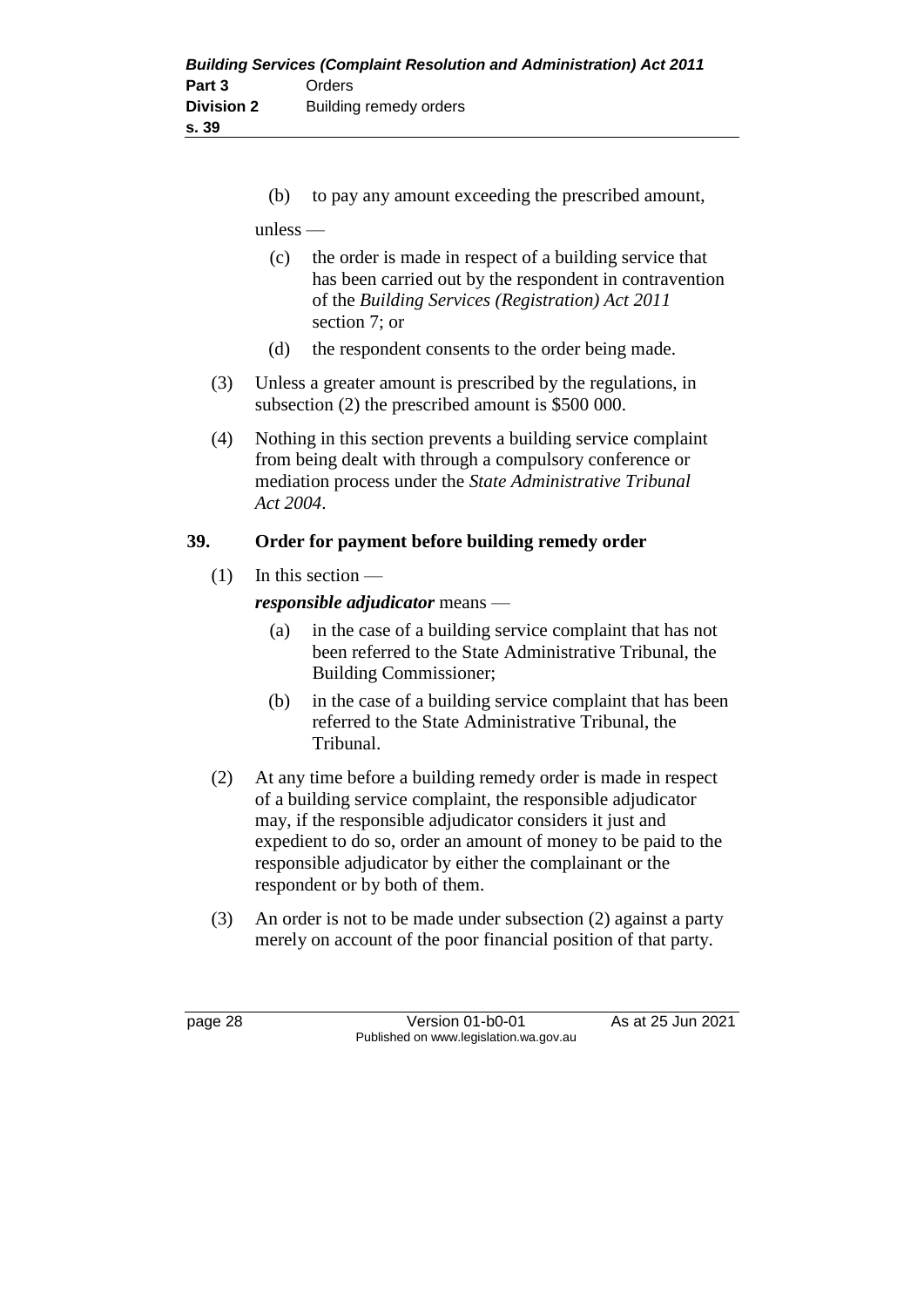- (4) A responsible adjudicator may, at any time before a building remedy order is made in respect of a building service complaint, vary or cancel an order made under subsection (2) in relation to the matter.
- (5) Any amount paid to a responsible adjudicator under this section must be credited to the Building Services Account.
- (6) On the making of a building remedy order, the responsible adjudicator making the order must make an order as to payment of any amount credited to the Building Services Account under this section in relation to the building service complaint in respect of which the building remedy order is made.
- (7) Any amount credited to the Building Services Account under this section must be paid from the Account in accordance with the order of a responsible adjudicator.
- (8) If a party fails to comply with an order made under subsection (2) a responsible adjudicator may determine the building service complaint adversely to the party that has failed to comply and make any appropriate orders.

#### **40. Building remedy order does not prevent disciplinary action**

The making of a building remedy order does not limit or affect in any way the power of the Building Services Board or the State Administrative Tribunal to deal with a disciplinary matter under the *Building Services (Registration) Act 2011* that involves the same issue as is dealt with in the building remedy order.

## **Division 3 — HBWC remedy orders**

#### **41. HBWC remedy orders**

 $(1)$  In this section —

*specified* means specified in the HBWC order.

(2) A HBWC remedy order in respect of a complaint by an owner or builder under a home building work contract referred to in

As at 25 Jun 2021 Version 01-b0-01 page 29 Published on www.legislation.wa.gov.au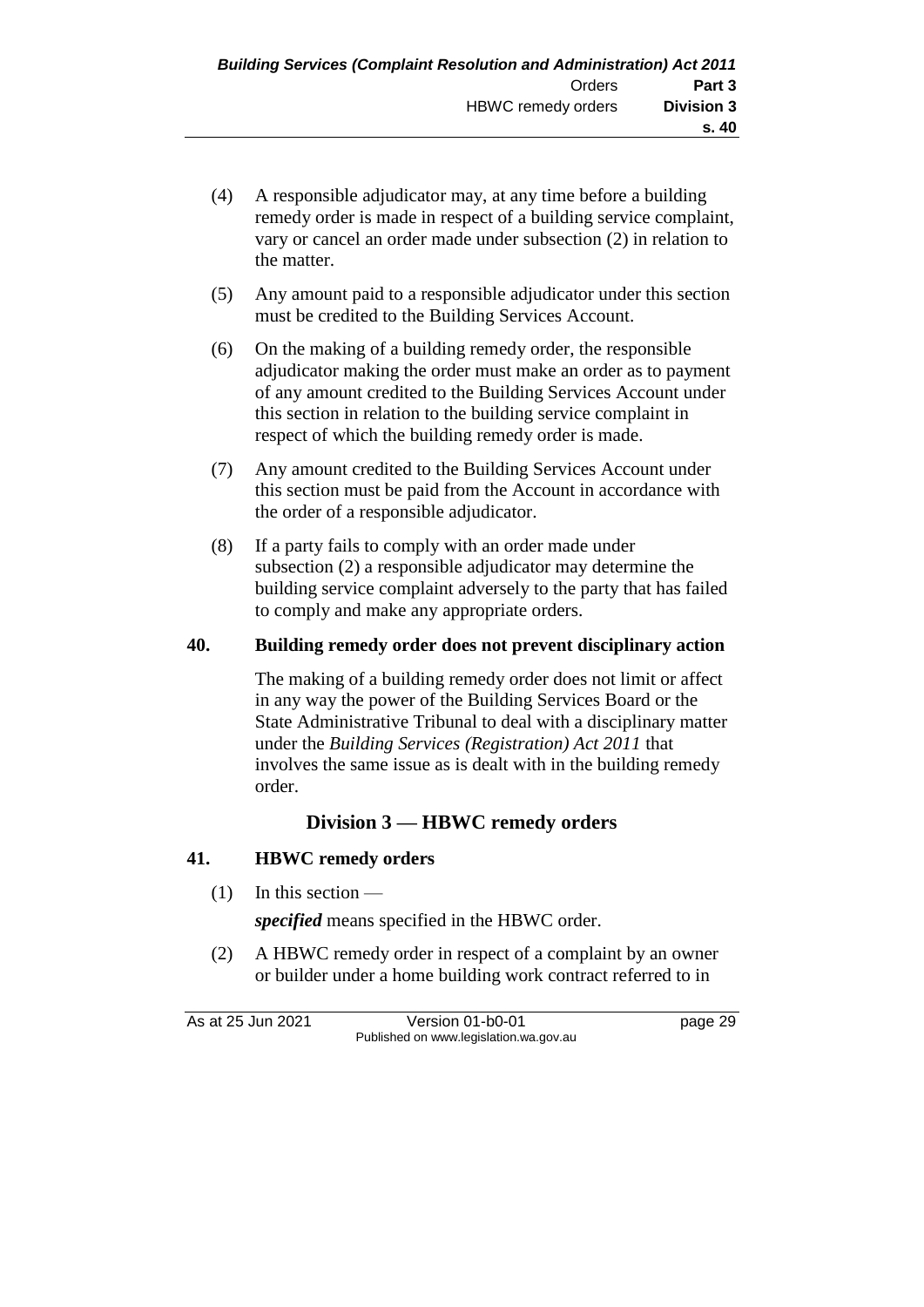the *Home Building Contracts Act 1991* section 17 (other than a complaint about a breach of section 15 of that Act) consists of one or more of the following —

- (a) an order
	- (i) restraining any specified action in breach of the contract or of a provision in the *Home Building Contracts Act 1991* Part 2;
	- (ii) requiring any specified work to be done in the performance of the contract;
	- (iii) requiring any specified work to be done to ensure compliance with a provision of the *Home Building Contracts Act 1991* Part 2;
	- (iv) requiring any specified work to be done to remedy a breach of the contract or of a provision of the *Home Building Contracts Act 1991* Part 2;
- (b) an order that a person pay a specified amount payable under the contract;
- (c) an order declaring that a specified amount is not payable to a person under the contract and, if already paid, an order that the builder or owner repay that amount;
- (d) an order that a person pay specified compensation for loss or damage —
	- (i) caused by any breach of the contract or of a provision of the *Home Building Contracts Act 1991* Part 2; or
	- (ii) referred to in the *Home Building Contracts Act 1991* Schedule 1;
- (e) an order declaring that a specified amount of money claimed or money claimed for specified work is not payable by a person.
- (3) A HBWC remedy order in respect of a complaint by an owner referred to in the *Home Building Contracts Act 1991* section 17

page 30 Version 01-b0-01 As at 25 Jun 2021 Published on www.legislation.wa.gov.au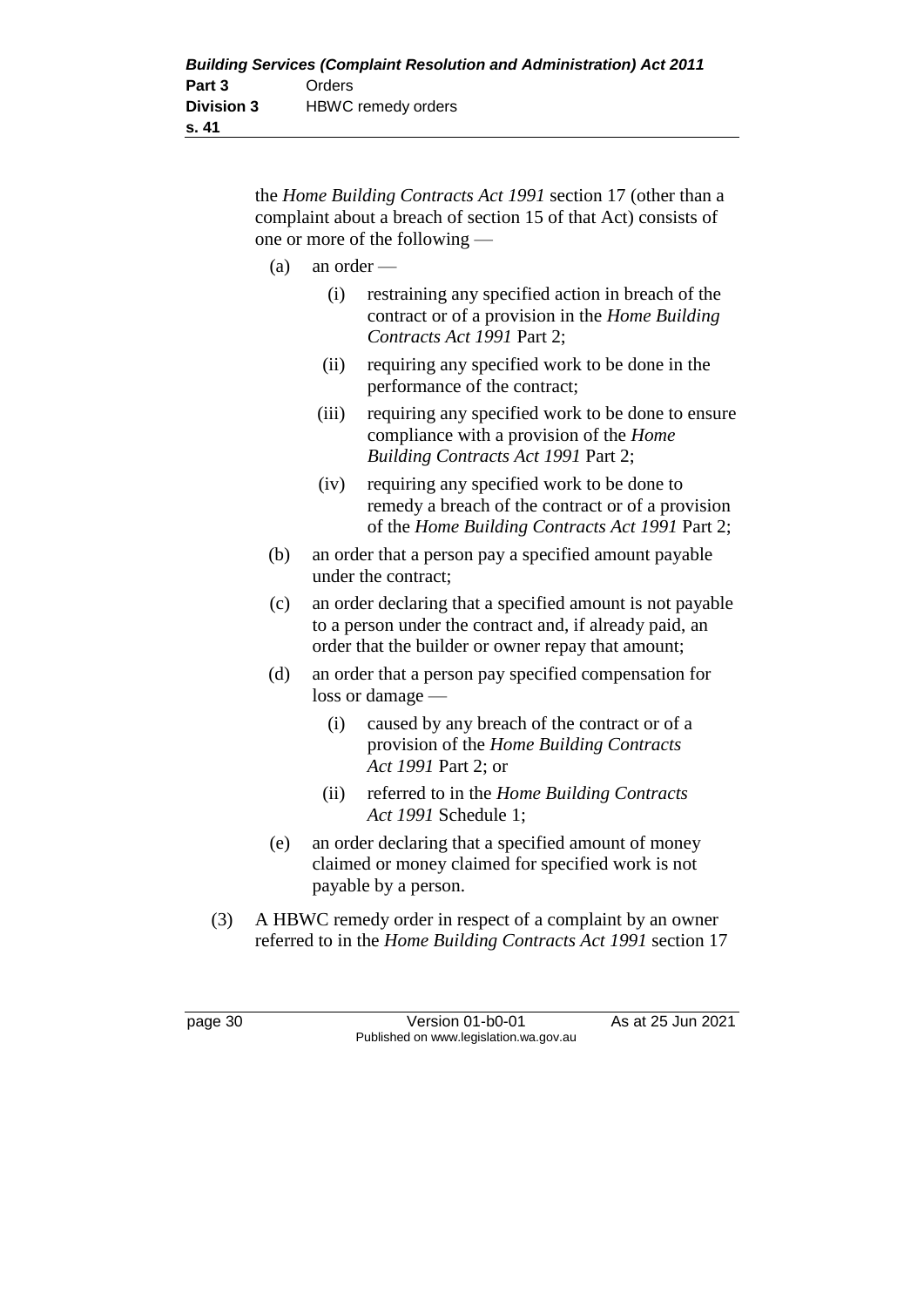about a breach of section 15 of that Act consists of one or more of the following —

- (a) an order declaring the contract or any provision of the contract against which relief is sought to be void from the beginning;
- (b) an order modifying the provisions of the contract in such manner as the State Administrative Tribunal considers just;
- (c) an order providing for the repayment to the owner of any specified amount paid by the owner under a contract or a provision that has been declared void or modified as referred to in paragraph (a) or (b).
- (4) A HBWC remedy order in respect of a complaint by an owner or builder under a home building work contract referred to in the *Home Building Contracts Act 1991* section 20 consists of —
	- (a) an order providing for the return or repayment of the whole or part of any specified consideration, or the specified value of any consideration, given by the owner under or in relation to the contract; or
	- (b) an order providing for specified payment to the builder in respect of —
		- (i) any materials supplied by the builder; or
		- (ii) any home building work or other services performed by the builder; or
		- (iii) costs, including overhead expenses and loss of profit, incurred by the builder,

under or in relation to the contract.

(5) A HBWC remedy order in respect of a complaint by an owner under a home building work contract about a price increase referred to in the *Home Building Contracts Act 1991* Schedule 1 clause 5 consists of an order confirming, varying or disallowing the amount of the price increase.

As at 25 Jun 2021 Version 01-b0-01 Page 31 Published on www.legislation.wa.gov.au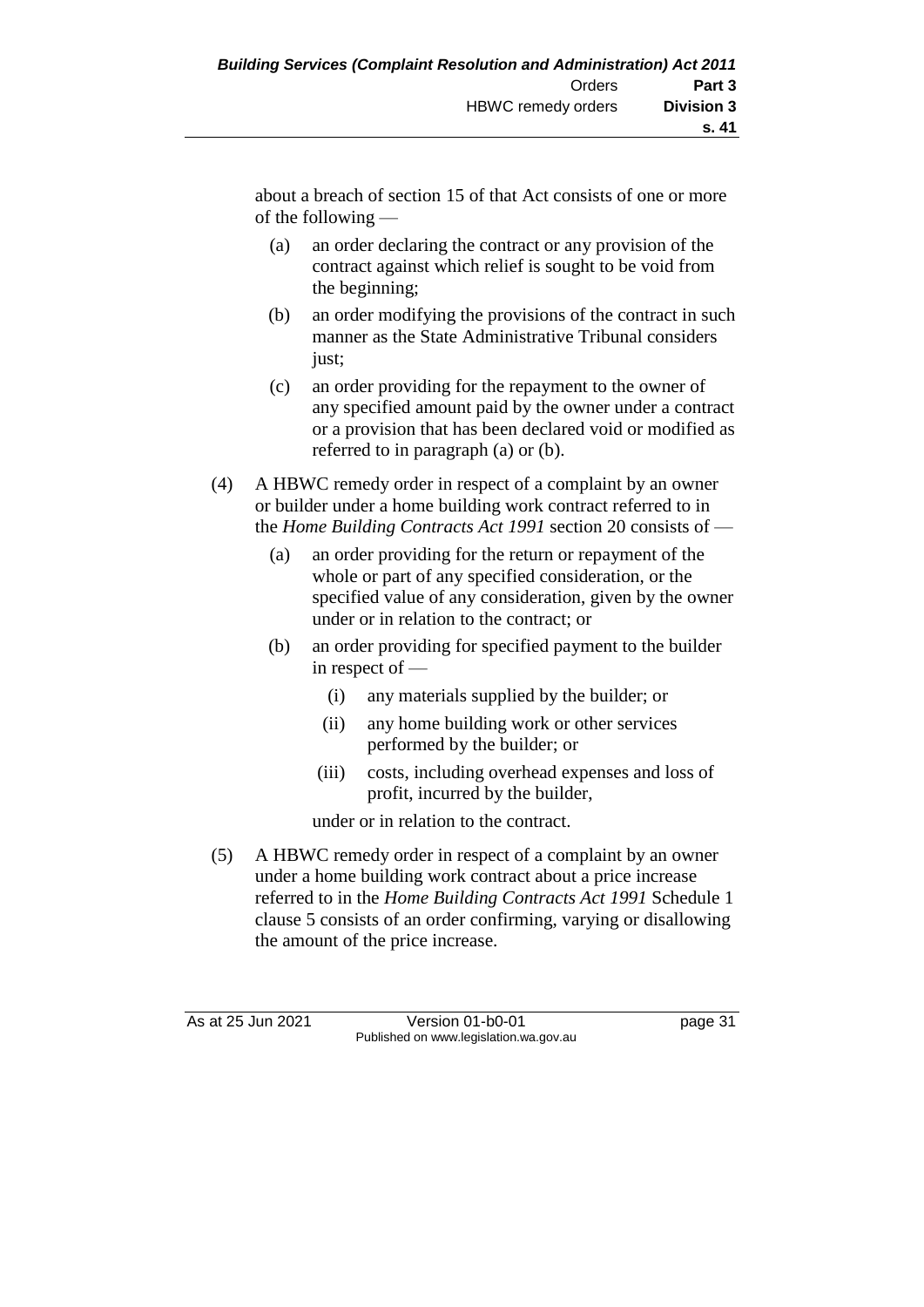- (6) If a HBWC remedy order referred to in subsection (5) is made in respect of a complaint by an owner under a home building work contract, the contract has effect in accordance with the HBWC remedy order.
- (7) A HBWC remedy order may require that the order be complied with within a time specified in the order.

#### **42. HBWC remedy order by Building Commissioner**

- (1) Subject to regulations made under section 11(5), the Building Commissioner may deal with a HBWC complaint by making a HBWC remedy order referred to in section  $41(2)$ , (4) or (5) if satisfied that the order is justified.
- (2) The Building Commissioner cannot make a HBWC remedy order requiring a party —
	- (a) to do work of a value estimated by the Building Commissioner to exceed the prescribed amount; or
	- (b) to pay an amount exceeding the prescribed amount,

unless the party to be bound by the order consents to the order being made.

- (3) Unless a greater amount is prescribed by the regulations, in subsection (2) the prescribed amount is \$100 000.
- (4) The Building Commissioner may make any ancillary or incidental order the Building Commissioner considers appropriate.

#### **43. How State Administrative Tribunal may deal with HBWC complaint**

- (1) If the Building Commissioner refers a HBWC complaint to the State Administrative Tribunal, the Tribunal may —
	- (a) if satisfied that the order is justified, make a HBWC remedy order; or
	- (b) otherwise, decline to make the order.

page 32 Version 01-b0-01 As at 25 Jun 2021 Published on www.legislation.wa.gov.au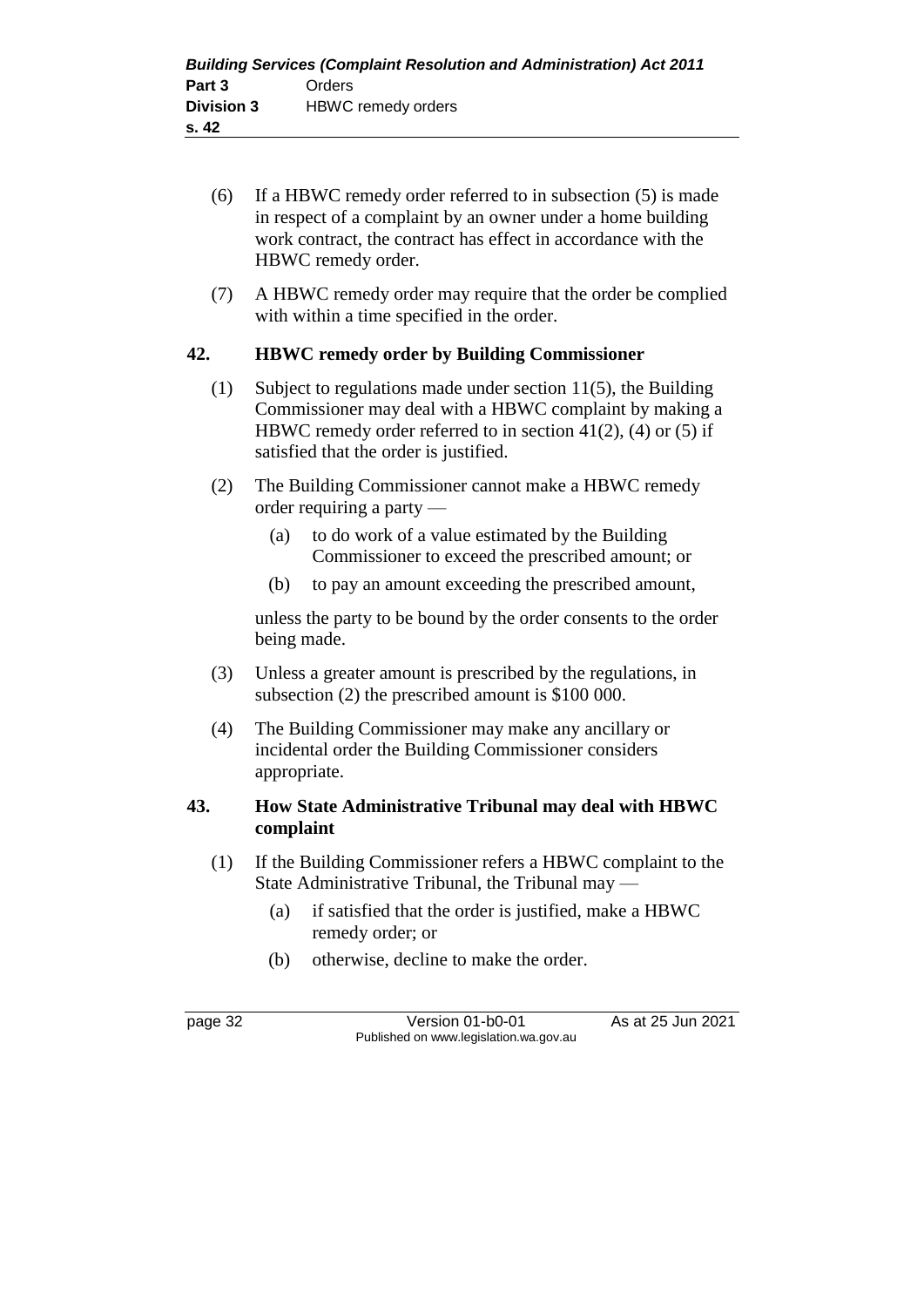- (2) The State Administrative Tribunal cannot make a HBWC remedy order requiring a party —
	- (a) to do work of a value estimated by the Tribunal to exceed the prescribed amount; or
	- (b) to pay an amount exceeding the prescribed amount,

unless the party consents to the order being made.

- (3) Unless a greater amount is prescribed by the regulations, in subsection (2) the prescribed amount is \$500 000.
- (4) Nothing in this section prevents a HBWC complaint from being dealt with through a compulsory conference or mediation process under the *State Administrative Tribunal Act 2004*.

#### **44. Order for payment before HBWC remedy order**

 $(1)$  In this section —

#### *responsible adjudicator* means —

- (a) in the case of a HBWC complaint that has not been referred to the State Administrative Tribunal, the Building Commissioner;
- (b) in the case of a HBWC complaint that has been referred to the State Administrative Tribunal, the Tribunal.
- (2) At any time before a HBWC remedy order is made in respect of a HBWC complaint, the responsible adjudicator may, if the responsible adjudicator considers it just and expedient to do so, order an amount of money to be paid to the responsible adjudicator by either the owner or the builder or by both of them.
- (3) An order is not to be made under subsection (2) against an owner or builder merely on account of the poor financial position of that party.
- (4) A responsible adjudicator may, at any time before a HBWC remedy order is made in respect of a HBWC complaint, vary or cancel an order made under subsection (2) in relation to the matter.

As at 25 Jun 2021 Version 01-b0-01 Page 33 Published on www.legislation.wa.gov.au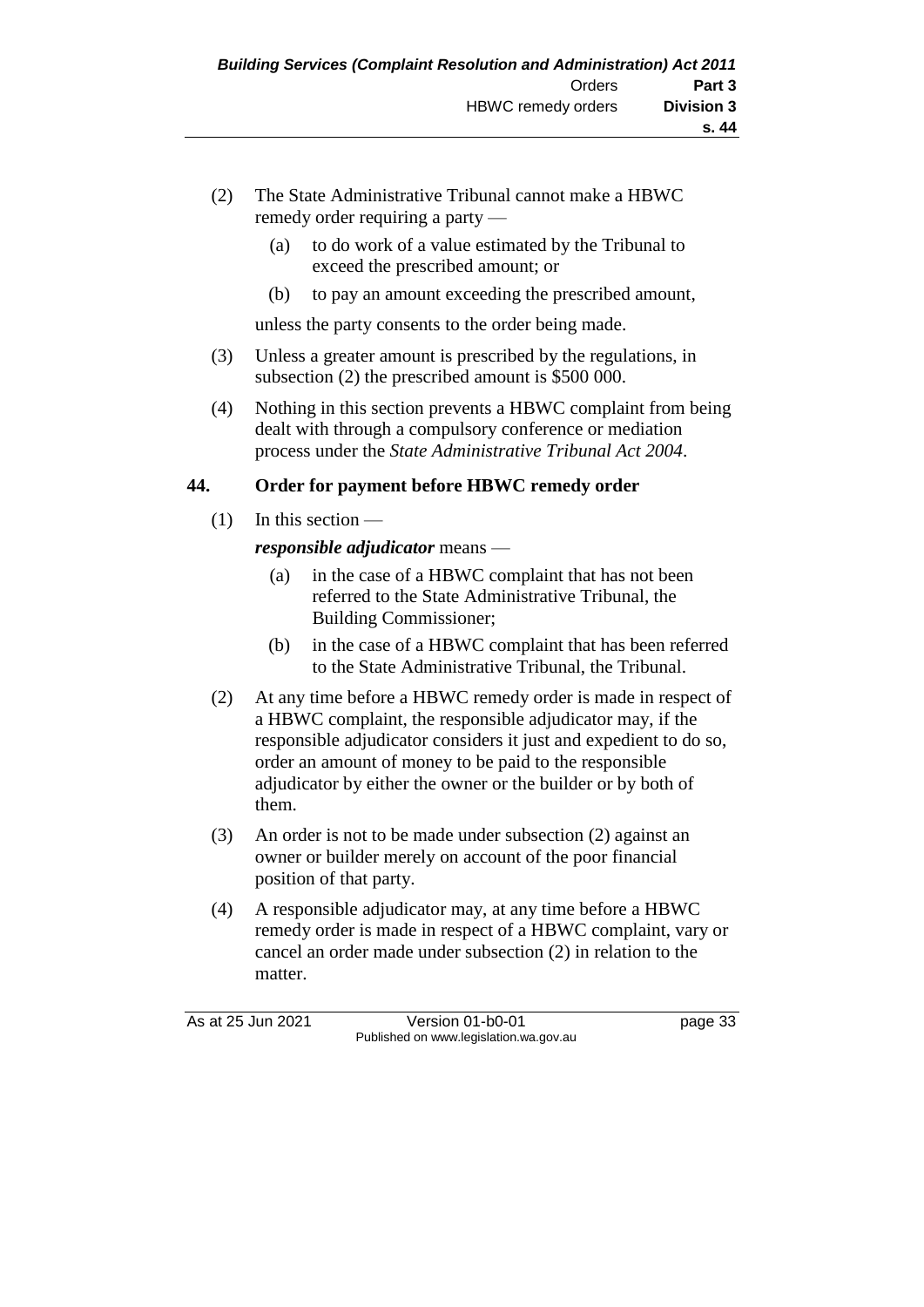- (5) Any amount paid to a responsible adjudicator under this section must be credited to the Building Services Account.
- (6) On the making of a HBWC remedy order the responsible adjudicator making the order must make an order as to payment of any amount credited to the Building Services Account under this section in relation to the HBWC complaint in respect of which the HBWC remedy order is made.
- (7) Any amount credited to the Building Services Account under this section must be paid from the Account in accordance with the order of a responsible adjudicator.
- (8) If a party fails to comply with an order made under subsection (2) a responsible adjudicator may determine the HBWC complaint adversely to the party that has failed to comply and make any appropriate orders.

#### **45. HBWC remedy order does not prevent disciplinary action**

The making of a HBWC remedy order does not limit or affect in any way the power of the Building Services Board or the State Administrative Tribunal to deal with a disciplinary matter under the *Building Services (Registration) Act 2011* that involves the same issue as is dealt with in the HBWC remedy order.

## **Division 4 — Procedure, costs and enforcement of orders**

#### **46. Procedure of Building Commissioner**

- (1) In dealing with a building service complaint or a HBWC complaint or making a building remedy order or a HBWC remedy order the Building Commissioner —
	- (a) must act informally; and
	- (b) is not bound by the rules of evidence; and
	- (c) may inform himself or herself in any way the Building Commissioner thinks fit.
- (2) Subject to this Act, the Building Commissioner may determine his or her own procedure.

page 34 **Version 01-b0-01** As at 25 Jun 2021 Published on www.legislation.wa.gov.au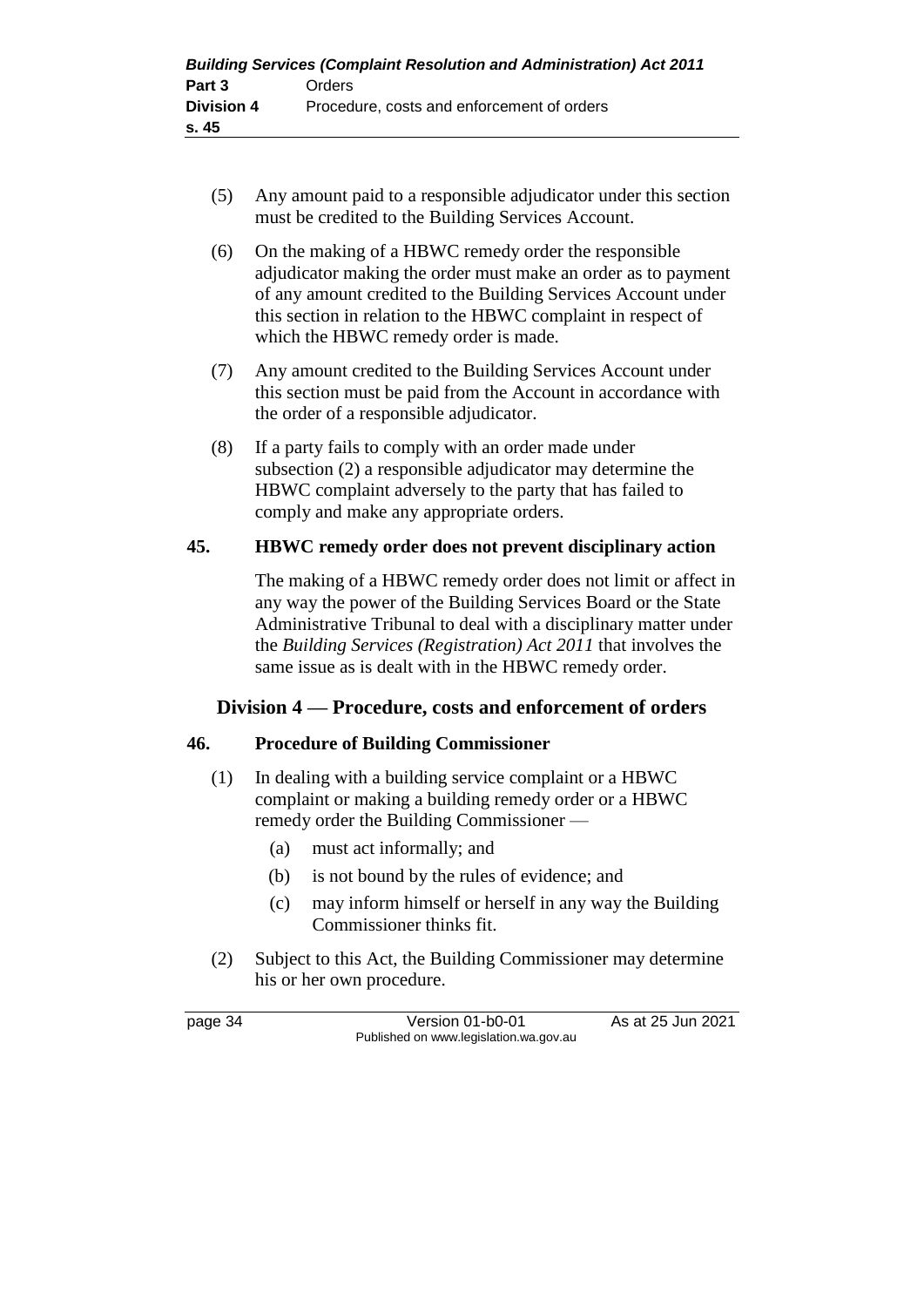#### **47. Provision of information and documents to Building Commissioner**

- (1) For the purpose of making a decision in relation to a building remedy order or a HBWC remedy order, the Building Commissioner may, by written notice, direct a person to do either or both of the following —
	- (a) to provide, in writing and within a time specified in the notice, the Building Commissioner with any information or explanation that the Building Commissioner requires;
	- (b) to produce, within a time specified in the notice, to the Building Commissioner any records in the custody or under the control of the person.
- (2) A person who, without reasonable excuse, fails to comply with a direction under this section commits an offence.

Penalty: a fine of \$10 000.

- (3) The Building Commissioner's power to make a building remedy order or a HBWC remedy order is not affected by the failure of either or both of the parties to comply with a direction of the Building Commissioner under this section.
- (4) Nothing in this section limits the powers of the Building Commissioner as an authorised person under Part 4.

#### **48. Joining of parties in HBWC complaint about unconscionable, harsh or oppressive conduct or contract**

 $(1)$  In this section —

*officer* has the meaning given in the *Corporations Act 2001* (Commonwealth) section 9.

- (2) For the purposes of subsection (3), a person is an associate of another person if —
	- (a) the person is a partner of the latter person; or
	- (b) where the latter person is a company, the person is a shareholder or officer of that company.

As at 25 Jun 2021 Version 01-b0-01 Page 35 Published on www.legislation.wa.gov.au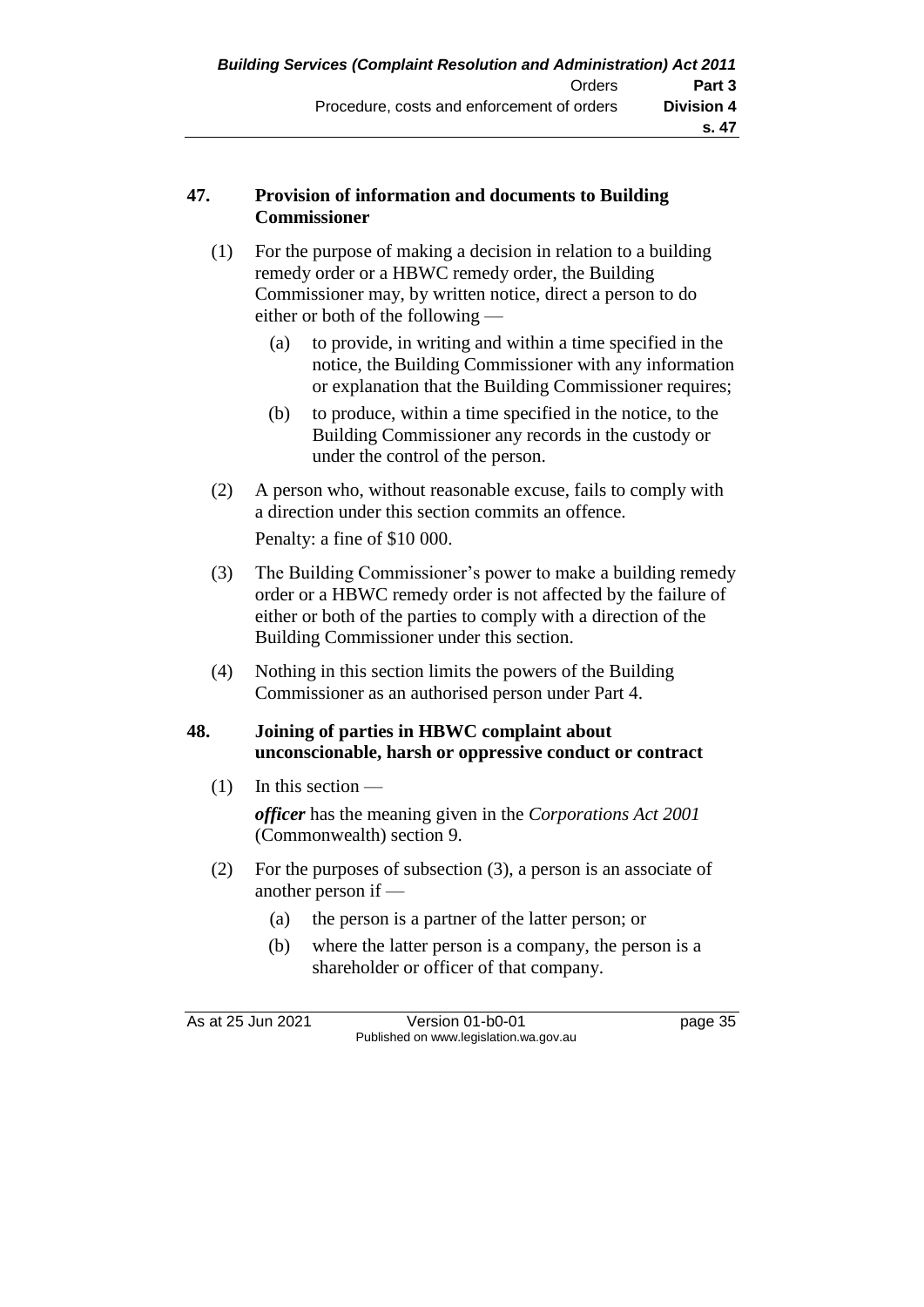- (3) Where it appears to the State Administrative Tribunal in a proceeding in respect of a HBWC complaint about a breach of the *Home Building Contracts Act 1991* section 15 that a person is an associate of a party to the proceeding and has or may have —
	- (a) shared in the profits of; or
	- (b) a beneficial interest in,

the transaction in question, the person may be joined as a party to the proceeding and the Tribunal may make such orders against, or in respect of, that person as the Tribunal considers just.

(4) This section does not limit the powers of the State Administrative Tribunal under the *State Administrative Tribunal Act 2004* section 38.

#### **49. Costs and expenses**

- (1) Subject to this section, the Building Commissioner or the State Administrative Tribunal may make such orders for costs as they think fit in relation to proceedings arising from a building service complaint or a HBWC complaint.
- (2) The Building Commissioner must not award costs to a party for the services of a representative of that party unless, in the opinion of the Building Commissioner, it is fair to do so, having regard to —
	- (a) whether a party has acted in relation to a complaint in a way that unnecessarily disadvantaged another party; or
	- (b) whether a party has been responsible for prolonging unreasonably the time taken to deal with the complaint; or
	- (c) the relative strengths of the claims made by each of the parties; or
	- (d) any other matter the Building Commissioner considers relevant.

page 36 Version 01-b0-01 As at 25 Jun 2021 Published on www.legislation.wa.gov.au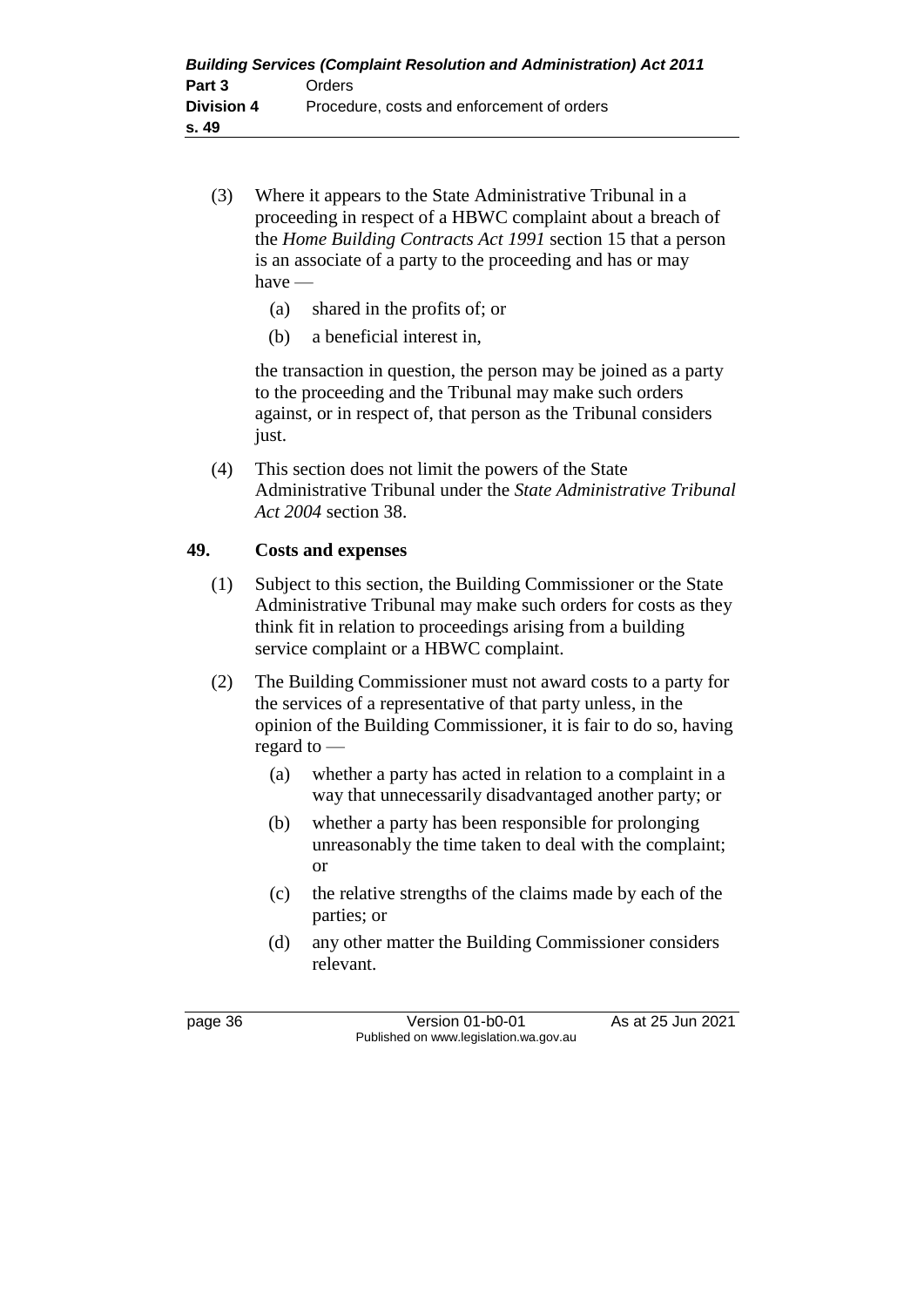- (3) If the Building Commissioner or the State Administrative Tribunal is of the opinion that the costs and expenses were unnecessarily incurred due to the conduct of a party, the Building Commissioner or Tribunal may make an order requiring the party to pay all or any specified part of the costs and expenses incurred under this Act in investigating the complaint.
- (4) An order may be made under subsection (3) even where no building remedy order or HBWC remedy order is made.
- (5) In determining costs to be paid the Building Commissioner or State Administrative Tribunal may take into account any refusal or failure by a party to comply with an order or direction of the Building Commissioner or Tribunal.
- (6) When any costs or expenses are ordered to be paid under subsection  $(3)$  —
	- (a) the amount ordered to be paid is recoverable by the Building Commissioner in a court of competent jurisdiction as a debt due to the State; and
	- (b) any amount paid or recovered must be credited to the Building Services Account.
- (7) This section does not limit the powers of the State Administrative Tribunal under the *State Administrative Tribunal Act 2004* Part 4 Division 5.

#### **50. Enforcement of order requiring payment of money**

- (1) A person to whom payment is to be made under an order made under this Act may —
	- (a) if the order is made by the Building Commissioner enforce the order by filing in a court of competent jurisdiction —
		- (i) a copy of the order that the Building Commissioner has certified to be a true copy; and

As at 25 Jun 2021 Version 01-b0-01 Page 37 Published on www.legislation.wa.gov.au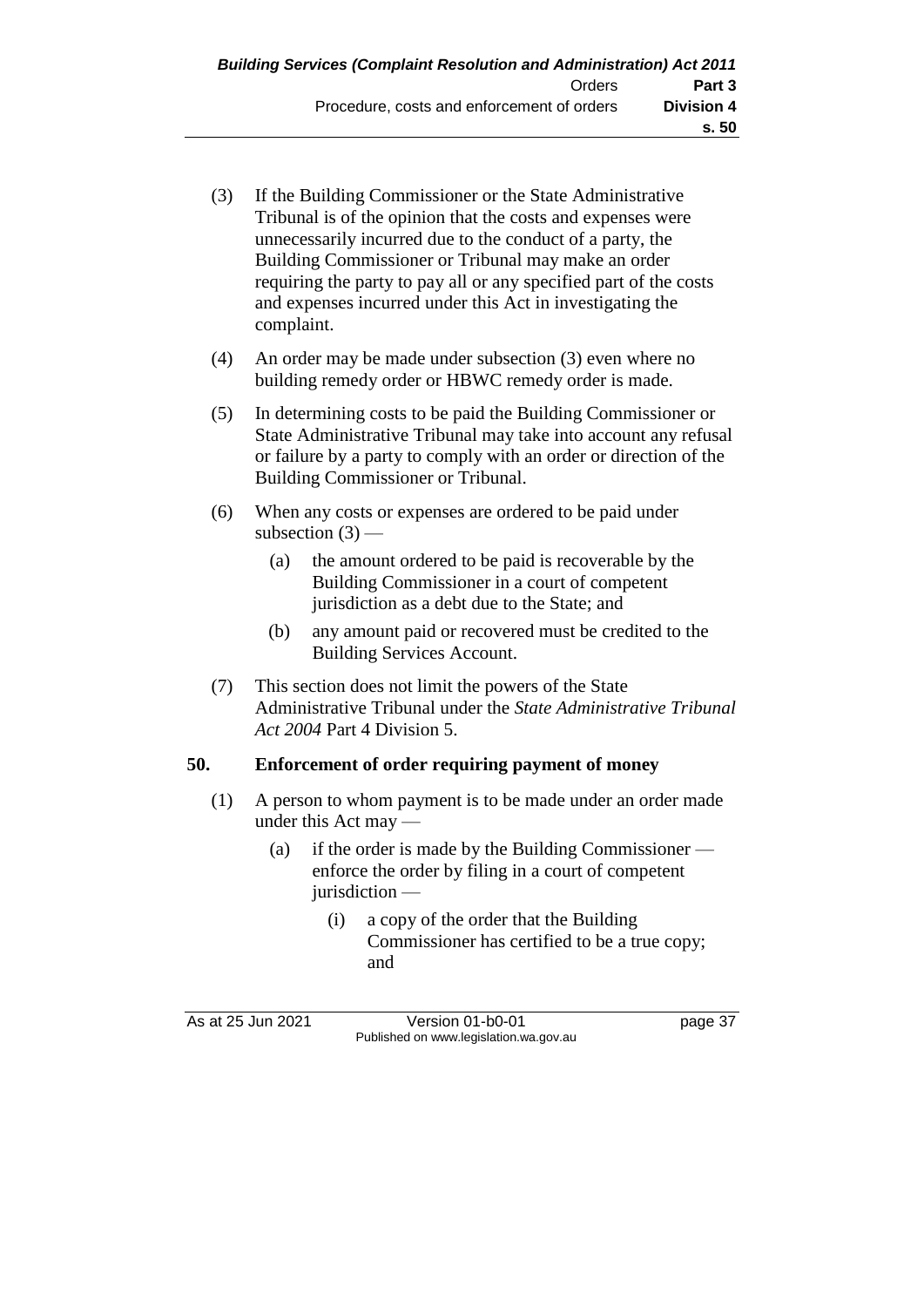| <b>Building Services (Complaint Resolution and Administration) Act 2011</b> |                                            |  |  |
|-----------------------------------------------------------------------------|--------------------------------------------|--|--|
| Part 3                                                                      | Orders                                     |  |  |
| Division 4                                                                  | Procedure, costs and enforcement of orders |  |  |
| s. 51                                                                       |                                            |  |  |

- (ii) the person's affidavit as to the amount not paid under the order;
- or
- (b) if the order is made by the State Administrative Tribunal — enforce the order under the *State Administrative Tribunal Act 2004* section 85.
- (2) No charge is to be made for filing a copy of an order or an affidavit under subsection (1)(a).
- (3) On filing under subsection (1)(a), the order is taken to be an order of the court, and may be enforced accordingly.

#### **51. Failure to comply with order to do work, new order**

 $(1)$  In this section —

*responsible adjudicator*, in relation to an order, means —

- (a) if the order was made by the Building Commissioner, the Building Commissioner; and
- (b) if the order was made by the State Administrative Tribunal, the State Administrative Tribunal.
- (2) If the responsible adjudicator is satisfied that a building remedy order referred to in section 36(1)(a) to remedy a building service has not been complied with, or has been complied with in part only, by the person to whom it was given by the responsible adjudicator, the responsible adjudicator may —
	- (a) revoke the order in relation to remedying the building service or the part in question; and
	- (b) make a building remedy order referred to in section  $36(1)(b)$  or (c) in relation to that building service.
- (3) If the responsible adjudicator is satisfied that a HBWC remedy order referred to in section  $41(2)(a)$  to do any work has not been complied with, or has been complied with in part only, by the

page 38 Version 01-b0-01 As at 25 Jun 2021 Published on www.legislation.wa.gov.au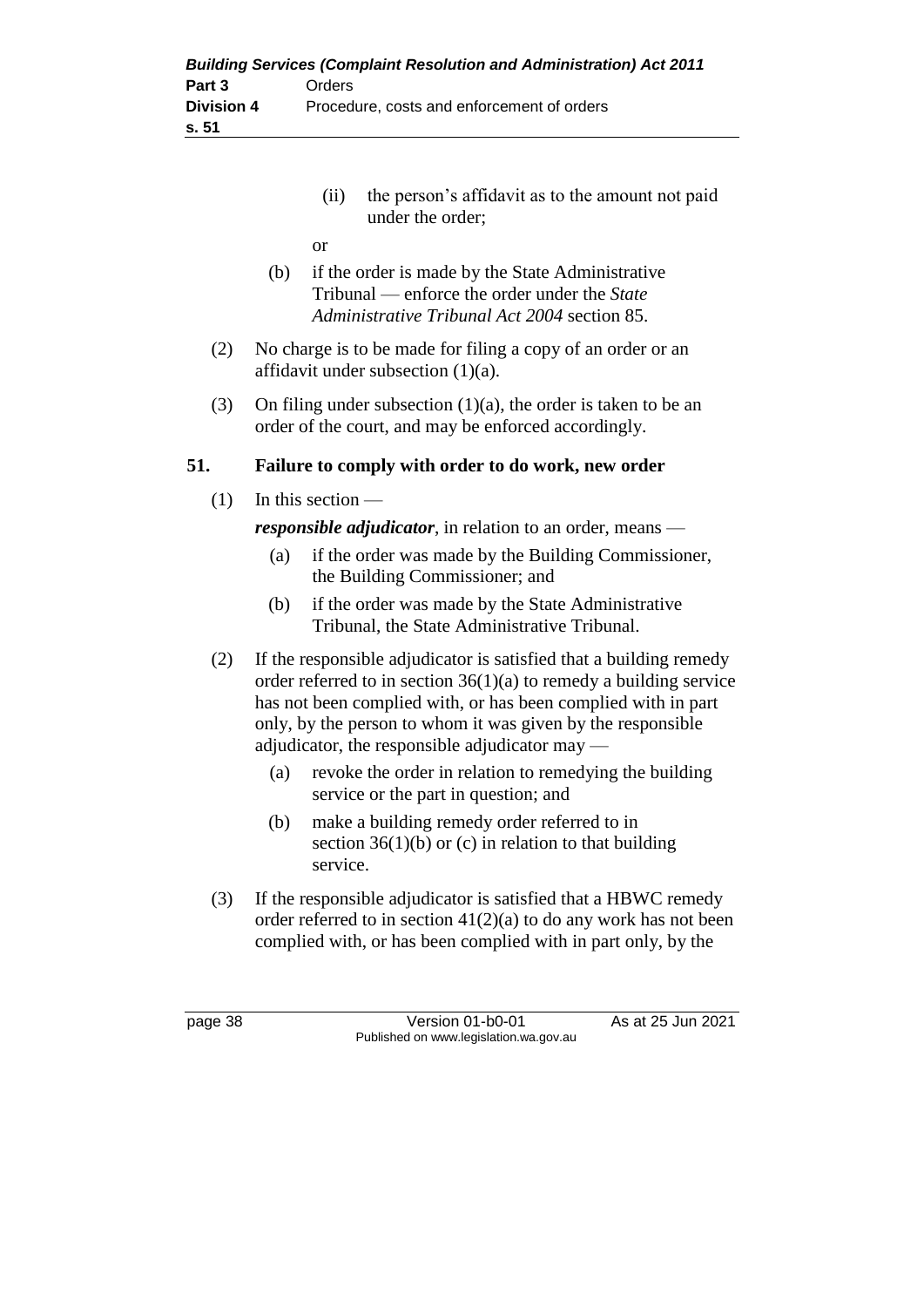person to whom it was given by the responsible adjudicator, the responsible adjudicator may —

- (a) revoke the order in relation to the work or the part in question; and
- (b) make an order against the person for the payment of a sum of money as compensation for the failure to comply.
- (4) An order under subsection (3)(b) is taken to be a HBWC remedy order.
- (5) Subsections (2) and (3) apply whether or not a person has been convicted of an offence under section 53 or the *State Administrative Tribunal Act 2004* section 95 before the revocation.
- (6) Sections 37, 38, 42 and 43 apply to the making of an order under this section.
- (7) The revocation of an order under subsection (2) or (3) does not affect —
	- (a) anything done under the order before the revocation; or
	- (b) a penalty that has or may be imposed under section 53, or the *State Administrative Tribunal Act 2004* section 95 in respect of the failure to comply; or
	- (c) any action that has or may be taken under the *Building Services (Registration) Act 2011* section 57 or 58 in respect of the failure to comply.

#### **52. Enforcement of order other than monetary order or order to do work**

(1) If, or to the extent that, an order of the Building Commissioner is not an order requiring the payment of money or an order to which section 51 applies, it may be enforced under this section.

As at 25 Jun 2021 Version 01-b0-01 Page 39 Published on www.legislation.wa.gov.au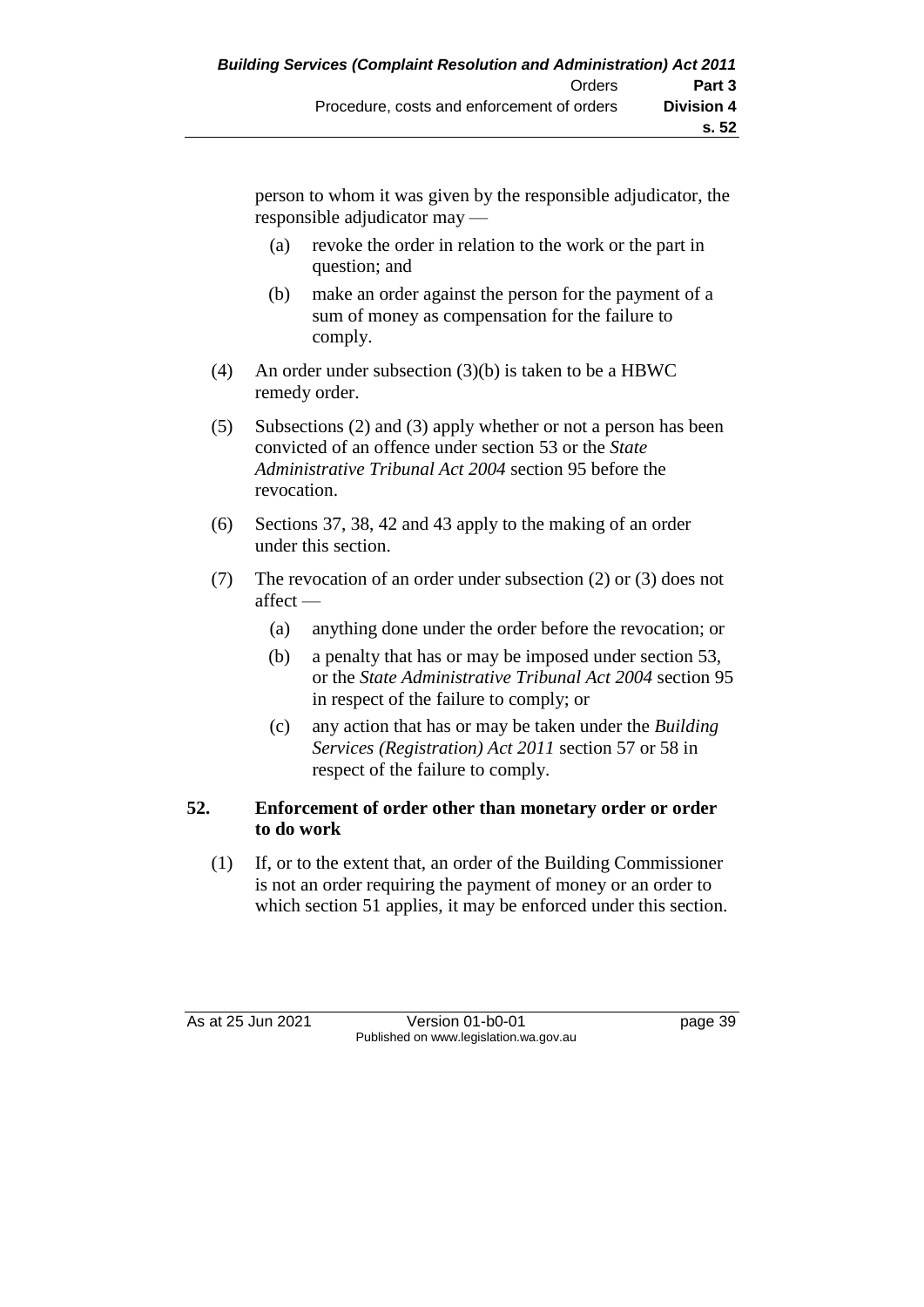- (2) A person seeking to enforce an order under this section may file in the Supreme Court —
	- (a) a copy of the order that the Building Commissioner has certified to be a true copy; and
	- (b) the person's affidavit as to the failure to comply with the order; and
	- (c) a certificate from the Building Commissioner stating that the decision is appropriate for filing in the Supreme Court.
- (3) No charge is to be made for filing a copy of an order, an affidavit or a certificate under this section.
- (4) On filing, the decision is taken to be a decision of the Supreme Court, and may be enforced accordingly.
- (5) The enforcement of an order under this section does not affect —
	- (a) anything done under the order before the enforcement; or
	- (b) a penalty that has or may be imposed under section 53 or the *State Administrative Tribunal Act 2004* section 95 in respect of the failure to comply; or
	- (c) any action that has or may be taken under the *Building Services (Registration) Act 2011* section 57 or 58 in respect of the failure to comply.

#### **53. Failure to comply with order, offence**

- (1) A person must not without reasonable excuse fail to comply  $with$  —
	- (a) an order of the Building Commissioner; or
	- (b) a building remedy order or HBWC remedy order of the State Administrative Tribunal.

Penalty:

(a) for a first offence, a fine of \$50 000;

page 40 Version 01-b0-01 As at 25 Jun 2021 Published on www.legislation.wa.gov.au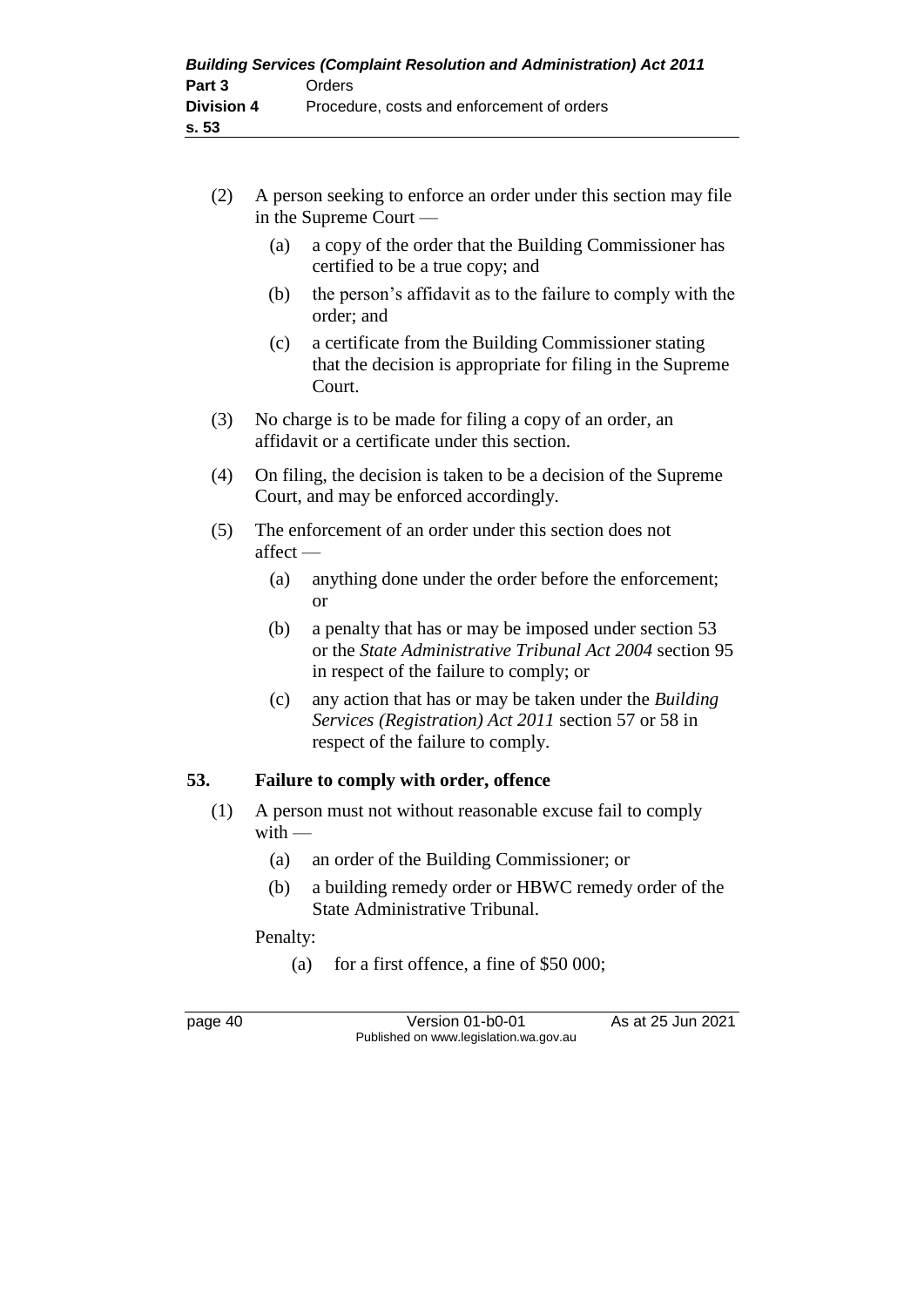- (b) for a second offence, a fine of \$75 000;
- (c) for a third or subsequent offence, a fine of \$100 000 and imprisonment for 12 months.
- (2) Subsection (1) does not apply if, or to the extent that, the order is an order referred to in section 50(1).
- (3) Subsection (1) applies despite the *State Administrative Tribunal Act 2004* section 95.

#### **54. Avoidance of concurrent proceedings**

- $(1)$  If
	- (a) a building service complaint is made; or
	- (b) a HBWC complaint is made claiming that there has been a breach of a home building work contract,

the matter to which the complaint relates (whether as shown in the complaint or as emerging in the course of the determination of the complaint) is not, unless subsection (2) applies, justiciable by a court that would otherwise have jurisdiction to determine the matter.

- (2) This subsection applies if
	- (a) the matter was before the court at the time when the complaint was made; or
	- (b) the Building Commissioner does not accept the complaint; or
	- (c) the complaint is dismissed for want of jurisdiction or without deciding the matter on its merits; or
	- (d) the complaint is withdrawn or not pursued; or
	- (e) the matter is ordered to be transferred to the court under section  $55(3)$ ; or
	- (f) as a result of judicial review, a determination of the complaint is quashed or declared invalid on the ground that there was not jurisdiction to deal with the complaint under this Act.

As at 25 Jun 2021 Version 01-b0-01 page 41 Published on www.legislation.wa.gov.au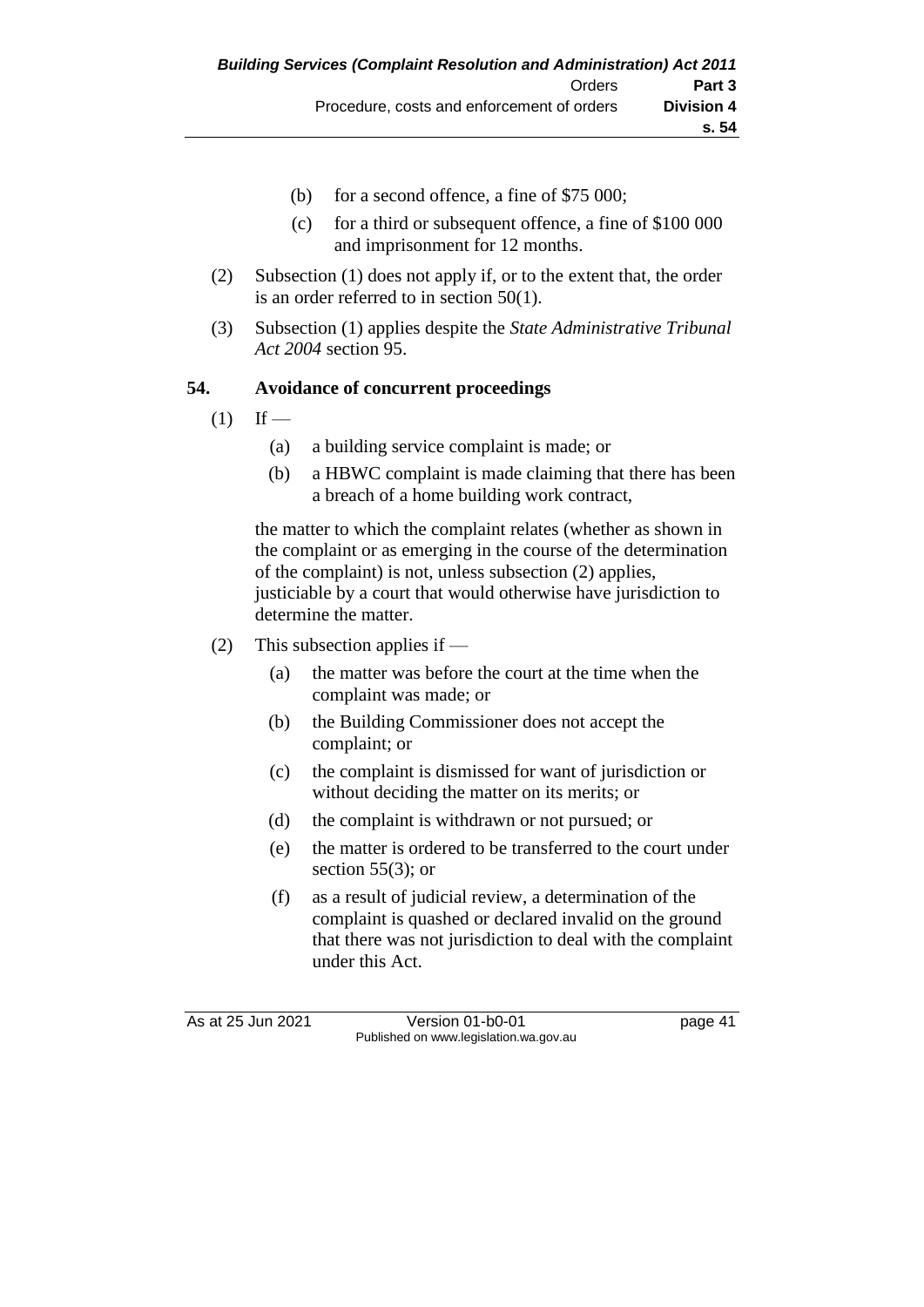#### **55. Transfer of proceeding**

- (1) The Building Commissioner may, with the consent of the State Administrative Tribunal and in accordance with the rules of the Tribunal, transfer a matter that the Building Commissioner has decided to deal with under section 37 or 42, or that is before the Building Commissioner under section 51, to the Tribunal.
- (2) If a matter that could be dealt with under this Act as a building service complaint or a HBWC complaint is before a court, the court may order that the matter be transferred to the Building Commissioner to be dealt with as a building service complaint or a HBWC complaint, as the case requires.
- (3) If a matter that a court has jurisdiction to determine is the subject of a building service complaint or a HBWC complaint before the State Administrative Tribunal, the Tribunal may order that the matter be transferred to that court in accordance with the rules of the court.

#### **56. Effect on other remedies**

Except as provided in section 54, nothing in this Part affects a right or remedy a person would have had this Part not been enacted, but a court or tribunal may have regard to a building remedy order or a HBWC remedy order in a proceeding in which the complainant and respondent are parties.

## **Division 5 — Review**

#### **57. Review by State Administrative Tribunal of orders given by Building Commissioner**

- (1) A person aggrieved by
	- (a) an interim order; or
	- (b) an order under section 33 to vary an interim order; or
	- (c) a building remedy order made by the Building Commissioner; or

page 42 Version 01-b0-01 As at 25 Jun 2021 Published on www.legislation.wa.gov.au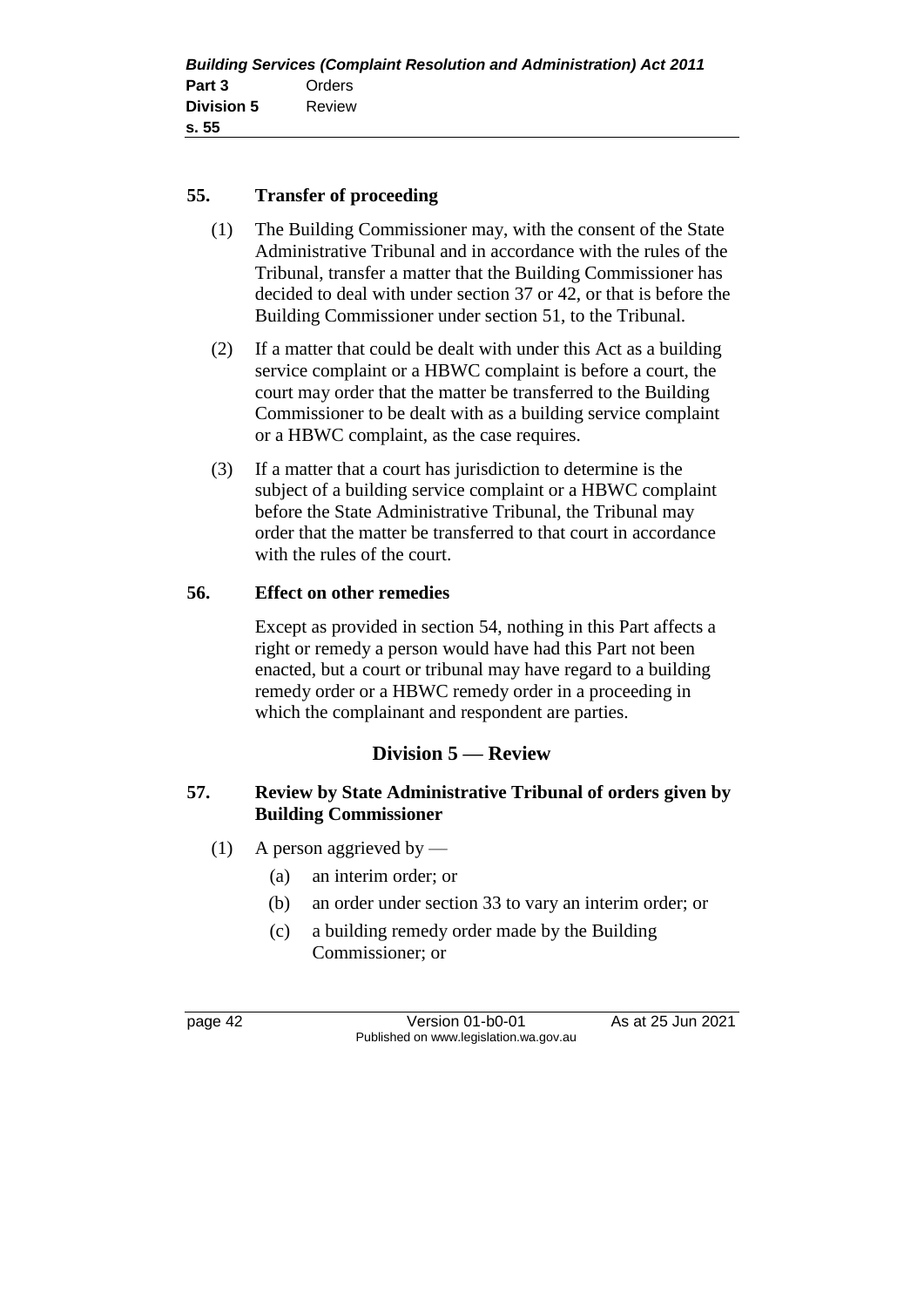- (d) a HBWC remedy order made by the Building Commissioner; or
- (e) an order made by the Building Commissioner under section 49,

may apply to the State Administrative Tribunal for a review of the order.

(2) If the State Administrative Tribunal gives leave, a person aggrieved by a decision of the Building Commissioner to refuse to accept a complaint may apply to the Tribunal for a review of the decision.

#### **58. State Administrative Tribunal internal review**

(1) In this section each of the following terms has the meaning given to it by the *State Administrative Tribunal Act 2004* section  $3(1)$  —

*judicial member legally qualified member President senior member*

- (2) The State Administrative Tribunal constituted by
	- (a) a judicial member or a senior member who is a legally qualified member; and
	- (b) such other members, if any, as the President considers appropriate,

may, upon an application of a party, review an order that was made by the State Administrative Tribunal when constituted without a judicial member in the exercise of jurisdiction given under section 38 or 43.

- (3) The State Administrative Tribunal constituted under subsection  $(2)$  may —
	- (a) affirm the order that is reviewed; or

As at 25 Jun 2021 Version 01-b0-01 Page 43 Published on www.legislation.wa.gov.au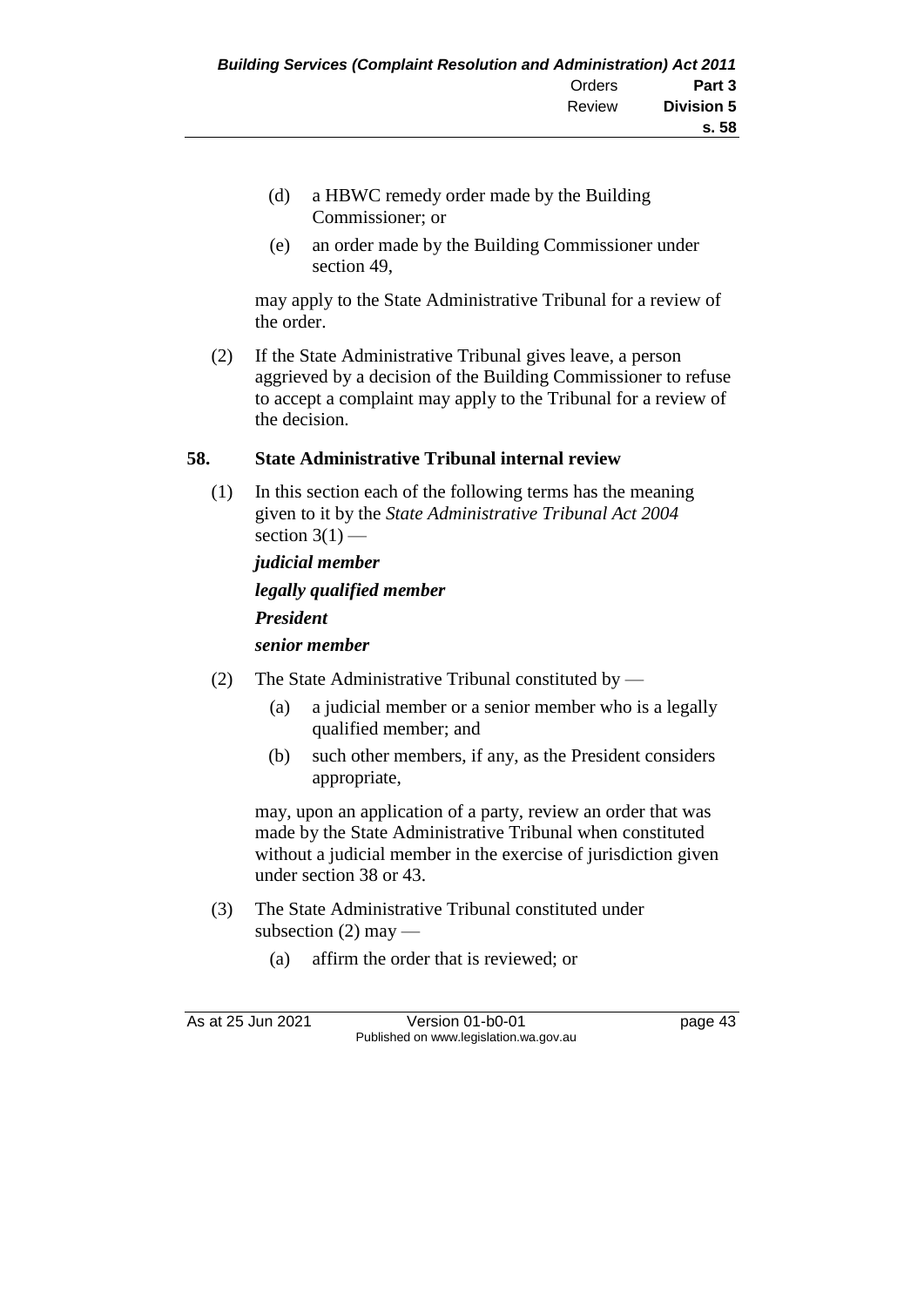- (b) vary the order that is reviewed; or (c) set aside the order that is reviewed and substitute another order. (4) The order that is reviewed, as affirmed or varied under subsection (3), or an order that is substituted for the order reviewed — (a) is to be regarded as, and given effect as, an order made under section 38 or 43, as the case requires; and (b) unless the Tribunal orders otherwise, is to be regarded as having effect, or having had effect, from the time when the order reviewed would have, or would have had, effect. (5) An application under subsection (2) for review of an order — (a) cannot be made unless the State Administrative Tribunal
	- constituted by  $-$ 
		- (i) a judicial member or a senior member who is a legally qualified member; and
		- (ii) such other members, if any, as the President considers appropriate,

gives leave; and

- (b) cannot be made later than 30 days after the order is made.
- (6) Unless otherwise provided by the regulations, the *State Administrative Tribunal Act 2004* Part 3 Division 3 Subdivision 3 applies in relation to a review under this section.
- (7) The regulations may modify the operation of the *State Administrative Tribunal Act 2004* in relation to a review under this section.

page 44 Version 01-b0-01 As at 25 Jun 2021 Published on www.legislation.wa.gov.au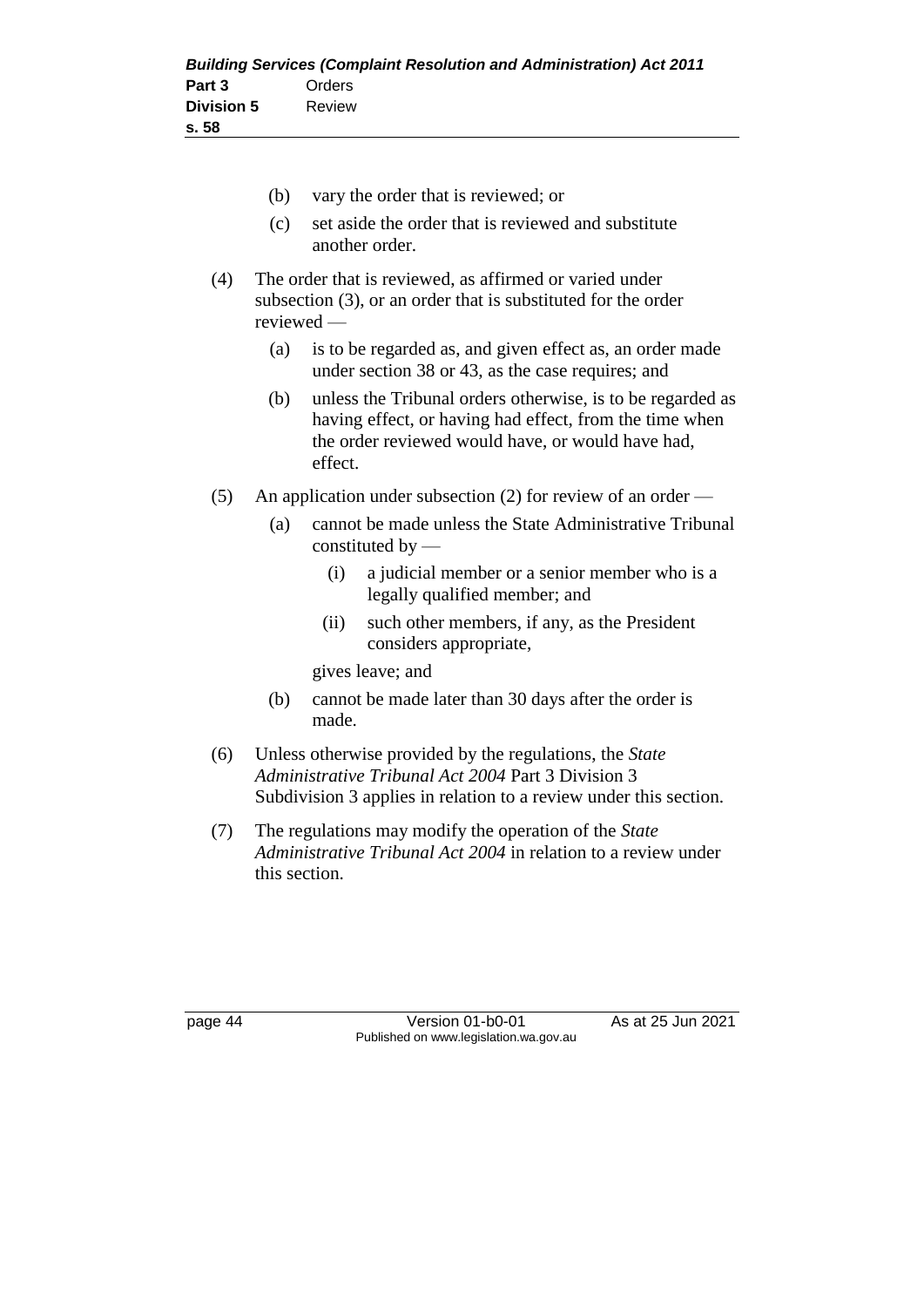# **Part 4 — Inspections and investigations**

## **Division 1 — Preliminary**

#### **59. Terms used**

In this Part —

*compliance purposes* has the meaning given in section 64(1);

*entry warrant* means an entry warrant issued under Division 5;

*occupier*, of a place, includes any person who appears to have the control or management of the place;

*place* includes a vehicle;

#### *public place* means —

- (a) a place that  $-$ 
	- (i) the public is entitled to use; or
	- (ii) is open to members of the public; or
	- (iii) is used by the public,

whether or not on payment of money; or

(b) a place that the occupier allows members of the public to enter, whether or not on payment of money;

#### *relevant record* means a record that —

- (a) is required to be kept under a building service Act; or
- (b) contains information that is or may be relevant to a contravention of a building service Act; or
- (c) relates to the carrying out of a regulated building service.

## **Division 2 — Authorised persons**

#### **60. Authorised persons**

- (1) The Building Commissioner may, by instrument in writing, designate —
	- (a) a public service officer; or

As at 25 Jun 2021 Version 01-b0-01 page 45 Published on www.legislation.wa.gov.au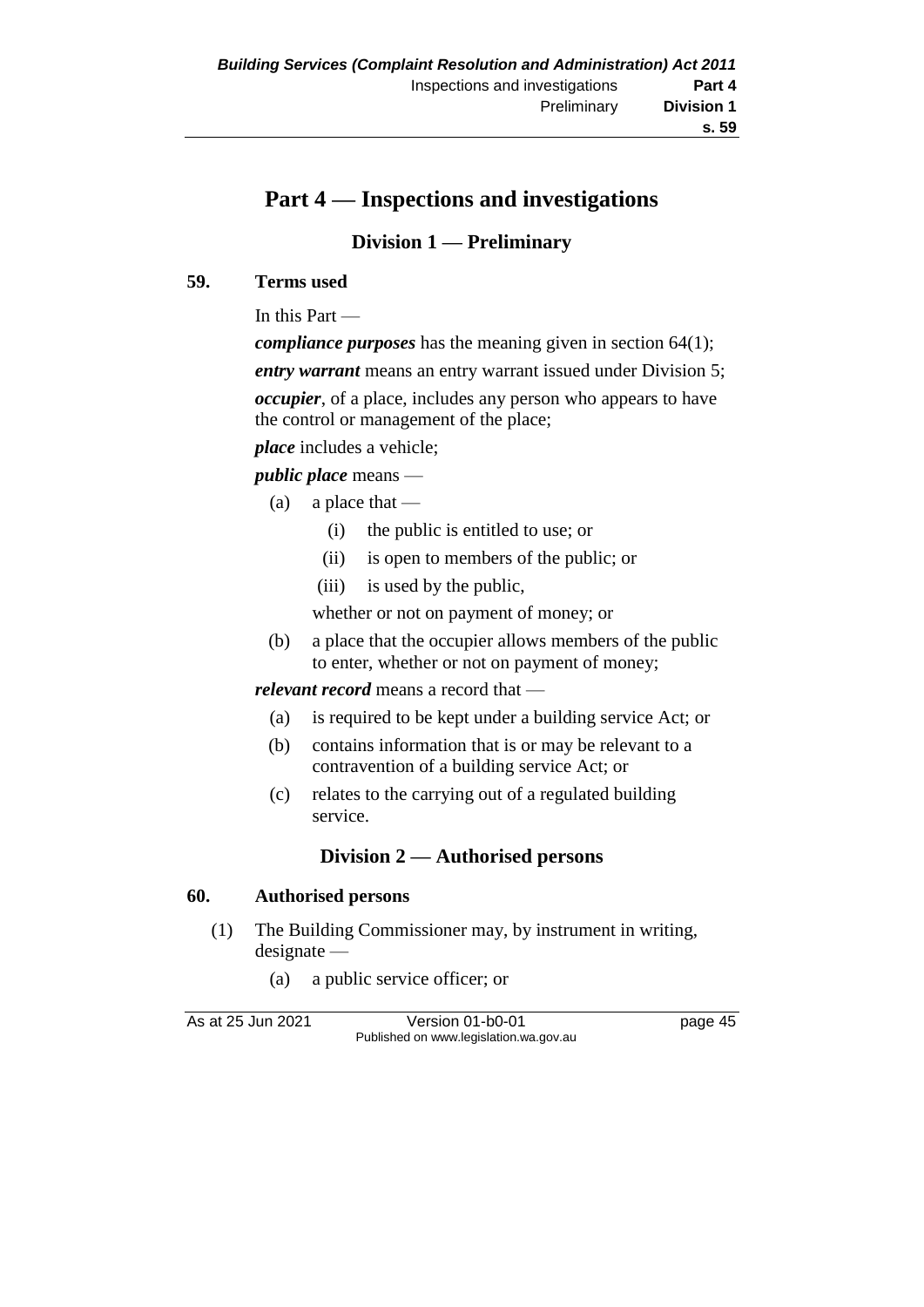(b) a person employed or engaged under the *Public Sector Management Act 1994* section 100 by the employing authority of the Department,

as an authorised person for the purposes of this Act.

- (2) A person may be designated to be an authorised person for a fixed or indefinite period.
- (3) The Building Commissioner may, by instrument in writing, revoke a designation at any time.
- (4) The Building Commissioner is an authorised person by force of this subsection.

#### **61. Identity cards**

- (1) The Building Commissioner must give each authorised person an identity card.
- (2) An identity card must
	- (a) identify the person as an authorised person; and
	- (b) contain a recent photograph of the person.
- (3) A person must, within 14 days of ceasing to be an authorised person, return the person's identity card to the Building Commissioner.

Penalty: a fine of \$5 000.

- (4) Subsection (3) does not apply if the person has a reasonable excuse.
- (5) An authorised person must carry his or her identity card at all times when exercising powers or performing functions as an authorised person.

## **62. Production or display of identity card**

- (1) An authorised person may exercise a power in relation to someone only if —
	- (a) the authorised person first produces the authorised person's identity card for the other person's inspection; or

page 46 Version 01-b0-01 As at 25 Jun 2021 Published on www.legislation.wa.gov.au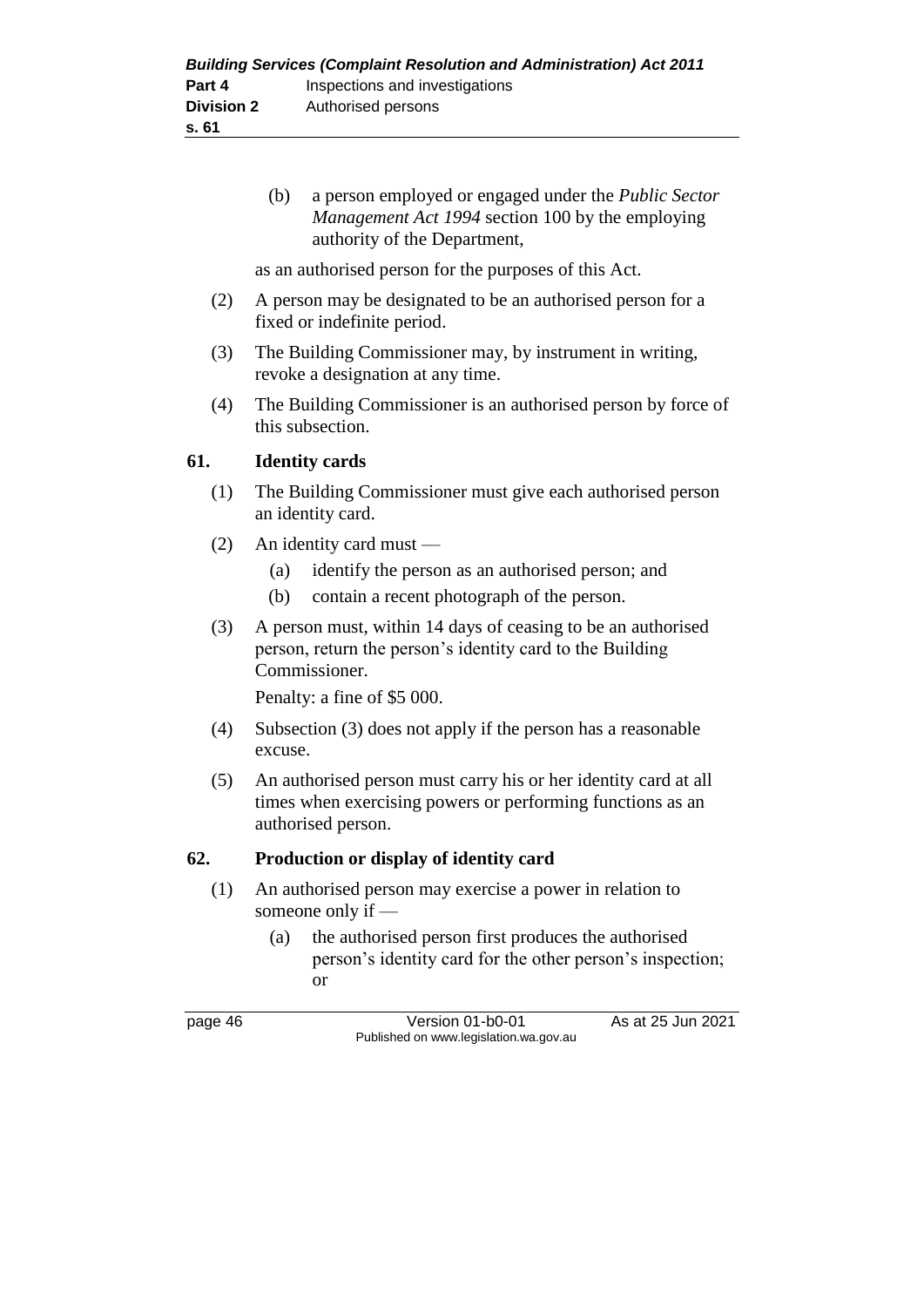- (b) the authorised person has the identity card displayed so it is clearly visible to the other person.
- (2) However, if for any reason it is not practicable to comply with subsection (1) before exercising the power, the authorised person may exercise the power and then produce the identity card for inspection by the person at the first reasonable opportunity.

#### **63. Limitation on powers of authorised person**

- (1) An authorised person must act
	- (a) in accordance with the directions of the Building Commissioner; and
	- (b) subject to any limitation on the powers of that person referred to in subsection (2).
- (2) The powers of an authorised person may be limited
	- (a) under a regulation; or
	- (b) under a condition specified in the person's instrument of designation as an authorised person; or
	- (c) by written notice given by the Building Commissioner to the authorised person.
- (3) The Building Commissioner may revoke or vary a condition of designation referred to in subsection (2)(b) or a notice referred to in subsection  $(2)(c)$ .

## **Division 3 — Inspections**

#### **64. Compliance inspections**

- (1) An authorised person may carry out an inspection under this section for any or all of the following purposes (*compliance purposes*) —
	- (a) monitoring whether a building service Act has been, or is being, complied with;

As at 25 Jun 2021 Version 01-b0-01 page 47 Published on www.legislation.wa.gov.au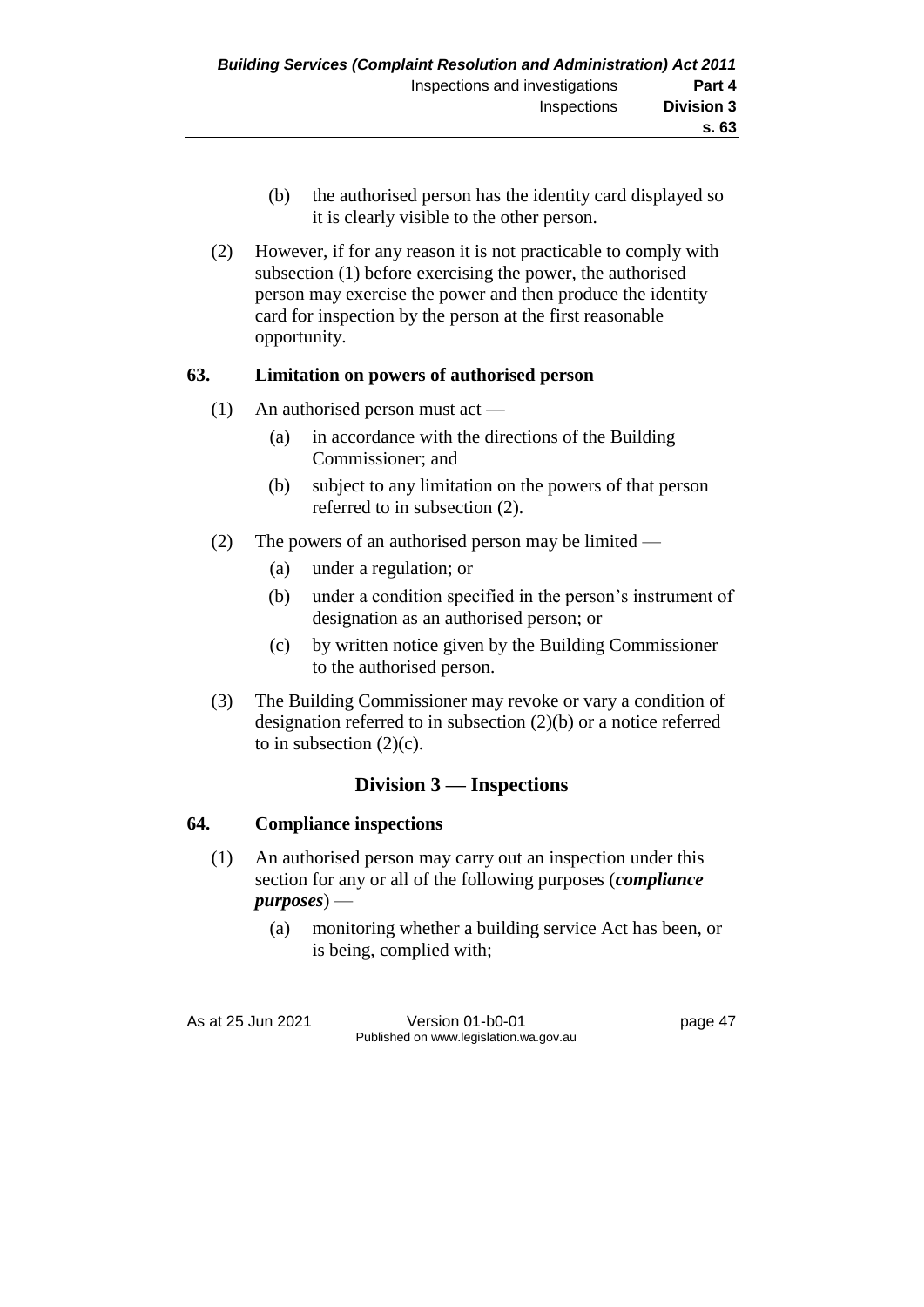| <b>Building Services (Complaint Resolution and Administration) Act 2011</b> |                                |  |  |
|-----------------------------------------------------------------------------|--------------------------------|--|--|
| Part 4                                                                      | Inspections and investigations |  |  |
| <b>Division 3</b>                                                           | Inspections                    |  |  |
| s. 65                                                                       |                                |  |  |

- (b) without limiting paragraph (a), monitoring whether
	- (i) a registered building service provider or approved owner-builder is complying with the conditions, if any, of that person's registration or approval under the *Building Services (Registration) Act 2011*;
	- (ii) any other disciplinary matter may exist in relation to a registered building service provider or approved owner-builder;
- (c) monitoring compliance with the provisions of this Act about the building services levy;
- (d) investigating a suspected contravention of a building service Act;
- (e) examining the records of a local government or other permit authority relating to applications for and the grant or issue of building and demolition licences under the *Local Government (Miscellaneous Provisions) Act 1960* and permits and building approval certificates under the *Building Act 2011*;
- (f) assisting in the determination of an application or other matter before the Building Services Board.
- (2) If the Building Services Board requests that the Building Commissioner carry out an inspection for a purpose mentioned in subsection (1)(f), the Building Commissioner must direct an authorised person to carry out the inspection.

#### **65. General inspections**

- (1) An authorised person may inspect any building or building service that has been or is being carried out to ascertain any or all of the following —
	- (a) how building services have been or are being carried out;
	- (b) how building standards (as defined in the *Building Act 2011*) have been or are being applied;

page 48 Version 01-b0-01 As at 25 Jun 2021 Published on www.legislation.wa.gov.au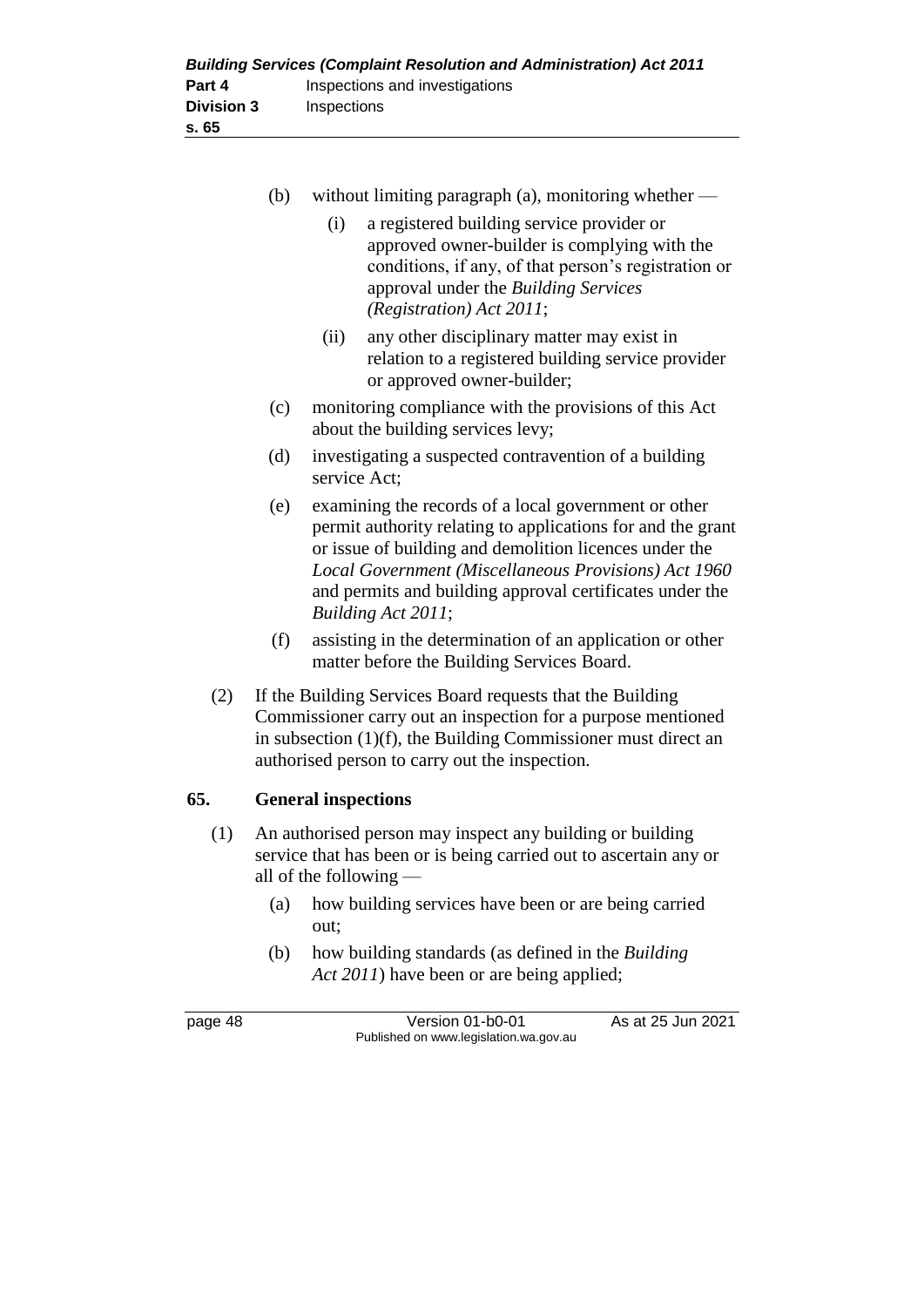- (c) whether a building service Act is operating effectively.
- (2) A registered building service provider who has carried out a building service may request the Building Commissioner to inspect the building service.
- (3) On request under subsection (2), the Building Commissioner may direct an authorised person to inspect the building service.
- (4) For the purposes of carrying out an inspection under this section an authorised person may at any reasonable time —
	- (a) enter and remain on a place in or on which the authorised person has reasonable cause to believe that a building service is being, or has been, carried out; and
	- (b) inspect any building or building service in or on the place.
- (5) An authorised person is not entitled under subsection (4) to enter a place that is not a public place unless —
	- (a) the occupier of the place consents; or
	- (b) the authorised person has reasonable cause to believe that the place is not occupied and that a building service is being carried out at the place.

## **Division 4 — Powers in relation to inspections and investigations**

## **66. Entry powers**

- (1) For compliance purposes or for the purposes of an investigation under section 9 or 19 an authorised person may at any reasonable time enter and remain in or on the following places —
	- (a) a place in or on which the authorised person has reasonable cause to believe that a building service is being, or has been, carried out;

As at 25 Jun 2021 Version 01-b0-01 Page 49 Published on www.legislation.wa.gov.au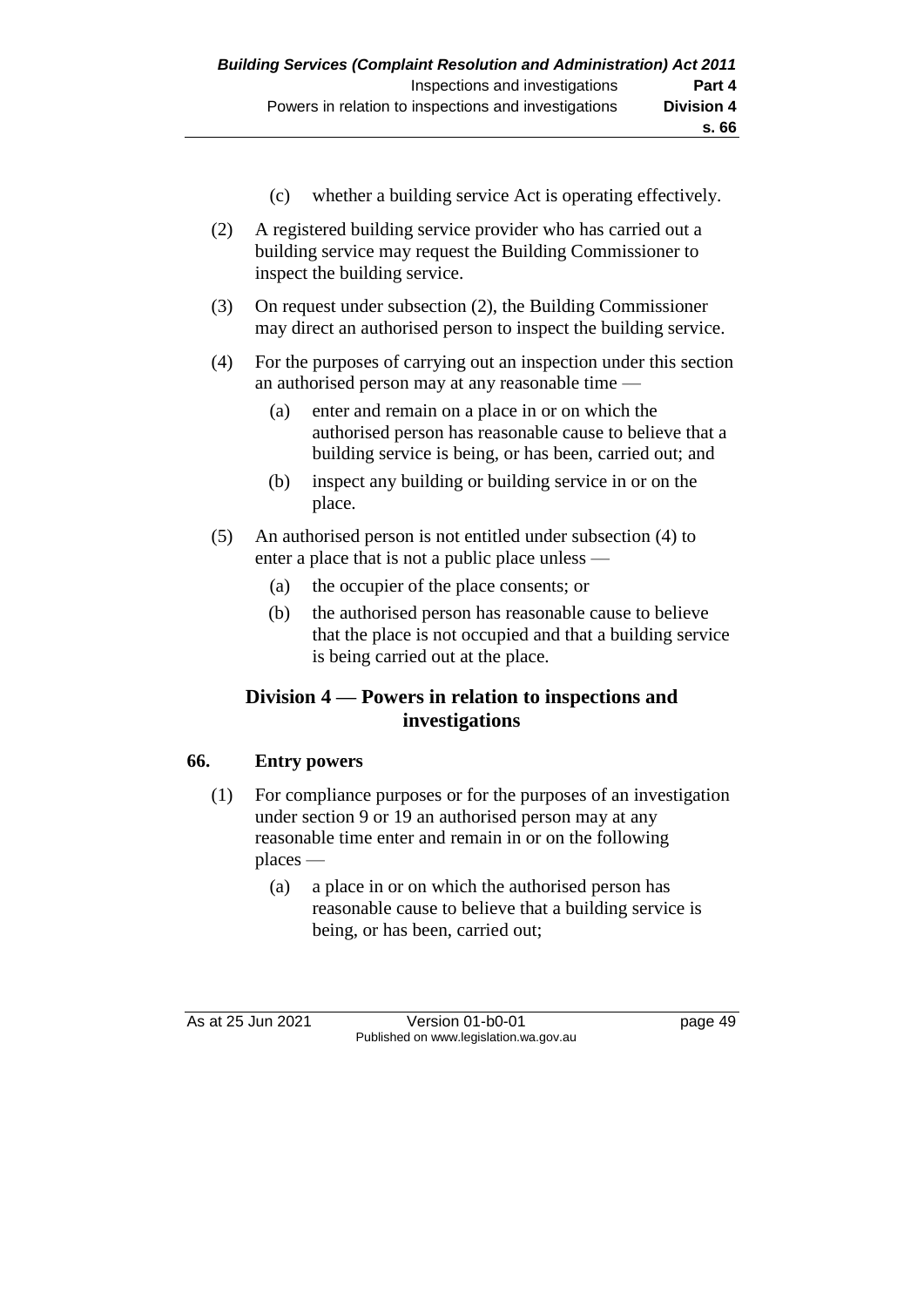| <b>Building Services (Complaint Resolution and Administration) Act 2011</b> |                                                      |  |  |
|-----------------------------------------------------------------------------|------------------------------------------------------|--|--|
| Part 4                                                                      | Inspections and investigations                       |  |  |
| <b>Division 4</b>                                                           | Powers in relation to inspections and investigations |  |  |
| s. 67                                                                       |                                                      |  |  |

- (b) a place in or on which the authorised person has reasonable cause to believe that there are relevant records;
- (c) a place in or on which a registered building service provider carries on business;
- (d) a place in or on which the authorised person has reasonable cause to believe that a breach of a building service Act has occurred, is occurring or is likely to occur.
- (2) The authorised person is not entitled under this section to enter a place that is not a public place unless —
	- (a) the occupier of the place consents; or
	- (b) the authorised person has reasonable cause to believe that the place is not occupied and that a building service is being carried out at the place; or
	- (c) the authorised person has the authority of an entry warrant.

## **67. Powers after entry for compliance purposes or investigation**

- (1) An authorised person who enters a place under section 66(1) or under the authority of an entry warrant may, for compliance purposes or the purposes of the investigation, do any of the following —
	- (a) inspect the place and any thing at the place;
	- (b) search the place and any thing at the place;
	- (c) examine, measure, test, photograph or film the place and any thing at the place;
	- (d) operate a computer or other thing at the place;
	- (e) take any thing, or a sample of or from any thing, at the place for analysis or testing;

page 50 Version 01-b0-01 As at 25 Jun 2021 Published on www.legislation.wa.gov.au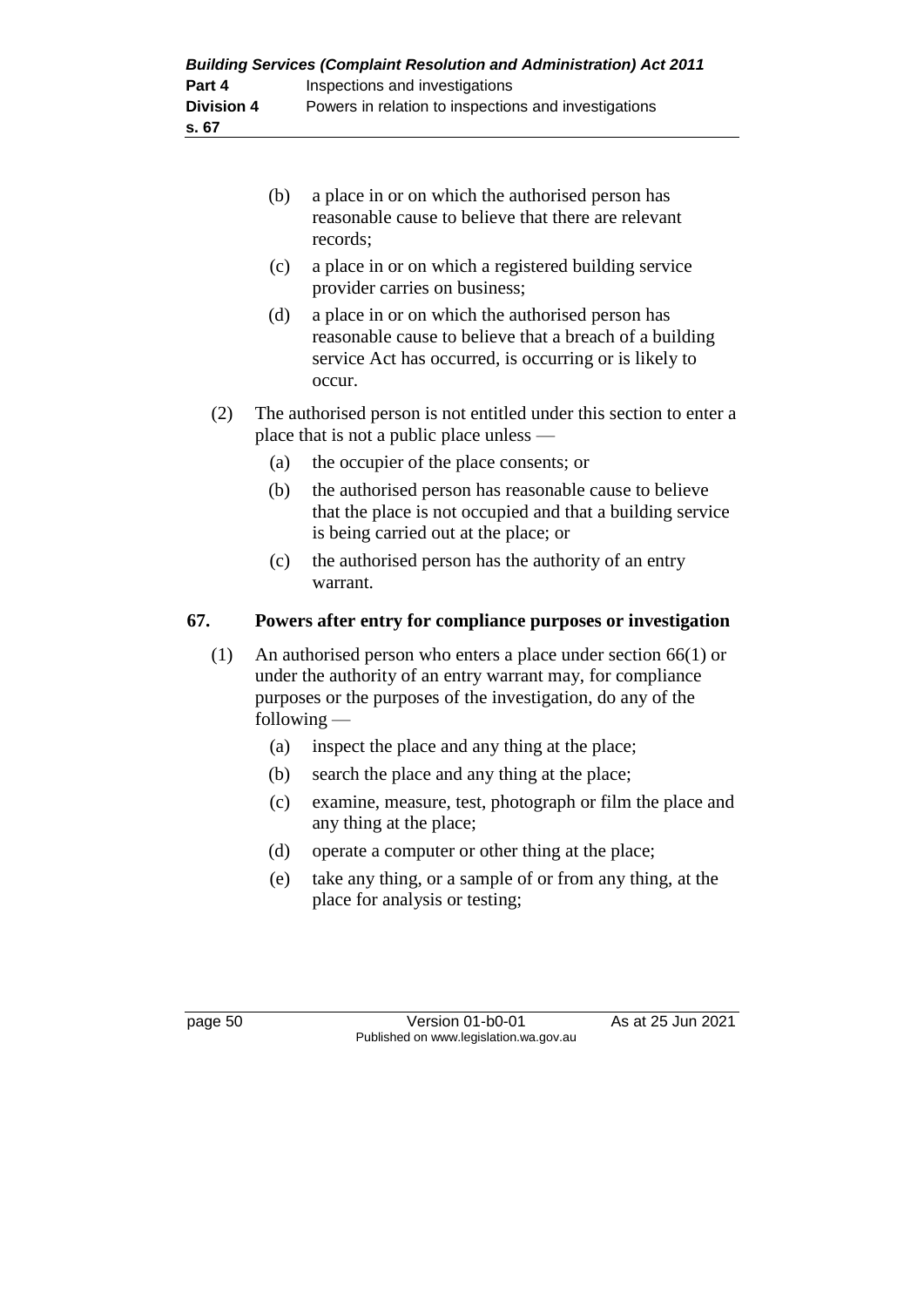| (f) | make a copy of, take an extract from, or download or<br>print out, any record that the authorised person suspects<br>on reasonable grounds is a relevant record;            |                                                                                                                                                 |  |  |
|-----|-----------------------------------------------------------------------------------------------------------------------------------------------------------------------------|-------------------------------------------------------------------------------------------------------------------------------------------------|--|--|
| (g) |                                                                                                                                                                             | seize any thing that is or may afford evidence of a<br>contravention of a building service Act;                                                 |  |  |
| (h) | if a thing found in or on the place cannot be<br>conveniently removed, secure it against interference;                                                                      |                                                                                                                                                 |  |  |
| (i) | seize a record that the authorised person suspects on<br>reasonable grounds is a relevant record and retain it for<br>as long as is necessary for the purposes of this Act; |                                                                                                                                                 |  |  |
| (i) | direct a person who is at the place to do any of the<br>following $-$                                                                                                       |                                                                                                                                                 |  |  |
|     | (i)                                                                                                                                                                         | state the person's full name, date of birth, the<br>address of where the person is living and the<br>address of where the person usually lives; |  |  |
|     | (ii)                                                                                                                                                                        | answer (orally or in writing) questions asked by<br>the authorised person;                                                                      |  |  |
|     | (iii)                                                                                                                                                                       | produce relevant records in the person's custody<br>or under the person's control;                                                              |  |  |
|     | (iv)                                                                                                                                                                        | operate a computer or other thing at the place;                                                                                                 |  |  |

- (v) provide access (free of charge) to photocopying equipment at the place to enable the copying of documents;
- (vi) give the authorised person a translation, code, password or other information necessary to gain access to or interpret and understand a record;
- (vii) give other assistance the authorised person reasonably requires.
- (2) If an authorised person takes any thing away from the place, the authorised person must give the occupier of the place a receipt for the thing.

As at 25 Jun 2021 Version 01-b0-01 page 51 Published on www.legislation.wa.gov.au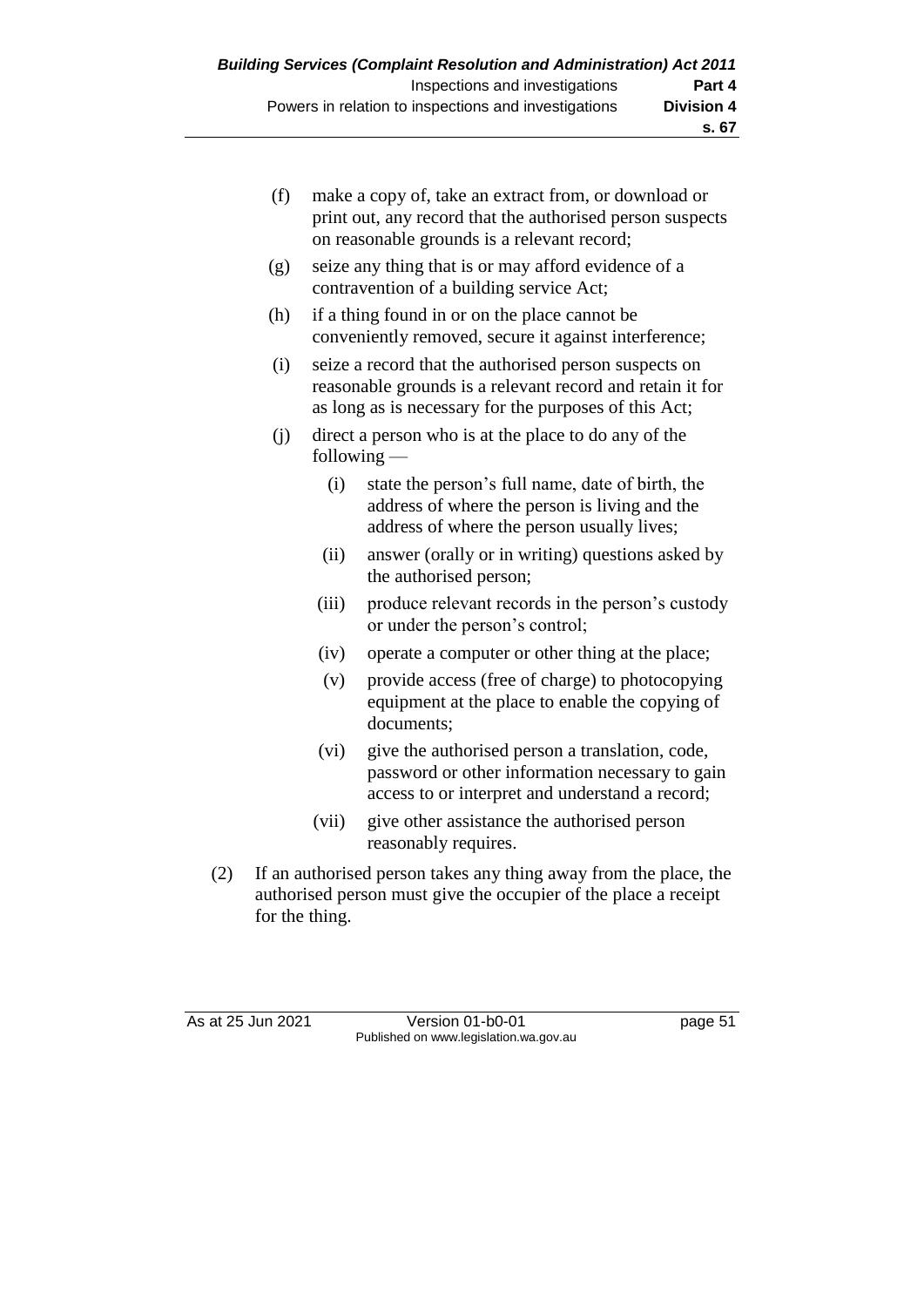| <b>Building Services (Complaint Resolution and Administration) Act 2011</b> |                                                      |  |  |
|-----------------------------------------------------------------------------|------------------------------------------------------|--|--|
| Part 4                                                                      | Inspections and investigations                       |  |  |
| <b>Division 4</b>                                                           | Powers in relation to inspections and investigations |  |  |
| s. 68                                                                       |                                                      |  |  |

#### **68. Obtaining information and documents**

- (1) An authorised person, for compliance purposes or for the purposes of an investigation under section 9 or 19, may do any of the following —
	- (a) direct a person
		- (i) to give such information as the authorised person requires; or
		- (ii) to answer a question put to the person,

in relation to any matter the subject of the compliance purposes or investigation;

- (b) direct a person to produce a relevant record in the person's custody or under the person's control;
- (c) examine and make a copy of a relevant record produced in response to a direction under paragraph (b).
- (2) A direction under subsection  $(1)(a)$ 
	- (a) must specify the time at or within which the information or answer is to be given; and
	- (b) may require that the information or answer
		- (i) be given orally or in writing; or
		- (ii) be given at or delivered to a place specified in the direction; or
		- (iii) in the case of written information or a written answer, be delivered by means specified in the direction; or
		- (iv) be verified by statutory declaration.
- (3) A direction under subsection  $(1)(b)$ 
	- (a) must be in writing given to the person required to produce the record; and
	- (b) must specify the time at or within which the record is to be produced; and

page 52 Version 01-b0-01 As at 25 Jun 2021 Published on www.legislation.wa.gov.au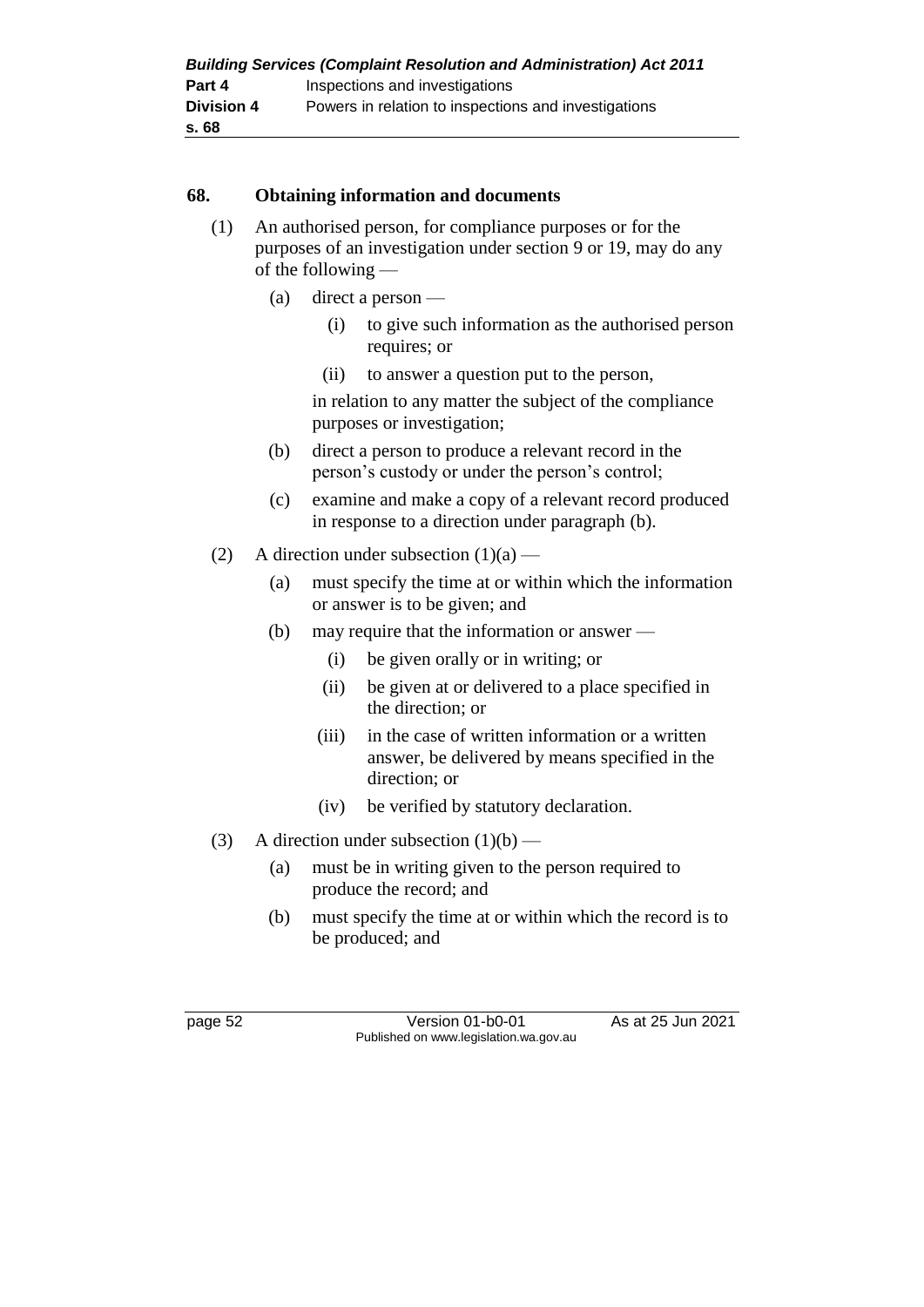- (c) may require that the record be produced
	- (i) at a place specified in the direction; and
	- (ii) by any means specified in the direction.

#### **69. Use of force and assistance**

- (1) An authorised person may use assistance and force that is reasonably necessary in the circumstances when exercising a power under this Act.
- (2) However, if the use of reasonable force is likely to cause significant damage to property, the authorised person is not entitled to use force without the authority of the Building Commissioner in the particular case.
- (3) An authorised person may request a police officer or other person to assist the authorised person in exercising powers under this Act.
- (4) While a person is assisting an authorised person at the request of the authorised person and in accordance with this Act, the person —
	- (a) has the same powers; and
	- (b) is subject to the same responsibilities; and
	- (c) has the same protection from liability,

as in like circumstances would be conferred or imposed on an authorised officer under this Act.

(5) Nothing in this section derogates from the powers of a police officer.

#### **70. Obstruction**

A person must not hinder or obstruct an authorised person, or a person assisting an authorised person, exercising a power conferred by this Act.

Penalty: a fine of \$10 000.

As at 25 Jun 2021 Version 01-b0-01 Page 53 Published on www.legislation.wa.gov.au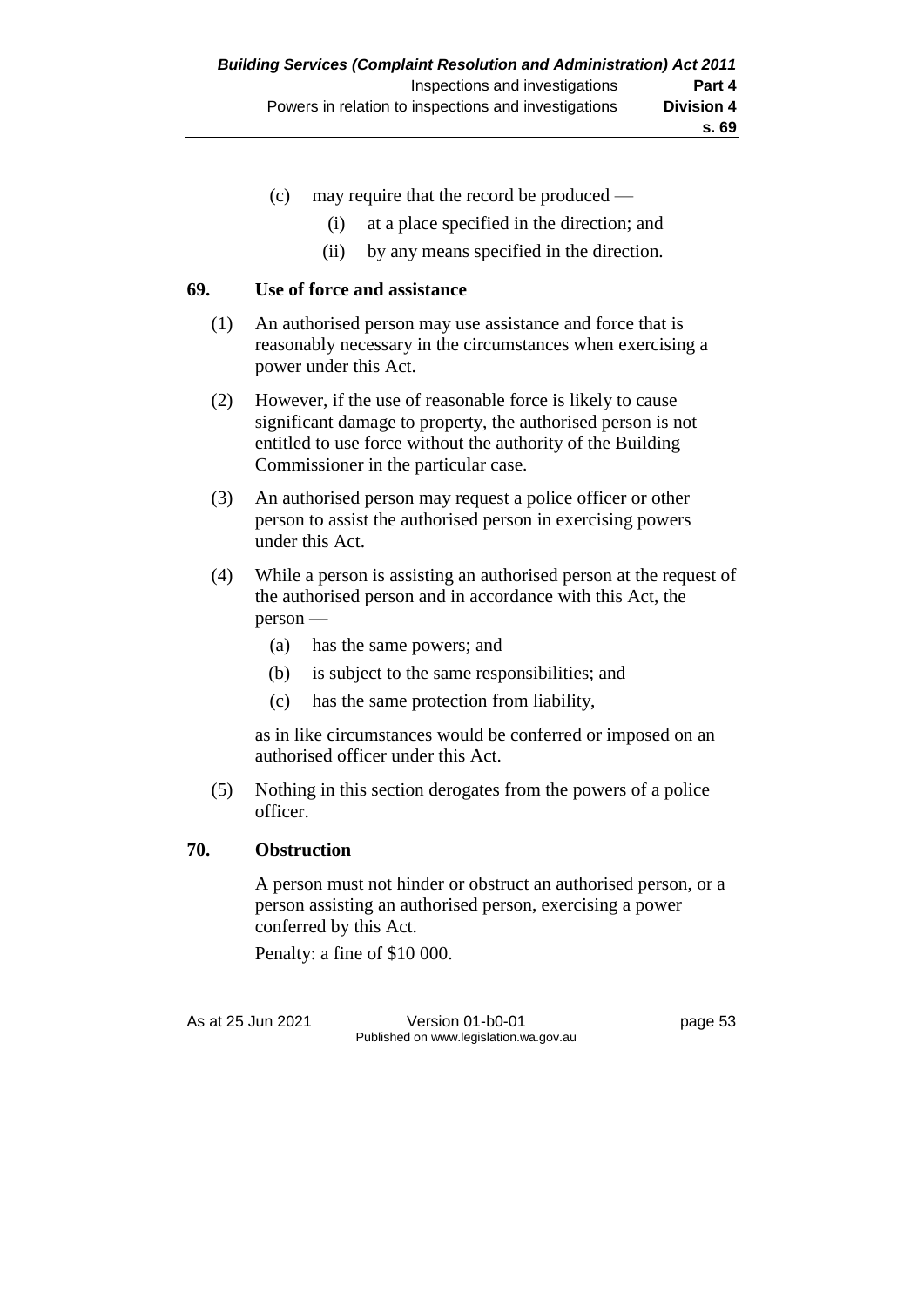#### **71. Directions generally**

- (1) Except as otherwise stated in this Division, a direction under this Division may be given orally or in writing.
- (2) A person must not without reasonable excuse fail to comply with a direction given to the person under this Division. Penalty: a fine of \$10 000.

## **Division 5 — Entry warrants**

#### **72. Warrant to enter place**

- (1) An authorised person may apply to a justice of the peace for an entry warrant authorising the entry of a place for compliance purposes or an investigation under section 9 or 19.
- (2) An authorised person may apply for an entry warrant for a place even if, under this Act, the authorised person may enter the place without an entry warrant.
- (3) The application must be made in accordance with the *Criminal Investigation Act 2006* section 13 and section 13(8) of that Act applies in relation to the entry warrant.
- (4) An application for a warrant must
	- (a) describe with reasonable particularity the place to be entered; and
	- (b) state that the authorised person has reasonable grounds for believing that entry to the place is necessary for a compliance purpose or an investigation under section 9 or 19; and
	- (c) state the purposes for which entry to the place is required; and
	- (d) include any other information that is prescribed.

#### **73. Issue of warrant**

(1) A justice of the peace to whom an application is made under section 72 may issue a warrant, if satisfied that there are

page 54 Version 01-b0-01 As at 25 Jun 2021 Published on www.legislation.wa.gov.au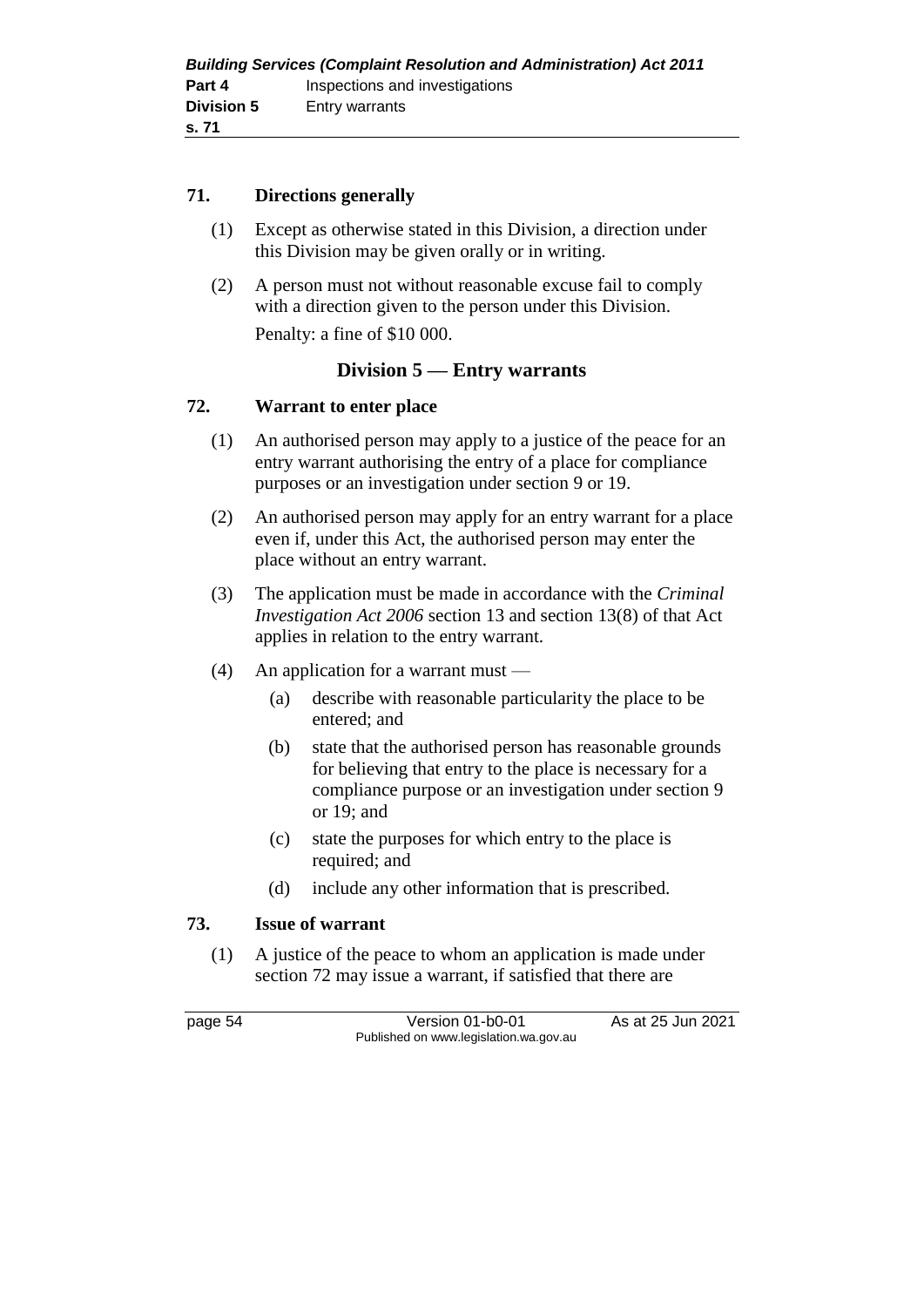reasonable grounds for believing that entry and inspection of the place are necessary for compliance purposes or an investigation under section 9 or 19.

- (2) An entry warrant must contain the following information
	- (a) a reasonably particular description of the place to which it relates;
	- (b) a reasonably particular description of the purposes for which entry to the place is required;
	- (c) the period, not exceeding 7 days, in which it may be executed;
	- (d) the name of the justice of the peace who issued it;
	- (e) the date and time when it was issued.

## **74. Effect of entry warrant**

- (1) An entry warrant has effect according to its content and this section.
- (2) An entry warrant comes into force when it is issued by a justice of the peace.
- (3) An entry warrant authorises the authorised person executing the warrant —
	- (a) to enter the place described in the warrant; and
	- (b) to exercise the powers referred to in section 67,

during the period stated in the warrant.

## **75. Execution of warrant**

- (1) A warrant may be executed by the authorised person to whom it is issued or by any other authorised person.
- (2) An authorised person executing a warrant must, at the reasonable request of a person apparently in charge of the place, produce the warrant.

As at 25 Jun 2021 Version 01-b0-01 Page 55 Published on www.legislation.wa.gov.au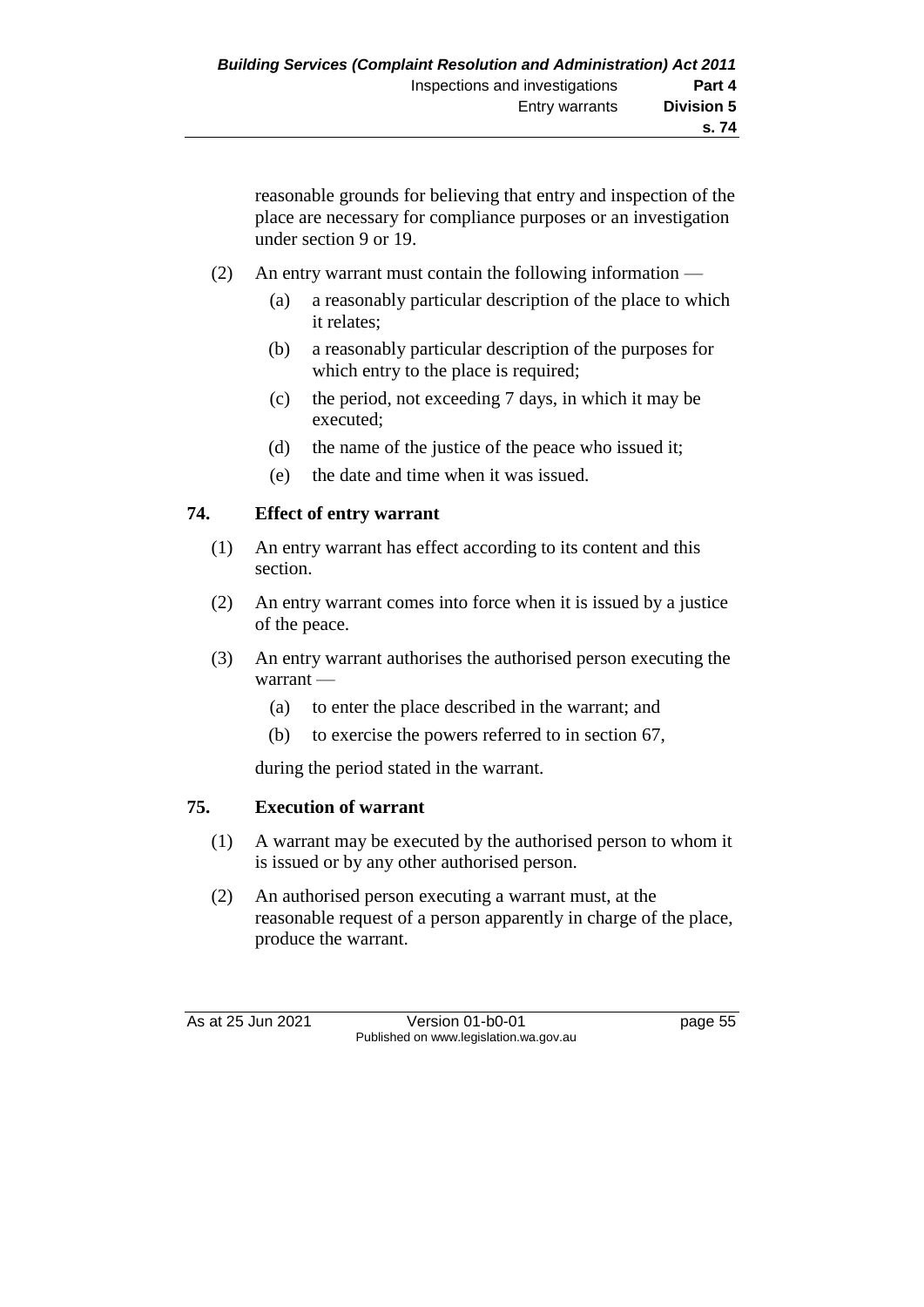## **Part 5 — Remedying dangerous and other situations**

#### **76. Terms used**

In this Part —

*dangerous situation* means a situation where there is an imminent and high risk to people, property or the environment from the carrying out of a building service;

*remediation notice* means a remediation notice issued under section 80.

#### **77. Dangerous situation, emergency remedial measures**

- (1) If an authorised person suspects on reasonable grounds
	- (a) that a dangerous situation exists; and
	- (b) that immediate measures are needed in order to identify, assess, reduce, eliminate or avert the risk to people, property or the environment from the building services involved in the situation,

the authorised person may take the necessary measures.

- (2) For the purposes of subsection (1), an authorised person may do any or all of the following —
	- (a) enter and take possession of a place;
	- (b) isolate the place under section 78;
	- (c) take any other action that is necessary and incidental.
- (3) An authorised person's powers under this section are in addition to the other powers of the authorised person under this Act and may be exercised whether or not a remediation notice has been given to any person.
- (4) An authorised person must not exercise a power under this section if a like power is already being exercised under another written law.

page 56 Version 01-b0-01 As at 25 Jun 2021 Published on www.legislation.wa.gov.au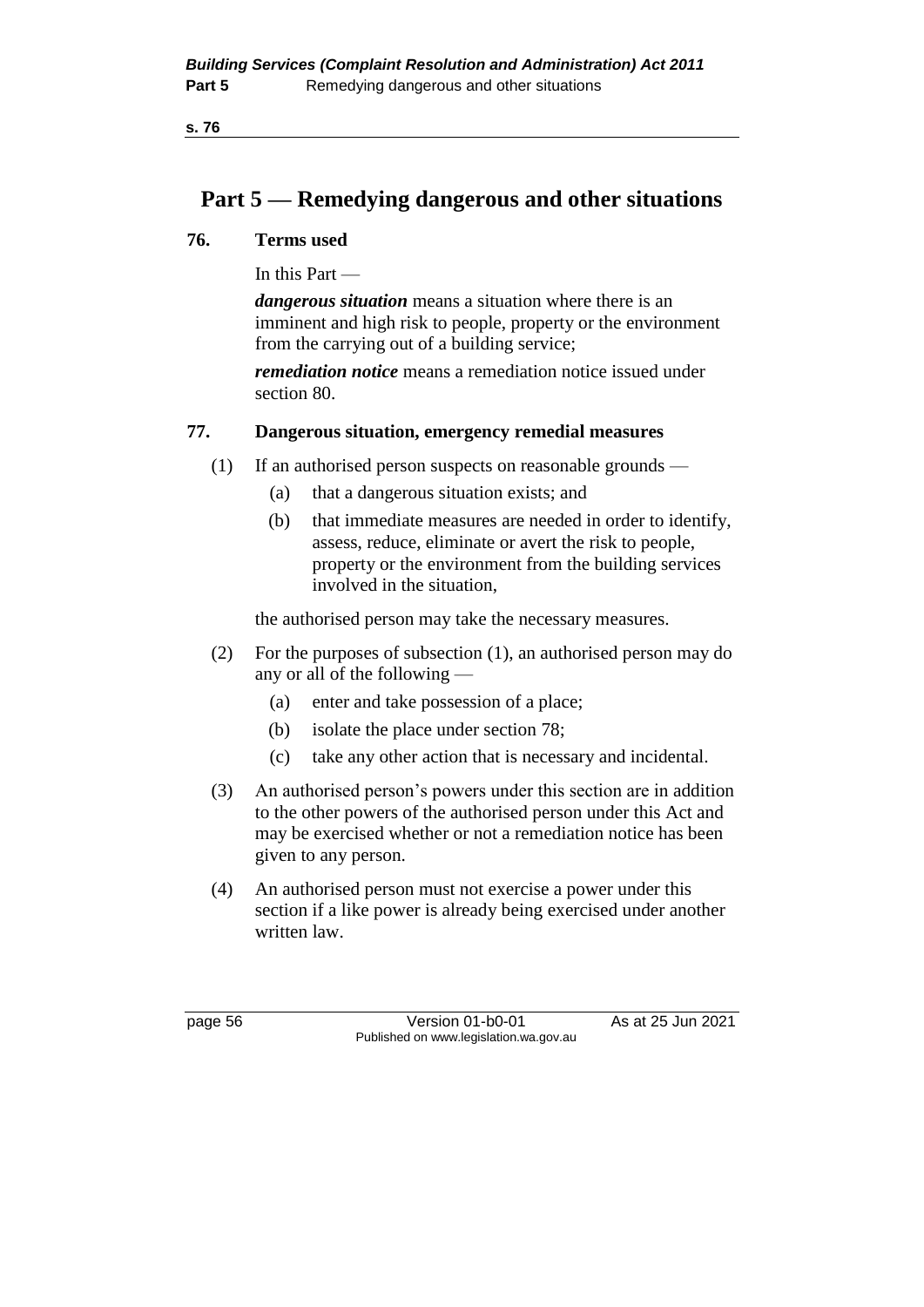#### **78. Restricting access to dangerous situations**

#### $(1)$  In this section —

*unauthorised person*, in relation to a restricted access site, means any person other than —

- (a) an authorised person; or
- (b) a person authorised by an authorised person.
- (2) If an authorised person suspects on reasonable grounds that
	- (a) immediate measures are needed under section 77 in relation to a dangerous situation; and
	- (b) it is necessary to isolate a place for the purposes of dealing with the dangerous situation or ensuring that people, property or the environment will not be endangered,

the authorised person may establish a restricted access site that includes the place, and, if necessary, an area around it.

- (3) In order to establish a restricted access site, an authorised person must take reasonable measures to notify people of the existence and boundaries of the site.
- (4) The area of a restricted access site must not be greater than is reasonably necessary for the purposes for which it is established.
- (5) The boundaries of a restricted access site may be altered at any time.
- (6) An authorised person must disestablish a restricted access site when the purposes for which it was established cease to exist.
- (7) While a restricted access site is established, an authorised person may remain at the site and take reasonable measures to do any or all of the following —
	- (a) to secure the site against, and to prevent, unauthorised entry or disturbance;
	- (b) to remove an unauthorised person from the site;

| As at 25 Jun 2021 | Version 01-b0-01                       | page 57 |
|-------------------|----------------------------------------|---------|
|                   | Published on www.legislation.wa.gov.au |         |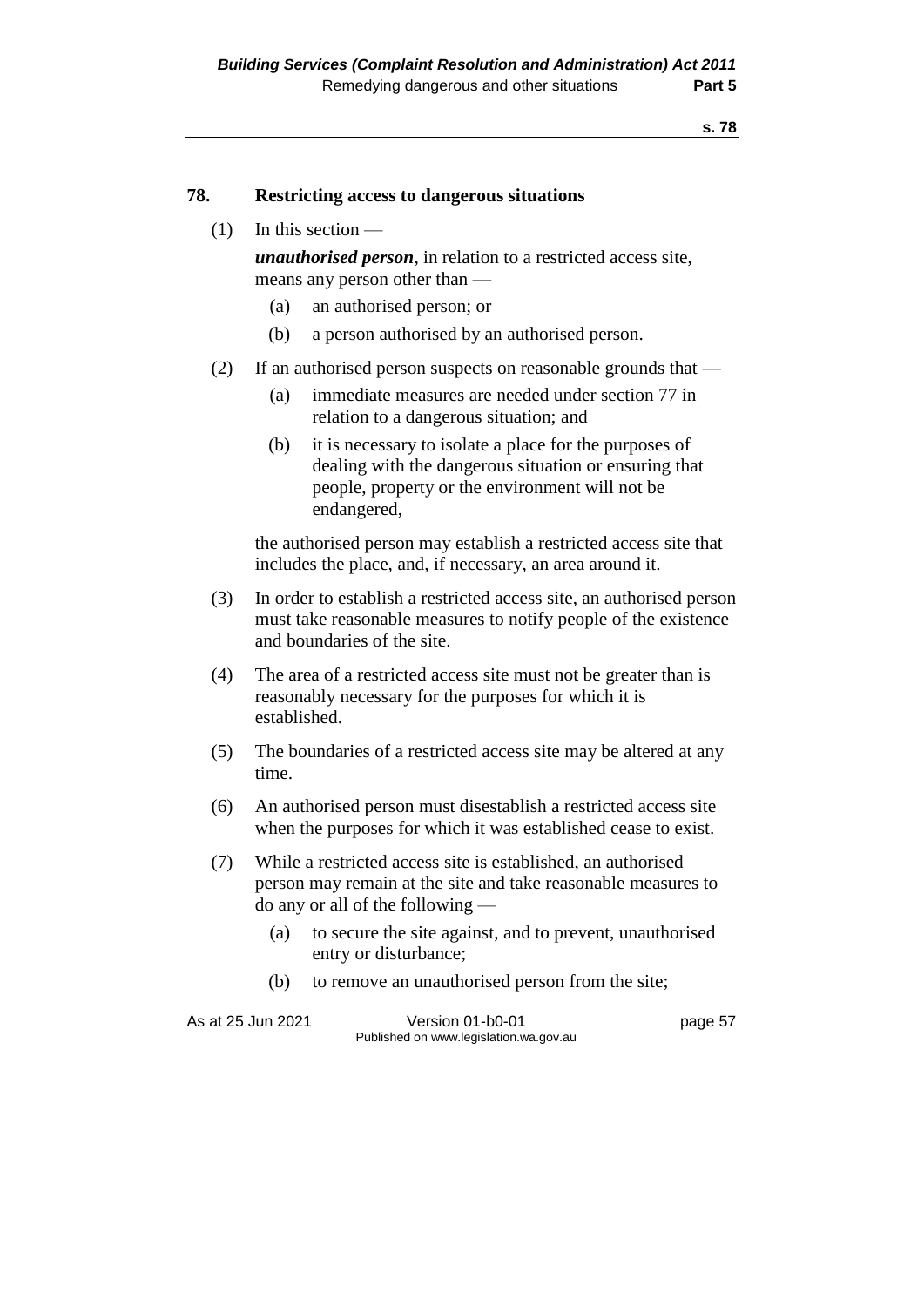**s. 79**

- (c) if there is a vehicle at the site, to prevent the vehicle from being moved.
- (8) An unauthorised person who, without reasonable excuse, enters a restricted access site while it is established commits an offence.

Penalty:

- (a) for a first offence, a fine of  $$50,000$ ;
- (b) for a second offence, a fine of \$75 000;
- (c) for a third or subsequent offence, a fine of \$100 000 and imprisonment for 12 months.
- (9) An unauthorised person who, without reasonable excuse, disturbs any thing at a restricted access site while the site is established commits an offence.

Penalty:

- (a) for a first offence, a fine of \$50 000;
- (b) for a second offence, a fine of \$75 000;
- (c) for a third or subsequent offence, a fine of \$100 000 and imprisonment for 12 months.

#### **79. Recovering costs**

- (1) If an authorised person takes measures under section 77 to deal with a dangerous situation, the Building Commissioner may recover the reasonable costs and expenses incurred in taking the measures in a court of competent jurisdiction as a debt due.
- (2) The costs are recoverable jointly or severally from
	- (a) the person who, at the time the dangerous situation occurred, was the owner of the place on which the dangerous situation occurred; and
	- (b) the person who, at the time the dangerous situation occurred, was in control of the carrying out of the building service that gave rise to the dangerous situation; and

page 58 Version 01-b0-01 As at 25 Jun 2021 Published on www.legislation.wa.gov.au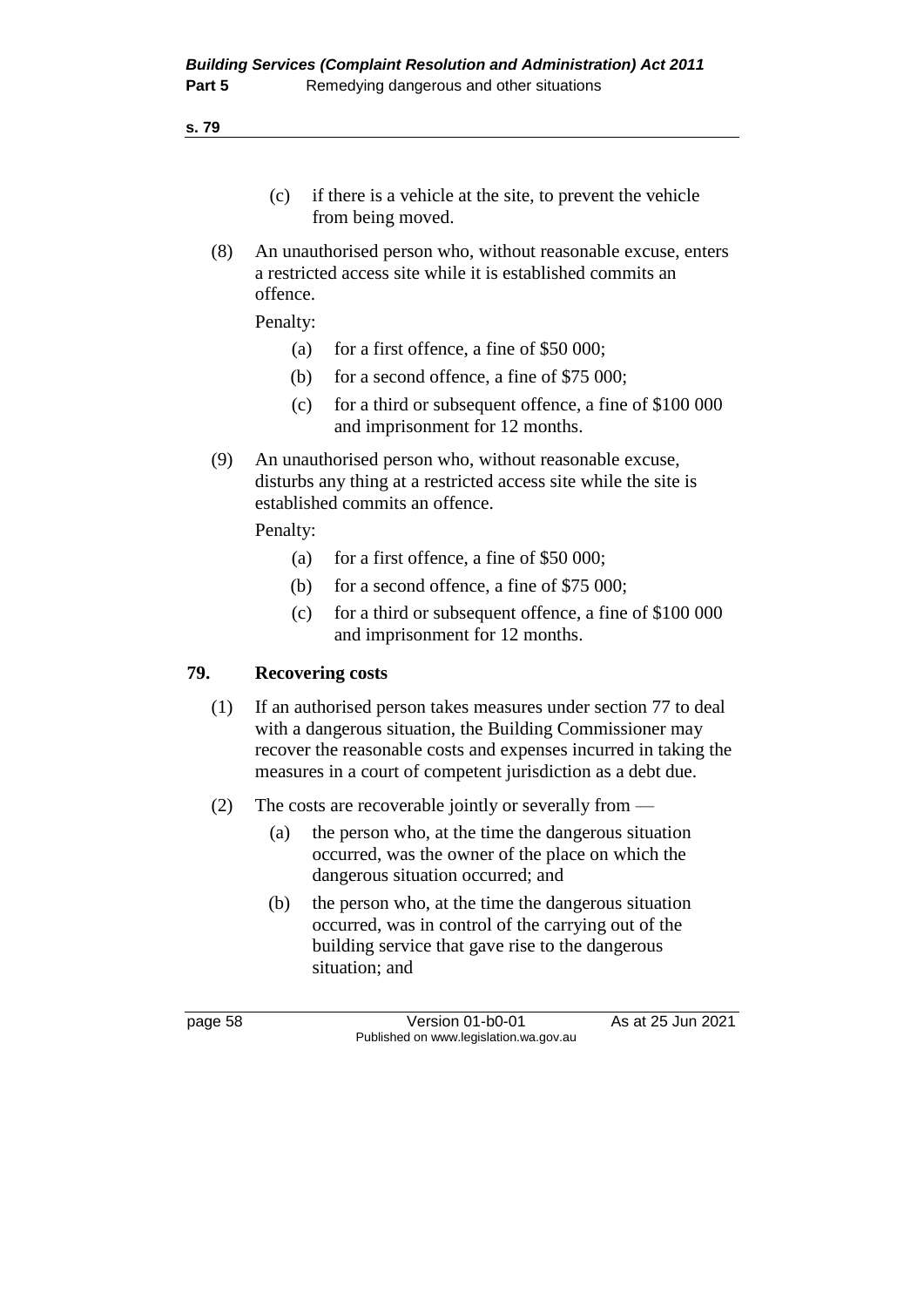- (c) the person who caused the dangerous situation.
- (3) The costs and expenses are not recoverable from a person who proves that —
	- (a) the dangerous situation was due to the act or default of another person; and
	- (b) the person took all reasonably practicable measures to prevent the situation; and
	- (c) the situation was not attributable to an employee, agent or subcontractor of the person.
- (4) The recovery of costs and expenses incurred by an authorised person as a result of a dangerous situation does not preclude the recovery of costs and expenses incurred by another government agency as a result of the situation.
- (5) In a proceeding under this section, a document apparently signed by the Building Commissioner specifying details of the costs and expenses reasonably incurred as a result of a dangerous situation is, in the absence of evidence to the contrary, proof of the details specified.

#### **80. Remediation notice**

- (1) An authorised person may give a person a remediation notice if the authorised person suspects on reasonable grounds either or both of the following matters —
	- (a) that the person is contravening, or is about to contravene, the *Building Act 2011* section 9 or 10 or the *Building Services (Registration) Act 2011* section 7;
	- (b) that there is or is about to be at a place, a dangerous situation and that the person is carrying out the building service giving rise to the situation.
- (2) A remediation notice must
	- (a) be in writing; and
	- (b) identify the person to whom it is given, whether by name or a sufficient description; and

As at 25 Jun 2021 Version 01-b0-01 page 59 Published on www.legislation.wa.gov.au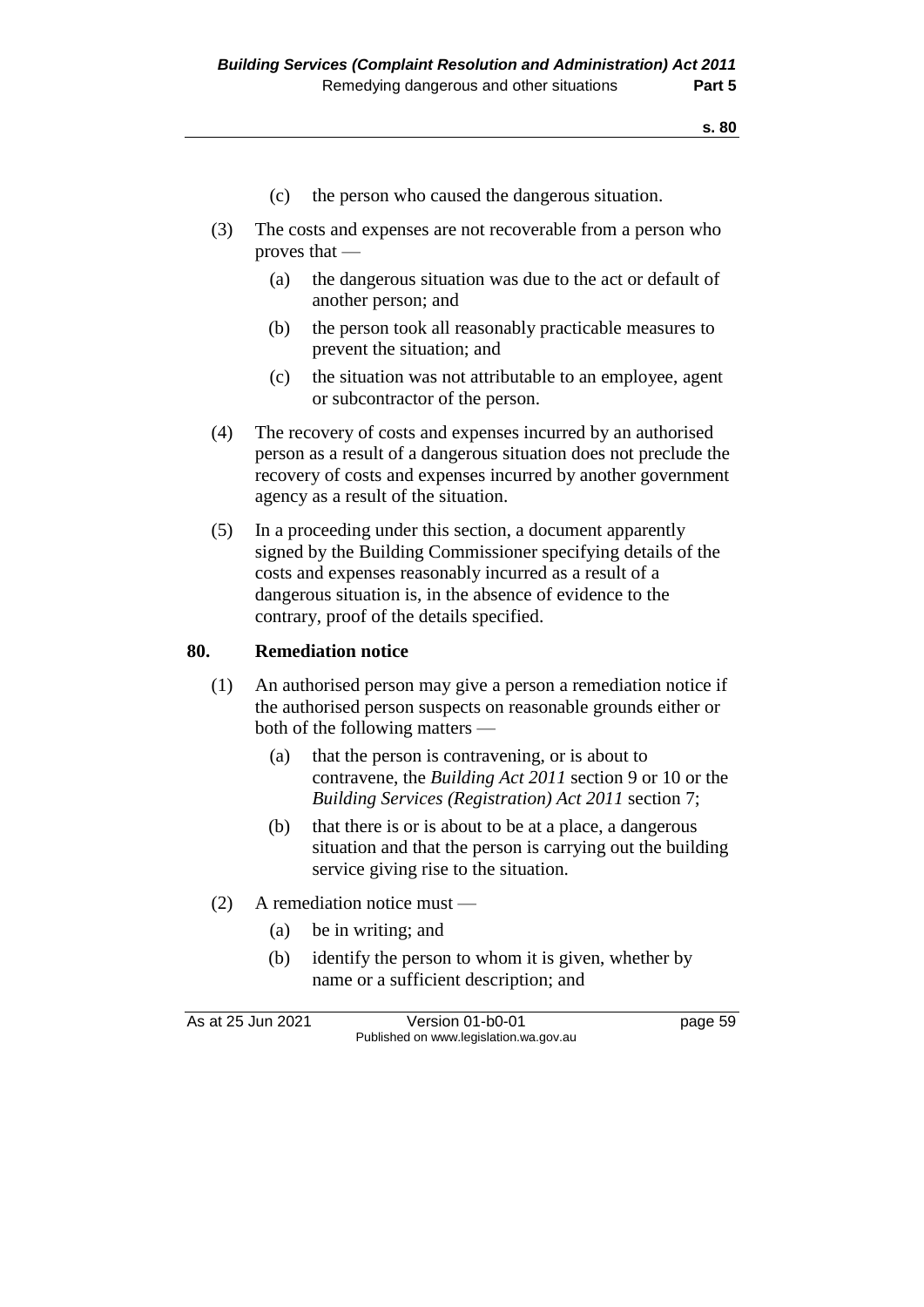**s. 80**

- (c) state why the notice is given; and
- (d) if a contravention of the *Building Act 2011* section 9 or 10 or the *Building Services (Registration) Act 2011*  section 7 is suspected, specify the provision concerned and the grounds for the suspicion; and
- (e) specify the measure that the person must take; and
- (f) if the measure relates to a place, specify the place; and
- (g) specify a date that is at least 7 days after the date of the notice on or before which the measures to remedy the matter (other than measures referred to in subsection (4)) are to be taken, unless the Building Commissioner has given an approval under section 81(1); and
- (h) explain the effect of section 82; and
- (i) inform the person to whom it is given that the person has a right to apply under section 83 or 84 for a review of the decision to give the notice.
- (3) The measures specified in the remediation notice must be ones that are reasonably necessary to remedy the matter suspicion of which has given rise to the notice.
- (4) Without limiting subsection (3), the measures may include requiring the person to take either or both of the following measures either immediately or before a specified time —
	- (a) to stop carrying out all building services or specified building services at the place;
	- (b) to isolate the place or part of the place in accordance with directions specified in the remediation notice,

for a specified period or until a specified event occurs.

(5) An authorised person must not exercise a power under this section if a like power is already being exercised under another written law.

page 60 Version 01-b0-01 As at 25 Jun 2021 Published on www.legislation.wa.gov.au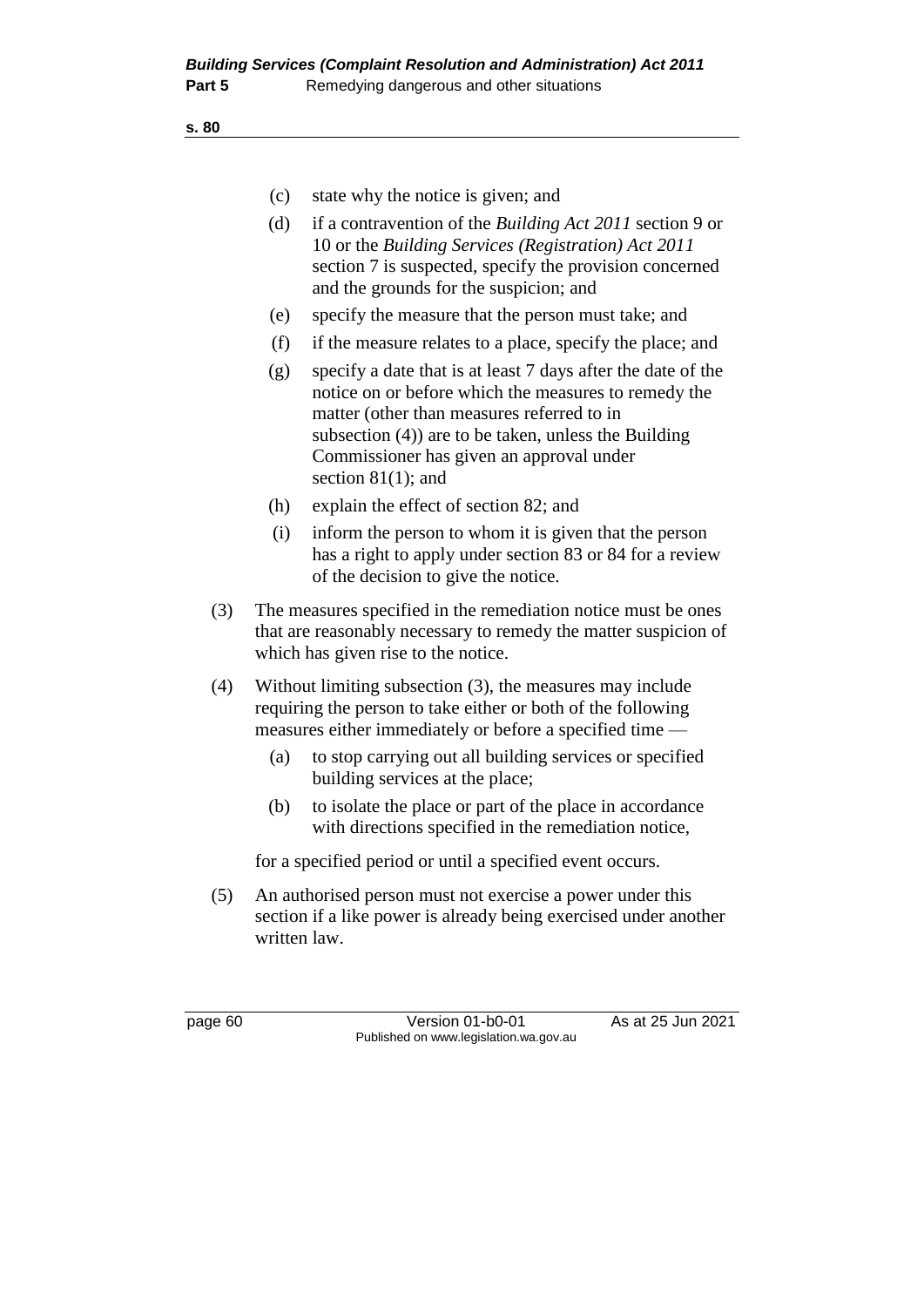- (6) An authorised person may at any time cancel or amend a remediation notice.
- (7) A person who fails to comply with a remediation notice given to the person commits an offence.

Penalty:

- (a) for a first offence, a fine of \$50 000;
- (b) for a second offence, a fine of \$75 000;
- (c) for a third or subsequent offence, a fine of \$100 000 and imprisonment for 12 months.

#### **81. Building Commissioner may approve earlier or immediate compliance with remediation notice**

- (1) If the Building Commissioner is of the opinion that the measures specified in a remediation notice should be taken —
	- (a) on or before a date that is less than 7 days after the date of the notice; or
	- (b) immediately,

in order to avert a dangerous situation, the Building Commissioner may approve of the notice being issued or amended so as to require the measure to be taken —

- (c) on or before a date that is less than 7 days after the date of the notice; or
- (d) immediately.
- (2) The Building Commissioner must give the person to whom a remediation notice is given written reasons for any opinion formed under subsection (1).
- (3) If the Building Commissioner approves of a remediation notice being issued or amended so as to require the measures to be taken immediately, an authorised person may remain at any place where the measures are to be taken until the person to whom the notice is directed has been given the notice or amended notice.

As at 25 Jun 2021 Version 01-b0-01 Page 61 Published on www.legislation.wa.gov.au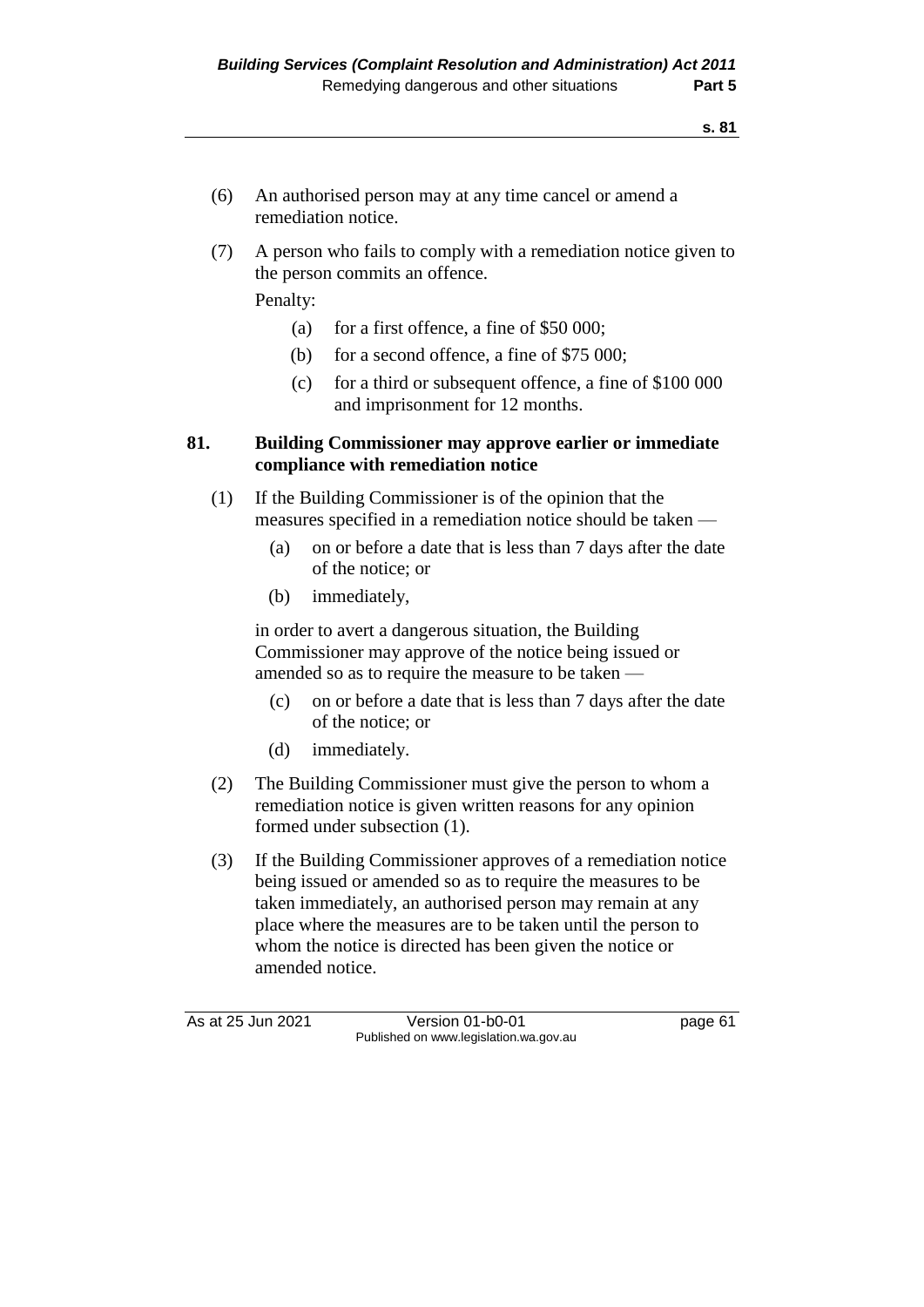**s. 82**

#### **82. Contravention of remediation notice, action by authorised person**

- (1) If a remediation notice has been given to a person and the person has not complied with it, an authorised person may take the measures specified in the notice.
- (2) For the purposes of subsection (1) an authorised person may
	- (a) enter and take possession of a place; and
	- (b) take any other action that is reasonably necessary and incidental.
- (3) An authorised person's powers under this section are in addition to the other powers of the authorised person under this Act.
- (4) The Building Commissioner may recover the reasonable costs and expenses incurred in taking measures for the purposes of subsection (1) in a court of competent jurisdiction as a debt due from the person to whom the remediation notice was given.
- (5) In a proceeding under subsection (4), a document apparently signed by the Building Commissioner specifying details of the reasonable costs and expenses incurred is, in the absence of evidence to the contrary, proof of the details specified.

### **83. Review by Building Commissioner**

- (1) The Building Commissioner on his or her own initiative may inquire into the circumstances relating to a remediation notice and review the notice, and after doing so, may amend, suspend, cancel or confirm it.
- (2) A person who has been given a remediation notice may request the Building Commissioner to review it.
- (3) Such a request must be in writing and must be made before the time for complying with the remediation notice expires or before such later date as the Building Commissioner may allow.

page 62 Version 01-b0-01 As at 25 Jun 2021 Published on www.legislation.wa.gov.au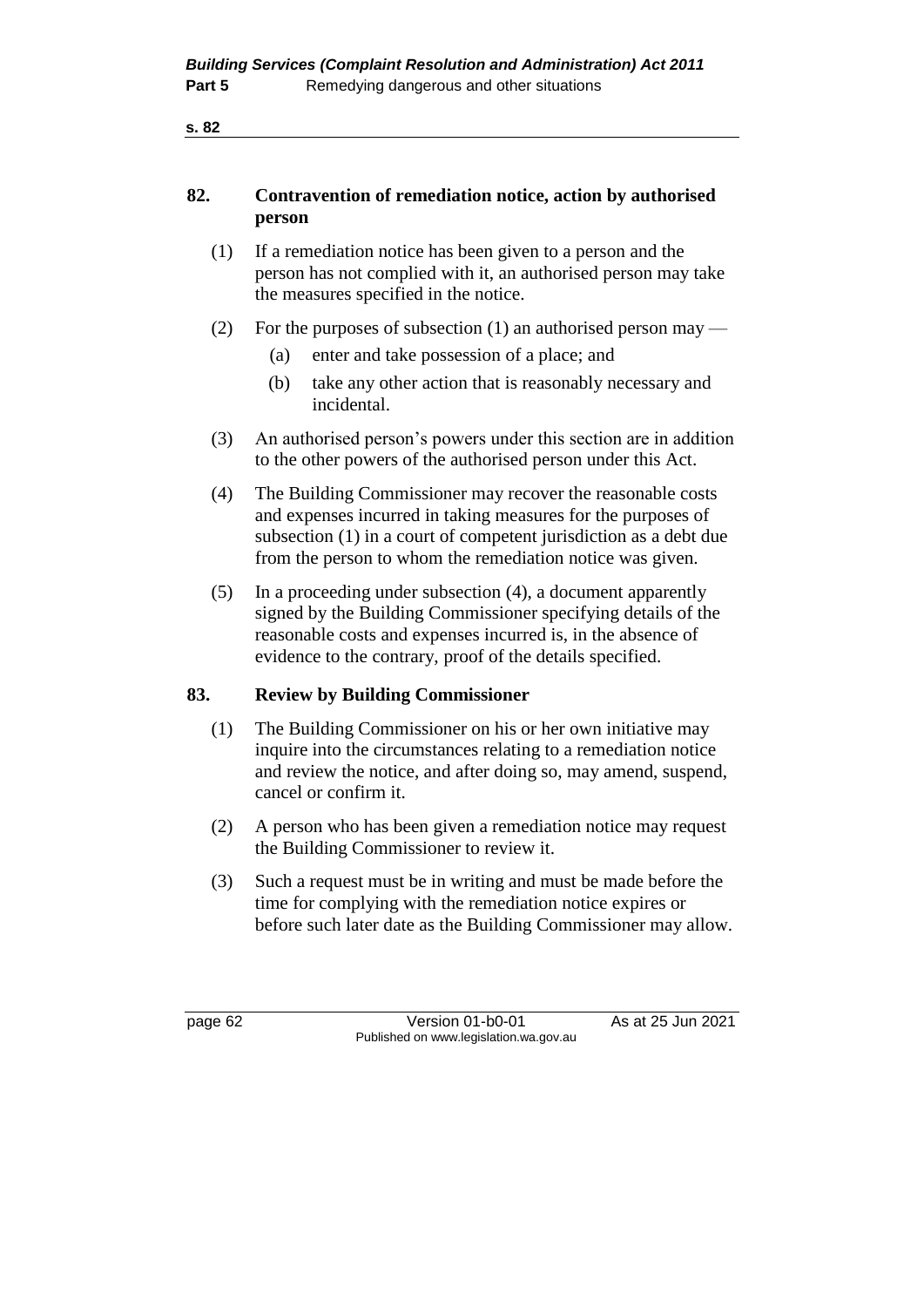- (4) On receiving such a request the Building Commissioner may suspend the remediation notice pending making a decision under subsection (5).
- (5) On receiving such a request the Building Commissioner must inquire into the circumstances relating to the remediation notice and review it, and after doing so, may amend, suspend, cancel or confirm the remediation notice.
- (6) If the Building Commissioner amends a remediation notice it has effect accordingly.
- (7) If the Building Commissioner reviews a remediation notice at the request of a person, the Building Commissioner must give the person written advice of the decision on the review and the reasons for the decision.

#### **84. Review by State Administrative Tribunal**

A person aggrieved by a decision to give a remediation notice or a decision of the Building Commissioner under section 83 may apply to the State Administrative Tribunal for a review of the decision.

As at 25 Jun 2021 Version 01-b0-01 page 63 Published on www.legislation.wa.gov.au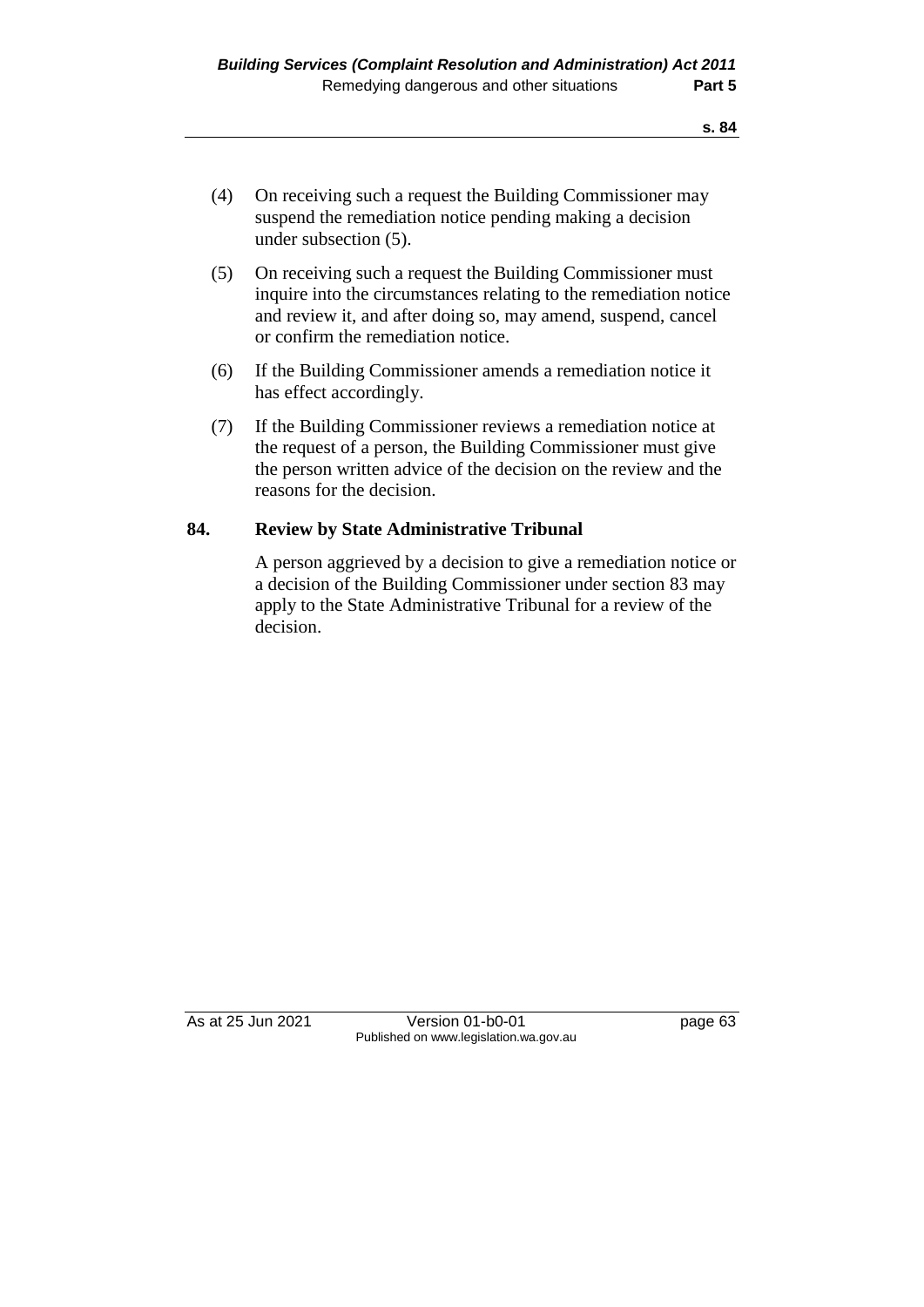**s. 85**

## **Part 6 — Administration**

#### **85. Building Commissioner**

- (1) The Minister is required, by notice published in the *Gazette*, to designate a person who is an executive officer of the Department as the Building Commissioner for the purposes of this Act.
- (2) In subsection  $(1)$  —

*executive officer* has the meaning given in the *Public Sector Management Act 1994* section 3(1).

#### **86. Functions**

The Building Commissioner has the following functions —

- (a) to monitor developments relevant to the regulation of building services in the State;
- (b) to monitor and review the operation of the building service Acts;
- (c) to administer the Building Services Board and the operation of registration and approval schemes under the *Building Services (Registration) Act 2011*;
- (d) to administer the collection of the building services levy under Part 7 Division 2;
- (e) to promote and conduct research and training into building industry policy, building services and other matters that relate to the functions of the Building Commissioner;
- (f) to advise the Minister on any matter to which a building service Act relates;
- (g) to provide information on the registration of registered building service providers or the approval of approved owner-builders;

page 64 Version 01-b0-01 As at 25 Jun 2021 Published on www.legislation.wa.gov.au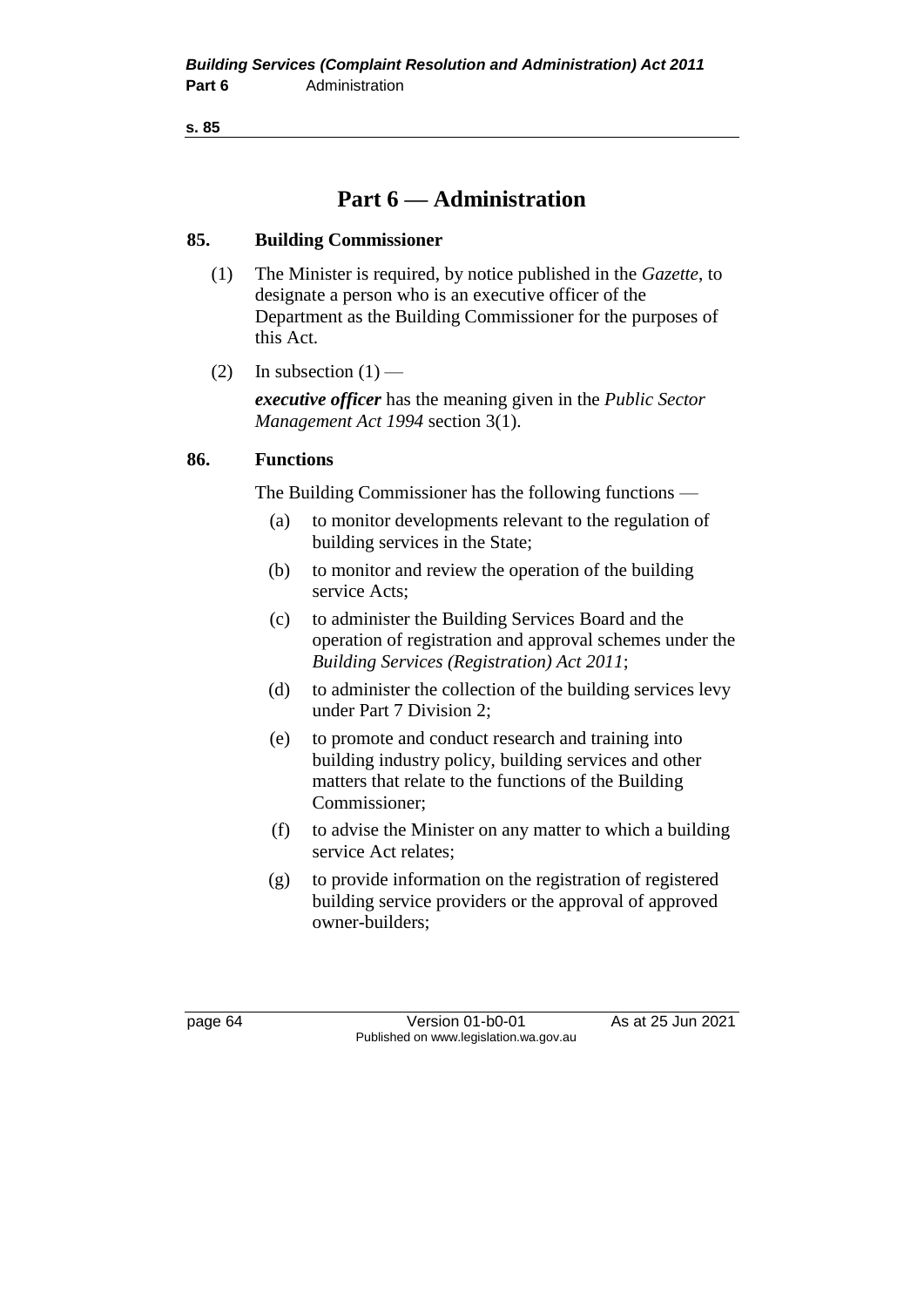- (h) to provide, or facilitate the provision of, advice, information, education and training in relation to —
	- (i) building standards and codes; and
	- (ii) consumer protection in relation to building services;
- (i) to audit the work and conduct of registered building service providers;
- (j) to deal with complaints under this Act;
- (k) to review and identify the causes of complaints and to suggest ways of removing or minimising those causes;
- (l) to provide advice generally on any matter relating to complaints, and in particular —
	- (i) advice to the public on the making of complaints;
	- (ii) advice to the public on other avenues available for dealing with grievances about building services, registered building service providers or approved owner-builders;
	- (iii) advice about removing or minimising the causes of complaints;
- (m) to perform any other function conferred on the Building Commissioner by this Act or another written law.

# **87. Powers**

- (1) The Building Commissioner has all the powers the Building Commissioner needs to perform the functions of the Building Commissioner under this Act or any other Act.
- (2) The Building Commissioner may, for the purpose of performing any of the Building Commissioner's functions under this Act or any other Act, but subject to any limitation imposed by any  $Act -$ 
	- (a) carry out any investigation, survey, exploration, feasibility study, evaluation or review; and

As at 25 Jun 2021 Version 01-b0-01 Page 65 Published on www.legislation.wa.gov.au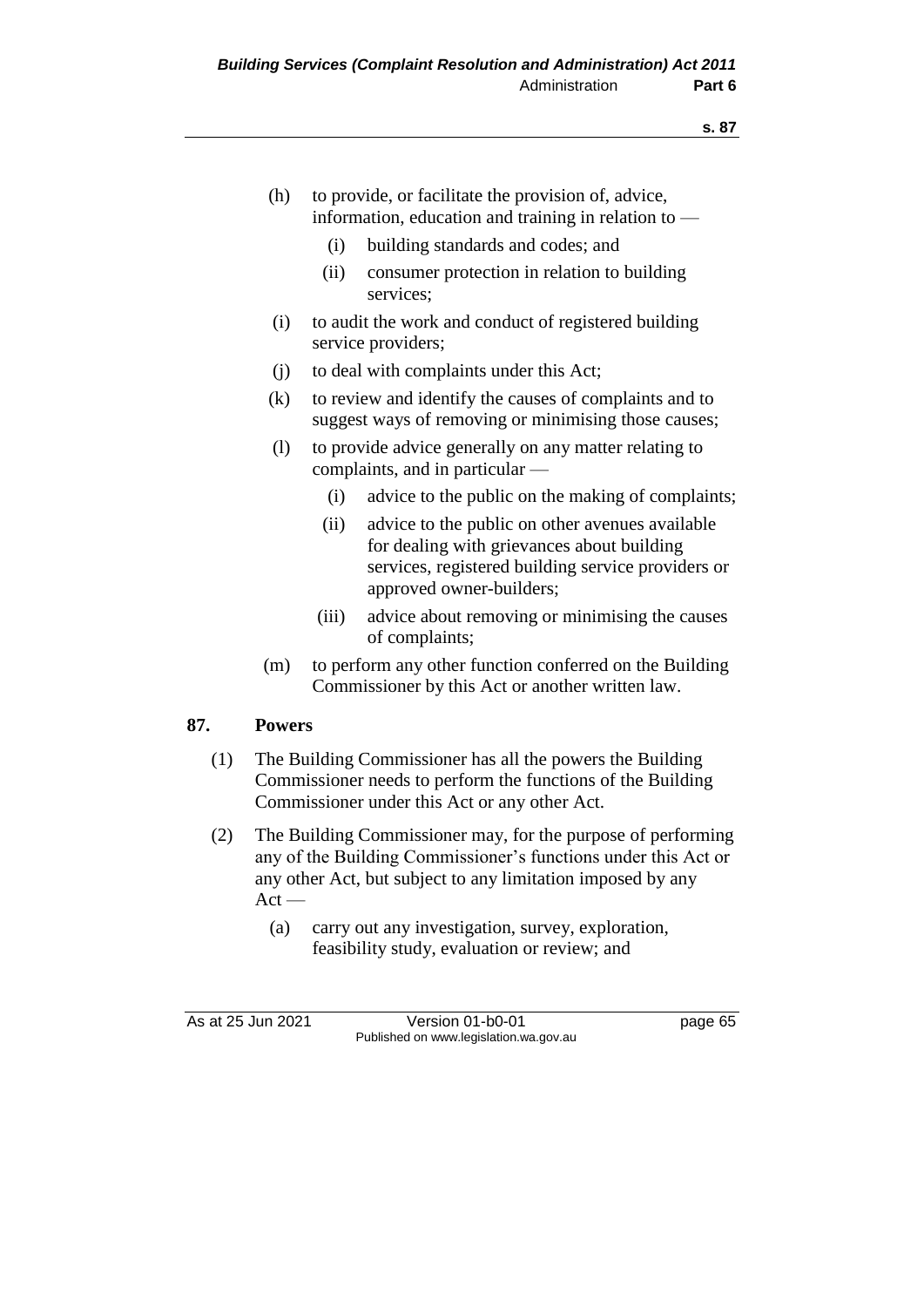|--|

|         | (b)       | collaborate in, carry out or procure the carrying out of<br>research and publish information; and                                                                  |                   |
|---------|-----------|--------------------------------------------------------------------------------------------------------------------------------------------------------------------|-------------------|
|         | (c)       | use information that the Building Commissioner derives<br>from the performance of the function.                                                                    |                   |
| (3)     |           | Subsection $(2)$ does not limit subsection $(1)$ or any of the<br>Building Commissioner's other powers.                                                            |                   |
| 88.     |           | Warning about unsatisfactory or dangerous services                                                                                                                 |                   |
| (1)     |           | The Building Commissioner may publish (in any form) a<br>statement identifying or giving warnings or information about<br>any of the following -                   |                   |
|         | (a)       | building services carried out in an unsatisfactory or<br>dangerous manner and persons who carry out or are<br>likely to carry out those services in that manner;   |                   |
|         | (b)       | unfair business practices in relation to the carrying out<br>of building services and persons who engage or are<br>likely to engage in these practices;            |                   |
|         | (c)       | any other matter which adversely affects or may<br>adversely affect the interests of consumers in connection<br>with the acquisition by them of building services. |                   |
| (2)     |           | A statement under subsection (1) may identify particular<br>building services, business practices, registered building service<br>providers and other persons.     |                   |
| (3)     | to do so. | The Building Commissioner must not make or issue a statement<br>under this section unless satisfied that it is in the public interest                              |                   |
| (4)     | faith     | No liability is incurred by a person for publishing in good                                                                                                        |                   |
|         | (a)       | a statement under this section; or                                                                                                                                 |                   |
|         | (b)       | a fair report or summary of such a statement.                                                                                                                      |                   |
| (5)     |           | In subsection $(4)$ —                                                                                                                                              |                   |
|         |           | <i>liability</i> includes liability for defamation.                                                                                                                |                   |
| page 66 |           | Version 01-b0-01<br>Published on www.legislation.wa.gov.au                                                                                                         | As at 25 Jun 2021 |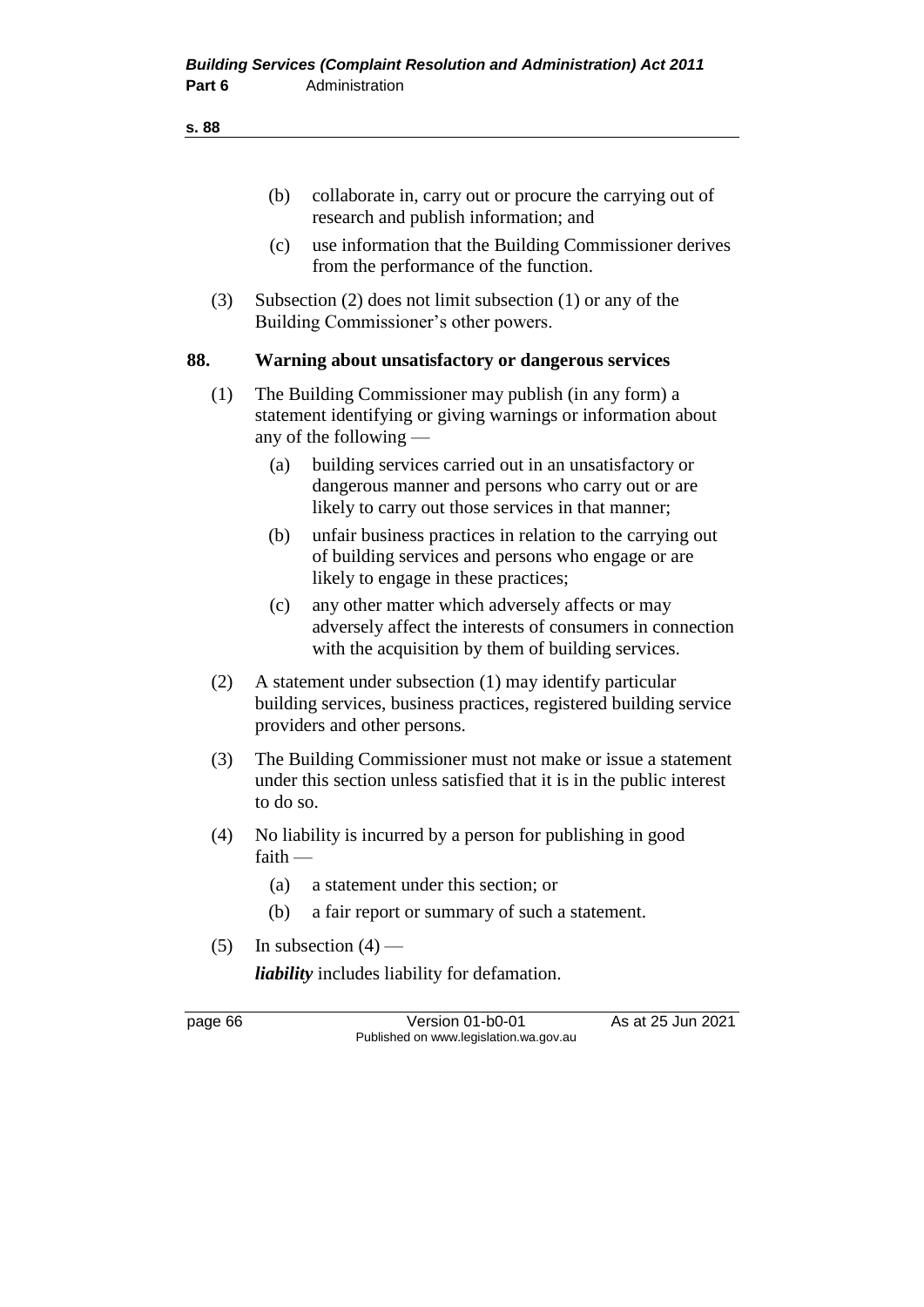### **89. Committees**

- (1) The Building Commissioner may appoint committees to assist in the performance of the Building Commissioner's functions.
- (2) The Building Commissioner may discharge, alter or reconstitute any committee.
- (3) A committee may, with the approval of the Building Commissioner, invite a person to participate in a meeting of the committee but the person cannot vote on any matter before the committee.
- (4) A committee must comply with any direction that the Building Commissioner gives it.
- (5) Subject to directions given by the Building Commissioner and to the terms of any delegation under which the committee is acting, a committee may determine its own procedures.
- (6) A member of a committee is to be paid such remuneration and allowances, if any, as the Minister, on the recommendation of the Public Sector Commissioner determines.

### **90. Disclosure of material personal interest**

(1) A member of a committee who has a material personal interest in a matter being considered or about to be considered by the committee must, as soon as possible after the relevant facts have come to the member's knowledge, disclose the nature of the interest at a meeting of the committee.

Penalty: a fine of \$25 000.

(2) A disclosure under subsection (1) must be recorded in the minutes of the meeting.

# **91. Delegation**

(1) The Building Commissioner may delegate to a person or a committee any power or duty of the Building Commissioner under another provision of this Act or under any other Act.

As at 25 Jun 2021 Version 01-b0-01 page 67 Published on www.legislation.wa.gov.au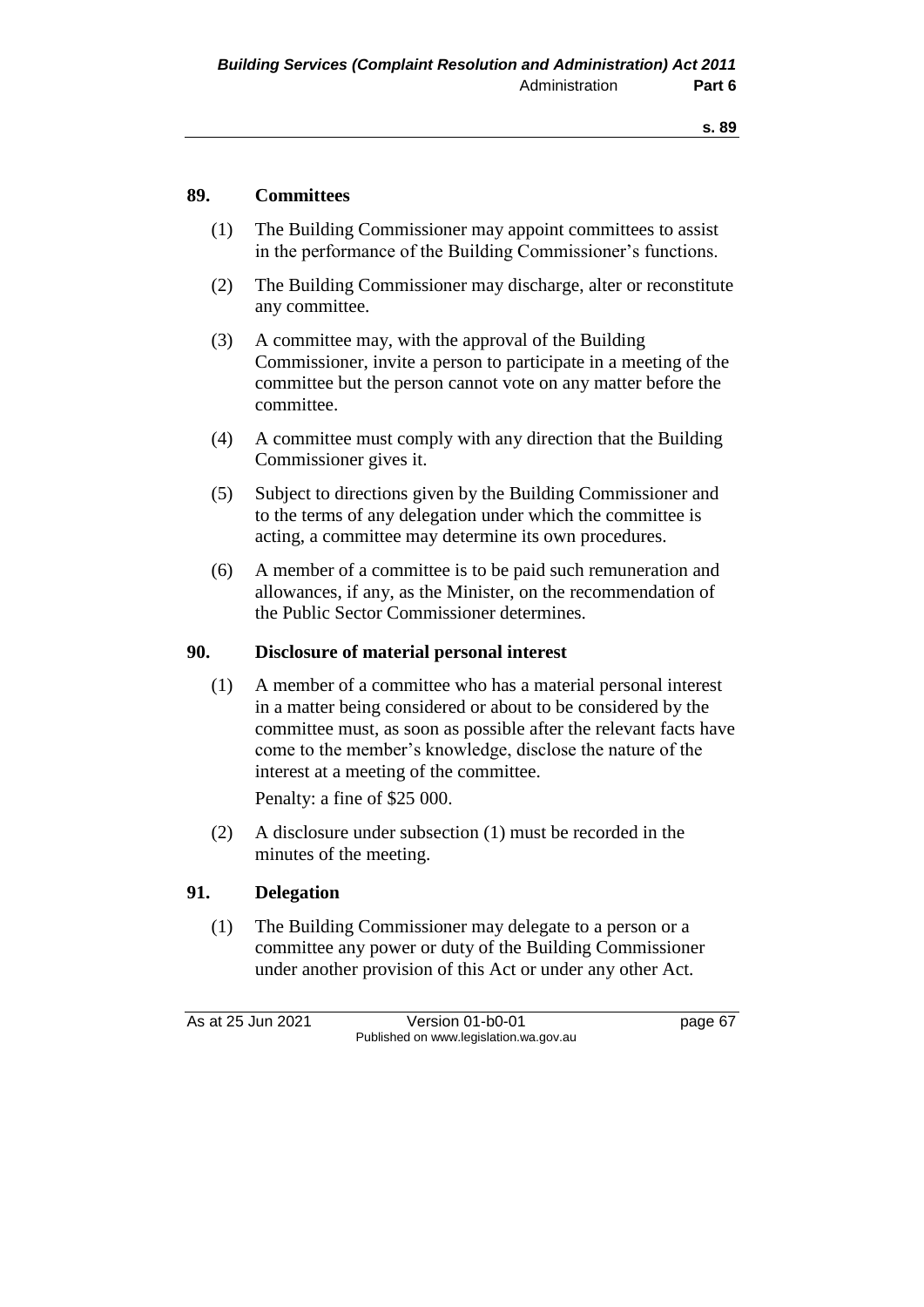| ۰. | ×<br>۰. |
|----|---------|
|    |         |

- (2) The delegation must be in writing executed by the Building Commissioner.
- (3) A delegation to a committee, any member of which is not a public service officer in the Department, can only be made if the delegation has been approved by the Minister.
- (4) If a person is not a public service officer in the Department, a power or duty can only be delegated to the person under this section if the person has been approved for the purposes of this section by the Minister.
- (5) An approval under subsection (4) may be given in respect of  $-$ 
	- (a) a specified person or persons of a specified class; or
	- (b) the holder or holders for the time being of a specified office or class of office.
- (6) A person or committee to which a power or duty is delegated under this section cannot delegate that power or duty.
- (7) A person or committee exercising or performing a power or duty that has been delegated to the person or committee under this section is to be taken to do so in accordance with the terms of the delegation unless the contrary is shown.
- (8) Nothing in this section limits the ability of the Building Commissioner to perform a function through an officer or agent.

page 68 Version 01-b0-01 As at 25 Jun 2021 Published on www.legislation.wa.gov.au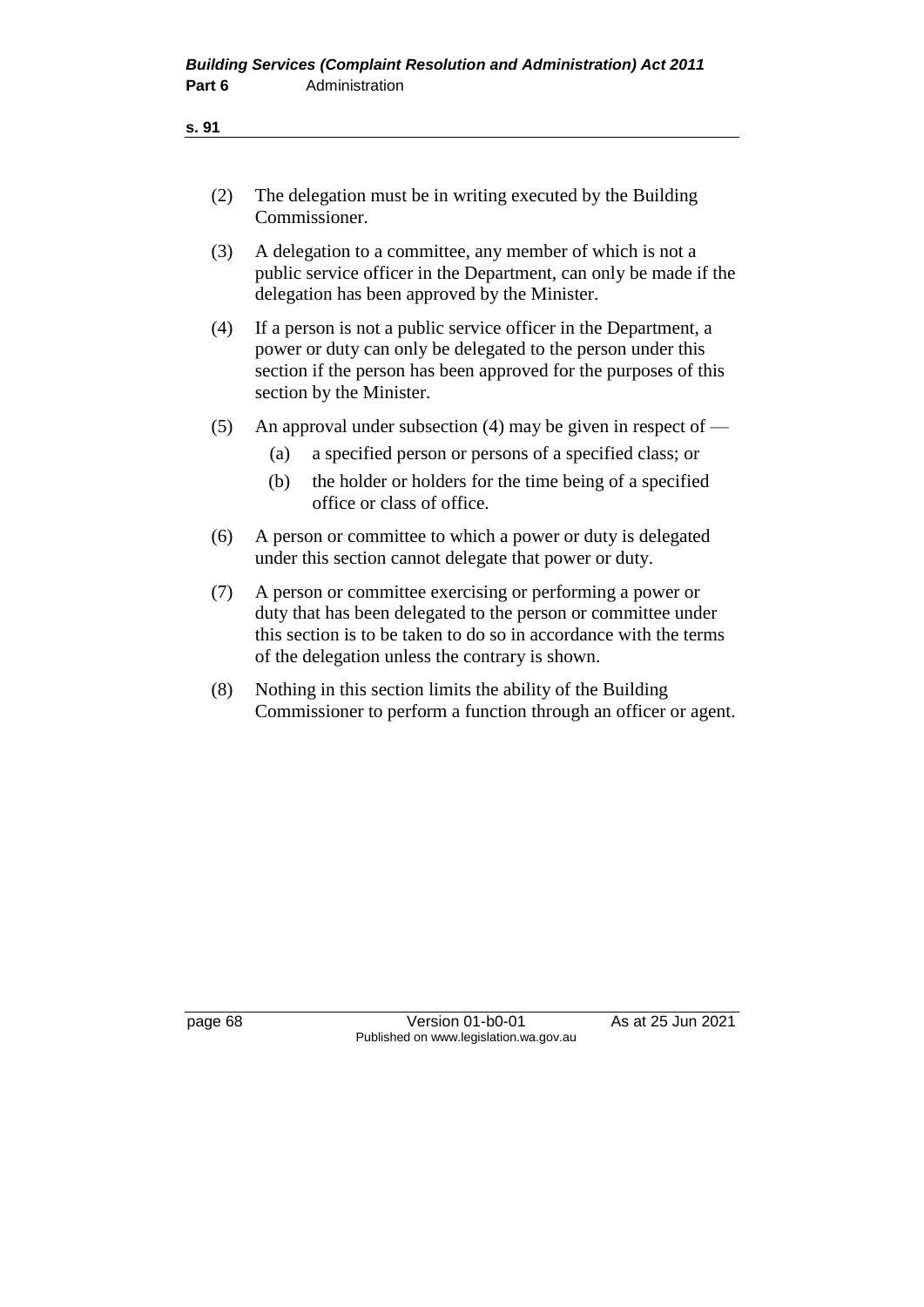# **Part 7 — Financial provisions**

# **Division 1 — Building Services Account**

### **92. Building Services Account**

- (1) An agency special purpose account called the Building Services Account is to be established under the *Financial Management Act 2006* section 16.
- (2) The Building Services Account must be credited with the following —
	- (a) any building services levy received or recovered;
	- (b) fees, costs and other moneys received or recovered under this Act;
	- (c) other money received by, made available to, or payable to, the Building Commissioner in the performance of functions under this or any other Act;
	- (d) money required under section 39(5) or  $44(5)$  to be credited to the Account;
	- (e) other money required or authorised under this or any other written law to be credited to the Building Services Account;
	- (f) any amount appropriated by Parliament to, or otherwise lawfully received for, the Building Services Account.
- (3) Moneys held in the Building Services Account must be applied for the following —
	- (a) to fund the costs and expenses incurred in the operation and administration of the State Administrative Tribunal in dealing with building service complaints and HBWC complaints;
	- (b) in payment of any amount ordered under section 39(6) or 44(6) to be paid from the Account.

As at 25 Jun 2021 Version 01-b0-01 page 69 Published on www.legislation.wa.gov.au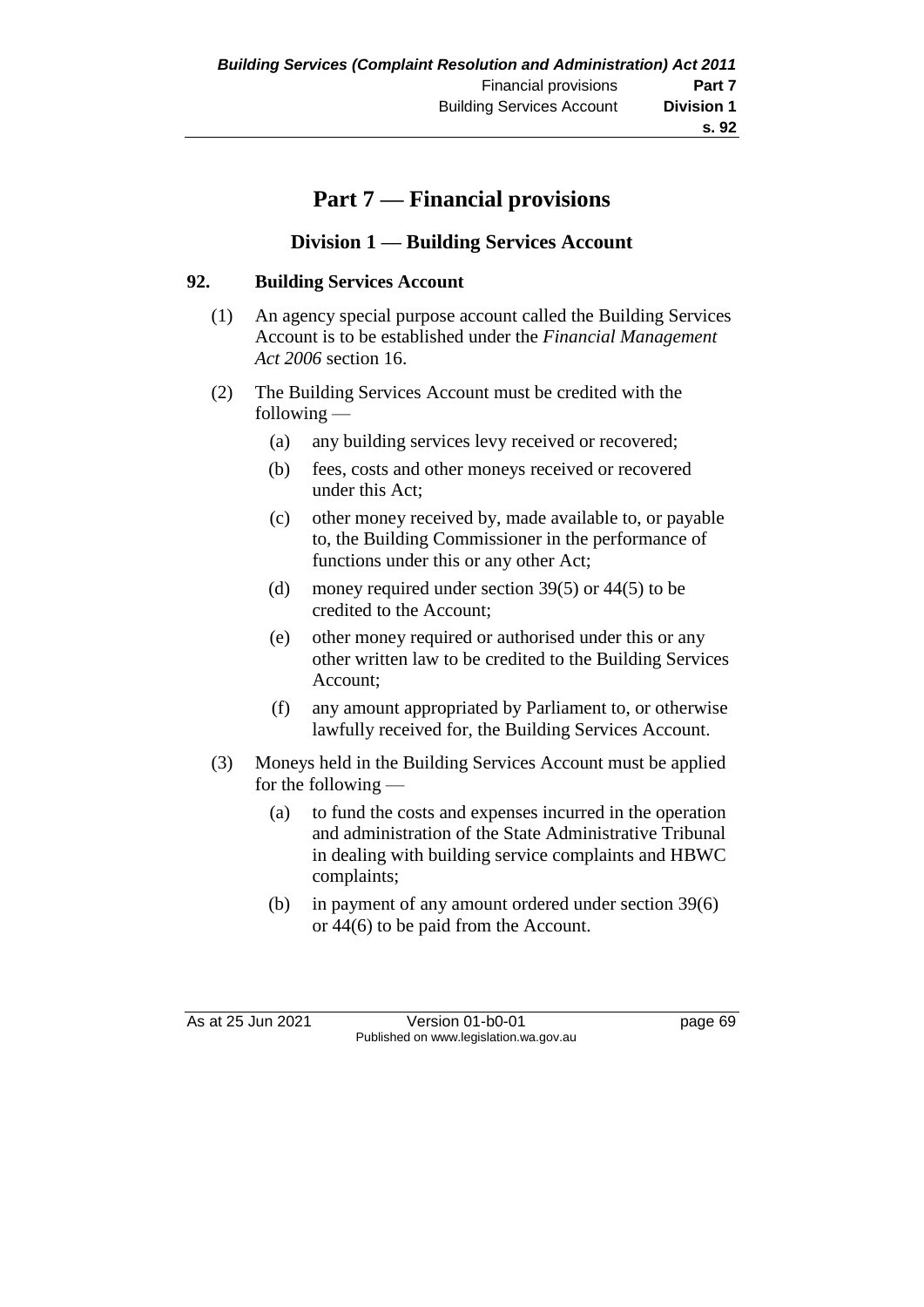| <b>Building Services (Complaint Resolution and Administration) Act 2011</b> |                        |  |  |
|-----------------------------------------------------------------------------|------------------------|--|--|
| Part 7                                                                      | Financial provisions   |  |  |
| <b>Division 2</b>                                                           | Building services levy |  |  |
| s. 93                                                                       |                        |  |  |

- (4) The amount to be applied under subsection  $(3)(a)$  is to be
	- (a) determined by the Treasurer after consultation with the chief executive officer of the Department and the chief executive officer of the department assisting in the administration of the *State Administrative Tribunal Act 2004*; and
	- (b) credited to an operating account of the department assisting in the administration of the *State Administrative Tribunal Act 2004*.
- (5) Moneys held in the Building Services Account may be applied for the following —
	- (a) in payment of the costs of the administration and enforcement of the building service Acts;
	- (b) to fund the services and facilities provided under the building service Acts;
	- (c) in payment of the costs and expenses incurred in the performance of the functions of the Building Commissioner under the building service Acts;
	- (d) in payment of the remuneration and allowances payable to the members of the Building Services Board and committees under the *Building Services (Registration) Act 2011* and this Act;
	- (e) in payment of the remuneration and allowances payable to members of the Plumbers Licensing Board under the *Plumbers Licensing Act 1995*.

*[Section 92 amended: No. 25 of 2012 s. 205(3).]*

# **Division 2 — Building services levy**

# **93. Terms used**

In this Division —

*building approval certificate* has the meaning given in the *Building Act 2011* section 3;

page 70 Version 01-b0-01 As at 25 Jun 2021 Published on www.legislation.wa.gov.au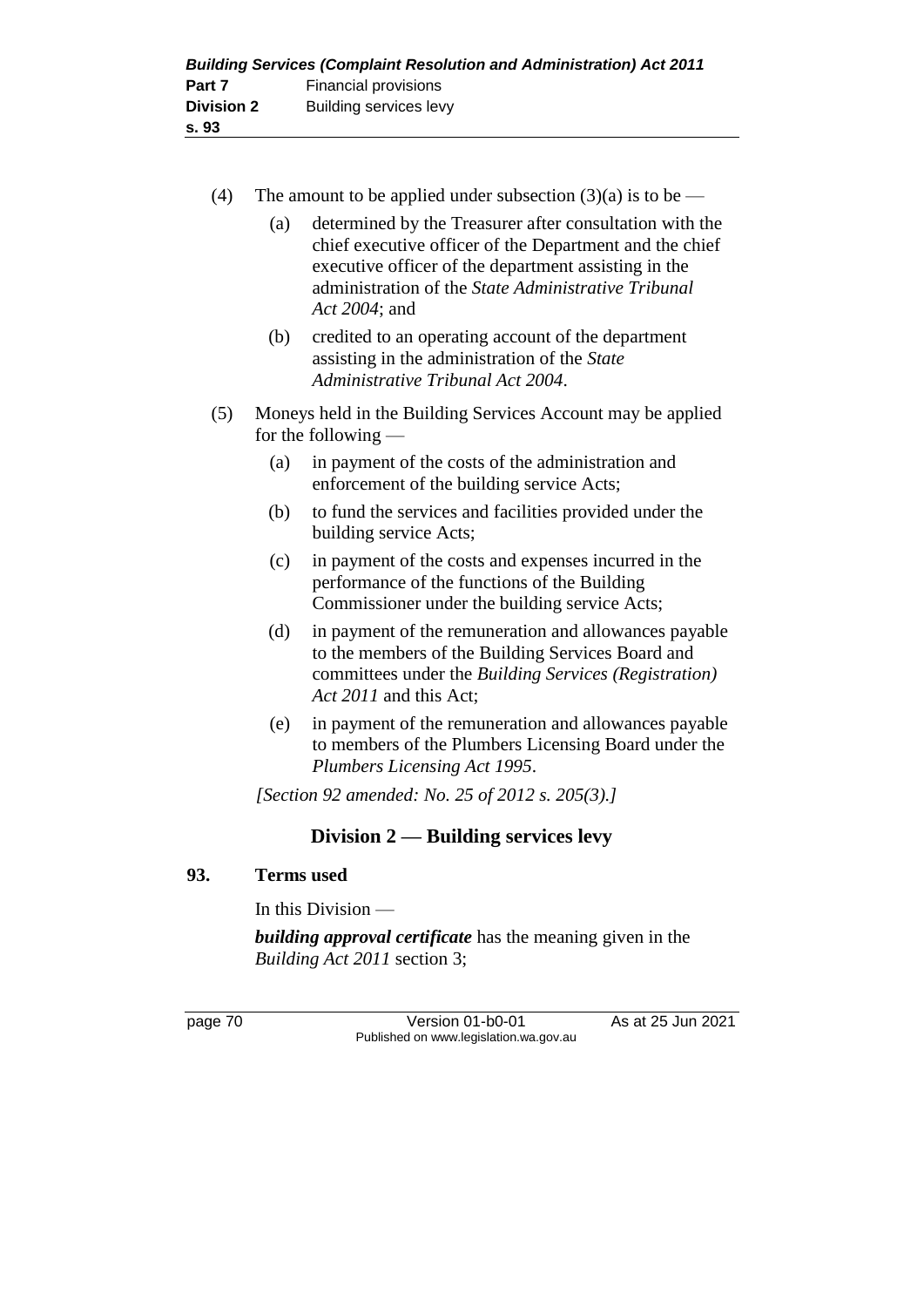*permit* means —

- (a) a building permit as defined in the *Building Act 2011*  section 3; or
- (b) a demolition permit as defined in the *Building Act 2011*  section 3; or
- (c) an occupancy permit as defined in the *Building Act 2011*  section 3; or
- (d) a building licence issued under the *Local Government (Miscellaneous Provisions) Act 1960* section 374; or
- (e) a demolition licence issued under the *Local Government (Miscellaneous Provisions) Act 1960* section 374A.

# **94. Building services levy may be prescribed**

- (1) The Governor may make regulations to provide for a levy, which may be in the nature of a tax, to be payable in respect of permits and building approval certificates.
- (2) The regulations may
	- (a) prescribe different amounts of levy payable in respect of different classes of case; and
	- (b) provide for the amount of levy payable to be calculated on such basis, and in accordance with such factors, as are prescribed; and
	- (c) specify who is liable to pay the levy and when payment becomes due (which may include a requirement for payment on application for a permit or building approval certificate); and
	- (d) deal with how and to whom the levy is to be paid; and
	- (e) impose requirements on permit authorities or other prescribed persons to collect the levy and remit it to the Building Commissioner, and deal with the consequences of failure to collect or remit the levy; and
	- (f) authorise the payment to a permit authority or other person prescribed under paragraph (e) of an amount for

As at 25 Jun 2021 Version 01-b0-01 page 71 Published on www.legislation.wa.gov.au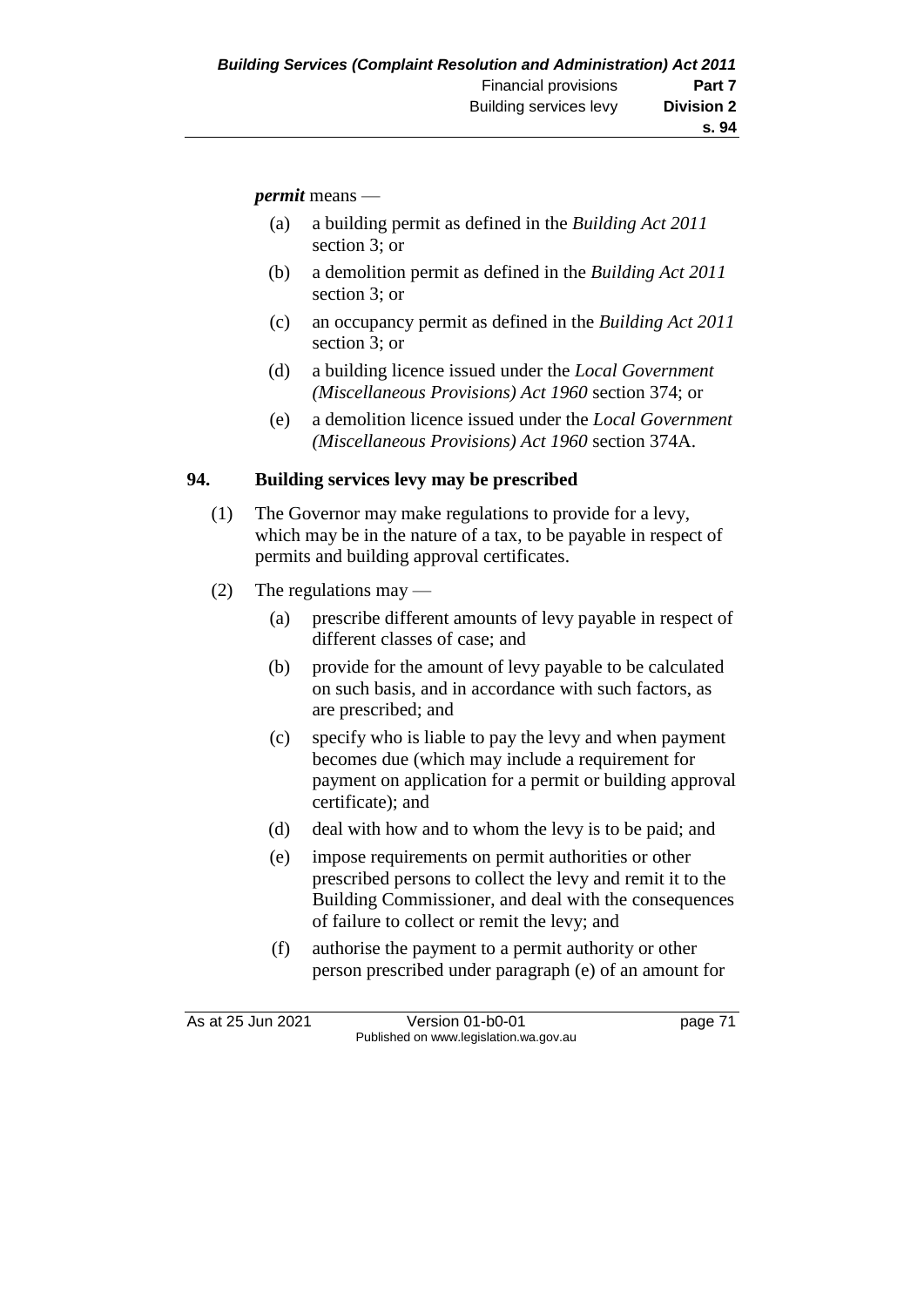| <b>Building Services (Complaint Resolution and Administration) Act 2011</b> |                        |  |  |
|-----------------------------------------------------------------------------|------------------------|--|--|
| Part 7                                                                      | Financial provisions   |  |  |
| <b>Division 2</b>                                                           | Building services levy |  |  |
| s. 94                                                                       |                        |  |  |

collecting and remitting the levy, and providing for the determination of that amount; and

- (g) deal with the refund of overpaid amounts of levy and repayment of any levy paid in respect of a permit or building approval certificate if the permit or certificate is not granted; and
- (h) deal with the consequences of failure to pay the levy, which may include the imposition of an increase in the amount of an outstanding liability and may include interest; and
- (i) deal with how any amount outstanding may be recovered; and
- (j) provide for penalties not exceeding \$5 000 for a breach of the regulations.
- (3) The regulations may provide for the keeping of records, the provision of information and any other matter to facilitate the administration of the provisions for the building services levy.
- (4) Nothing in this section is to be taken as limiting the operation of the *Interpretation Act 1984* section 43.

page 72 Version 01-b0-01 As at 25 Jun 2021 Published on www.legislation.wa.gov.au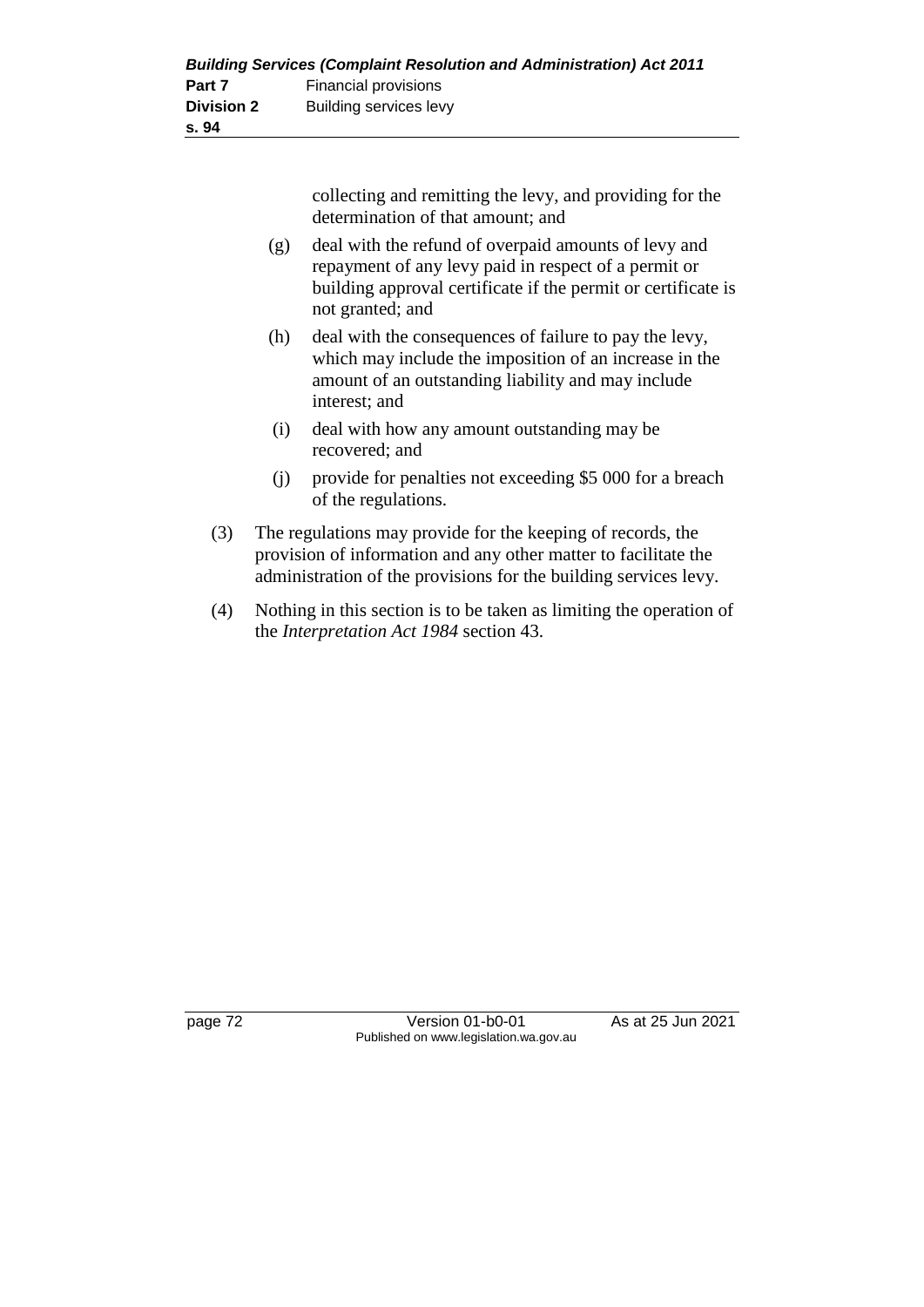# **Part 8 — Codes and standards**

### **95. Terms used**

In this Part —

*Commissioner code* means a code issued by the Building Commissioner under section 96(1);

*Commissioner standard* means a standard issued by the Building Commissioner under section 96(1).

# **96. Building Commissioner may develop and issue building service codes and standards**

- (1) The Building Commissioner may
	- (a) develop policy proposals relevant to Commissioner codes and Commissioner standards; and
	- (b) prepare and issue codes in respect of the following
		- (i) the carrying out of building services;
		- (ii) the conduct of registered building service providers and approved owner-builders;
		- (iii) any other related matter;

and

- (c) prepare and issue standards in relation to the technical aspects of the construction or demolition of a building; and
- (d) participate on behalf of the State in the development of national codes and standards in respect of the matters referred to in paragraphs (b) and (c).
- (2) The *Interpretation Act 1984* Part II, sections 43 (other than subsection (6)) and 44 and Part VIII apply to a Commissioner code or Commissioner standard as if it were subsidiary legislation.

As at 25 Jun 2021 Version 01-b0-01 Page 73 Published on www.legislation.wa.gov.au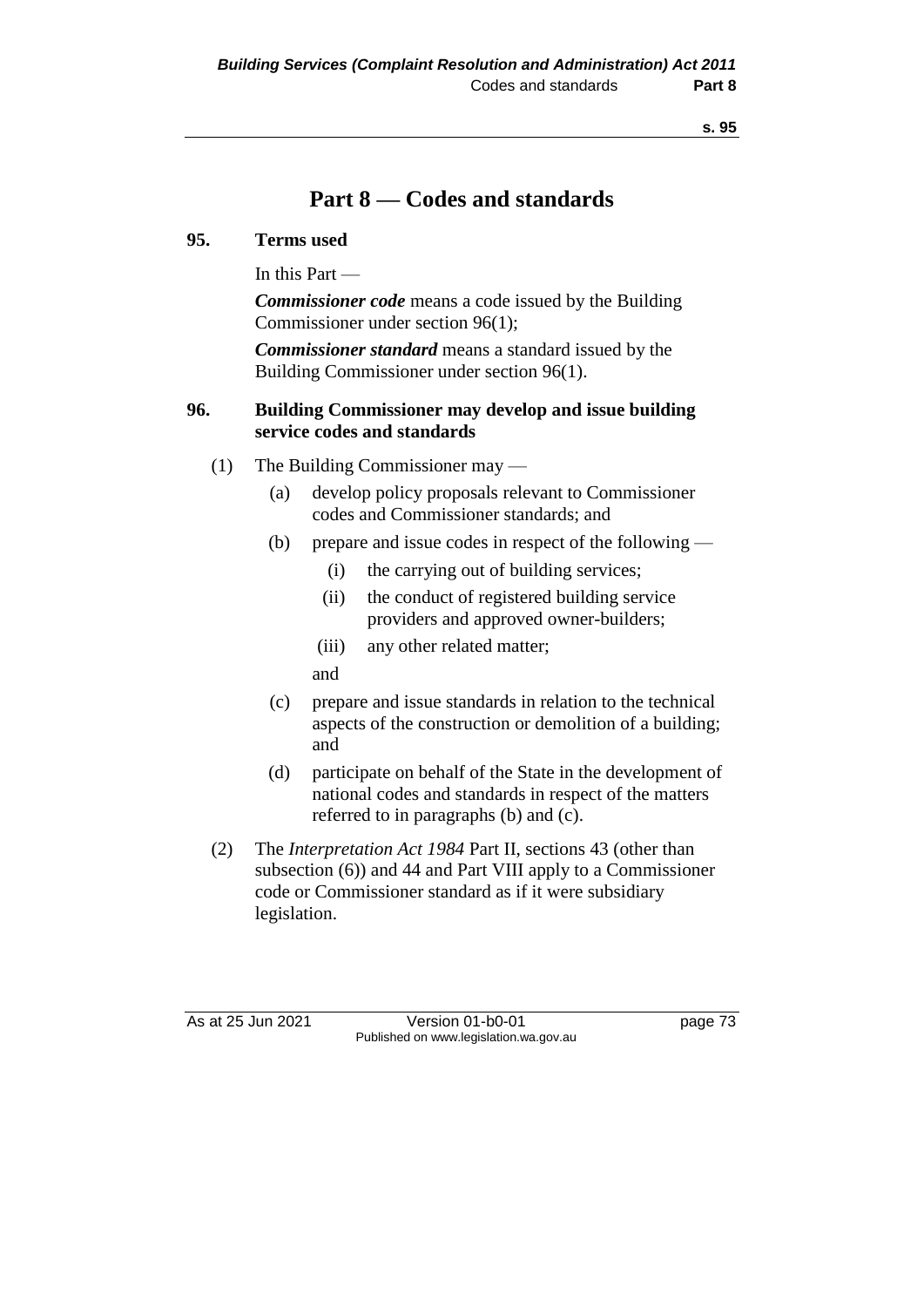- (3) The Building Commissioner must ensure that any Commissioner code —
	- (a) can be inspected by the public at the Building Commissioner's office during business hours; and
	- (b) can be purchased by the public.
- (4) The Building Commissioner may give advice as to any question or issue of doubt or difficulty in relation to the interpretation of a Commissioner code.
- (5) A breach of a Commissioner code does not of itself constitute a disciplinary matter under the *Building Services (Registration) Act 2011* but such a breach may be asserted in a disciplinary complaint and may be taken into account in dealing with that complaint.
- (6) Except as provided in subsection (5), no civil or criminal liability attaches to a person by reason only that the person has committed a breach of a Commissioner code.

# **97. Codes and standards may refer to published documents**

- (1) A Commissioner code or Commissioner standard may adopt a published document specified in the code or standard —
	- (a) as that document exists at a particular date; or
	- (b) as that document may from time to time be amended.
- (2) The document may be adopted
	- (a) wholly or in part; or
	- (b) as modified by the Commissioner code or Commissioner standard.
- (3) The adoption may be direct (by reference made in the Commissioner code or Commissioner standard), or indirect (by reference made in the document that is itself directly or indirectly adopted).

page 74 Version 01-b0-01 As at 25 Jun 2021 Published on www.legislation.wa.gov.au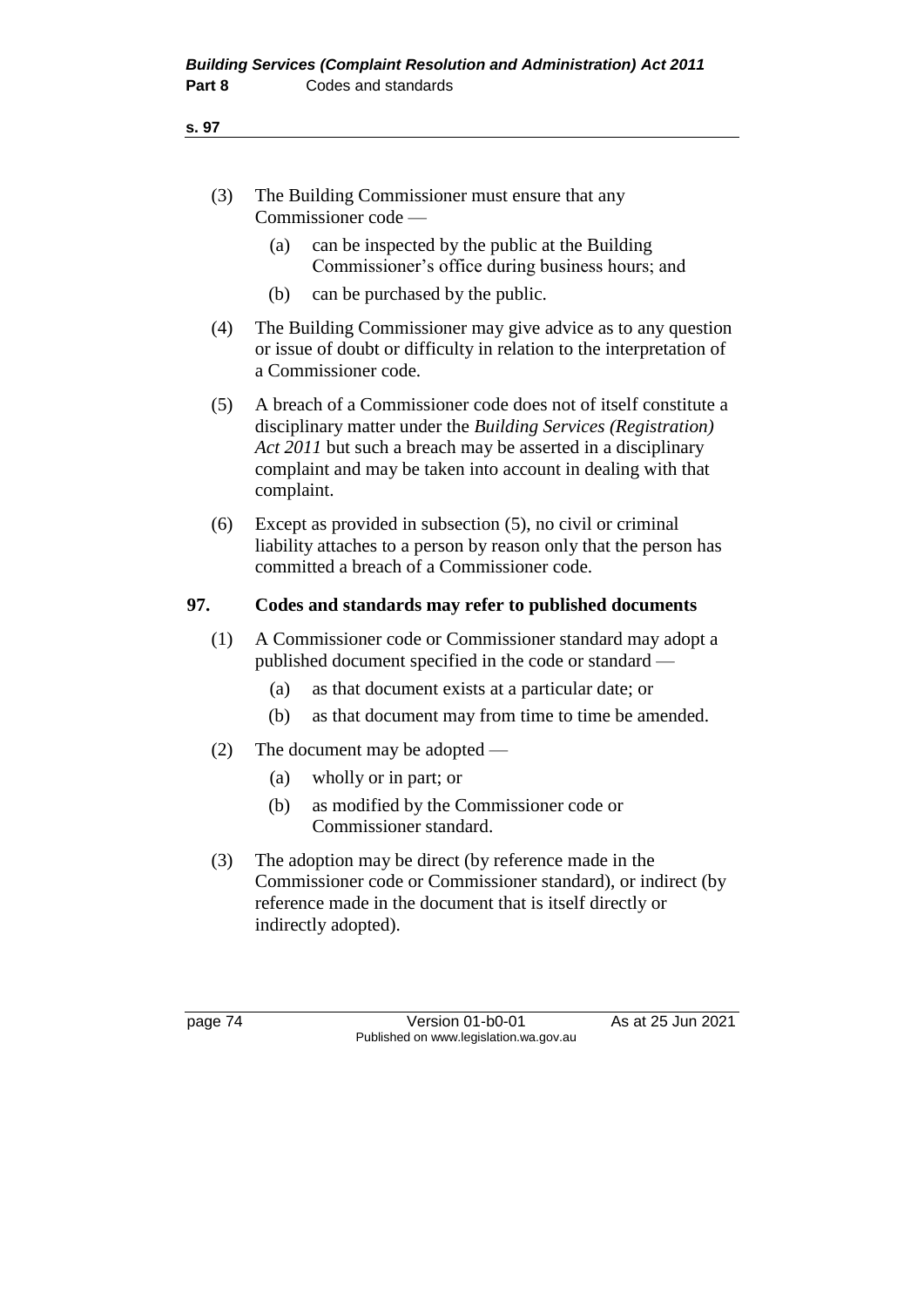- (4) If a document is adopted in a Commissioner code or Commissioner standard —
	- (a) details of where the document may be inspected or purchased must be specified in, or attached to, the code or standard; and
	- (b) the Building Commissioner must ensure that the following are available during business hours for public inspection without charge —
		- (i) the adopted document;
		- (ii) if the document is adopted as it may from time to time be amended, either the amendments to the document or the document as amended.

As at 25 Jun 2021 Version 01-b0-01 page 75 Published on www.legislation.wa.gov.au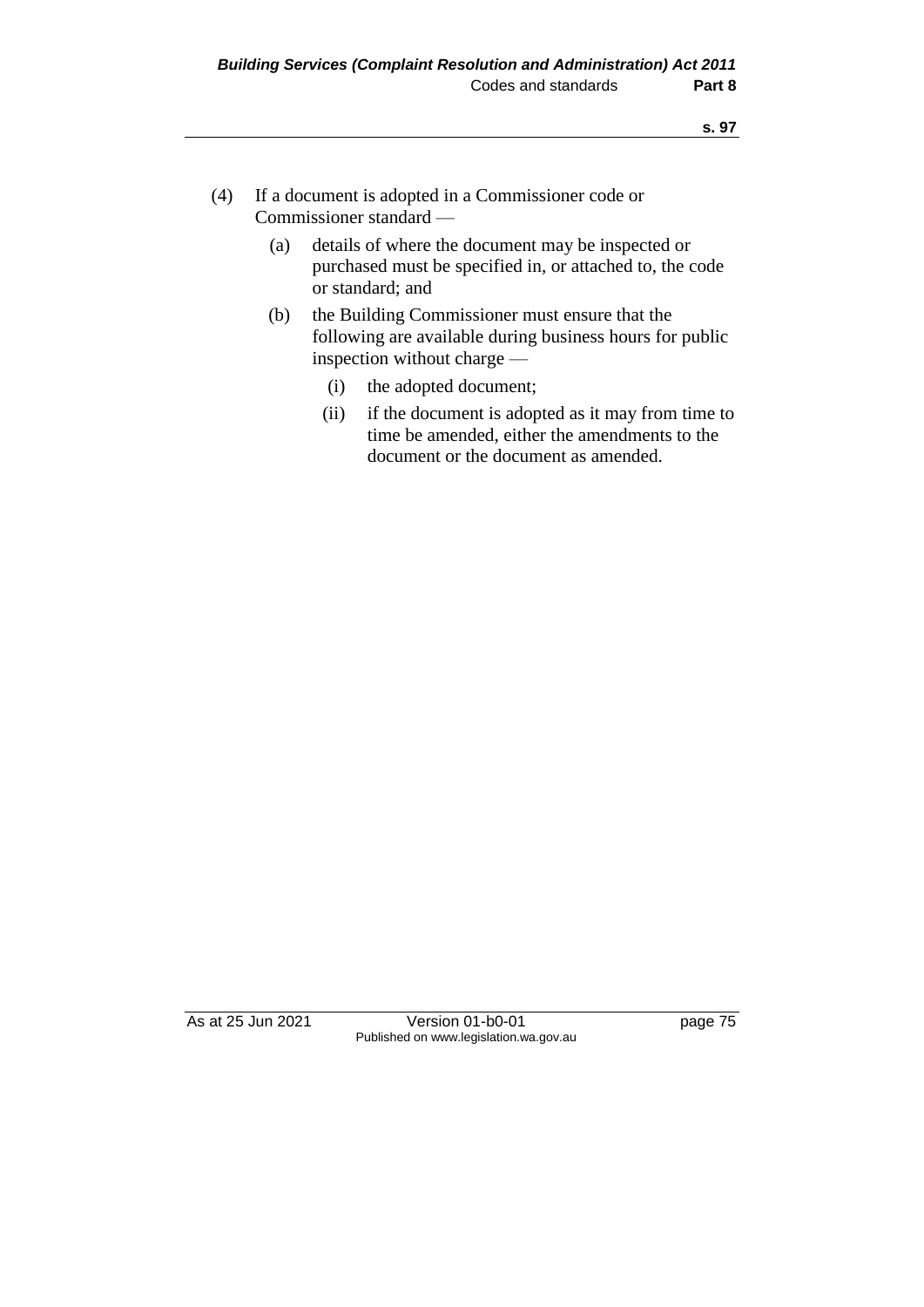**s. 98**

# **Part 9 — General provisions**

# **98. Incriminating information**

- (1) An individual is not excused from complying with a direction under section 47, 67(1) or 68 on the ground that the answer to a question or the production of a record or other thing might tend to incriminate the individual or expose the individual to a criminal penalty.
- (2) If an individual complies with a requirement to answer a question or produce a record or other thing under section 47, 67(1) or 68 neither  $-$ 
	- (a) an answer given by the individual that was given to comply with the requirement; nor
	- (b) the fact that a record or other thing produced by the individual to comply with the requirement was produced,

is admissible in evidence in any criminal proceeding against the individual other than proceeding for perjury or for an offence against this Act arising out of the false or misleading nature of the information given.

# **99. Legal professional privilege**

Nothing in this Act prevents a person from refusing to answer a question, provide information or produce a document or other thing because the answer or information would relate to, or the document or thing contains, information in respect of which the person claims legal professional privilege.

# **100. Protection from liability**

(1) An action in tort does not lie against a person for anything that the person has done, in good faith, in the performance or purported performance of a function under this Act.

page 76 Version 01-b0-01 As at 25 Jun 2021 Published on www.legislation.wa.gov.au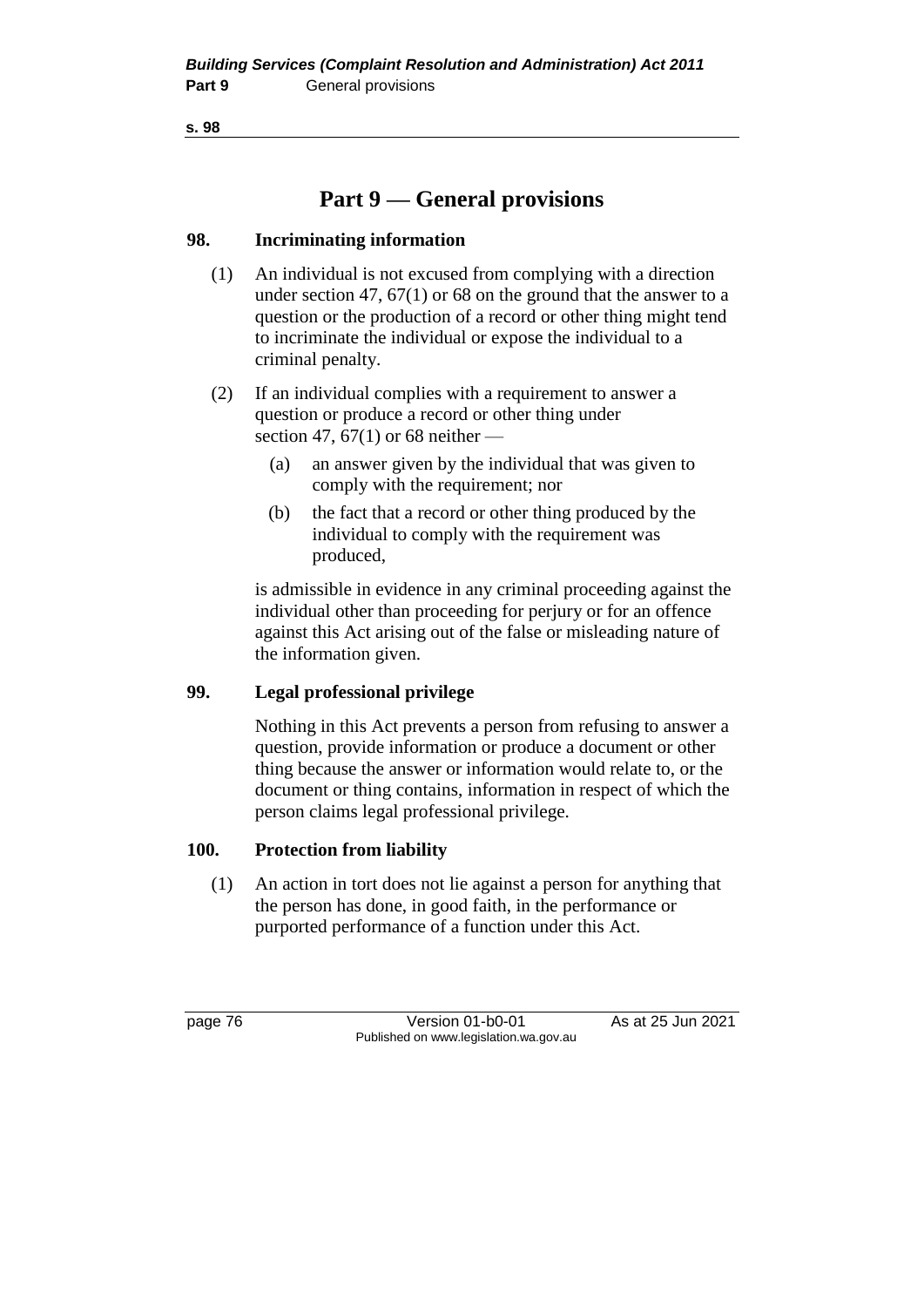- (2) The protection given by subsection (1) applies even though the thing done as described in that subsection may have been capable of being done whether or not this Act had been enacted.
- (3) Despite subsection (1), the State is not relieved of any liability that it might have for another person having done anything as described in that subsection.
- (4) In this section, a reference to the doing of anything includes a reference to an omission to do anything.
- (5) A person who
	- (a) performs a function under this Act in relation to a complaint or investigation; or
	- (b) is otherwise concerned in proceedings in relation to the complaint,

has, in respect of any such function or concern, the same protection and immunity as a member or officer of the Supreme Court, or a witness or party before the Supreme Court, would have in respect of a function or concern of a like nature related to the jurisdiction of the Supreme Court.

# **101. Exchange of information**

- (1) The Building Commissioner may disclose information to the Building Services Board or the Commissioner referred to in the *Consumer Affairs Act 1971* section 15 if, in the opinion of the Building Commissioner the information is, or is likely to be, relevant to the functions of the Board or that Commissioner.
- (2) The Building Commissioner may request the Building Services Board or the Commissioner referred to in the *Consumer Affairs Act 1971* section 15 to disclose information to the Building Commissioner if, in the opinion of the Building Commissioner, the information is, or is likely to be, relevant to the functions of the Building Commissioner.
- (3) Without limiting other ways in which a disclosure may be made, information may be disclosed under this section by adding the

As at 25 Jun 2021 Version 01-b0-01 page 77 Published on www.legislation.wa.gov.au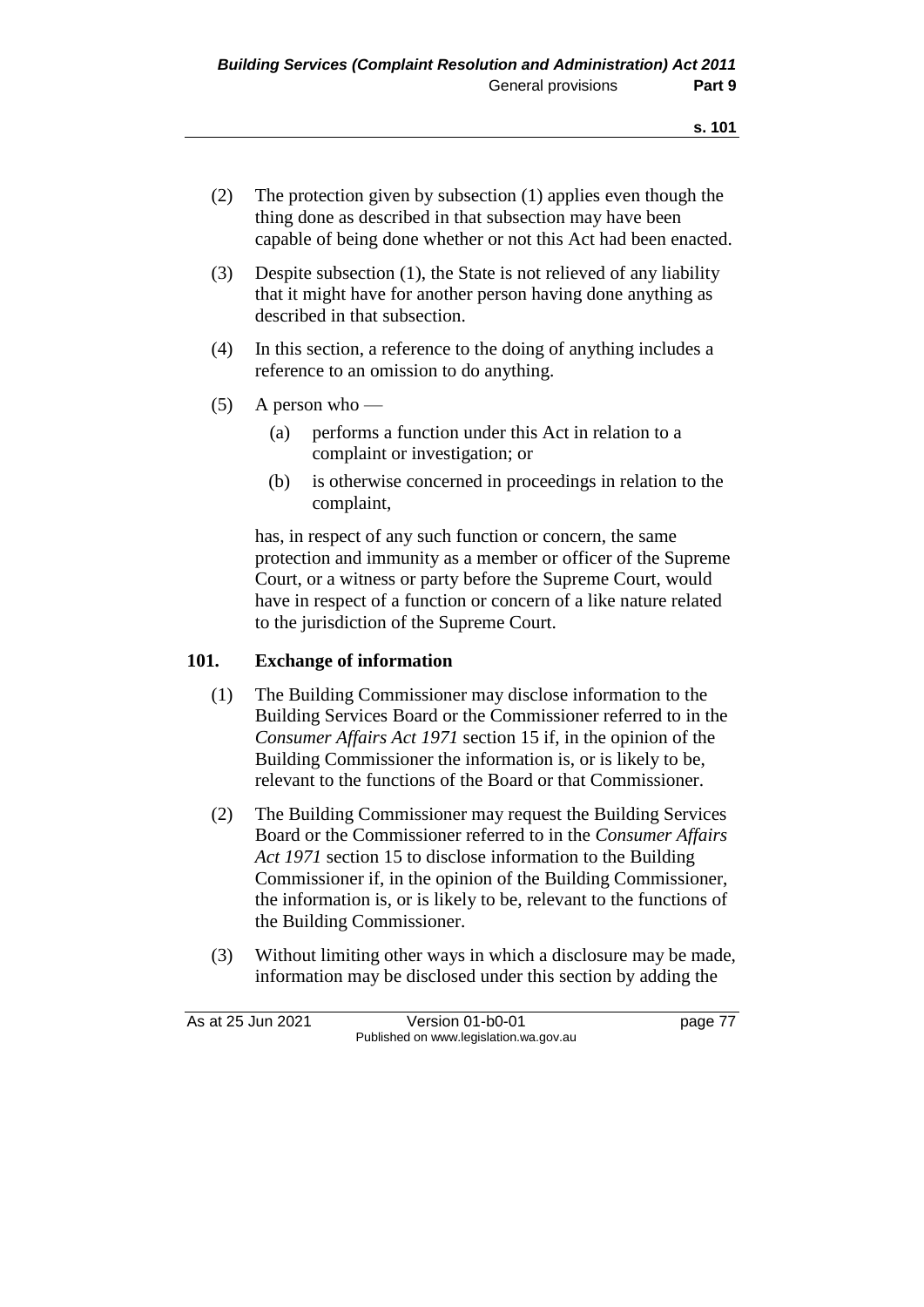#### **s. 102**

information directly into a database that is accessible only to persons to whom the information may be disclosed in accordance with this section.

- (4) Information may be disclosed under subsection (1), or in compliance with a request under subsection (2), despite any written law relating to secrecy or confidentiality.
- (5) If information is disclosed in good faith under this section
	- (a) no civil or criminal liability is incurred in respect of the disclosure; and
	- (b) the disclosure is not to be regarded as a breach of any duty of confidentiality or secrecy imposed by law; and
	- (c) the disclosure is not to be regarded as a breach of professional ethics or standards or as unprofessional conduct.

### **102. Protection for compliance with Act**

- (1) No civil or criminal liability attaches to a person for compliance, or purported compliance, in good faith, with a requirement of this Act.
- (2) In particular, if a person produces a record or other information as required under this Act, no civil liability attaches to the person for producing the record or information, whether the liability would arise under a contract or otherwise.

# **103. Confidentiality**

A person who is or has been engaged in the performance of functions under this Act must not, directly or indirectly, record, disclose or make use of any information obtained in the performance of those functions except —

- (a) for the purpose of, or in connection with, performing functions under this Act or another written law; or
- (b) as required or allowed by this Act or another written law; or

page 78 Version 01-b0-01 As at 25 Jun 2021 Published on www.legislation.wa.gov.au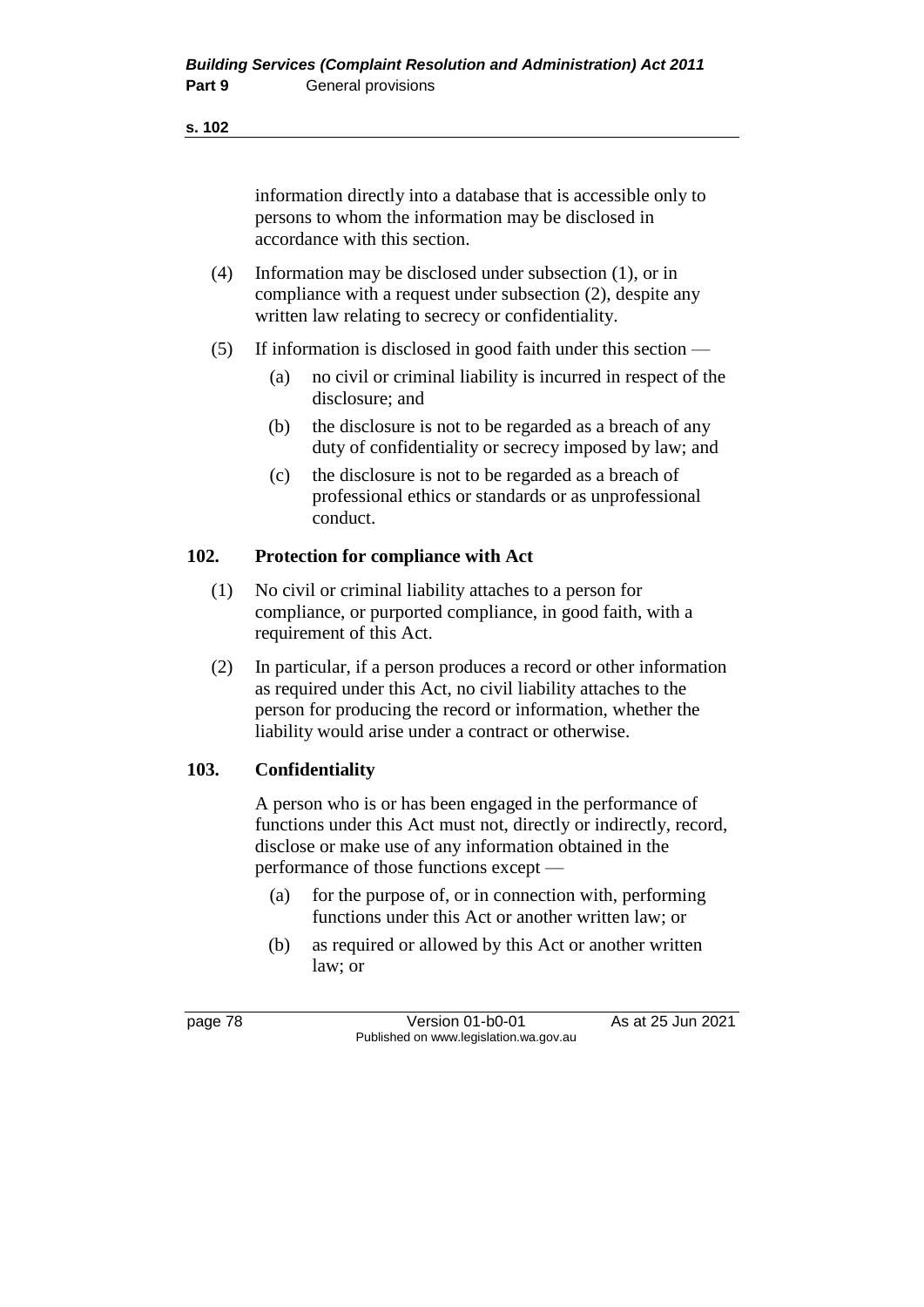- (c) with the written consent of the Minister or the person to whom the information relates; or
- (d) for the purpose of any proceeding before a court, the State Administrative Tribunal or the Building Services Board arising out of the administration of a building service Act; or
- (e) in prescribed circumstances.

Penalty: a fine of \$25 000.

# **104. False or misleading information**

- (1) A person must not do any of the things set out in subsection  $(2)$  —
	- (a) in relation to a complaint under this Act; or
	- (b) in relation to the compliance, or purported compliance, with any direction under this or another written law to give the Building Commissioner or an authorised person information; or
	- (c) in relation to a conciliation proceeding under this Act.

Penalty: a fine of \$25 000.

- (2) The things to which subsection (1) applies are
	- (a) making a statement that the person knows is false or misleading in a material particular; or
	- (b) making a statement that is false or misleading in a material particular, with reckless disregard as to whether or not the statement is false or misleading in a material particular; or
	- (c) providing, or causing to be provided, information that the person knows is false or misleading in a material particular; or
	- (d) providing, or causing to be provided, information that is false or misleading in a material particular, with reckless disregard as to whether information is false or misleading in a material particular.

As at 25 Jun 2021 Version 01-b0-01 Page 79

Published on www.legislation.wa.gov.au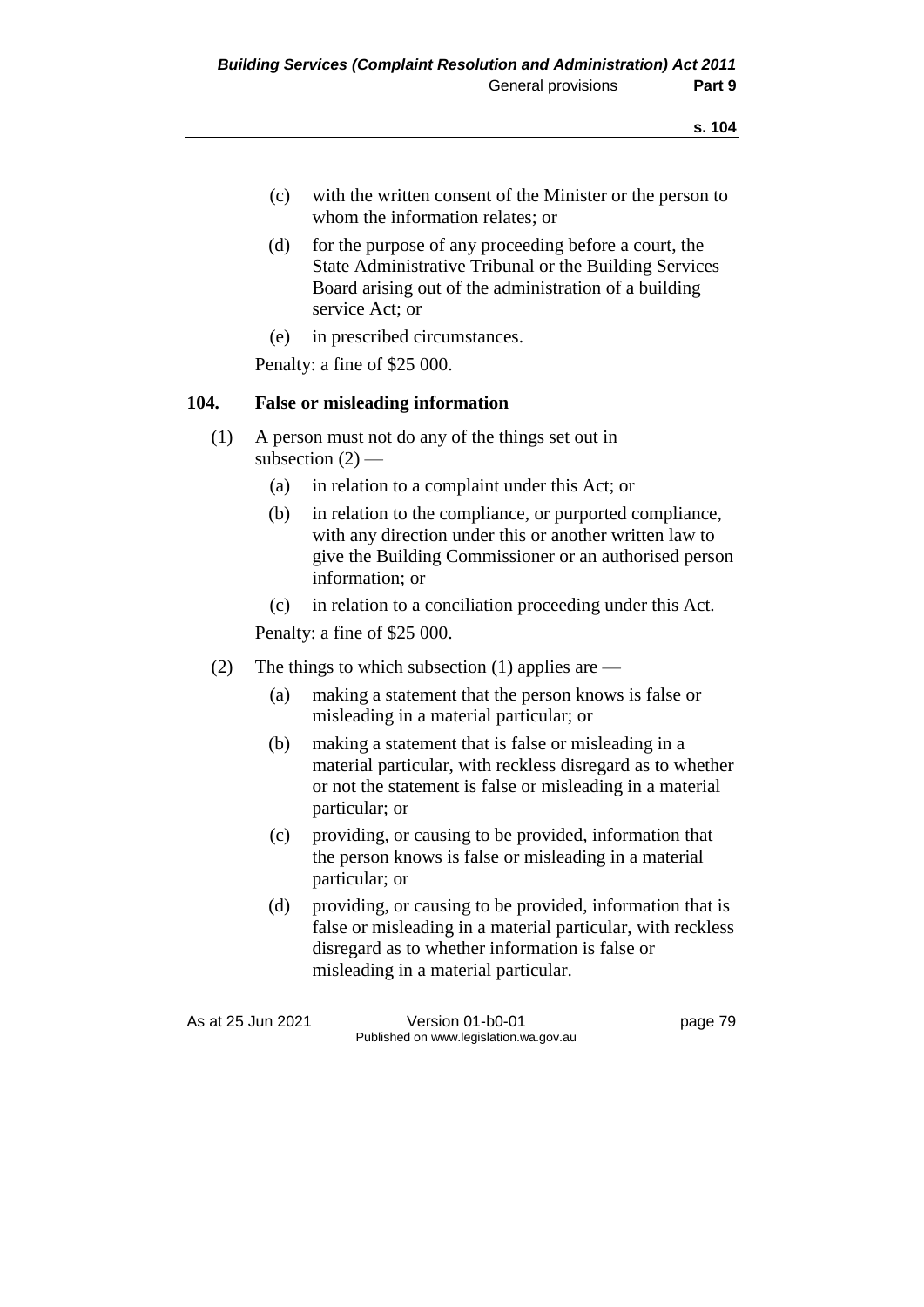### **105. Offences by body corporate, liability of officers**

(1) In this section —

*officer*, of a body corporate, means a person who —

- (a) is a director of the body corporate; or
- (b) is concerned in its management.
- (2) If a body corporate is charged with an offence under this Act, every person who was an officer of the body corporate at the time of the alleged offence may also be charged with the offence.
- (3) If a body corporate and an officer are charged as permitted by subsection (2) and the body corporate is convicted of the offence, the officer is to be taken to have also committed the offence, subject to subsection (6).
- (4) If a body corporate commits an offence under this Act, then, although the body corporate is not charged with the offence, every person who was an officer of the body corporate at the time the offence was committed may be charged with the offence.
- (5) If an officer is charged as permitted by subsection (4) and it is proved that the body corporate committed the offence, the officer is to be taken to have also committed the offence, subject to subsection (6).
- (6) If under this section an officer is charged with an offence it is a defence to prove —
	- (a) that the offence was committed without the officer's consent or connivance; and
	- (b) that the officer took all the measures to prevent the commission of the offence that the officer could reasonably be expected to have taken having regard to the officer's functions and to all the circumstances.

page 80 Version 01-b0-01 As at 25 Jun 2021 Published on www.legislation.wa.gov.au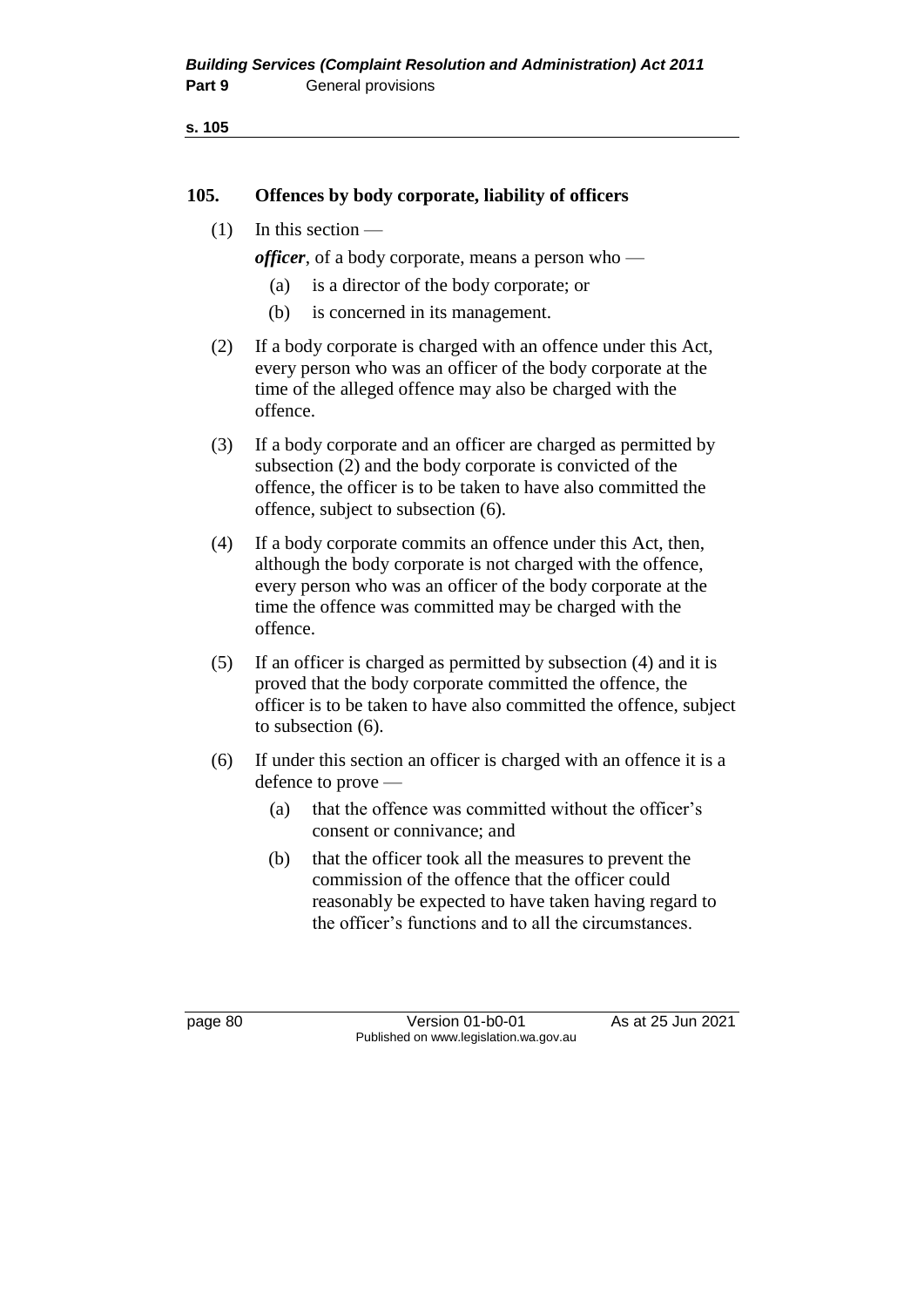### **106. Prosecutions**

- (1) A prosecution for an offence against this Act can only be commenced by the Building Commissioner or a person authorised to do so by the Building Commissioner.
- (2) Subsection (1) does not limit the functions of the Director of Public Prosecutions under the *Director of Public Prosecutions Act 1991* section 11.
- (3) A prosecution for an offence against this Act may be commenced within 3 years after the date on which the offence was allegedly committed, but not later.
- (4) All prosecutions for offences against this Act are to be heard by a court of summary jurisdiction constituted by a magistrate.

#### **107. Service of documents**

- (1) For the purposes of this Act a document may be served
	- (a) on a registered building service provider
		- (i) if the provider is a natural person by delivering it to the provider personally; or
		- (ii) if the provider is a body corporate by leaving it with a person apparently or of above the age of 16 years at the head office, a registered office or a principal office of the body corporate; or
		- (iii) by sending it by post to the address of that provider shown in the register referred to in the *Building Services (Registration) Act 2011*  section 29;
		- or
	- (b) on any other natural person
		- (i) by delivering it to the person personally; or
		- (ii) by sending it by post to the address for service specified by the person for the service of documents or, if no such address is specified, the

As at 25 Jun 2021 Version 01-b0-01 Page 81 Published on www.legislation.wa.gov.au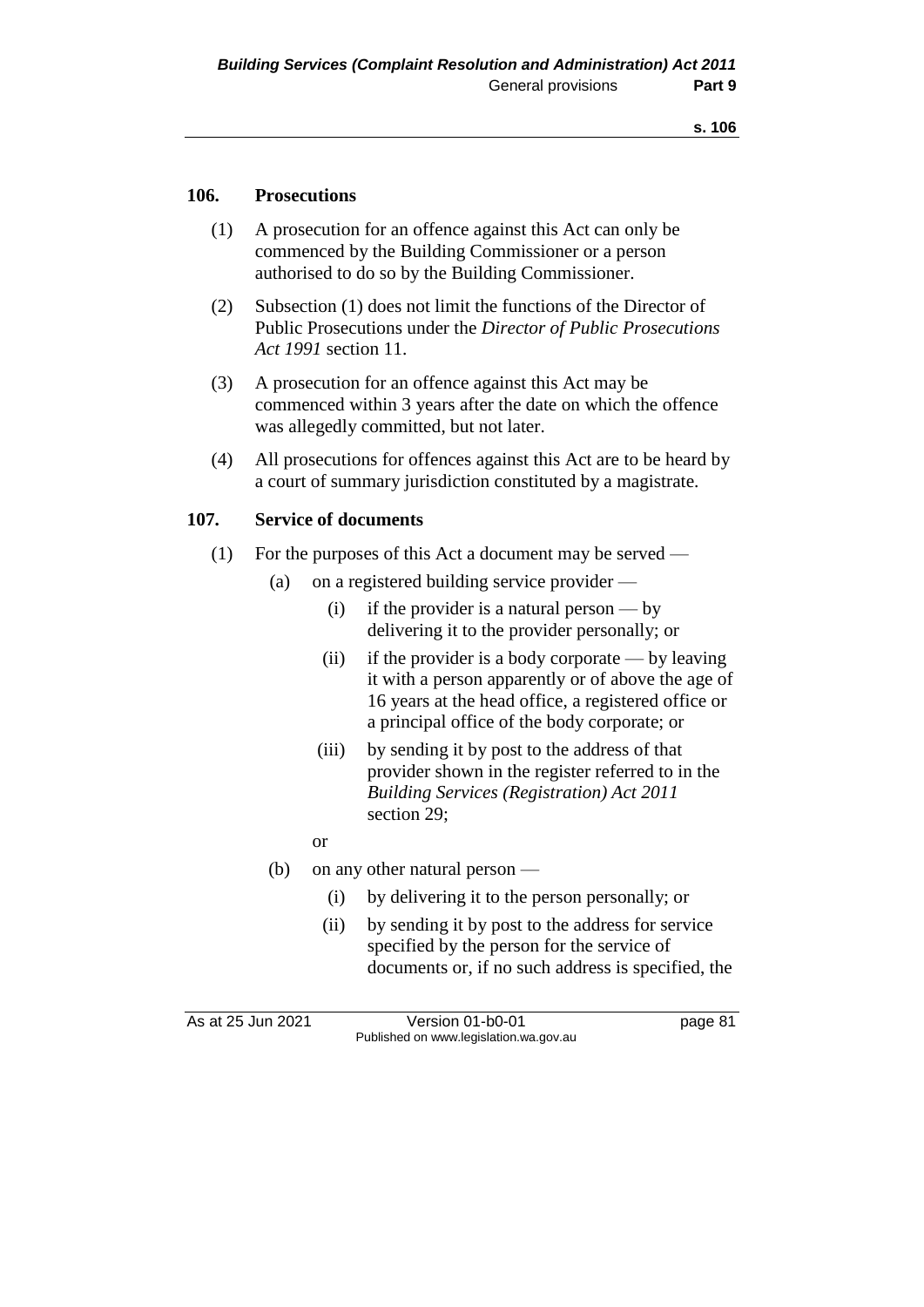#### **s. 108**

residential or business address of the person last known to the person giving the document;

- or
- (c) on any other body corporate
	- (i) by leaving it with a person apparently or of above the age of 16 years at the head office, a registered office or a principal office of the body corporate; or
	- (ii) by sending it by post to the address for service specified by the body corporate for the service of documents or, if no such address is specified, the head office, a registered office or a principal office of the body corporate.
- (2) If a document is properly addressed, prepaid and posted, the document is, unless the contrary is proved, taken to have been given to the person to whom it is addressed at the time at which the letter would be delivered in the ordinary course of post.
- (3) This section does not affect the operation of another written law that provides for the service of documents.

#### **108. Evidentiary matters**

- (1) In the absence of evidence to the contrary, proof is not required in any proceeding for an offence against this Act —
	- (a) that the prosecutor is authorised to commence the prosecution; or
	- (b) that a signature on a prosecution notice alleging the offence is the signature of a person authorised to take the proceeding.
- (2) All courts, judges and persons acting judicially are to take judicial notice of —
	- (a) the fact that a person is or was the Building Commissioner or an authorised person; and
	- (b) the official signature of such a person.

page 82 Version 01-b0-01 As at 25 Jun 2021 Published on www.legislation.wa.gov.au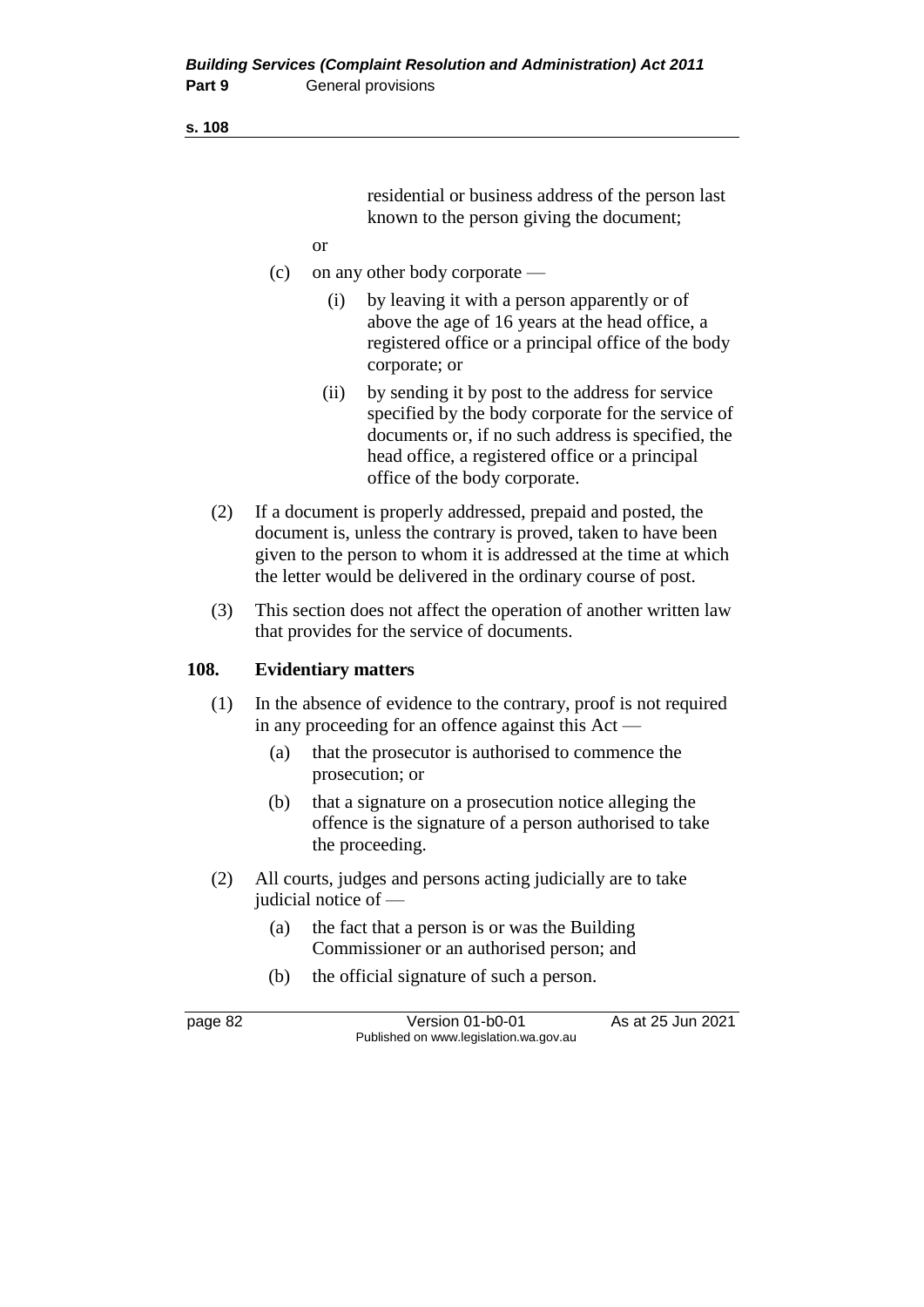- (3) A document signed by the Building Commissioner and purporting to be a record or copy of a decision or order of the Building Commissioner is, in the absence of evidence to the contrary, proof of the matters stated in it.
- (4) This section is in addition to and does not affect the operation of the *Evidence Act 1906*.

# **109. Regulations**

- (1) The Governor may make regulations prescribing all matters that are —
	- (a) required or permitted by the Act to be prescribed; or
	- (b) necessary or convenient to be prescribed for carrying out this Act.
- (2) Without limiting subsection (1), regulations may be made for all or any of the following purposes —
	- (a) regulating  $-$ 
		- (i) who may make a complaint; and
		- (ii) procedures for dealing with a complaint; and
		- (iii) the practice and procedure of the Building Commissioner;
	- (b) regulating the conduct of conciliation proceedings under Part 2 Division 3;
	- (c) regulating the conduct of investigations and inspections under this Act;
	- (d) making provision for and in relation to the imposition of fees, costs and charges in connection with any matter under this Act, including —
		- (i) for inspections carried out under this Act; and
		- (ii) in connection with the performance of the functions of the Building Commissioner;

As at 25 Jun 2021 Version 01-b0-01 Page 83 Published on www.legislation.wa.gov.au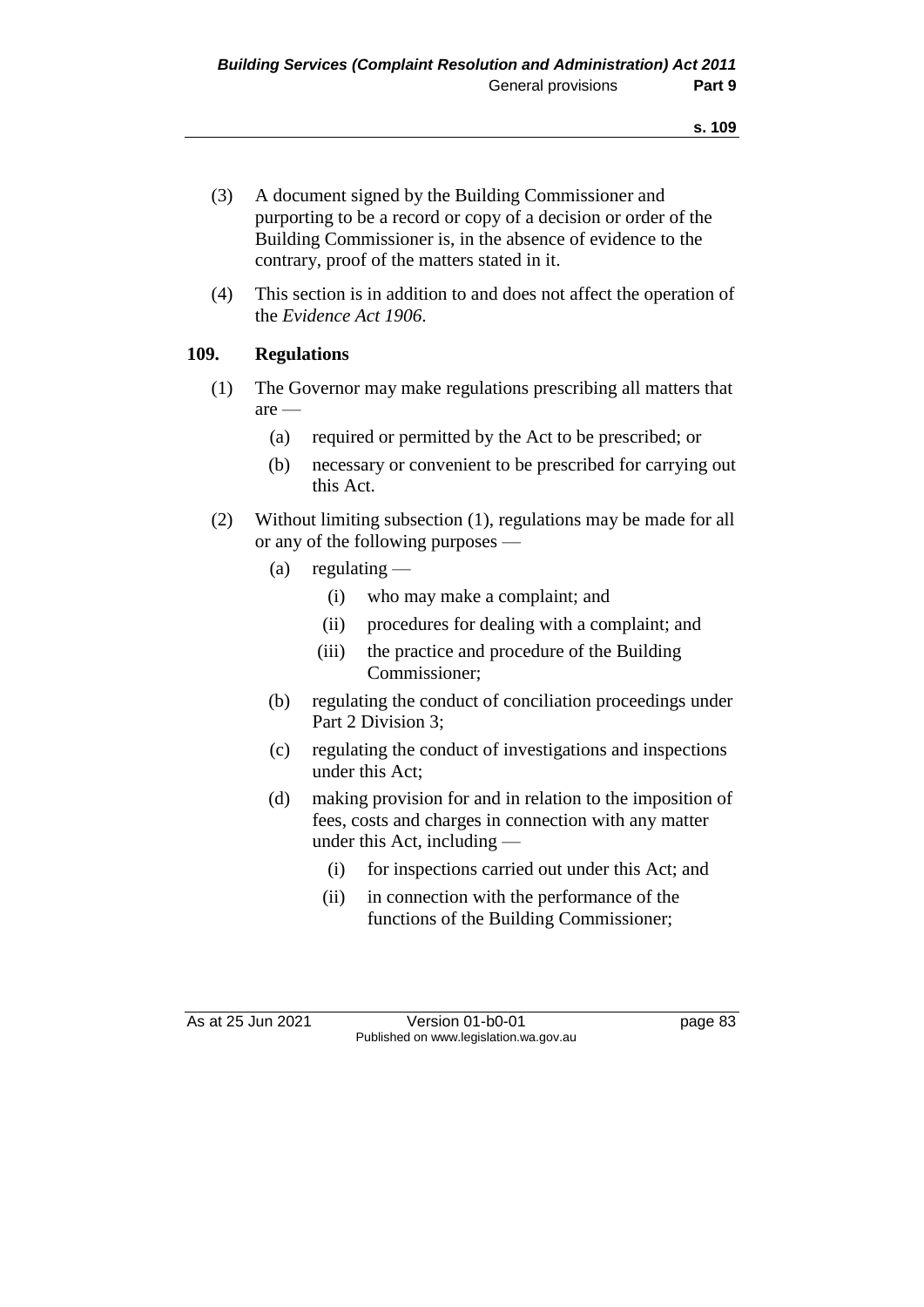**s. 109**

| (e) | without limiting the <i>Interpretation Act 1984</i> sections 43 |
|-----|-----------------------------------------------------------------|
|     | and 45, providing for the following $-$                         |

- (i) the time at which, or the period for or during which, fees, costs or charges are to be paid;
- (ii) the structure of fees, costs or charges;
- (iii) the basis on which fees, costs or charges are to be calculated;
- (iv) the persons liable for payment of fees, costs and charges;
- (v) interest on unpaid fees, costs and charges;
- (vi) penalties for late payment or underpayment;
- (vii) the recovery of unpaid fees, costs and charges;
- (f) providing that information supplied to the Building Commissioner or an authorised person may be required to be verified by statutory declaration.
- (3) The regulations may provide for the method of calculating a fee or charge, including calculation according to the cost of performing a function.
- (4) Without limiting subsections  $(2)(d)$  and  $(e)$  and  $(3)$ , the regulations may —
	- (a) authorise the Building Commissioner to fix, and determine the liability for, the costs and expenses of dealing with and determining complaints; and
	- (b) make any incidental or supplementary provision that is expedient for the purposes of paragraph (a).
- (5) The application of subsection (4) extends to the cost and expenses of dealing with complaints that are commenced but discontinued or otherwise not brought to finality.
- (6) The regulations may provide that contravention of a regulation is an offence, and provide, for an offence against the regulations, a penalty not exceeding \$5 000.

page 84 Version 01-b0-01 As at 25 Jun 2021 Published on www.legislation.wa.gov.au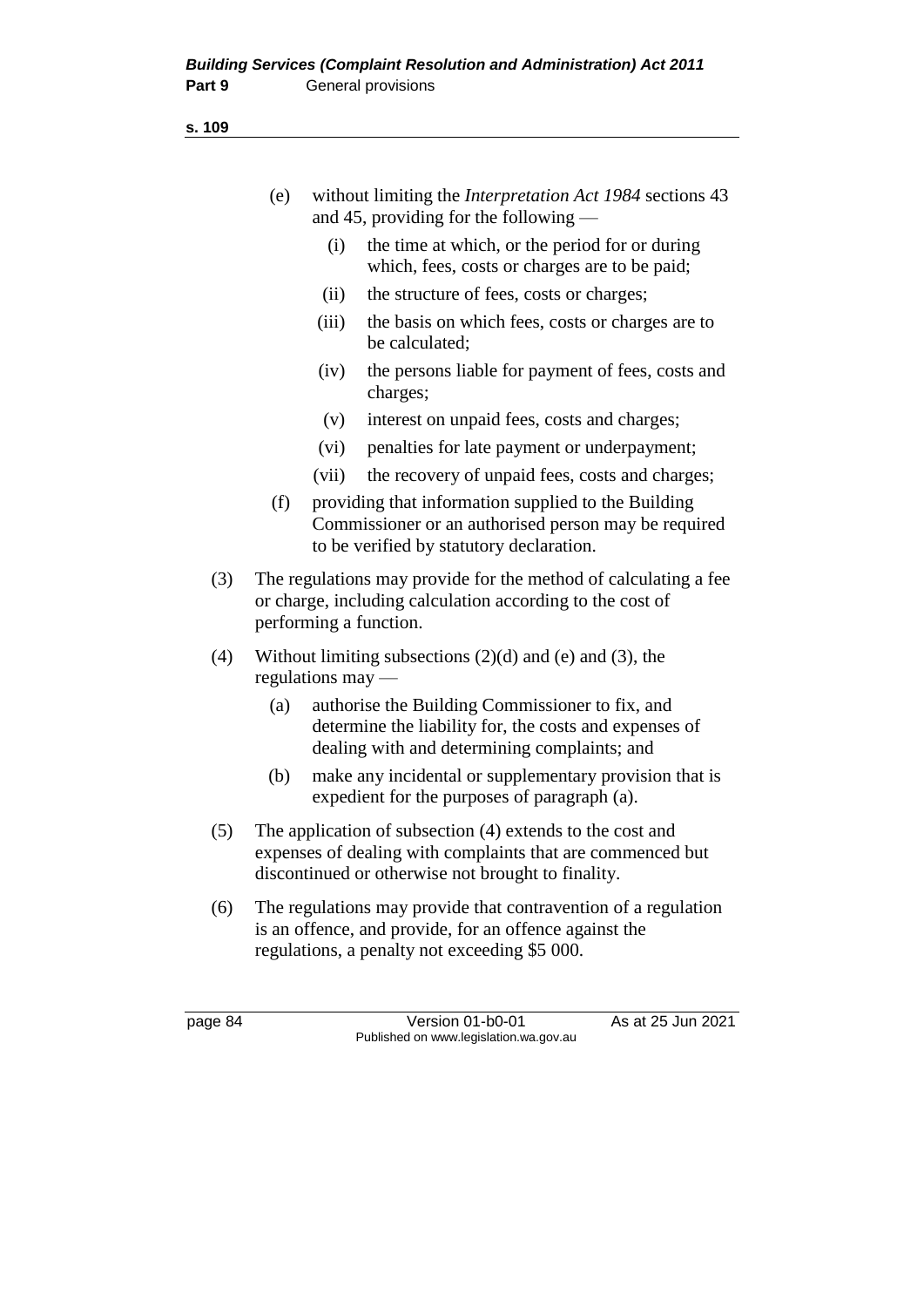### **110. Forms**

Forms that are convenient for the purposes of this Act may be prescribed or approved by the Building Commissioner.

# **111. Review of Act**

- (1) The Minister must carry out a review of the operation and effectiveness of this Act as soon as practicable after —
	- (a) the fifth anniversary of its commencement; and
	- (b) the expiry of each 5 yearly interval after that anniversary.
- (2) The Minister must prepare a report based on the review and, as soon as is practicable after the report is prepared, cause it to be laid before each House of Parliament.

As at 25 Jun 2021 Version 01-b0-01 Page 85 Published on www.legislation.wa.gov.au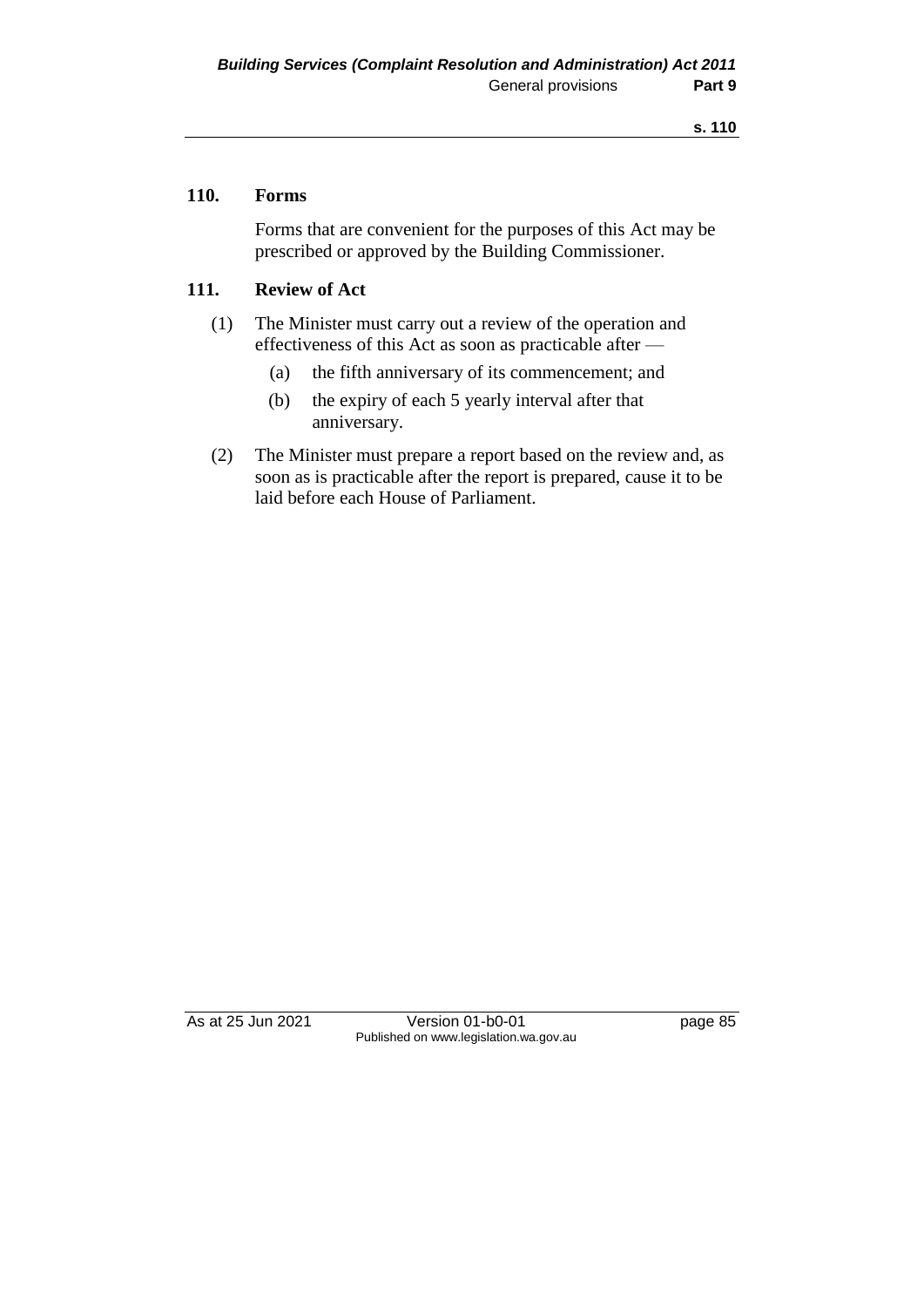# **Part 10 — Consequential amendments and transitional provisions**

*[Division 1 omitted under the Reprints Act 1984 s. 7(4)(e).]*

*[Division 2 Subdivision 1 (s. 127-130) omitted under the Reprints Act 1984 s. 7(4)(e).]*

*[Division 2 Subdivision 2 (s. 131) omitted under the Reprints Act 1984 s. 7(4)(f).]*

# **Division 3 — Transitional and savings provisions**

# **132. Terms used**

In this Division —

*commencement day* means the day on which the *Building Services (Registration) Act 2011* section 107 comes into operation;

*former Tribunal* means the Building Disputes Tribunal constituted under the repealed Act;

*repealed Act* means the *Builders' Registration Act 1939* repealed by the *Building Services (Registration) Act 2011* section 107.

# **133. Transfer of jurisdiction**

- (1) On commencement day, except as provided in section 134
	- (a) any matter involved in the performance of a function of the former Tribunal is to be transferred to, and dealt with by, the Building Commissioner; and
	- (b) any complaint, application or other thing made, addressed or otherwise directed or given to the former Tribunal to do with the performance of a function of the former Tribunal becomes of the same effect as if it had been given to the Building Commissioner to be dealt with under this Act.

page 86 **Version 01-b0-01** As at 25 Jun 2021 Published on www.legislation.wa.gov.au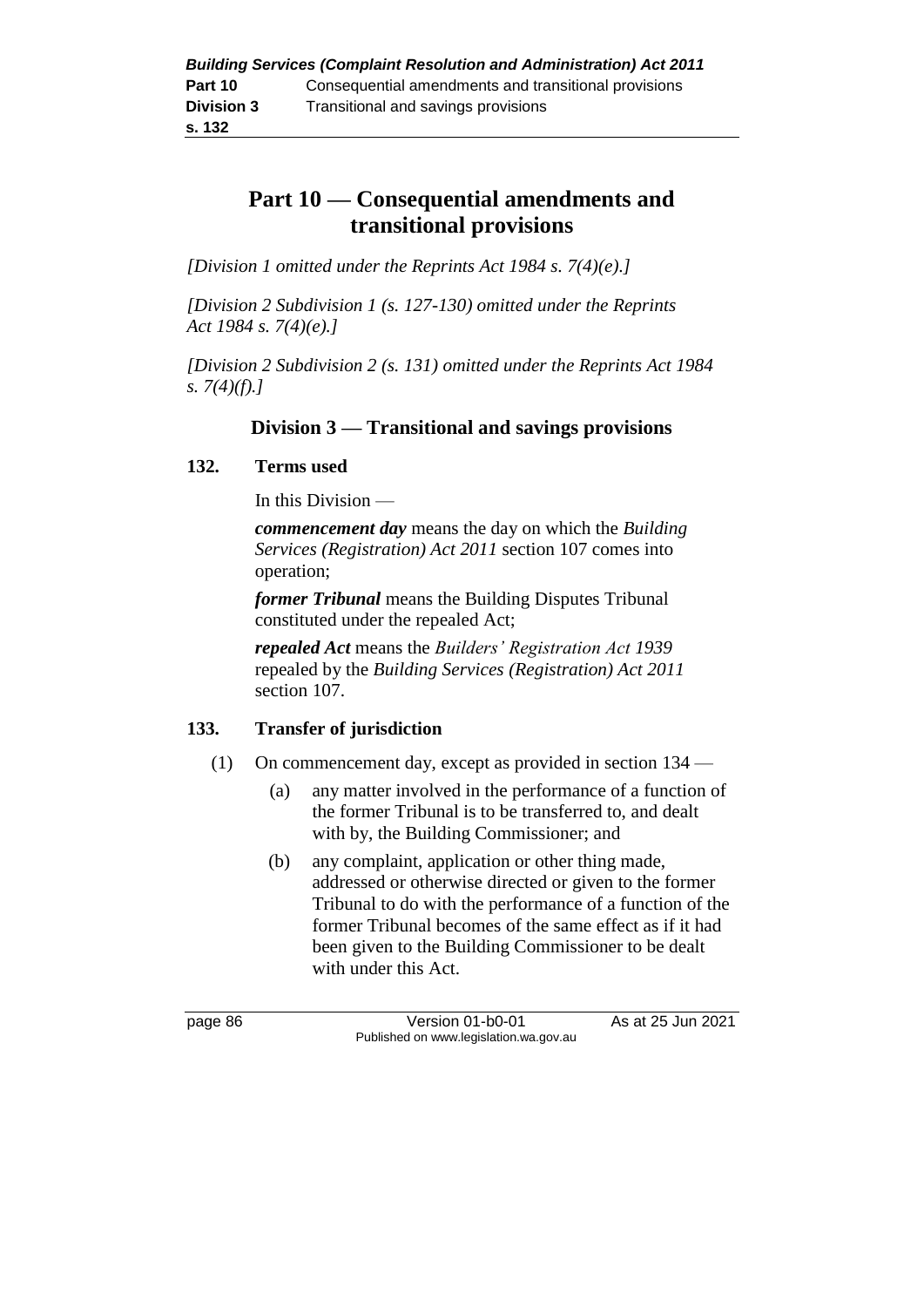(2) On commencement day all records relating to a matter that is transferred under this section are to be sent to the Building Commissioner.

# **134. Current proceedings continued**

 $(1)$  In this section —

# *current proceeding* means —

- (a) a proceeding in respect of which a hearing has commenced before the former Tribunal, but which has not been concluded before the former Tribunal; or
- (b) a proceeding in respect of which an order is made under subsection (2);

# *proceeding* means —

- (a) a proceeding to deal with a complaint under section 12A of the repealed Act; or
- (b) a proceeding to deal with an application under the *Home Building Contracts Act 1991*,

but does not include a proceeding of an interlocutory or procedural nature.

- (2) The State Administrative Tribunal constituted by the President of the Tribunal sitting alone may, on its own initiative or on the application of a party, order that a proceeding is a current proceeding for the purposes of this section.
- (3) A current proceeding is to be dealt with and determined in accordance with the relevant provisions of the repealed Act and the *Home Building Contracts Act 1991* as in force immediately before commencement day.
- (4) For the purposes of dealing with a current proceeding the former Tribunal is to continue as constituted under the repealed Act immediately before commencement day.

As at 25 Jun 2021 Version 01-b0-01 page 87 Published on www.legislation.wa.gov.au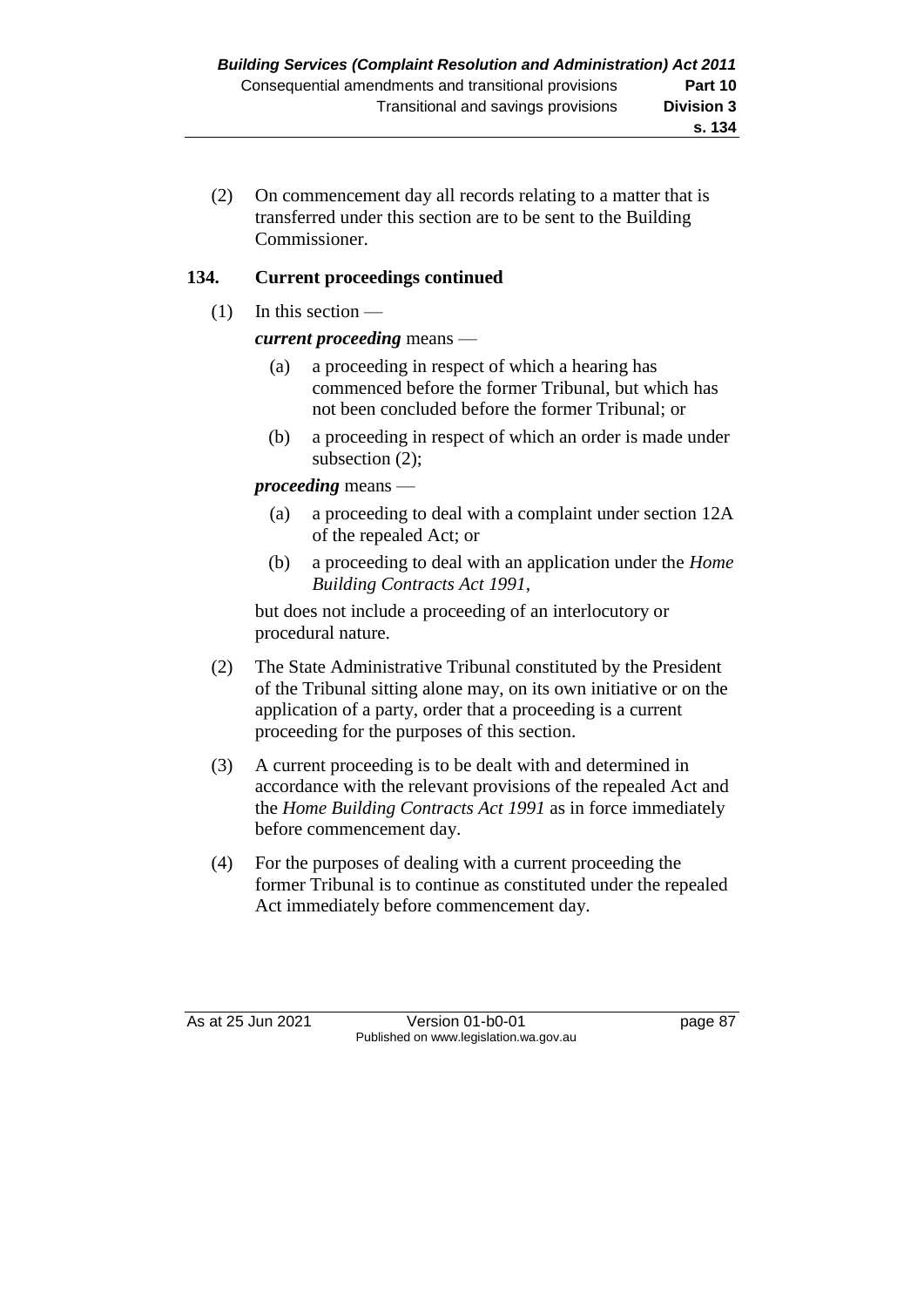### **135. Decisions and actions of former Tribunal**

- (1) Any decision of the former Tribunal, whether made before commencement day or in accordance with section 134 —
	- (a) that would have been reviewable by the State Administrative Tribunal had the law in force immediately before commencement day continued to apply; or
	- (b) in respect of which an application for review had been made to the State Administrative Tribunal but not determined,

is to continue to be dealt with as if the repealed Act as in force before commencement day and the *Home Building Contracts Act 1991* as in force immediately before the coming into operation of Division 1 had continued to apply.

(2) On and from commencement day anything ordered, decided or otherwise done by the former Tribunal in the performance of a function of the former Tribunal, whether before commencement day or in accordance with section 134, remains or is of the same effect as if, and is enforceable as if, the repealed Act as in force before commencement day and the *Home Building Contracts Act 1991* as in force immediately before the coming into operation of Division 1 had continued to apply.

# **136. Construction of written laws and other instruments**

If in a written law, agreement or other instrument, there is a reference to a remedy under section 12A of the repealed Act, that reference is to have effect on and after commencement day as if a reference to a building remedy order were substituted, unless in the context it would be inappropriate to make the substitution.

page 88 Version 01-b0-01 As at 25 Jun 2021 Published on www.legislation.wa.gov.au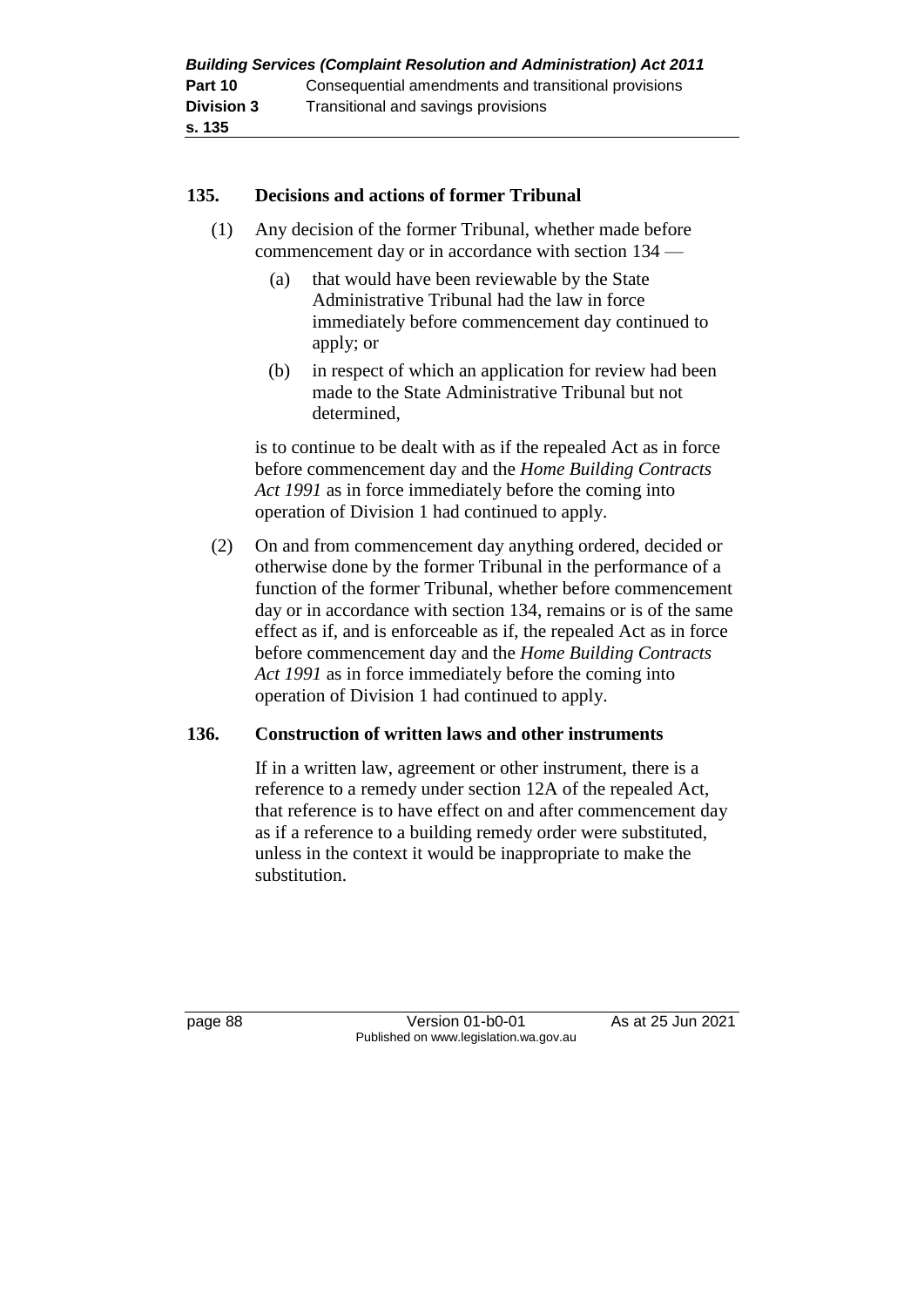# **137.** *Construction Contracts Act 2004* **amendments, transitional provisions**

- (1) Anything commenced to be done by the Registrar under the *Construction Contracts Act 2004* before the coming into operation of section 128 may be continued by the Building Commissioner.
- (2) Any act, matter or thing done or omitted to be done under the *Construction Contracts Act 2004* before the coming into operation of section 128 by, to or in respect of the Registrar under that Act, to the extent that the act, matter or thing has any force or significance, has the same effect after the coming into operation of that section as if it had been done or omitted by, to or in respect of the Building Commissioner.

# **138. Regulations for transitional matters**

- (1) If there is no sufficient provision in this Division for dealing with a transitional matter, regulations under this Act may prescribe all matters that are required or necessary or convenient to be prescribed in relation to that matter.
- (2) In subsection  $(1)$  —

*transitional matter* means a matter that needs to be dealt with for the transition required because of this Act.

- (3) Regulations made under subsection (1) may provide that specific provisions of any written law —
	- (a) do not apply to or in relation to any matter; or
	- (b) apply with specific modifications to or in relation to any matter.
- (4) If regulations made under subsection (1) provide that a specified state of affairs is to be taken to have existed, or not to have existed, on and from a day that is earlier than the day on which the regulations are published in the *Gazette* but not earlier than the day on which this section comes into operation, the regulations have effect according to their terms.

As at 25 Jun 2021 Version 01-b0-01 page 89 Published on www.legislation.wa.gov.au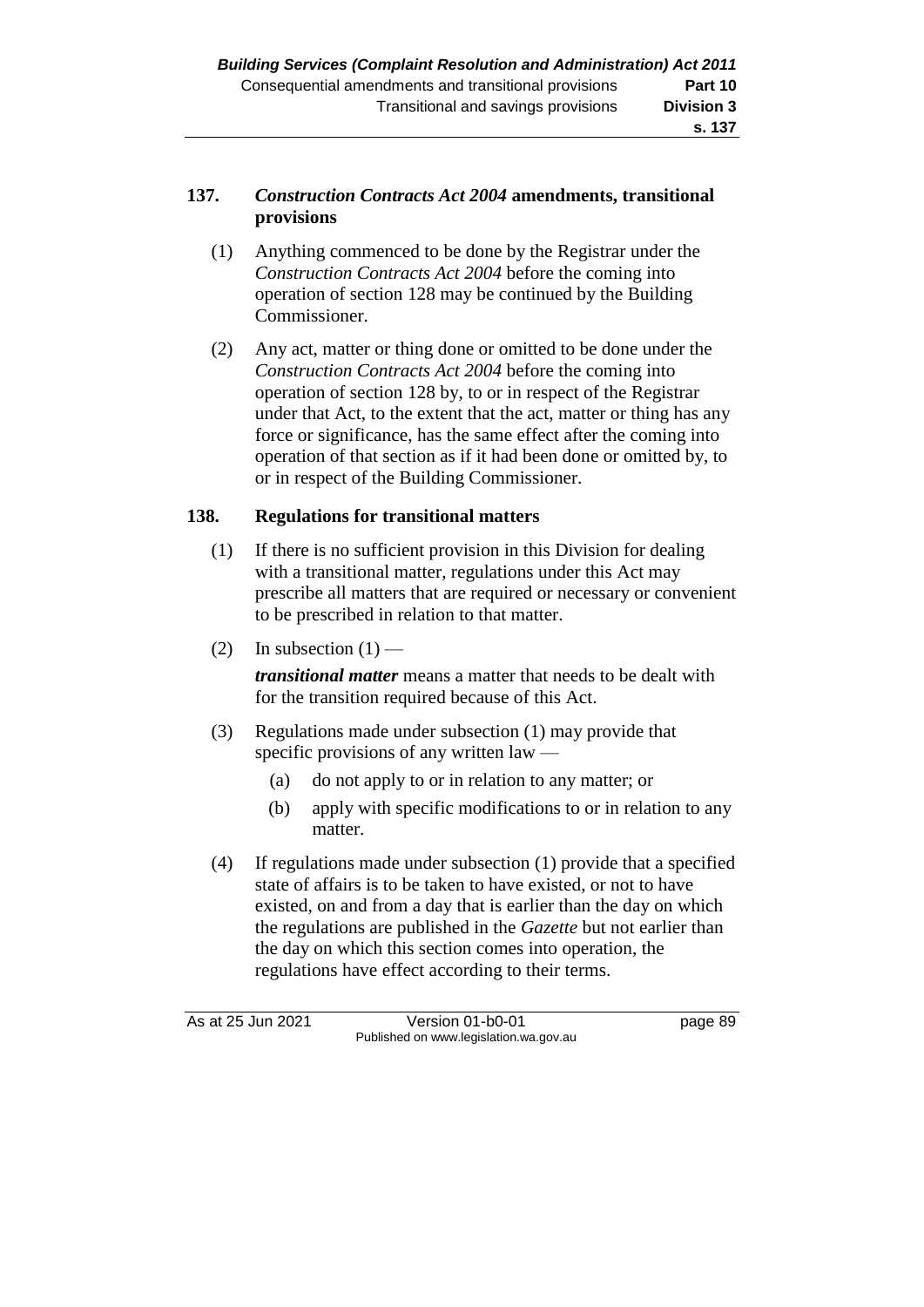| <b>Building Services (Complaint Resolution and Administration) Act 2011</b> |                                                      |  |  |
|-----------------------------------------------------------------------------|------------------------------------------------------|--|--|
| Part 10                                                                     | Consequential amendments and transitional provisions |  |  |
| <b>Division 3</b>                                                           | Transitional and savings provisions                  |  |  |
| s. 138                                                                      |                                                      |  |  |

- (5) In subsection  $(4)$  *specified* means specified or described in the regulations.
- (6) If regulations contain a provision referred to in subsection (4), the provision does not operate so as —
	- (a) to affect, in a manner prejudicial to any person (other than the State or an authority of the State), the rights of that person existing before the regulations were published in the *Gazette*; or
	- (b) to impose liabilities on any person (other than the State or an authority of the State) in respect of anything done or omitted to be done before the regulations were published in the *Gazette*.

page 90 Version 01-b0-01 As at 25 Jun 2021 Published on www.legislation.wa.gov.au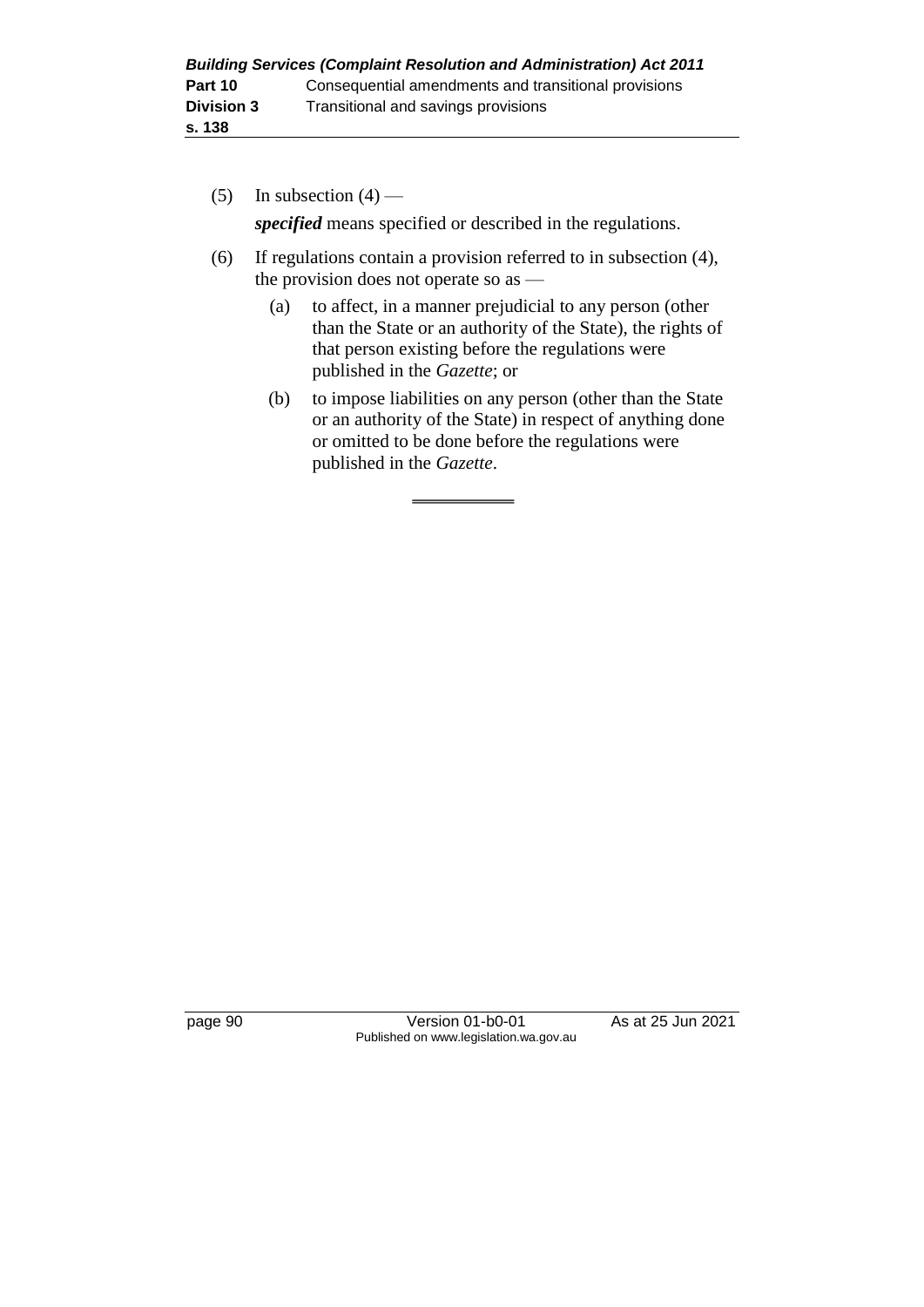# **Notes**

This is a compilation of the *Building Services (Complaint Resolution and Administration) Act 2011* and includes amendments made by other written laws. For provisions that have come into operation, and for information about any reprints, see the compilation table. For provisions that have not yet come into operation see the uncommenced provisions table.

# **Compilation table**

| <b>Short title</b>                                                                | Number<br>and year | Assent     | <b>Commencement</b>                                                                                                                                       |
|-----------------------------------------------------------------------------------|--------------------|------------|-----------------------------------------------------------------------------------------------------------------------------------------------------------|
| <b>Building Services</b><br>(Complaint Resolution and<br>Administration) Act 2011 | 16 of 2011         |            | 25 May 2011 s. 1 and 2: 25 May 2011<br>(see s. $2(a)$ );<br>Act other than $s$ , 1 and 2:<br>29 Aug 2011 (see s. 2(b) and<br>Gazette 26 Aug 2011 p. 3475) |
| Water Services Legislation<br>Amendment and Repeal<br>Act 2012 s. 205             | 25 of 2012         | 3 Sep 2012 | 18 Nov 2013 (see s. 2(b) and<br>Gazette 14 Nov 2013 p. 5028)                                                                                              |
|                                                                                   |                    |            |                                                                                                                                                           |

**Reprint 1: The** *Building Services (Complaint Resolution and Administration) Act 2011* **as at 5 Aug 2016** (includes amendments listed above)

# **Uncommenced provisions table**

To view the text of the uncommenced provisions see *Acts as passed* on the WA Legislation website.

| <b>Short title</b>                                                                             | <b>Number</b><br>and year | Assent      | <b>Commencement</b>                                                                                                                                                                                               |
|------------------------------------------------------------------------------------------------|---------------------------|-------------|-------------------------------------------------------------------------------------------------------------------------------------------------------------------------------------------------------------------|
| <b>Building and Construction</b><br>Industry (Security of<br>Payment) Act 2021 Pt. 7<br>Div. 1 | 4 of 2021                 | 25 Jun 2021 | Pt. $7 \text{ Div. } 1$ (other than s. 123)<br>and 124): 1 Aug 2022<br>(see s. $2(c)$ and SL $2022/78$<br>cl. $2(2)(a)(vii)$ ;<br>s. 123 and 124: 1 Feb 2023 (see<br>s. 2(c) and SL 2022/78<br>cl. $2(2)(b)(iii)$ |

#### **Other notes**

<sup>1</sup> Repealed by the *Building Services (Registration) Act 2011.*

| As at 25 Jun 2021 | Version 01-b0-01                       | page 91 |
|-------------------|----------------------------------------|---------|
|                   | Published on www.legislation.wa.gov.au |         |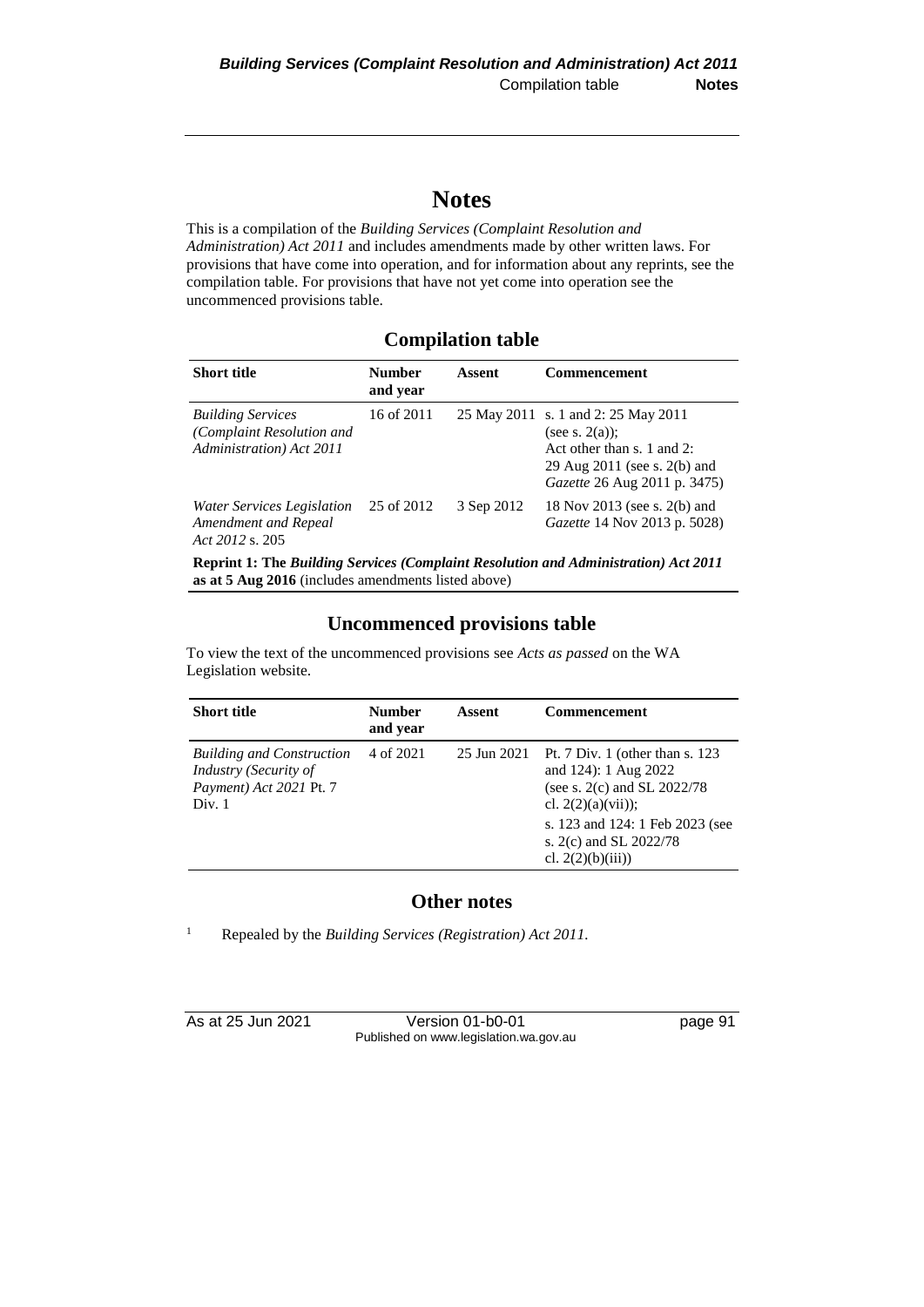#### Defined terms

# **Defined terms**

[This is a list of terms defined and the provisions where they are defined. The list is not part of the law.]

| <b>Defined term</b> | Provision(s) |
|---------------------|--------------|
|                     |              |
|                     |              |
|                     |              |
|                     |              |
|                     |              |
|                     |              |
|                     |              |
|                     |              |
|                     |              |
|                     |              |
|                     |              |
|                     |              |
|                     |              |
|                     |              |
|                     |              |
|                     |              |
|                     |              |
|                     |              |
|                     |              |
|                     |              |
|                     |              |
|                     |              |
|                     |              |
|                     |              |
|                     |              |
|                     |              |
|                     |              |
|                     |              |
|                     |              |
|                     |              |
|                     |              |
|                     |              |
|                     |              |
|                     |              |
|                     |              |
|                     |              |
|                     |              |
|                     |              |
|                     |              |
|                     |              |

page 92

Version 01-b0-01 Published on www.legislation.wa.gov.au As at 25 Jun 2021